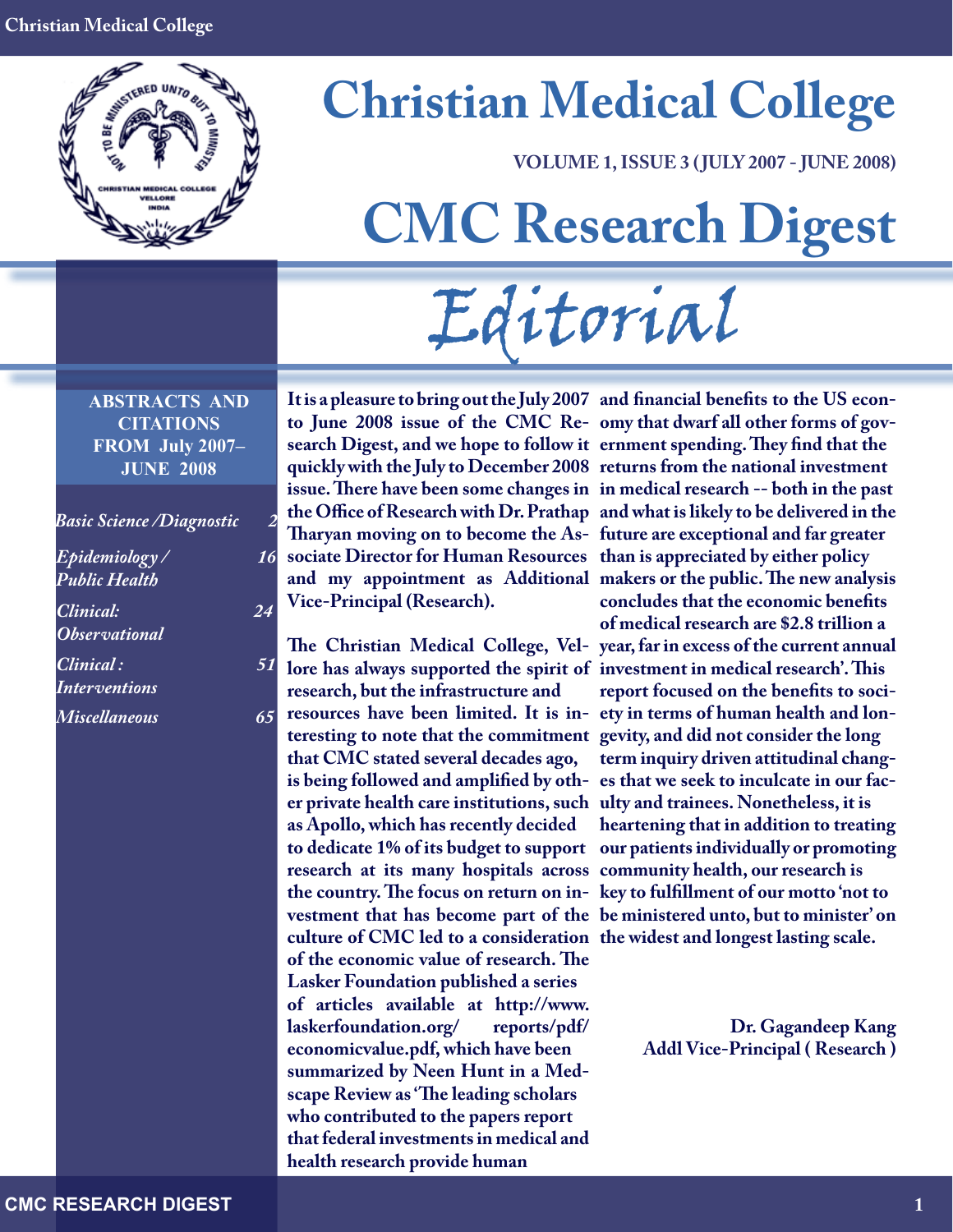### **Basic Sciences/ Diagnostics**

**Abraham P, Indirani K, Sugumar E.**

**Effect of cyclophosphamide treatment on selected lysosomal enzymes in the kidney of rats. Exp Toxicol Pathol. 2007 Oct;59(2):143-9. Epub 2007 Aug 7. Department of Biochemistry, Christian Medical College, Bagayam, Vellore, India.**

**The anti-cancer drug cyclophosphamide (CYP) is nephrotoxic besides being urotoxic thereby limiting its clinical utility. Since the nephrotoxicity of CYP is less common compared to its urotoxicity, not much importance has been given for the study of mechanism of CYP-induced nephrotoxicity. The aim of the present study is to investigate the possible role of lysosomal enzymes in CYP-induced renal damage. Adult female Wistar rats weighing 200-250g were used for the study. The rats were administered single-intraperitoneal injection of CYP at the dose of 150mg/kg body wt and sacrificed at various time intervals 6, 16 or 24h after the dose of CYP. The control rats were administered saline alone. Nephrotoxicity was assessed by measuring plasma creatinine and urea and histopathology of the kidney. The kidney was weighed and used for the assay of lysosomal enzymes namely acid phosphatase, beta-glucuronidase and N-acetylglucosaminidase and total protein content. Histologically, the CYP-treated rat kidneys showed progressive renal damage with increase in time after treatment. Glomerular nephritis, cortical tubular vacuolization and interstitial edema were observed in the CYP-treated rats. Surprisingly, a significant drastic decrease (instead of an increase) in the activities of lysosomal enzymes was observed in the kidneys of CYP-treated rats at 16 and 24h as compared with the control. A highly significant increase (270%) in protein content was observed in the kidneys of the CYP-treated rats as compared with the control. Decrease in the activities of lysosomal protein digestive enzymes may contribute to CYP-induced renal damage. The accumulation of abnormal amounts of the protein in the kidney may be due at least in part to defect in lysosomal enzyme activity and contribute to renal damage.**

**Abraham P, Sugumar E.**

**Enhanced PON1 activity in the kidneys of cyclophosphamide treated rats may play a protective role as an antioxidant against cyclophosphamide induced oxidative stress. Arch Toxicol. 2008 ;82:237-8 Sep 14; [Epub ahead of print]**

**Department of Biochemistry, Christian Medical College, Bagayam, Vellore, India** 

**Recent studies have shown that paraoxanase (PON1) has protective effect against oxidative stress and hence can act as an antioxidant. A time course study was carried out in order to find out alterations in PON1 activity in cyclophosphamide (CYP) induced renal injury. Eight to ten weeks old female rats were administered CYP at the dose of 150 mg/kg body wt. (i.p.) and sacrificed at 6, 16, or 24 h after treatment. Saline treated rats served as control. CYP exposure for T6 h caused a dramatic increase in PON1 activity (83%), which escalated to 160% at 16h. he renal PON1 activity reached control values 24 h after treatment with CYP. The renal malondialdehyde level was unaltered 6 h after treatment with CYP and an increase by 35% was observed 16 h after treatment with CYP. The present investigation shows for the first time that an increase in renal PON1 activity is an early biochemical event in cyclophosphamide induced renal damage. It is suggested that this enzyme may have a role within the antioxidant systems of the kidney.** 

#### **Abraham P, Sugumar E.**

**Increased glutathione levels and activity of PON1 (phenyl acetate esterase) in the liver of rats after a single dose of cyclophosphamide: A defense mechanism? Exp Toxicol Pathol. 2007 Nov 19 [Epub ahead of print] 2008:59(5):301-6 Department of Biochemistry, Christian Medical College, Vellore ,India,**

**The clinical utility of cyclophosphamide (CYP) as an anticancer drug is limited by its urotoxicity and nephrotoxicity and to a lesser extent by its hepatotoxicity. The present study was undertaken in order to find out**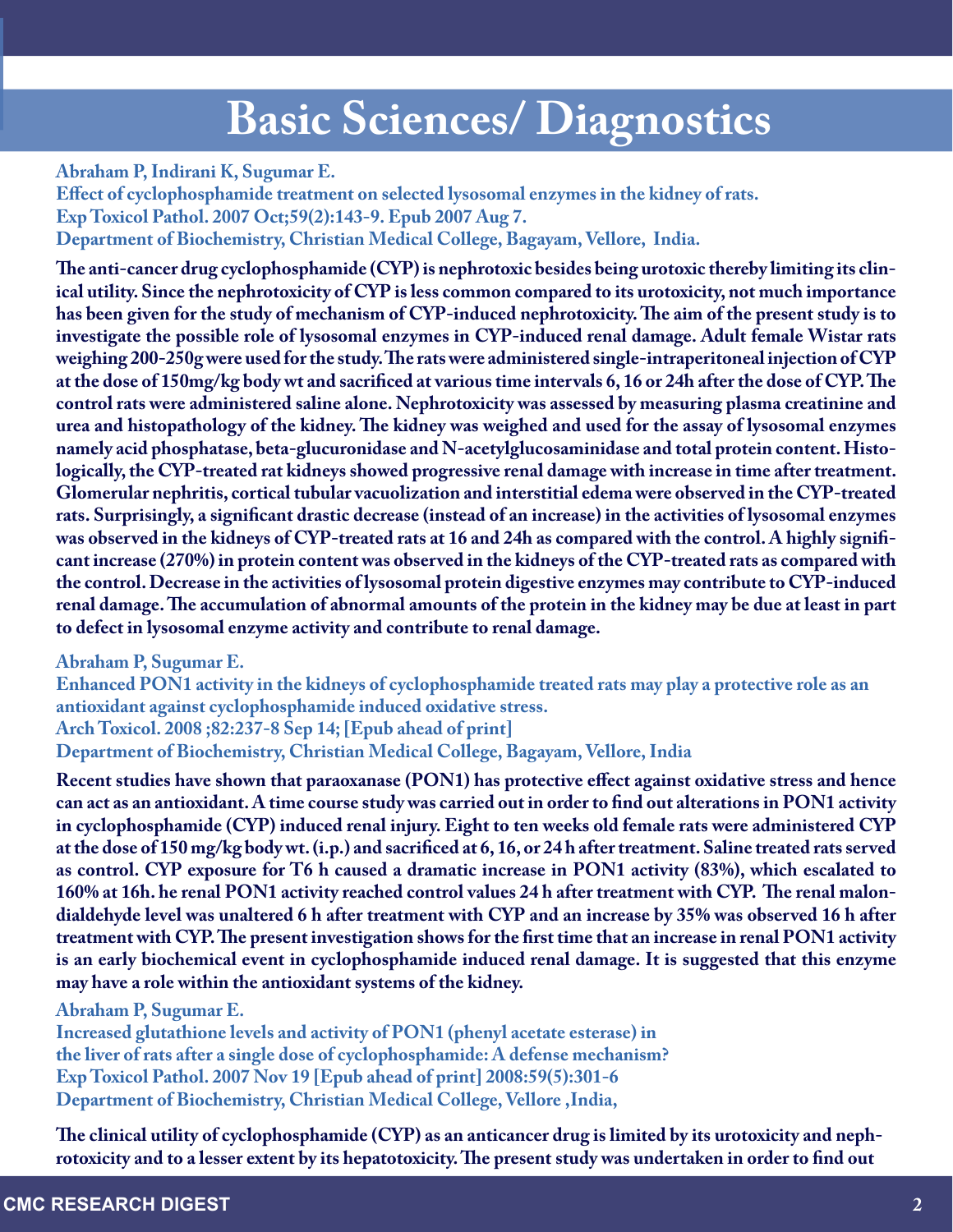**the reason why liver is least susceptible of the three organs to CYP-induced damage although it is the major site for drug activation and metabolism. Adult female Wistar rats weighing 200-250g were administered single intraperitoneal injection of CYP at the dose of 150mg/kg body weight and sacrificed at various time intervals 6, 16 or 24h after the dose of CYP. The control rats were administered saline alone. Hepatotoxicity was assessed by measuring plasma alanine aminotransferase (ALT) activity and histopathology of the liver. Liver was used for the assay of reduced glutathione; activity of paraoxonase (PON1) malondialdehyde - marker of lipid peroxidation. Serum was used for the assay of ALT activity and PON1 activity. The level of reduced glutathione in the liver CYP treated rat was increased by 22% and 57% at 16 and 24h, respectively. Interestingly, a marked increase in the activity of PON1 (122%) was observed in the livers of CYP treated rats 24h after treatment. This was accompanied by significant increase in PON1 activity (23%) in the serum. No significant alteration in hepatic malondialdehyde level was observed at any time period after treatment. Serum ALT activity was increased slightly 24h after treatment with CYP. Mild liver damage was observed histologically only 24h after treatment with the drug. The present investigation shows for the first time that an increase in antioxidant levels in the liver may be a defense mechanism to prevent/minimize CYP-induced liver damage.** 

#### **Abraham P, Sugumar E.**

**Increased glutathione levels and activity of PON1 (phenyl acetate esterase) in the liver of rats after a single dose of cyclophosphamide: a defense mechanism? Exp Toxicol Pathol. 2008 Mar;59(5):301-6. Epub 2007 Nov 26. Department of Biochemistry, Christian Medical College, Bagayam, Vellore 632002, Tamil Nadu, India. premilaabraham@yahoo.com**

**The clinical utility of cyclophosphamide (CYP) as an anticancer drug is limited by its urotoxicity and nephrotoxicity and to a lesser extent by its hepatotoxicity. The present study was undertaken in order to find out the reason why liver is least susceptible of the three organs to CYP-induced damage although it is the major site for drug activation and metabolism. Adult female Wistar rats weighing 200-250 g were administered single intraperitoneal injection of CYP at the dose of 150 mg/kg body weight and sacrificed at various time intervals 6, 16 or 24h after the dose of CYP. The control rats were administered saline alone. Hepatotoxicity was assessed by measuring plasma alanine aminotransferase (ALT) activity and histopathology of the liver. Liver was used for the assay of reduced glutathione; activity of paraoxonase (PON1) malondialdehyde - marker of lipid peroxidation. Serum was used for the assay of ALT activity and PON1 activity. The level of reduced glutathione in the liver CYP treated rat was increased by 22% and 57% at 16 and 24h, respectively. Interestingly, a marked increase in the activity of PON1 (122%) was observed in the livers of CYP treated rats 24h after treatment. This was accompanied by significant increase in PON1 activity (23%) in the serum. No significant alteration in hepatic malondialdehyde level was observed at any time period after treatment. Serum ALT activity was increased slightly 24h after treatment with CYP. Mild liver damage was observed histologically only 24h after treatment with the drug. The present investigation shows for the first time that an increase in antioxidant levels in the liver may be a defense mechanism to prevent/minimize CYP-induced liver damage.**

**Amirtharaj GJ, Natarajan SK, Mukhopadhya A, Zachariah UG, Hegde SK, Kurian G,**

**Balasubramanian KA, Ramachandran A.**

**Fatty acids influence binding of cobalt to serum albumin in patients with fatty liver.**

**Biochim Biophys Acta. 2008 May;1782(5):349-54. Epub 2008 Feb 29.**

**The Wellcome Trust Research Laboratory, Department of Gastrointestinal Sciences,** 

**Christian Medical College, Ida Scudder Road, Vellore-632004, India.**

**Human serum albumin binds ligands such as fatty acids and metals in circulation. Oxidative stress can modify albumin and affect ligand binding. This studyexamines the role of oxidative stress and fatty acids in modulating cobaltbinding to albumin in patients with fatty liver. Elevated levels of malondialdehyde and protein carbonyls, indicative of oxidative stress were evident in serum of patients with fatty liver. A significant decrease in albumin-cobalt binding was also observed. Albumin isolated from patient serum also showed an increase in bound fatty acids. In vitro experiments indicated that while oxidant exposure or removal of fatty acids inde**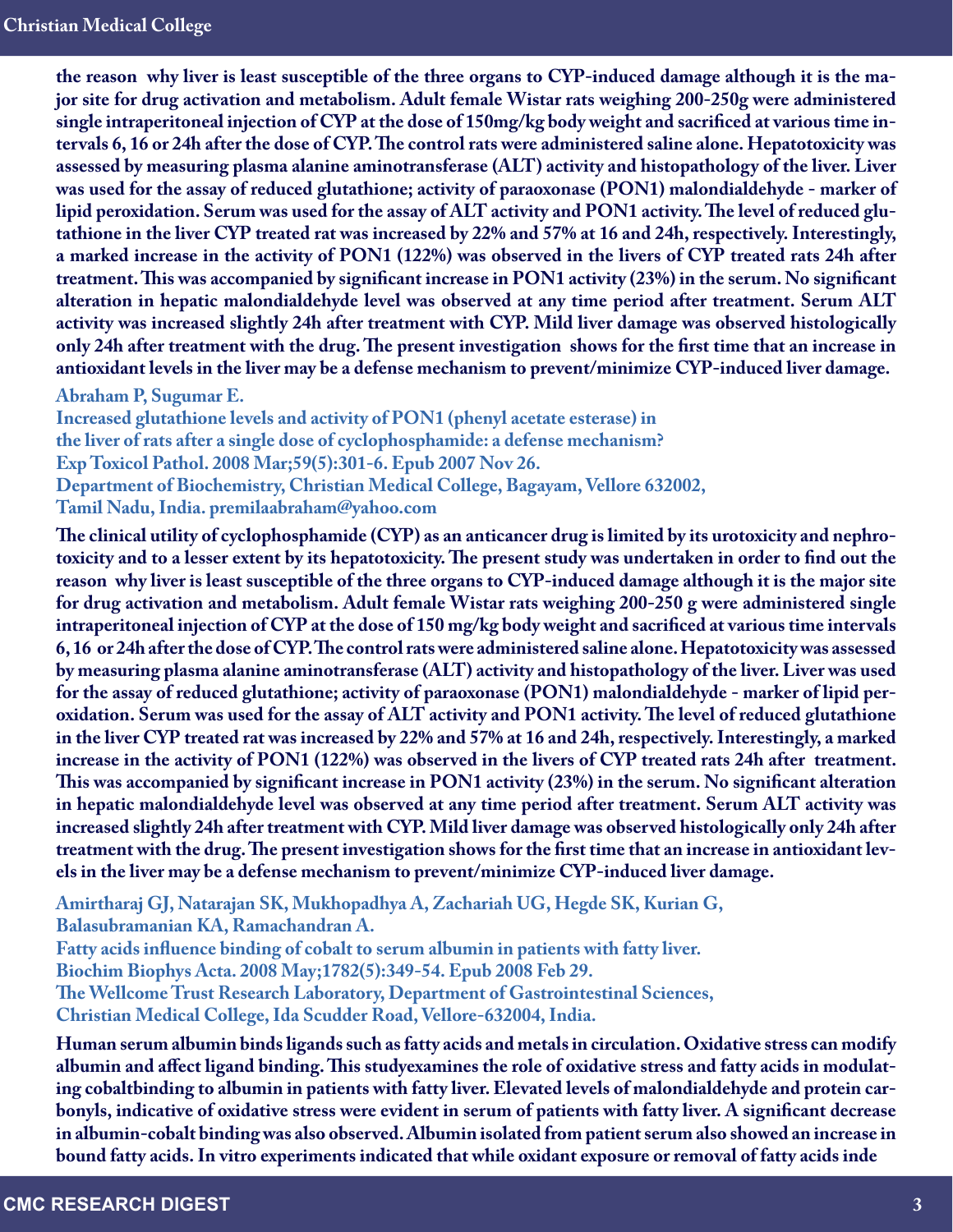**pendently decreased cobalt binding to albumin, removal of fatty acids from the protein prior to oxidant exposure did not influence the oxidant effect on albumin-cobalt binding. These results suggest that oxidative stress and fatty acids on albumin can influence albumin-cobalt binding in patients with fatty liver by independent mechanisms.**

**Balamurugan AN, Nelson EJ, Ramakrishna B, Gunasekaran S.**

**Effect of various immunosuppressive monotherapies on survival and histopathology of monkey islet xenografts in rats.** 

 **Xenotransplantation. 2007 Jul;14(4):316-22.**

**Department of Physiology, Christian Medical College and Hospital, Vellore, India** 

**BACKGROUND: The isolation and testing of monkey islets after transplantation in small animal models provides basic information about their functional capacity. We describe the effect of cyclosporine A (CsA), tacrolimus (FK506) or prednisolone monotherapy on preventing monkey islet graft rejection after xenoTx in a rat model. Histopathological aspects are reported. METHODS: Indian bonnet monkey (Macaca radiata radiata) islets were isolated by a simple stationary digestion technique using collagenase. The islets were purified with dextran density gradients and were transplanted under the renal capsule of normal or diabetic rats. The rats received a daily dose of CsA, or FK506, or prednisolone, and the grafts were removed at different intervals to determine islet survival. The effect of discontinuation of CsA on islet graft survival was also monitored. Histological examination of islets transplanted into normal or streptozotocin-induced diabetic rats was carried out. In diabetic rats, islet survival was determined by the graft's ability to achieve euglycemia. RESULTS: Reversal of diabetes was achieved in all transplanted diabetic rats, demonstrating the efficacy of the isolated monkey islets. Histological examination indicated that monkey islets survived in the presence of continuous high-dose immunosuppressive monotherapy in rats. Various types of infiltrating cells were observed in the grafted area at varying times after transplantation, depending on the immunosuppressive treatment. After discontinuation of CsA, the grafts were protected for a short period. CONCLUSIONS: This study provided evidence for monkey islet survival after transplantation into rats receiving immunosuppressive monotherapy. Basic information on infiltrating cell types may be important in the study of xenograft rejection.**

**Balamurugan R, Balaji V, Ramakrishna BS.**

**Estimation of faecal carriage of Clostridium difficile in patients with**

**ulcerative colitis using real time polymerase chain reaction.**

**Indian J Med Res. 2008 May;127(5):472-7.**

**Department of Gastrointestinal Sciences, The Wellcome Trust Research Laboratory, Vellore, India.**

**BACKGROUND & OBJECTIVE: Ulcerative colitis (UC) is a disease of unknown aetiology in which exacerbations are sometimes linked to intestinal colonization by toxin-producing Clostridium difficile. We undertook this study to detect and quantitatively assess C. difficile in the stool of patients with UC using real time polymerase chain reaction (RT-PCR), and to compare it with healthy individuals. METHODS: A total of 37 consecutive patients with UC (26 male, mean age 41.3 yr) and 36 healthy adult volunteers (20 male, mean age 36.4), none of whom had received antibiotics within two months prior to faecal collection, were included in the study. Faecal DNA was extracted, quantitative PCR (qPCR) carried out using primers to amplify species-specific segments of 16S rDNA of C. difficile, and expressed as relative fold difference against amplification of highly conserved (universal) segments. Toxins A and B were assayed by ELISA. RESULTS: Quantitative PCR detected C. difficile sensitively, and spiking with increasing numbers of the organism resulted in linear increase in amplification (R(2)=0.974). C. difficile was detected by qPCR in faeces of 20 of 36 healthy volunteers and 34 of 37 patients with UC. Relatively greater amplification of C. difficile (fold difference) was noted in UC compared to controls (P<0.0001). There was no significant difference in C. difficile amplification between patients with proctitis, left sided colitis and pancolitis, or between active and quiescent colitis. Toxin was detected in the faeces of 8 of 37 patients with UC compared to 2 of 36 healthy volunteers. INTERPRE-TATION & CONCLUSION: Findings of this study showed overgrowth of C. difficile in the**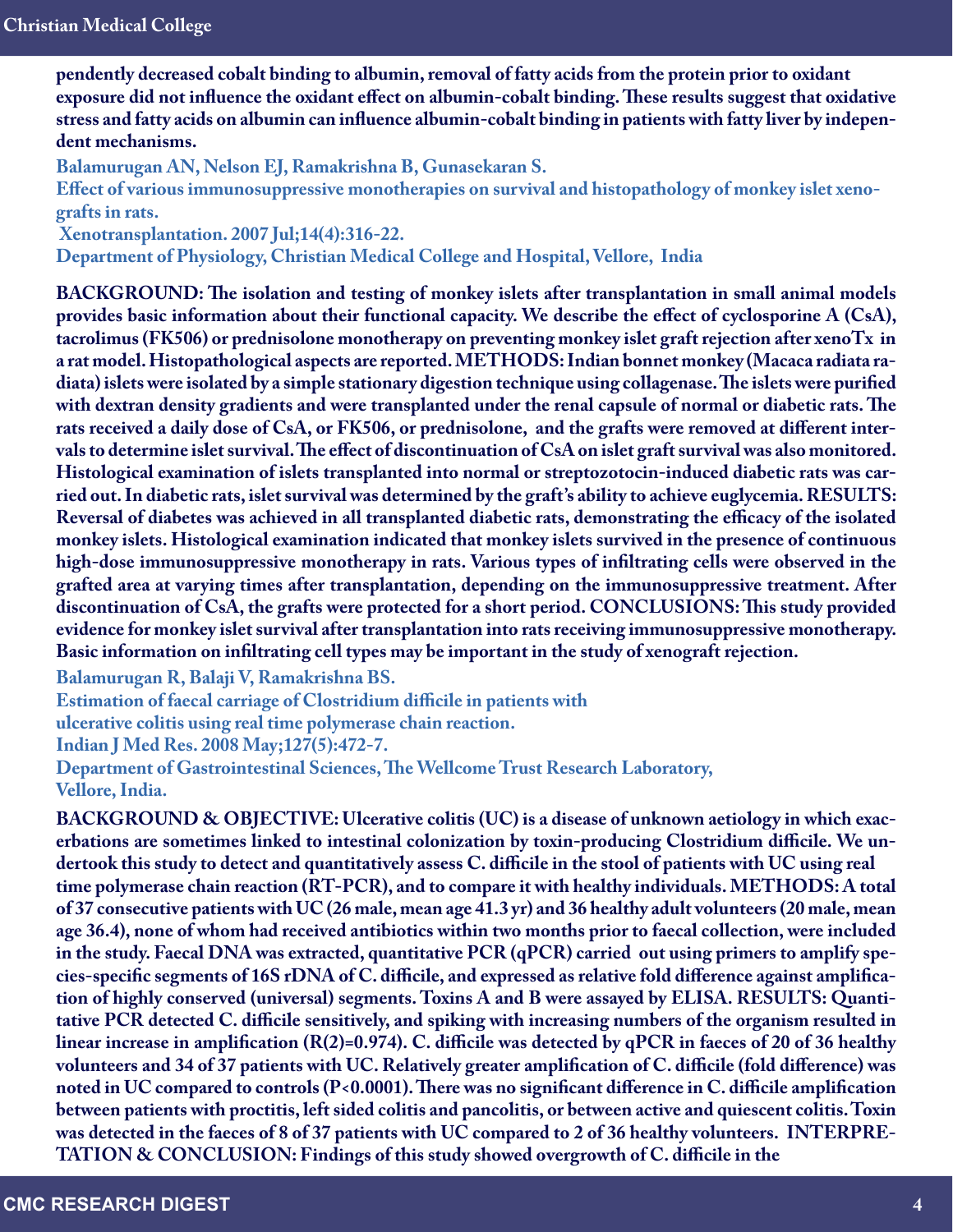**stool of Indian patients with UC. However, its relevance to disease pathogenesis and severity in a tropical country like India needs to be investigated further.**

**Balamurugan R, Janardhan HP, George S, Raghava MV, Muliyil J, Ramakrishna BS. Molecular studies of fecal anaerobic commensal bacteria in acute diarrhea in children. J Pediatr Gastroenterol Nutr. 2008 May;46(5):514-9.**

**Department of Gastrointestinal Sciences, Christian Medical College, Vellore 632004, India.**

**BACKGROUND AND OBJECTIVE: The commensal bacterial flora of the colon may undergo changes during diarrhea, owing to colonization of the intestine by pathogens and to rapid intestinal transit. This study used molecular methods to determine changes in the composition of selected commensal anaerobic bacteria during and after acute diarrhea in children. MATERIALS AND METHODS: Fecal samples were obtained from 46 children with acute diarrhea in a rural community during an episode of acute diarrhea, immediately after recovery from diarrhea, and 3 months after recovery. DNA was extracted and quantitative polymerase chain reaction using SYBR green and genus- and species-specific primers targeting 16S rDNA were undertaken to quantitate the following groups of bacteria: Bifidobacterium spp., Bifidobacterium longum group, Bacteroides-Prevotella group, Bacteroides fragilis, Lactobacillus acidophilus group, Faecalibacterium prauznitzii, and Eubacterium rectale, relative to amplification of universal bacterial domain 16S rDNA. RE-SULTS: Bacteria belonging to the Bacteroides-Prevotella-Porphyromonas group, E rectale, L acidophilus, and F prauznitzii groups were low during acute diarrhea compared with their levels after recovery from diarrhea. The pattern was similar in rotavirus diarrhea and nonrotavirus diarrhea. Administration of amylaseresistant maize starch as adjuvant therapy was associated with lower levels of F prauznitzii at the time of recovery but did not lead to other changes in the floral pattern. CONCLUSIONS: Specific classes of fecal bacteria are lower during episodes of acute diarrhea in children than during periods of normal gastrointestinal health, suggesting specific alterations in the flora during diarrhea.**

**Banerjee I, Iturriza-Gomara M, Rajendran P, Primrose B, Ramani S, Gray JJ, Brown DW, Kang G. Molecular characterization of G11P[25] and G3P[3] human rotavirus strains associated with asymptomatic infection in South India.**

**J Med Virol. 2007 Nov;79(11):1768-74.** 

**Department of Gastrointestinal Sciences, Christian Medical College, Vellore , India.**

**Rotaviruses are the major etiological agents of diarrhea in children less than 5 years of age. Two unusual rotavirus strains not previously reported in India, G11P[25] (CRI 10795) and G3P[3] (CRI 33594) were isolated from faecal samples of asymptomatic children in India. The strains were characterized by sequence analysis of the genes encoding the VP7, VP4, VP6, and NSP4. The G11P[25] strain was closely related to the human G11P[25] strains from Bangladesh (with 98% identity at the nucleotide [nt] level and the amino acid [aa] level for the VP7 gene and 96% identity at the nt and 98% at the aa level for the VP4 gene). The G3P[3] strain was-Ifound to be related to a G3P[3] strain isolated in Thailand (CMH222; 88% identity at the nt level and 97% at aa level for the VP7 gene and 84% identity at the nt level and 90% at the aa level for the VP4 gene). Phylogenetic analysis of the VP6 and the NSP4 genes revealed that the Vellore G11P[25] strain was of VP6 subgroup II and NSP4 genotype B. The G3P[3] strain was identified as NSP4 genotype C and the VP6 gene showed 97% identity at the deduced amino acid level with strain CMH222 (Thailand) strain but did not cluster with sequences of SGI, SGII, SGI+II or SG-nonI/nonII. Both strains had gene segments of animal rotavirus origin suggesting inter-species transmission of rotavirus, and in the case of G11P[25] possibly underwent reassortment subsequently with human strains resulting in an animal-human hybrid strain.** 

**Banerjee I, Ramani S, Primrose B, Iturriza-Gomara M, Gray JJ, Brown DW, Kang G.** 

**Modification of rotavirus multiplex RT-PCR for the detection of G12 strains based on characterization of emerging G12 rotavirus strains from South India.**

**J Med Virol. 2007 Sep;79(9):1413-21.**

**Department of Gastrointestinal Sciences, Christian Medical College, Vellore, India.**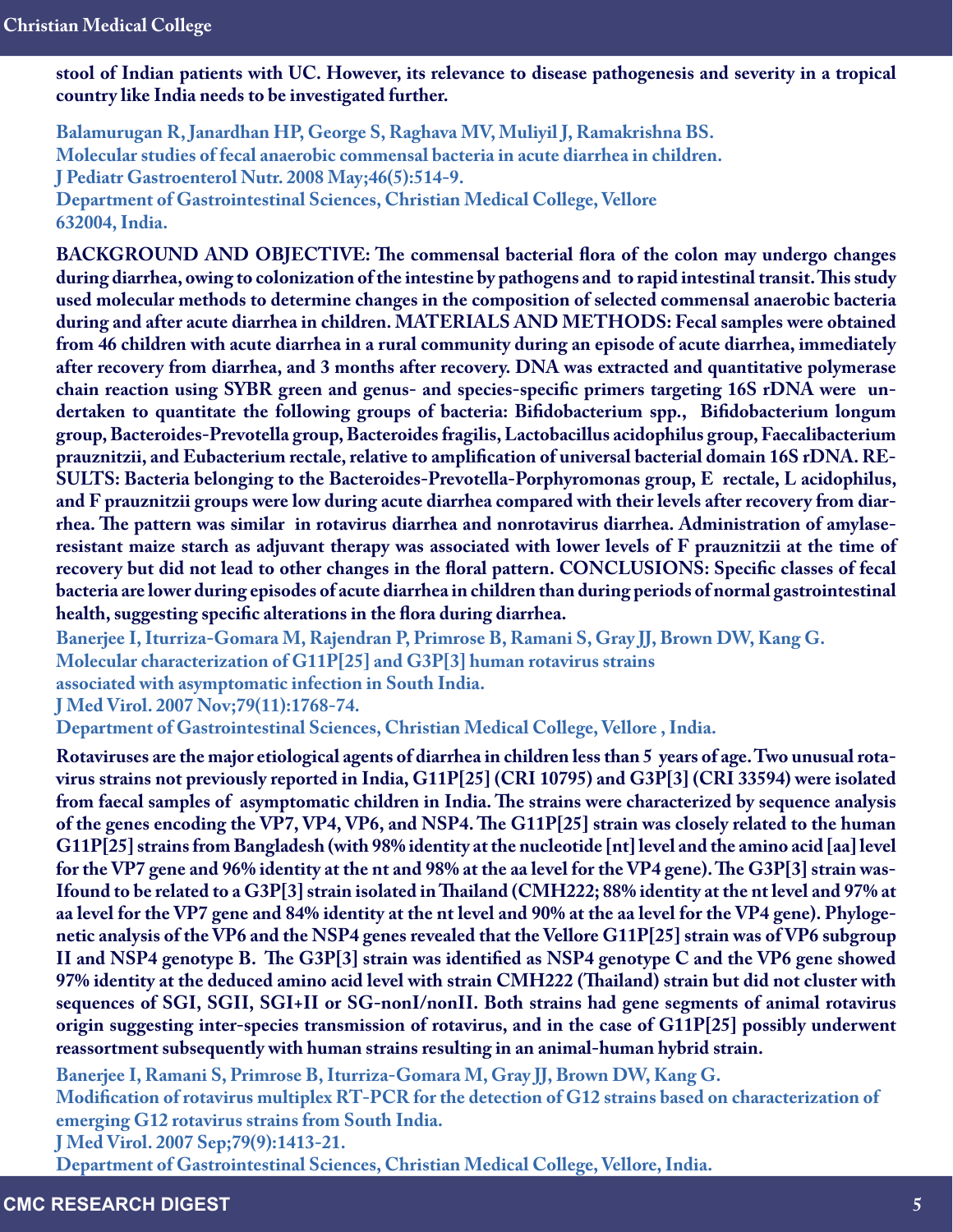**Rotaviruses are the major etiological agents of diarrhea in children less than 5 years of age. The commonest G types in humans are G1-4 and G9. G12 is a rare human rotavirus (HRV) strain first reported in the Philippines. In this study, 13 G12 strains obtained from a community-based cohort and a hospital-based surveillance system in 2005 were characterized by phylogenetic analysis of partial nucleotide sequences of VP7, VP6, and NSP4 genes. Sequence and phylogenetic analysis of VP7 gene sequences showed that these southern Indian strains had the greatest homology with G12 strains recently reported from eastern India (97-99% identity both at the nucleotide level and deduced amino acid level) and less homology with the prototype G12 strain, L26 (89-90% identity at the nucleotide level and 90-94% at the deduced amino acid level). Phylogenetic analysis of the VP6 and the NSP4 genes revealed that the Vellore G12 strains belonged to VP6 subgroup II and NSP4 genotype B. The P types associated with these strains were P[6] and P[8]. A G12 type-specific primer was designed for inclusion in an established VP7 G-typing multiplex RT PCR, and tested against a panel of known G types and untyped samples and was found to detect G12 strains in the multiplex-PCR. Close homology of the South Indian G12 strains to those from Kolkata suggests that G12 HRV strains are emerging in India. Methods for characterization of rotaviruses in epidemiological studies need to be updated frequently, particularly in developing countries.**

**Chandy S, Yoshimatsu K, Ulrich RG, Mertens M, Okumura M, Rajendran P, John GT,Balraj V, Muliyil J, Mammen J, Abraham P, Arikawa J, Sridharan G.**

**Seroepidemiological study on hantavirus infections in India.**

**Trans R Soc Trop Med Hyg. 2008 Jan;102(1):70-4. Epub 2007 Nov 9.**

**Department of Clinical Virology, Christian Medical College and Hospital,Vellore India**

**Hantaviruses are etiological agents of hemorrhagic fever with renal syndrome in many parts of Asia and Europe. There has been no documented case of hantavirus disease from India, although serological evidence exists. We investigated the prevalence of hantavirus in the Indian population and tried to identify potential risk groups for hantavirus infections. The presence of hantavirus-specific IgG antibodies was prospectively evaluated in 661 subjects belonging to different different groups, i.e. patients with chronic renal disease, warehouse workers and tribal members engaged in rodent trapping. Healthy volunteer blood donors were included as a control group. Thirty-eight seropositive samples were found using a combination of a commercial ELISA followed by an indirect immunofluorescence assay. Western blot using recombinant Hantaan virus nucleocapsid antigen confirmed the presence of anti-hantavirus IgG in 28 (74%) of the 38 sera tested. This study confirms the presence of hantaviruses in India and warrants increasing awareness of the problems of emerging pathogens and the threats they may pose to the public health system.**

**Christudoss P, Selvakumar R, Pulimood AB, Fleming JJ, Mathew G.**

**Tissue zinc levels in precancerous tissue in the gastrointestinal tract of azoxymethane (AOM)-treated rats. Exp Toxicol Pathol. 2007 Nov 19 [Epub ahead of print]**

**Department of Clinical Biochemistry, Christian Medical College and Hospital, Vellore 632002,India.**

**Alterations in tissue zinc levels have been documented in patients with gastrointestinal tract malignancies and more frequently, in those with colonic cancer. However, the precise role of tissue zinc in carcinogenesis is not well elucidated. This study, using a well-established colon cancer model in rats, was designed to investigate the relationship of tissue zinc to the carcinogenic process. The aim was to examine tissue zinc levels in the preneoplastic tissues and to study the changes that occur during transition of mucosa from normal to preneoplastic state. Six-week old rats were given a single dose subcutaneous injection of azoxymethane (AOM) (30mg/kg body weight) and sacrificed after 1, 2, 5, and 9 months of the treatment. Plasma zinc levels showed a significant decrease (p<0.05) at 9 months compared with controls. Tissue zinc levels showed a significant decrease in the large intestine at 1 and 2 months (p<0.05) and at 5 and 9 months (p<0.01), in the small intestine at 2, 5, and 9 months (p<0.05), and in the stomach at 5 and 9 months (p<0.05). The maximum percent decrease (45%) in tissue zinc was observed in the large intestine at 9 months. Tissue copper zinc super oxide dismutase (CuZnSOD) activity was assessed in the body of the stomach, small intestine, and large intestine and compared with the control group. There was a significant fall in CuZnSOD levels in the small intestine**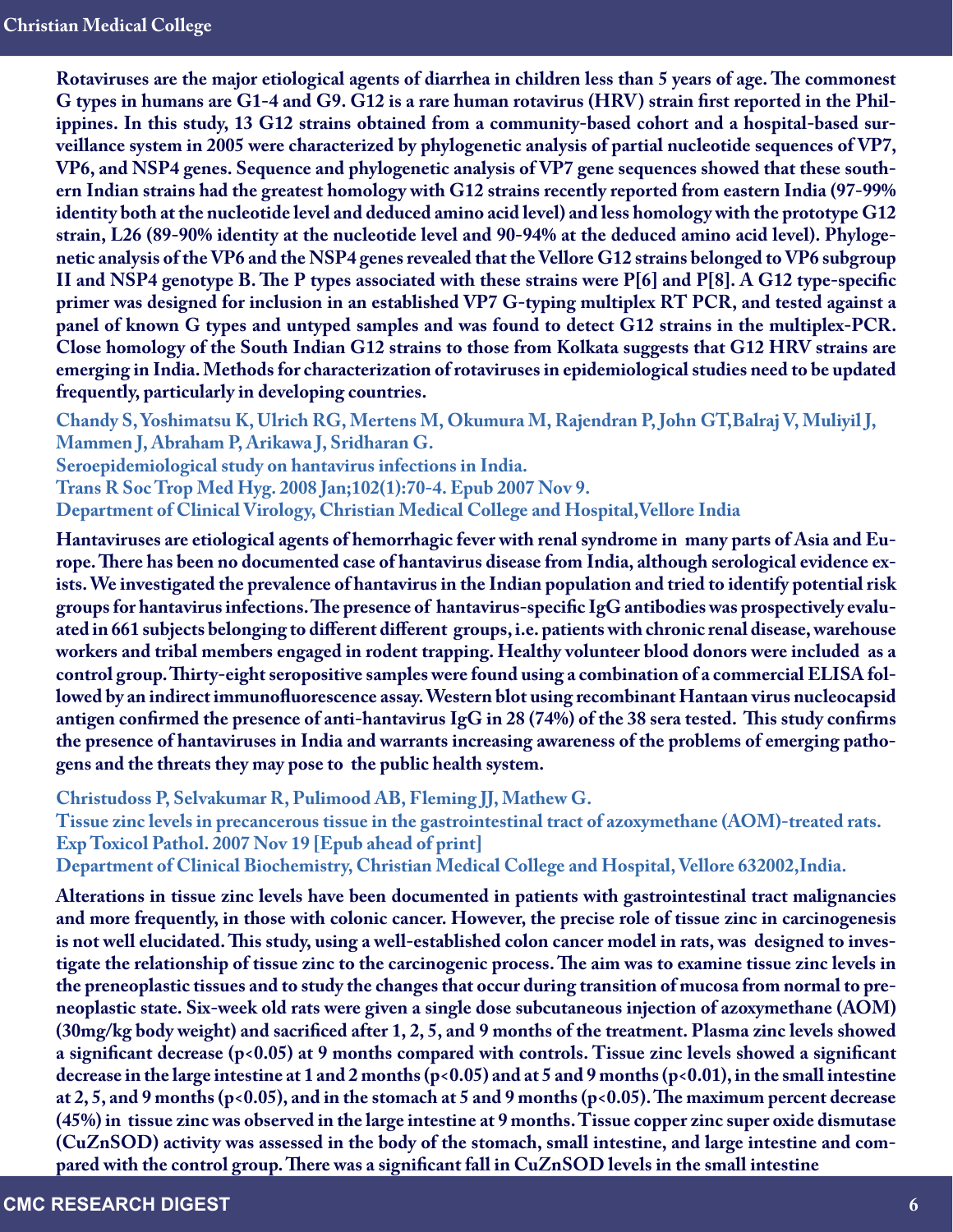**at 9 months (p<0.05) and in the large intestine at 5 and 9 months (p<0.01). Two of these six rats showed histological evidence of precancerous lesions in the mucosa of the colon. This study suggests that the decrease in plasma zinc, tissue zinc and activity of CuZnSOD is associated with development of preneoplastic lesions in the colonic mucosa.** 

**Christudoss P, Selvakumar R, Pulimood AB, Fleming JJ, Mathew G.**

**Unsymmetrical DMH - an isomer of 1,2 DMH - is it potent to induce gastrointestinal carcinoma in rats?**

**Exp Toxicol Pathol. 2008 Apr;59(6):373-5. Epub 2008 Jan 28.**

**Department of Clinical Biochemistry, Christian Medical College, Vellore 632004,**

**Tamil Nadu, India. pchristudoss@yahoo.com** 

**Very few animal studies have used 1,1-dimethyl hydrazine (unsymmetrical dimethyl hydrazine - UDMH) as a carcinogen. This study was designed to investigate the carcinogenicity of UDMH in the gastrointestinal tract in a rat model. We wanted to observe if there were any changes in tissue zinc levels and tissue copper zinc superoxide dismutase (CuZnSOD) enzyme activity during the carcinogenic process, and to compare these values with those of control rats in the medium- and long-term. Six-week-old Wistar rats were given a subcutaneous injection of UDMH (30mg/kg body wt) twice a week for 20 weeks, and sacrificed after 5 and 9 months of treatment. Tissue zinc levels showed a significant decrease (p<0.05) in the large intestine at 9 months, whereas in the stomach and small intestine there were no significant changes at 5 and 9 months. Tissue CuZnSOD enzyme activity in the stomach, small intestine and large intestine showed no significant decrease at 5 and 9 months as compared to controls. Histologically, the large intestine was normal at 9 months. This study suggests that UDMH administered at the above dosage was not carcinogenic in this model.** 

**Christudoss P, Selvakumar R, Pulimood AB, Fleming JJ, Mathew G.**

**Tissue zinc levels in precancerous tissue in the gastrointestinal tract of azoxymethane (AOM)-treated rats. Exp Toxicol Pathol. 2008 Mar;59(5):313-8. Epub 2007 Nov 26.**

**Department of Clinical Biochemistry, Christian Medical College, Vellore 632004,**

**Tamil Nadu, India. pchristudoss@yahoo.com**

**Alterations in tissue zinc levels have been documented in patients with gastrointestinal tract malignancies and more frequently, in those with colonic cancer. However, the precise role of tissue zinc in carcinogenesis is not well elucidated. This study, using a well-established colon cancer model in rats, was designed to investigate the relationship of tissue zinc to the carcinogenic process. The aim was to examine tissue zinc levels in the preneoplastic tissues and to study the changes that occur during transition of mucosa from normal to preneoplastic state. Six-w eek old rats were given a single dose subcutaneous injection of azoxymethane (AOM) (30mg/kg body weight) and sacrificed after 1, 2, 5, and 9 months of the treatment. Plasma zinc levels showed a significant decrease (p<0.05) at 9 months compared with controls. Tissue zinc levels showed a significant decrease in the large intestine at 1 and 2 months (p<0.05) and at 5 and 9 months (p<0.01), in the small intestine at 2, 5, and 9 months (p<0.05), and in the stomach at 5 and 9 months (p<0.05). The maximum percent decrease (45%) in tissue zinc was observed in the large intestine at 9 months. Tissue copper zinc super oxide dismutase (CuZnSOD) activity was assessed in the body of the stomach, small intestine, and large intestine and compared with the control group. There was a significant fall in CuZnSOD levels in the small intestine at 9 months (p<0.05) and in the large intestine at 5 and 9 months (p<0.01). Two of these six rats showed histological evidence of precancerous lesions in the mucosa of the colon. This study suggests that the decrease in plasma zinc, tissue zinc and activity of CuZnSOD is associated with development of preneoplastic lesions in the colonic mucosa.** 

**Daley P, Thomas S, Pai M.**

**Nucleic acid amplification tests for the diagnosis of tuberculous lymphadenitis: a systematic review. Int J Tuberc Lung Dis. 2007 Nov;11(11):1166-76.** 

**Infectious Disease Training and Research Centre, Christian Medical College and Hospital, Vellore, India.**

**SETTING: Lymphadenitis is the most common extra-pulmonary manifestation of tuberculosis (TB). Conventional diagnostic methods such as smear microscopy and culture are not very accurate for TB lymph**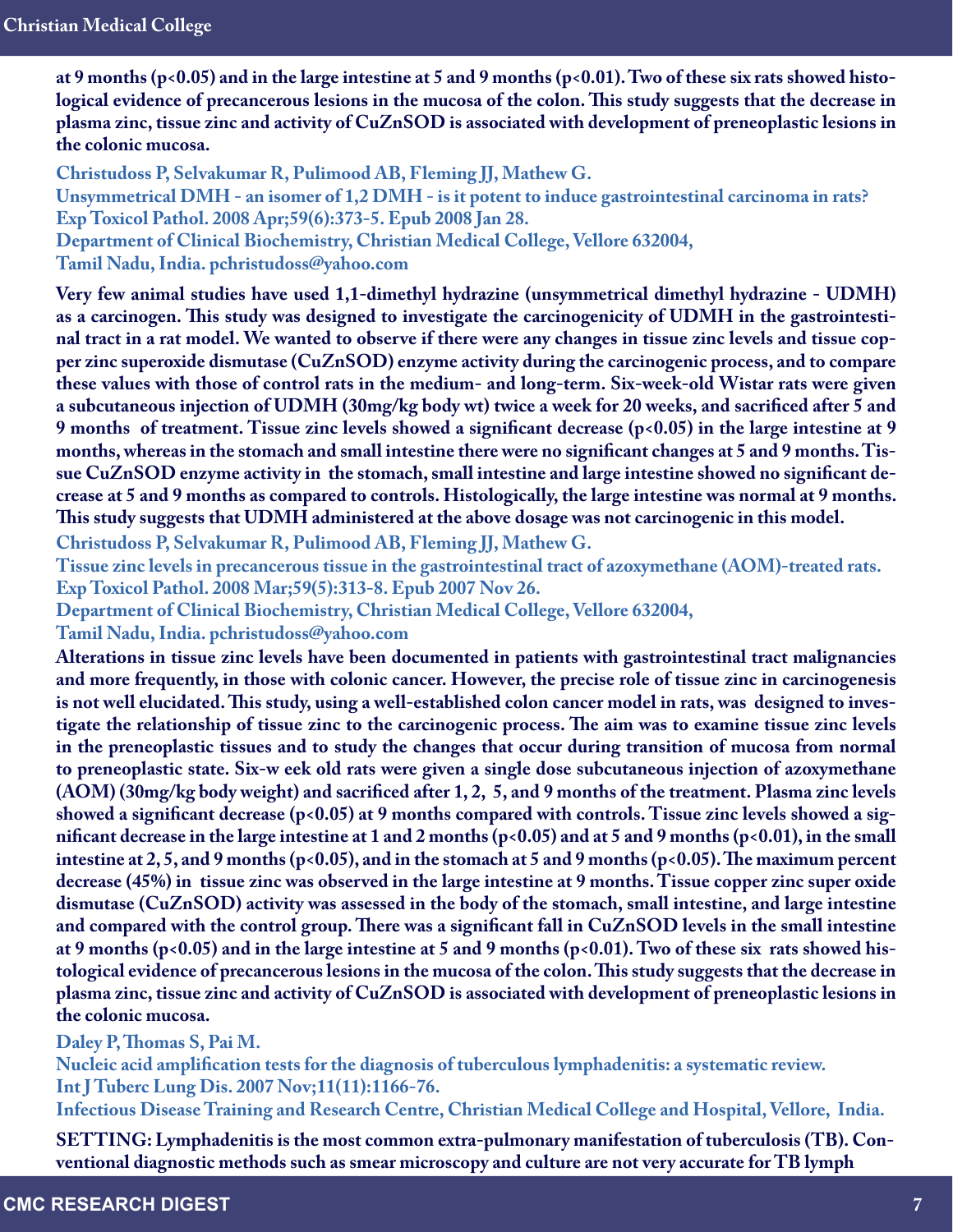**adenitis. Nucleic acid amplification tests (NAAT) may offer additional diagnostic benefit. OBJECTIVE: To assess, in a systematic review, the performance of NAAT for the diagnosis of tuberculous lymphadenitis. DESIGN: We performed searches of the literature and identified 36 articles containing 49 comparisons between NAAT and a reference standard for TB lymphadenitis. Sensitivity and specificity estimates from each study were displayed in forest plots and summary receiver operating characteristic (SROC) plots. RESULTS: Overall study quality was fair, but the quality of reporting was poor in many studies. Estimates of sensitivity and specificity of NAAT were highly heterogeneous across studies, possibly due to variations in populations, study quality and test techniques. Estimates of sensitivity varied between 2% and 100%, and specificity estimates varied between 28% and 100%. Commercial NAAT assays, assays that used more than 20 mul of template and reports containing discrepant analysis provided significantly higher diagnostic accuracy. Blinding, template volume and discrepant analysis may account for some of the observed heterogeneity. CONCLU-SION: Studies on NAAT for TB lymphadenitis produce highly variable and inconsistent results, precluding the determination of clinically meaningful estimates of accuracy. Study reports are not well standardised and often do not contain enough information. Because both false-positive and false-negative results are possible, NAATs will need to be applied in conjunction with conventional methods and interpreted in the context of clinical suspicion.**

#### **Daniel HD, Chandy GM, Abraham P.**

**Quantitation of hepatitis C virus using an in-house real-time reverse transcriptase polymerase chain reaction in plasma samples. Diagn Microbiol Infect Dis. 2008 Aug;61(4):415-20. Epub 2008 May 16. Department of Clinical Virology, Christian Medical College, Vellore-632 004, India.**

**Even with the most advanced 3rd-generation assays, the serologic window period of hepatitis C virus HCV) is approximately 74 days. HCV RNA detection would reduce the risk of transmission during this period. Furthermore, quantitation of HCV RNA is necessary for proper planning of treatment, monitoring disease progression, and assessing response to antiviral therapy. We have standardized an in-house HCV real-time reverse transcriptase polymerase chain reaction (RT-PCR) for screening and accurate quantitation and detection of HCV RNA in plasma samples. The in-house real-time assay was compared with a commercial assay using 100 chronically infected individuals and 70 blood donors who are negative for hepatitis B surface antigen, HCV antibody, and HIV antibody. The lower limit of detection of this in-house HCV real-time RT-PCR as assessed against the World Health Organization (WHO) standard was 50 IU/mL. Interassay and intraassay coefficient of variation ranged from 1.3% to 6.4% and 0.0% to 2.3% respectively. Virus loads as estimated with this in-house HCV real-time assay correlated with the commercial artus HCV RG RT-PCR assay (r = 0.59, P < 0.0001). This assay could be used in screening and monitoring individuals on therapy, showing no genotype-dependent differences in detection.**

**Edison ES, Shaji RV, Devi SG, Moses A, Viswabandhya A, Mathews V, George B, Srivastava A, Chandy M. Analysis of beta globin mutations in the Indian population: presence of rare and novel mutations and region-wise heterogeneity. Clin Genet. 2008 Apr;73(4):331-7. Epub 2008 Feb 20. Department of Haematology, Christian Medical College, Vellore, Tamilnadu, India.**

**Beta thalassaemia is a major public health problem in India. A comprehensive database of the spectrum of mutations causing beta thalassaemia in the Indian population is necessary. This study in which a large number of patients with beta thalassaemia including those from certain regions that were not explored earlier shows a great heterogeneity of mutations. Several novel and rare alleles that have not been reported earlier in the Indian population have been identified, and mutations differ in frequency in different regions of the country. This information on the spectrum of mutations has implications for the control of beta thalassaemia in a population with complex ethnic background and also on the genotype-phenotype correlation of the disease.**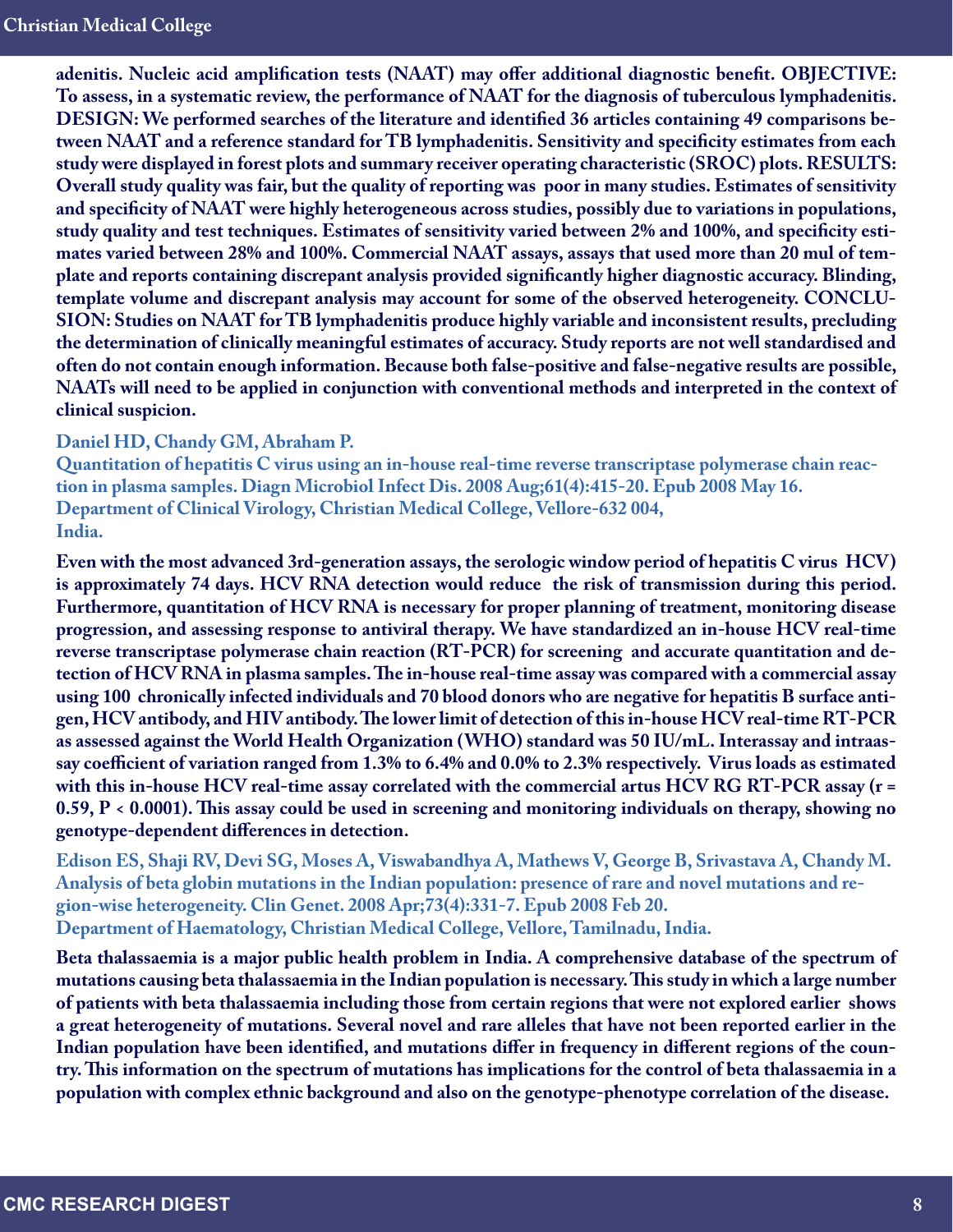**Faith M, Sukumaran A, Pulimood AB, Jacob M. How reliable an indicator of inflammation is myeloperoxidase activity? Clin Chim Acta. 2008 Oct;396(1-2):23-5. Epub 2008 Jun 21. Department of Biochemistry, Christian Medical College, Vellore-632002, Tamil Nadu, India.**

**BACKGROUND: Myeloperoxidase (MPO) and interleukin-6 (IL-6) are often used as markers of inflammation. The aim of this study was to ascertain whether MPO activity is as reliable as IL-6 as an indicator of inflammation. METHODS: Inflammation was induced in mice, using either turpentine or indomethacin. Duodenal tissue was removed from these animals at various time periods ranging from 6 h to 7 days later. Concentrations of IL-6 and MPO activity were estimated in the tissue. Histopathological examination was also carried out at some of the time periods to determine the presence of neutrophil infiltration in turpentinetreated mice. RESULTS: Concentrations of IL-6 and MPO activity were significantly higher in tissue that had been treated with the agents used, at all the time periods studied, when compared with corresponding control tissue. Fold-increases in MPO activity were higher than fold-increases in IL-6. Concentrations of the 2 parameters showed significant positive correlation. Histopathological examination did not show significantly higher numbers of neutrophils infiltrating the tissue in response to turpentine, at the time periods studied. CONCLUSIONS: Estimation of MPO activity is a reliable indicator of inflammation, being more sensitive than histopathological examination of tissue and as good as measurement of IL-6 concentrations.**

**Gladstone BP, Iturriza-Gomara M, Ramani S, Monica B, Banerjee I, Brown DW, Gray JJ, Muliyil J, Kang G.**

**Polymerase chain reaction in the detection of an 'outbreak' of asymptomatic viral**

**infections in a community birth cohort in south India.**

**Epidemiol Infect. 2008 Mar;136(3):399-405. Epub 2007 May 24.**

**Department of Gastrointestinal Sciences, Christian Medical College, Vellore, India.**

**Asymptomatic enteric infections are important where sequelae or protection from subsequent illness is an outcome measure. The use of reverse transcription-polymerase chain reaction (RT-PCR) to identify asymptomatic enteric infections in a birth cohort followed for rotaviral infections in a south Indian urban slum is reported. Of 1191 non-diarrhoeal samples from 371 children collected in May-June 2003, 22 (1.9%) were positive by ELISA. A total of 147 (40.6%) of 362 samples tested by VP6 RT-PCR were positive. In those samples that could be typed, a high diversity of G types including G1, G2, G4, G8, G9 and G10, and a high proportion (34.4%) of mixed infections were detected. Noroviruses were identified in 6/28 (21.4%) samples tested. The identification of infections undetectable by conventional techniques indicates the importance of the use of sensitive diagnostic techniques in research studies. Asymptomatically infected children may also act as a source of infection for other susceptible hosts.** 

**Jayandharan G, Spreafico M, Viswabandya A, Chandy M, Srivastava A, Peyvandi F. Mutations in the MCFD2 gene are predominant among patients with hereditary combined FV and FVIII deficiency (F5F8D) in India. Haemophilia. 2007 Jul;13(4):413-9. Department of Haematology, Christian Medical College, Vellore, India.**

**Combined FV and FVIII deficiency (F5F8D) is a rare (1:1.000.000) autosomal recessive disorder caused by a defect in the LMAN1 or MCFD2 genes, encoding for a FV and FVIII cargo receptor complex. We report the phenotype and genotype analyses in nine unrelated Indian patients with low FV and FVIII coagulant activity [FV:C, range: 5.6-22.4% and FVIII:C, range: 8.3-27.1%]. Four homozygous mutations, including two frame shift, one missense and one splice site, were identified in all the nine patients. Three of them, a 72-bp deletion in LMAN1 (c.813\_822 + 62del72, p.K272fs), a 35-bp deletion in MCFD2 (c.210\_244del35) and a missence mutation in MCFD2 (p.D122V), identified in four patients, were novel mutations. A previously reported c.149 + 5G > A transition in MCFD2 was identified in the remaining five patients. Haplotype analysis of MCFD2 gene in patients with p.E71fs and c.149 + 5G > A defects suggested an independent origin of both**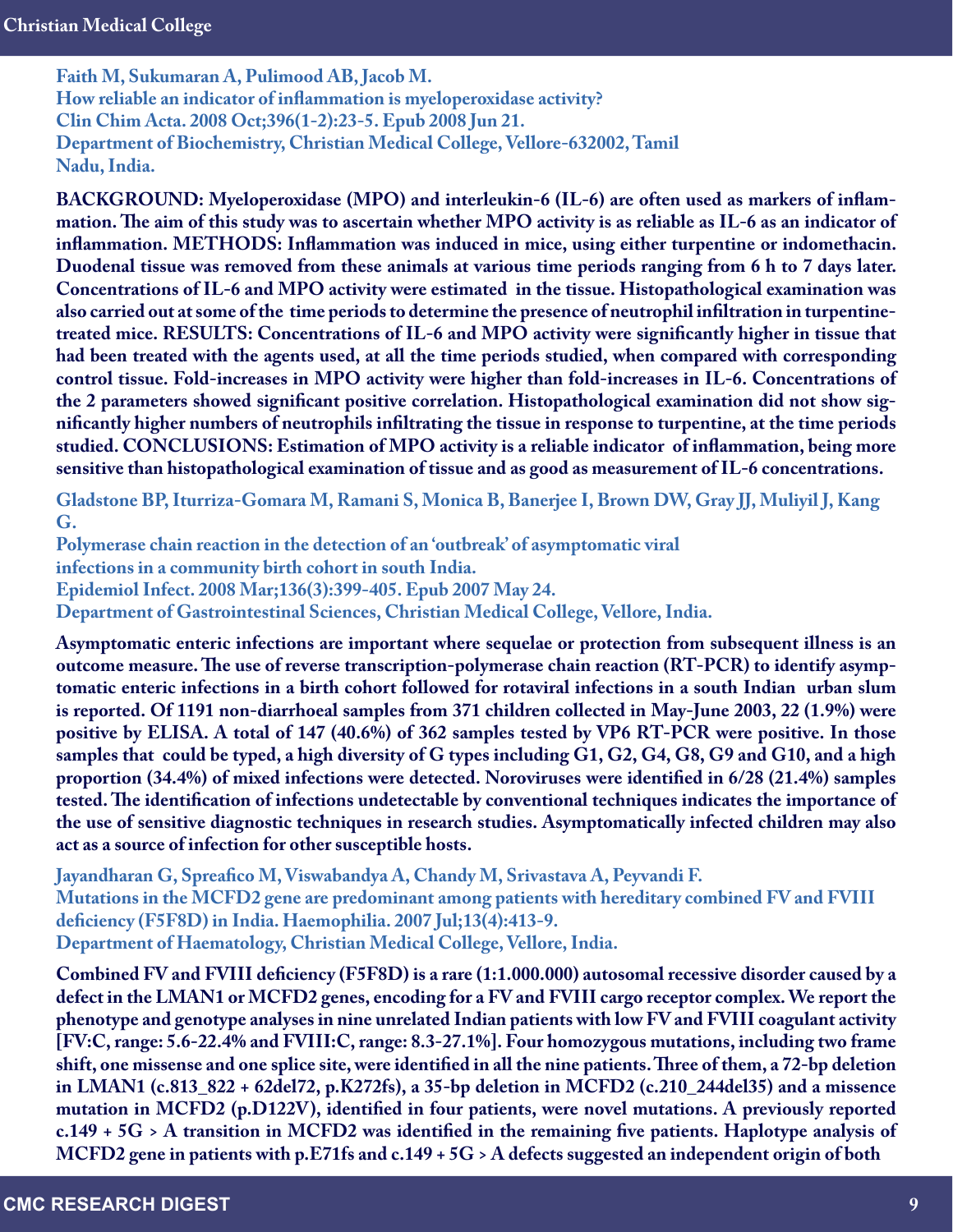**these mutations. The identification of two common mutations (p.E71fs, c.149 + 5G > A) in MCFD2 gene in seven of nine patients, particularly the c.149 + 5G > A (55,6% of patients), suggests that this gene could be the first to be analysed during the genetic diagnosis of F5F8D in this population. This is the first report describing the molecular analysis of a consistent number of F5F8D patients of South Indian origin, a population with a high frequency of such recessive bleeding disorders.**

**Jayandharan GR, Srivastava A.**

**The phenotypic heterogeneity of severe hemophilia. Semin Thromb Hemost. 2008 Feb;34(1):128-41. Department of Hematology, Christian Medical College, Vellore, India.**

**It has been long recognized that 10 to 15% of patients with "phenotypically characterized" severe hemophilia (< 1% clotting factor activity) have relatively mild disease clinically. Not all these patients have frequent spontaneous bleeding, and even among those who bleed, the extent of joint damage tends to vary considerably. The basis for this difference has not been completely understood. This article reviews the literature on possible determinants of phenotypic variation in patients with severe hemophilia. Apart from the well-recognized associations of the level of residual clotting factor activity, pharmacokinetics of administered clotting factor concentrates, and presence of prothrombotic markers, there is evidence to suggest that variations in other coagulation proteins as assessed in tests of global hemostasis as well as the fibrinolytic system can affect the clinical severity of bleeding. We also hypothesize that mediators of the inflammatory response in the synovium are likely to impact the severity of joint damage in these patients. One of the major issues in the management of hemophilia today is to decide on ways in which therapy, particularly the initiation and intensity of prophylaxis, can be individualized. A detailed understanding of all factors that may contribute to joint damage in severe hemophilia could help us in tailoring therapy for these individuals.**

**Jayandharan GR, Viswabandya A, Nair SC, Chandy M, Srivastava A.**

**Molecular basis of hereditary factor VII deficiency in India: five novel mutations including a double missense mutation (Ala191Glu; Trp364Cys) in 11 unrelated patients.Haematologica. 2007 Jul;92(7):1002-3. Department of Hematology, Christian Medical College, Vellore, India.**

**We have studied the molecular basis of factor (F) VII deficiency in 11 unrelated Indian patients. Mutations were identified in all 11 and included 5 missense, 2 nonsense and a frame shift mutation. Five of these were novel. These mutations were considered to be causative of disease because of their nature, evolutionary conservation and molecular modeling. This is the first report of mutations in patients with FVII deficiency from southern India.**

**Kannangai R, Kandathil AJ, Ebenezer DL, Mathai E, Prakash AJ, Abraham OC, Sudarsanam TD, Pulimood SA, Selvakumar R, Job V, Sridharan G.**

**Usefulness of alternate prognostic serum and plasma markers for antiretroviral therapy for human immunodeficiency virus type 1 infection.**

**Clin Vaccine Immunol. 2008 Jan;15(1):154-8. Epub 2007 Nov 14.**

**Department of Clinical Virology, Christian Medical College, Vellore, India. 632004.Email :rajeshkannangai@hotmail.com** 

**In developing countries, the usability of peripheral blood constituents that are low-cost alternatives to D4 positive (CD4+) T-cell and human immunodeficiency virus type 1 (HIV-1) RNA estimation should be evaluated as prognostic markers. The aim of our study was to investigate the use of plasma levels of dehydroepiandrosterone sulfate (DHEAS), albumin, and C-reactive protein (CRP) as alternate prognostic markers for antiretroviral treatment (ART) response in place of HIV-1 load measurements. Paired blood samples were collected from 30 HIV-infected individuals before and after initiation of ART, 13 HIV-infected individuals before and after completion of antituberculosis therapy (ATT), and 10 HIV-infected individuals not on either ATT or ART. Because of the nonavailability of samples, the CRP estimation was done for samples from only 19, 9, and 8 individuals in groups 1, 2, and 3, respectively. The measurements of all three markers, i.e.,**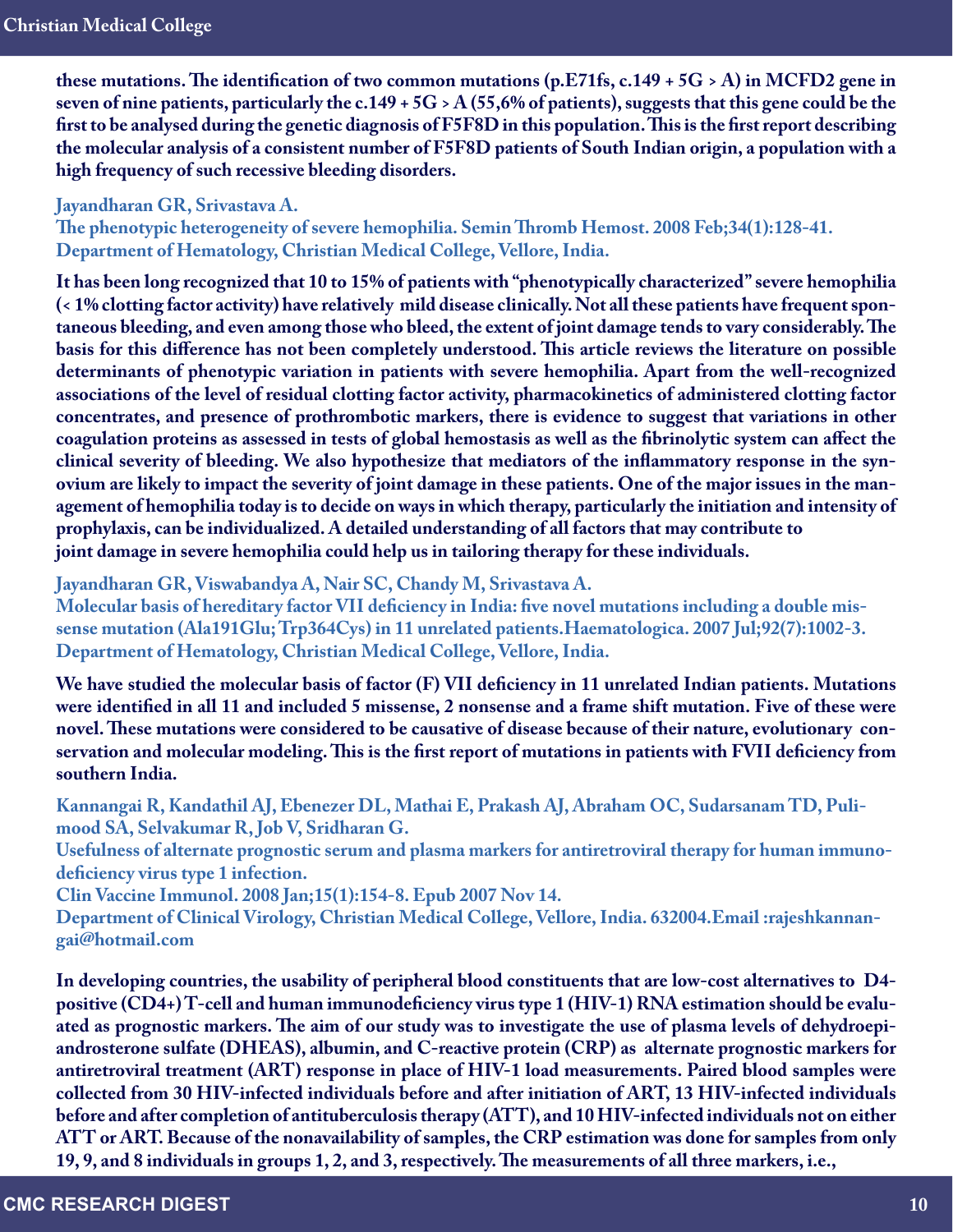**DHEAS, albumin, and CRP, were carried out with commercial assays. The differences in the albumin levels before and after ART or ATT were significant (P < 0.05), while the differences in DHEAS and CRP levels were not significant (P > 0.05). When levels of DHEAS among the individuals who were followed up were analyzed, 13 (44.8%) in the ART group and 9 (69%) in the ATT group showed an increase following treatment. Prior to treatment of HIV-infected individuals, there was a significant positive correlation of CD4+ T-cell counts and a negative correlation of viral load with albumin and DHEAS levels (P < 0.01). Among the three plasma markers we tested, plasma albumin and, to some extent, DHEAS show promise as prognostic markers in monitoring HIV infection.**

**Kolli VK, Abraham P, Rabi S. Methotrexate-induced nitrosative stress may play a critical role in small intestinal damage in the rat. Arch Toxicol. 2008 Feb 6. [Epub ahead of print] Department of Biochemistry, Christian Medical College, Bagayam, Vellore, 632002, Tamil Nadu, India.**

**Methotrexate (MTX), a structural analogue of folic acid, is widely used as a chemotherapeutic agent for leukemia and other malignancies. One of the major toxic effects of MTX is intestinal injury and enterocolitis .The mechanism of gastrointestinal toxicity of methotrexate has not been investigated completely. Therefore cancer chemotherapy has to be accompanied by symptomatic therapy such as antibiotics and anti-diarrheal drugs. It is important to investigate the mechanism by which methotrexate induces intestinal damage in order to perform cancer chemotherapy effectively by preventing the side effects. This study aimed at investigating whether nitrosative stress plays a role in methotrexate induced small intestinal damage using a rat model. Adult male rats were administered methotrexate at the dose of 7 mg/kg body weight intraperitoneally for 3 consecutive days and sacrificed 12 or 24 h after the final dose of methotrexate. Vehicle treated rats served as control. The intestinal tissue was used for light microscopic studies and markers of nitrosative stress including tissue nitrite level and nitrotyrosine. Myeloperoxidase (MPO) activity, a marker of neutrophil infiltration was also measured in intestinal homogenates. The villi were damaged at 12 h and the damage progressed and became severe at 24 h after the final dose of MTX. Biochemically, tissue nitrate was elevated fivefold at 12 h and fourfold at 24 h after the final dose of MTX as compared with control. Nitrotyrosine, measured immunohistochemically was detected in all the parts of the small intestine. Duodenum stained the most for nitrotyrosine, followed by ileum and then jejunum. The staining for nitrotyrosine was more intense at 24 h as compared with 12 h after the final dose of methotrexate. There was marked neutrophil infiltration as evidenced by increase in MPO activity in the small intestines. In conclusion, the results of the present study reveal that nitrosative stress may play a critical role in methotrexate induced small intestinal damage. Intervention studies using nitric oxide synthase inhibitors is being carried out in order to confirm the role of nitrosative stress in methotrexate induced small intestinal damage.**

**Mathew BS, Fleming DH, Jeyaseelan V, Chandy SJ, Annapandian VM, Subbanna PK, John GT.**

**A limited sampling strategy for tacrolimus in renal transplant patients. 28: Br J Clin Pharmacol. 2008 Jun 28. [Epub ahead of print]**

**Clinical Pharmacology Unit, Department of Pharmacology and Clinical Pharmacology, Christian Medical College, Vellore, India.**

**WHAT IS ALREADY KNOWN ABOUT THIS SUBJECT \* Tacrolimus trough concentration is being currently used for dose individualization. \* Limited sampling strategies (LSS) have been developed and validated for renal transplant patients. \* Earlier literature has suggested that measurement of tacrolimus AUC is more reliable than trough with respect to both rejection and nephrotoxicity. WHAT THIS STUDY ADDS \* Four thousand renal transplants take place annually in India, with many patients prescribed tacrolimus in combination with mycophenolate and steroid. \* In this study a LSS with two points, i.e. trough and 1.5 h postdose was developed and validated to estimate AUC(0-12). \* The added benefit of only a single additional sample with completion of blood collection in 1.5 h and minimum additional cost makes this a viable LSS algorithm in renal transplant patients. \* In patients having tacrolimus trough concentrations outside the recommended range (<3 and >10 ng ml(-1) in the treatment protocol in our institution) or having side-effects in spite of trough concentrations in the desired range, we can estimate AUC using this LSS for a better prediction of**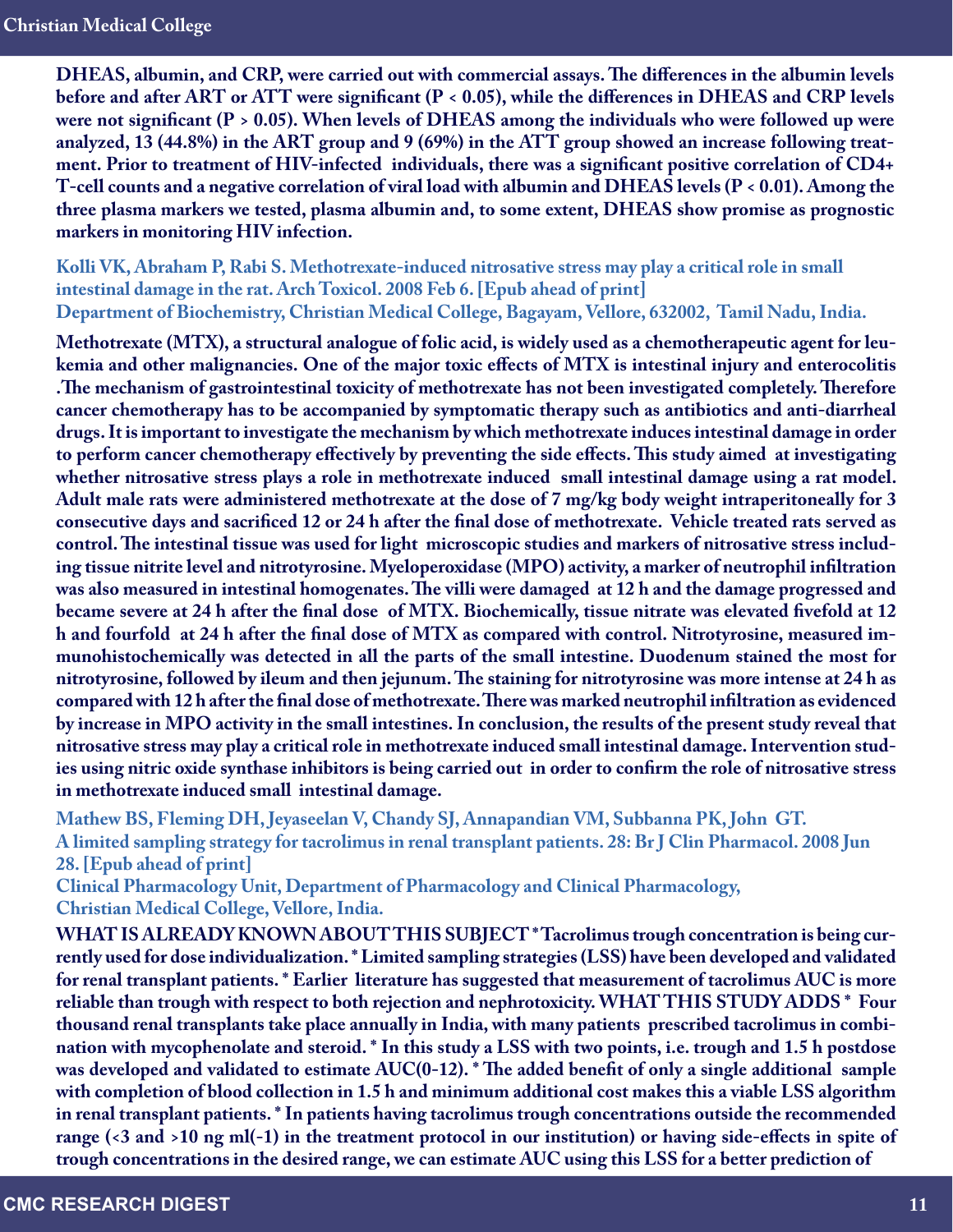**exposure. AIMS To develop and validate limited sampling strategy (LSS) equations to estimate area under the curve (AUC(0-12)) in renal transplant patients. METHODS Twenty-nine renal transplant patients (3-6 months post transplant) who were at steady state with respect to tacrolimus kinetics were included in this study. The blood samples starting with the predose (trough) and collected at fixed time points for 12 h were analysed by**

**Mohanasoundaram KM, Lalitha MK.**

**Comparison of phenotypic versus genotypic methods in the detection of methicillin resistance in Staphylococcus aureus. Indian J Med Res. 2008 Jan;127(1):78-84.**

**Department of Microbiology, Christian Medical College & Hospital, Vellore, India. mohanapalani@gmail.com** 

**BACKGROUND & OBJECTIVE: Conventional methods to detect methicillin resistance in Staphylococcus aureus are inadequate as expression of resistance is subject to environmental and conditional expression of PBP2a antigen. The objective of the present study was to determine methicillin resistance in S. aureus by conventional susceptibility (oxacillin disc diffusion and oxacillin MIC) and molecular methods (PCR) and to evaluate latex agglutination test for the detection of PBP 2a and to compare the results of these tests for its sensitivity, specificity and rapidity. METHODS: A total of 150 consecutive clinical isolates of Staphylococcus aureus received at the Department of Microbiology, Christian Medical College, Vellore, were included. Oxacillin (1 mg) disc diffusion and agar dilution method were used. The isolates were also subjected to latex agglutination test for detection of PBP2a and multiplex PCR to detect mecA and femB genes. RESULTS: Of the 150 isolates, 33 were found to be MRSA by oxacillin disc diffusion. By MIC method, 13 per cent of the isolates had values 32 microg/ml, 6 per cent between 16-8 mug/ml and 2.7 per cent had a value of 4 microg/ ml; 100 per cent concordance was obtained between the oxacillin disc screening and MIC methods. The latex agglutination showed positive reaction for all MRSA with only one MSSA being falsely classified as MRSA. The specificity and sensitivity were 99 and 100 per cent respectively. Test results were obtained within 15 min. By multiplex PCR, all 22 per cent of MRSA were positive for mecA and femB genes and additionally one MSSA carried mecA gene. However, femB gene was not found in 6 MSSA isolates. Specificity and sensitivity of PCR for mecA detection was similar to latex agglutination test. PCR system required approximately five hours. INTERPRETATION & CONCLUSION: Our findings showed that the conventional methods for detection of methicillin resistance like disc screening, disc diffusion and MIC are cost-effective but time consuming. Latex agglutination though expensive is rapid and can be a good preliminary screen with high sensitivity and specificity. Multiplex PCR is a good confirmatory test**

#### **Peedicayil J.**

**Epigenetic biomarkers in psychiatric disorders. Br J Pharmacol. 2008 Jun 23. [Epub ahead of print] 1 Department of Pharmacology and Clinical Pharmacology, Christian Medical College, Vellore, India.**

**The discovery of biomarkers in psychiatric disorders may help in the diagnosis, prevention and treatment of patients with these disorders. Here, I discuss the potential role of epigenetic biomarkers, that is, epigenetically altered genes and/or expression patterns of proteins or metabolites, in psychiatric disorders. Before epigenetic biomarkers can be clinically applied in these disorders, several issues need to be addressed. These include establishing a connection between biomarkers and the disease process; determining the predictive quality of the biomarkers; determining the effects of disease heterogeneity on the biomarkers; and identifying sample sources for the biomarkers that are easily accessible for testing.British Journal of Pharmacology advance online publication, 23 June 2008; doi:10.1038/bjp.2008.254.**

**Pulimood AB, Peter S, Rook GW, Donoghue HD.**

**In situ PCR for Mycobacterium tuberculosis in endoscopic mucosal biopsy specimens of intestinal tuberculosis and Crohn disease. Am J Clin Pathol. 2008 Jun;129(6):846-51. Department of Gastrointestinal Sciences, Christian Medical College, Vellore, Tamil Nadu, India.**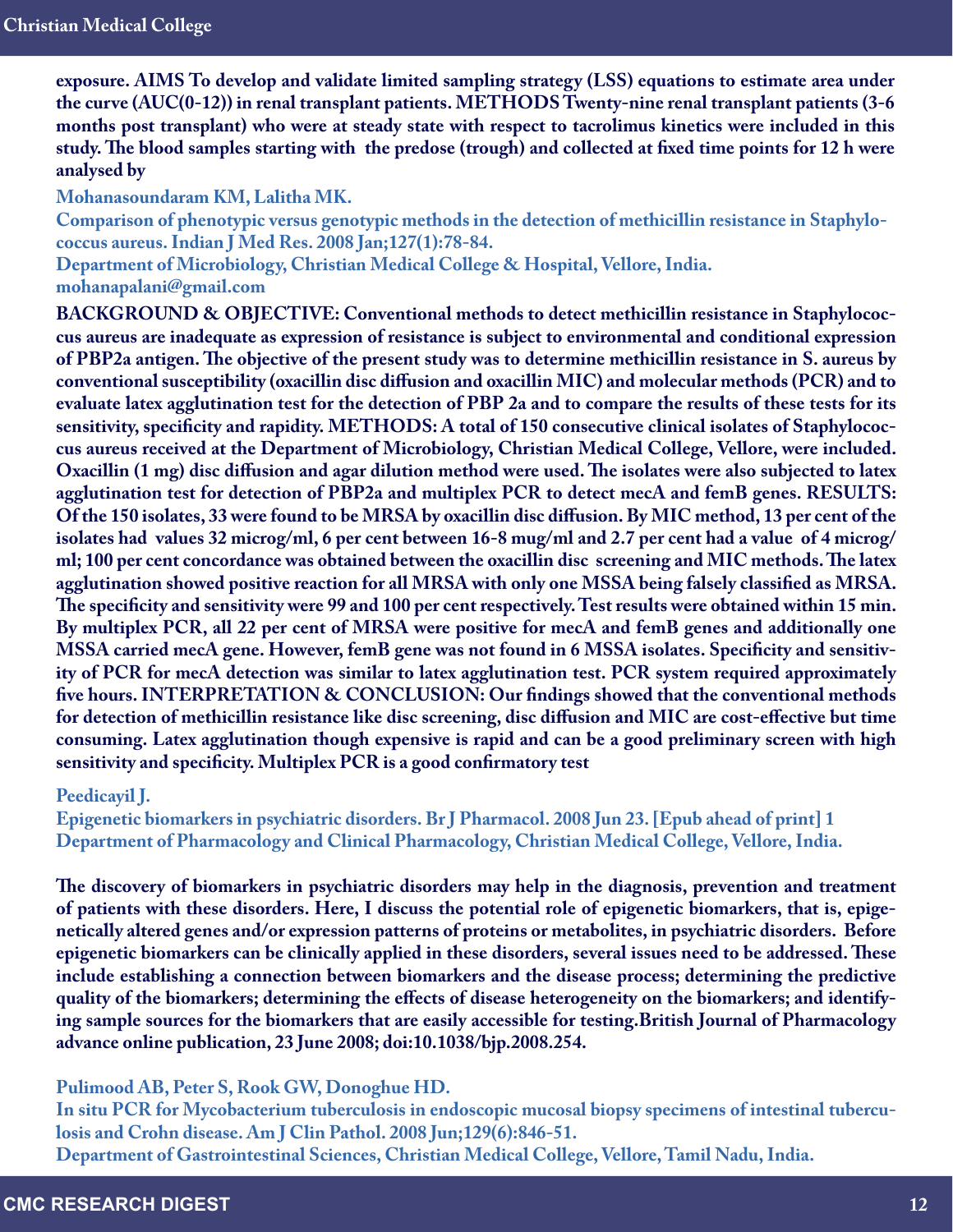**Tuberculosis and Crohn disease are granulomatous disorders affecting the intestinal tract with similar clinical manifestations and pathologic features. We evaluated the use of in situ polymerase chain reaction (PCR) using Mycobacterium tuberculosis complex-specific primers for IS 6110 to differentiate these 2 disorders in archival mucosal biopsy specimens. In situ PCR was positive in 6 of 20 tuberculosis biopsy specimens and 1 of 20 Crohn disease biopsy specimens. Staining was localized to a site of granulomatous inflammation in 3 of the tuberculosis specimens and in the Crohn disease specimen. In the other tuberculosis biopsy specimens, positive staining was localized to inflammatory granulation tissue and to a focus of intact mucosa without granulomatous inflammation. The presence of M tuberculosis DNA in Crohn disease could be due to coexisting latent tuberculosis or indicate a role for these bacteria in triggering an abnormal immune response. Therefore, in situ PCR is potentially useful to differentiate intestinal tuberculosis from Crohn disease, if the sensitivity is improved.**

**Pulimood AB, Ramakrishna BS, Rita AB, Srinivasan P, Mohan V, Gupta S, Perakath B, Kang G, Chandy G, Balasubramanian KA.**

**Early activation of mucosal dendritic cells and macrophages in acute Campylobacter colitis and cholera: An in vivo study. J Gastroenterol Hepatol. 2008 May;23(5):752-8.**

**Department of Gastrointestinal Sciences, Christian Medical College, Vellore, Tamil Nadu, India. annapulimood@cmcvellore.ac.in**

**BACKGROUND AND AIM: Macrophages and dendritic cells are closely related mononuclear phagocytic cells. Little is known about their in vivo role in acute intestinal bacterial infections in humans. We undertook to evaluate these cells in rectal mucosal biopsies of patients with acute colitis. METHODS: All mucosal mononuclear phagocytic cells in rectal biopsies of patients with acute Campylobacter colitis (n = 5), shigellosis (n = 5), and cholera (n = 10) were evaluated ultrastructurally and compared with those in controls (n = 5). RESULTS: Mononuclear phagocytic cells in the superficial rectal mucosa showed a higher prevalence of ultrastructural features of activation in Campylobacter colitis and cholera than in controls. A lower prevalence of features of activation with increased monocytes was seen in shigellosis. Cells with the ultrastructural morphology of activated dendritic cells constituted 41% and 45% of all mononuclear phagocytic cells in two of five patients with Campylobacter colitis and 4-22% of cells in four of 10 patients with cholera. Their presence in patients with Campylobacter colitis was associated with significant surface epithelial damage and prominent acute inflammatory changes in the mucosa. CONCLUSIONS: This is the first ultrastructural study to show activated macrophages and dendritic cells in vivo in acute Campylobacter colitis and cholera. Dendritic cell activation occurred early in the clinical course of these infections. Surface epithelial damage may play a role in the activation of dendritic cells.**

**Ramalingam S, Kannangai R, Abraham OC, Subramanian S, Rupali P, Pulimood SA, Jesudason MV, Sridharan G.**

**Chemokine profile among human immunodeficiency virus-1 (HIV-1) infected individuals from southern India. Indian J Med Res. 2008 Feb;127(2):133-9.**

**Department of Clinical Virology, Christian Medical College, Vellore, India.**

**BACKGROUND & OBJECTIVE: Individuals infected with HIV-1 have higher levels of chemokine producing cells compared to uninfected individuals. It is important to know the changes in chemokine levels associated with rate of progression of disease. There is a paucity of information on the plasma chemokines in HIV-1 infected individuals from India. We therefore carried out this study to estimate the levels of three chemokines namely macrophage inflammatory protein alpha (MIP1alpha), MIP1beta and RANTES, in relation to disease status in HIV-1 infected individuals and compared with uninfected individuals. METHODS: RANTES and MIP1alpha were estimated using ELISA in 114 HIV-1 infected and 30 controls, whereas MIP1beta was estimated in 101 HIV infected individuals only and 30 controls. The values were compared to the T cell sub**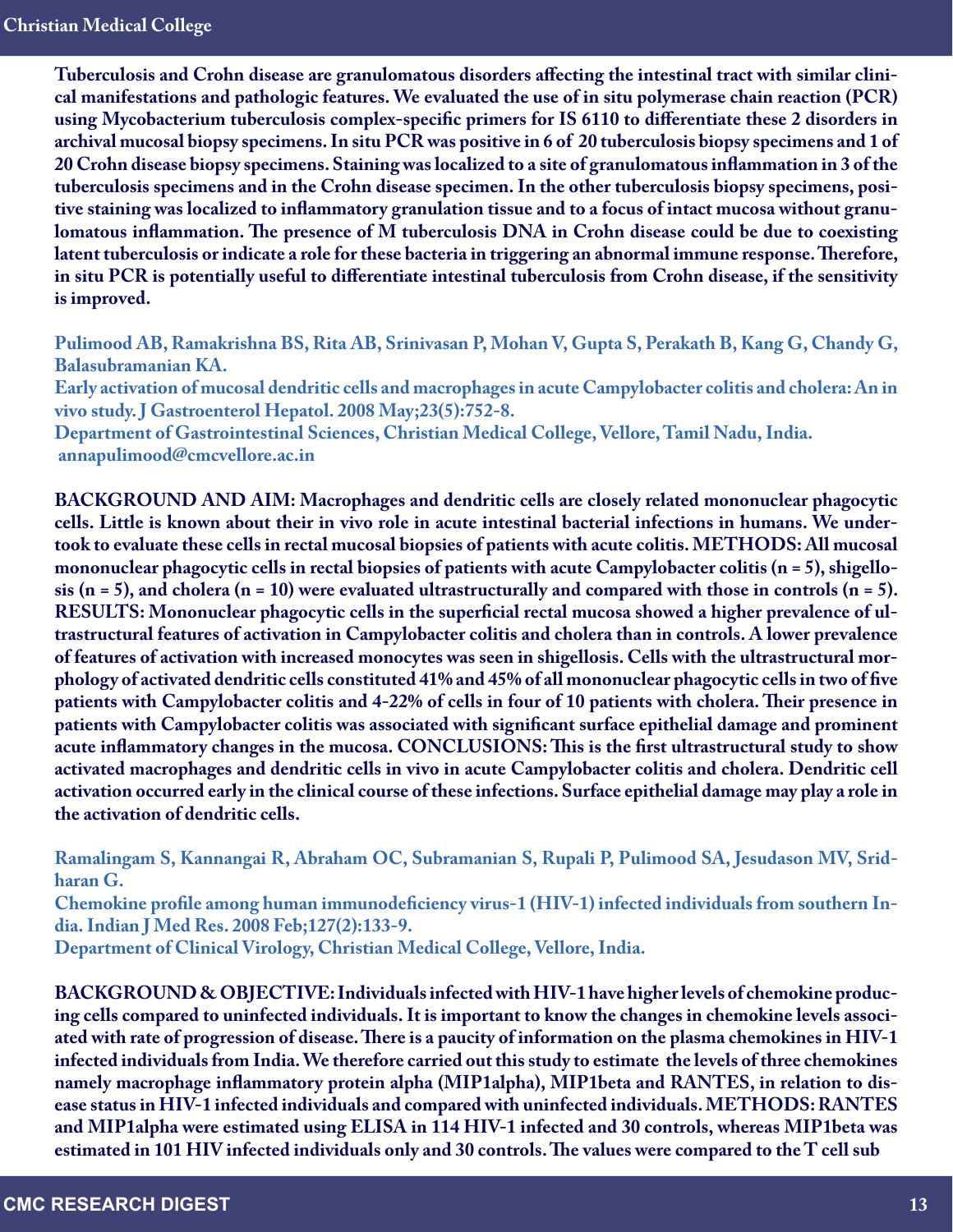**sets, HIV-1 viral loads and plasma cytokines (interferon gamma and interleukin-10). RESULTS: Compared to controls the mean MIP1alpha and RANTES level among the HIV-1 infected individuals was higher while MIP1beta level was lower in HIV infected individuals except CDC C groups. There was a significant positive correlation for MIP1á with HIV-1 viral load and IFNgamma, for MIP1alpha with viral load and IL10. There was a significant negative correlation between MIP1alpha with CD4 count and CD4: CD8 ratio and MIP1beta with CD4 count and CD8 count. There was a negativecorrelation between RANTES values and CD8 per cent. INTERPRETATION & CONCLUSION: In conclusion, our study showed a significantly higher level of beta chemokines in south Indian HIV-1 infected individuals compared to controls. These beta chemokines may have the inhibitory effect on HIV-1 only during the initial period and with the progression of disease this inhibitory effect wanes as shown by the positive correlation of beta chemokines with HIV-1** 

**Sivalingam N, Basivireddy J, Balasubramanian KA, Jacob M Curcumin attenuates indomethacin-induced oxidative stress and mitochondrial dysfunction. Arch Toxicol. 2007 Nov 30 [Epub ahead of print] 27:551-60. Department of Biochemistry, Christian Medical College and Hospital , Vellore, Tamil Nadu, India** 

**Oxidative stress and mitochondrial dysfunction have been implicated in the pathogenesis of indomethacininduced enteropathy. We evaluated the potential of curcumin, a known cytoprotectant, as an agent to protect against such effects. Rats were pretreated with curcumin (40 mg/kg by intra-peritoneal injection) before administration of indomethacin (20 mg/kg by gavage). One hour later, the small intestine was isolated and used for assessment of parameters of oxidative stress. Mitochondria, brush border membranes (BBM) and surfactant-like particles (SLP) were also isolated from the tissue. Mitochondria were used for assessmentof functional integrity, estimation of products of lipid peroxidation and lipid content. BBM were used for estimation of products of lipid peroxidation and lipid content, while the SLP were used for measurement of lipid content. The results showed that oxidative stress and mitochondrial dysfunction occurred in the small intestine of indomethacin-treated rats. Pre-treatment with curcumin was found to ameliorate these drug-induced changes. Significant changes were seen in some of the lipids in the mitochondria, BBM and SLP in response to indomethacin. However, curcumin did not have any significant effect on these drug-induced changes. We conclude that curcumin, by attenuating oxidative stress and mitochondrial dysfunction, holds promise as an agent that can potentially reduce NSAID-induced adverse effects in the small intestine.**

**Sivalingam N, Hanumantharaya R, Faith M, Basivireddy J, Balasubramanian KA, Jacob M. Curcumin reduces indomethacin-induced damage in the rat small intestine. J Appl Toxicol. 2007 Nov-Dec;27(6):551-60.**

**Department of Biochemistry, Christian Medical College and Hospital, Vellore, Tamil Nadu, India.**

**Non-steroidal anti-inflammatory drugs (NSAIDs) are commonly used in clinical medicine. Their utility is, however, often limited by the adverse effects they produce in the gastrointestinal tract. Oxidative stress has been shown to occur in the small intestine in response to the oral administration of indomethacin, an NSAID commonly used in toxicity studies. In view of this, the effect of curcumin, an agent with anti-oxidant properties, was evaluated on indomethacin-induced small intestinal damage in a rat model. Rats were pretreated with various doses of curcumin (20 mg kg(-1), 40 mg kg(-1) and 80 mg kg(-1)) before administering indomethacin at 20 mg kg(-1). Various parameters of oxidative stress and the extent of small intestinal damage produced by indomethacin, with and without pretreatment with curcumin, were measured. Macroscopic ulceration was found to occur in the small intestine in response to indomethacin. The viability of enterocytes from indomethacin-treated animals was significantly lower than those from control animals. Drug-induced oxidative stress was also evident as seen by increases in the levels of malondialdehyde and protein carbonyl and in activities of pro-oxidant enzymes such as myeloperoxidase and xanthine oxidase in indomethacin-treated rats. Concomitant decreases were seen in the activities of the antioxidant enzymes catalase and glutathione peroxidase in these animals. Pretreatment with curcumin was found to ameliorate these drug-induced chang**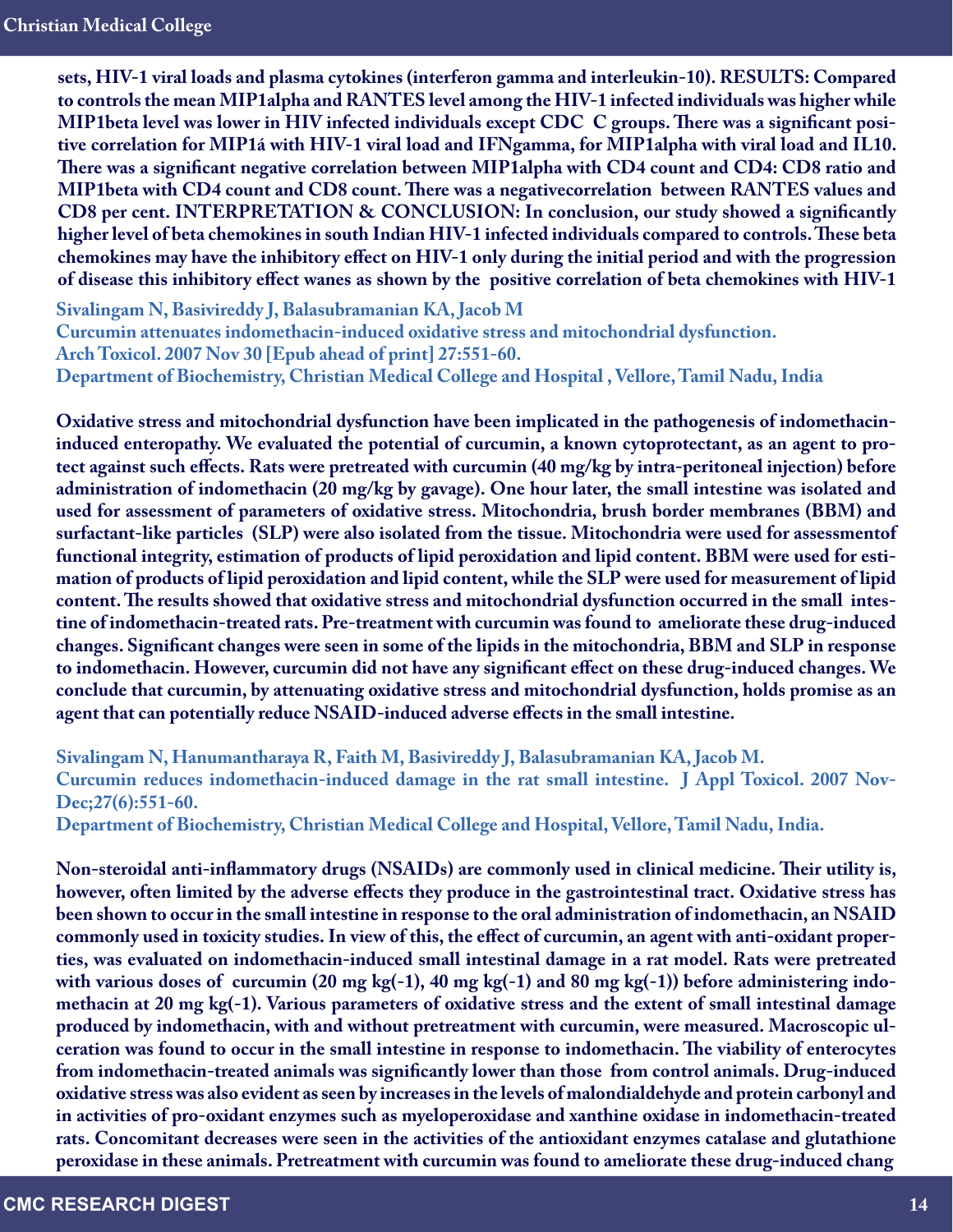**es. Thus, curcumin appears to hold promise as an agent that can potentially reduce NSAID-induced small intestinal damage.**

**Thomas MM, Hinks TS, Raghuraman S, Ramalingam N, Ernst M, Nau R, Lange C, Kösters K, Gnana muthu C, John GT, Marshall B, Lalvani A. Rapid diagnosis of Mycobacterium tuberculosis meningitis by enumeration of cerebrospinal fluid antigenspecific T-cells. Int J Tuberc Lung Dis. 2008 Jun;12(6):651-7. Department of Neurology, Christian Medical College, Vellore, India.**

**SETTING: Hospital in-patients with suspected tuberculous meningitis (TBM), predominantly in India. OBJECTIVE: To determine whether interferon-gamma (IFN-gamma) secreting Mycobacterium tuberculosis antigen-specific T-cells are present in the cerebrospinal fluid (CSF) of patients with TBM and to evaluate the feasibility of CSF enzyme-linked immunospot (ELISpot) for the diagnosis of active TBM. DESIGN: Prospective blinded hospital-based study. RESULTS: The overnight ELISpot assay detected M. tuberculosis antigen-specific IFN-gamma secreting T-cells in CSF from nine of 10 prospectively recruited patients with TBM, and zero of seven control patients with meningitis of other aetiology. This corresponds to a diagnostic sensitivity of 90% (95%CI 56-100) and specificity of 100% (95%CI 59-100). CONCLUSION: This pilot study demonstrates proof-of-principle for a new T-cell-based diagnostic test for TBM which is rapid, sensitive and specific.**

 **Tyagi MG, Nandhakumar J.**

**Newer insights into renal regulation of water homeostasis. Indian J Exp Biol. 2008 Feb;46(2):89-93. Department of Pharmacology, Christian Medical College, Vellore 632002, India. tyagi243@yahoo.co.in** 

**The regulation of high osmolality is an important driving force for water reabsorption and urinary concentration--the key functions of the kidney for maintaining optimum body fluid volume. New evidence shows that transcription factor tonicity responsive enhancer binding protein (TonEBP) and calcineurin-nuclear factor of activated T cells through cross-talk enhance Aquaporin 2 (AQP2) expression. AQP2 is the predominant vasopressin regulated water channel of the kidney collecting duct and is essential for urinary concentration. The serine/threonine phosphatase calcineurin is an important signaling molecule involved in kidney development and function. One potential target of calcineurin action is the water channel AQP2. The nuclear factor of activated T cells (NFAT) family has recently been expanded by the discovery of a new member, NFAT 5, or Ton EBP. Ton EBP is the only known mammalian transcription factor that regulates gene expression in response to hypertonicity. This review examines the importance of AQP2, calcineurin, NFATc and TonEBP in the renal regulation of water homeostasis.**

## **Abstracts Not Available**

**Abraham AM, Sridharan G. Chikungunya virus infection - a resurgent scourge. Indian J Med Res. 2007 Dec;126:502-4. Department of Clinical Virology, Christian Medical College ,Vellore, India**

**Edwin S, Johnson M. Nursing care of surgical neonate. Nurs J India. 2008 Feb;99(2):38-40. College of Nursing, CMC, Vellore.**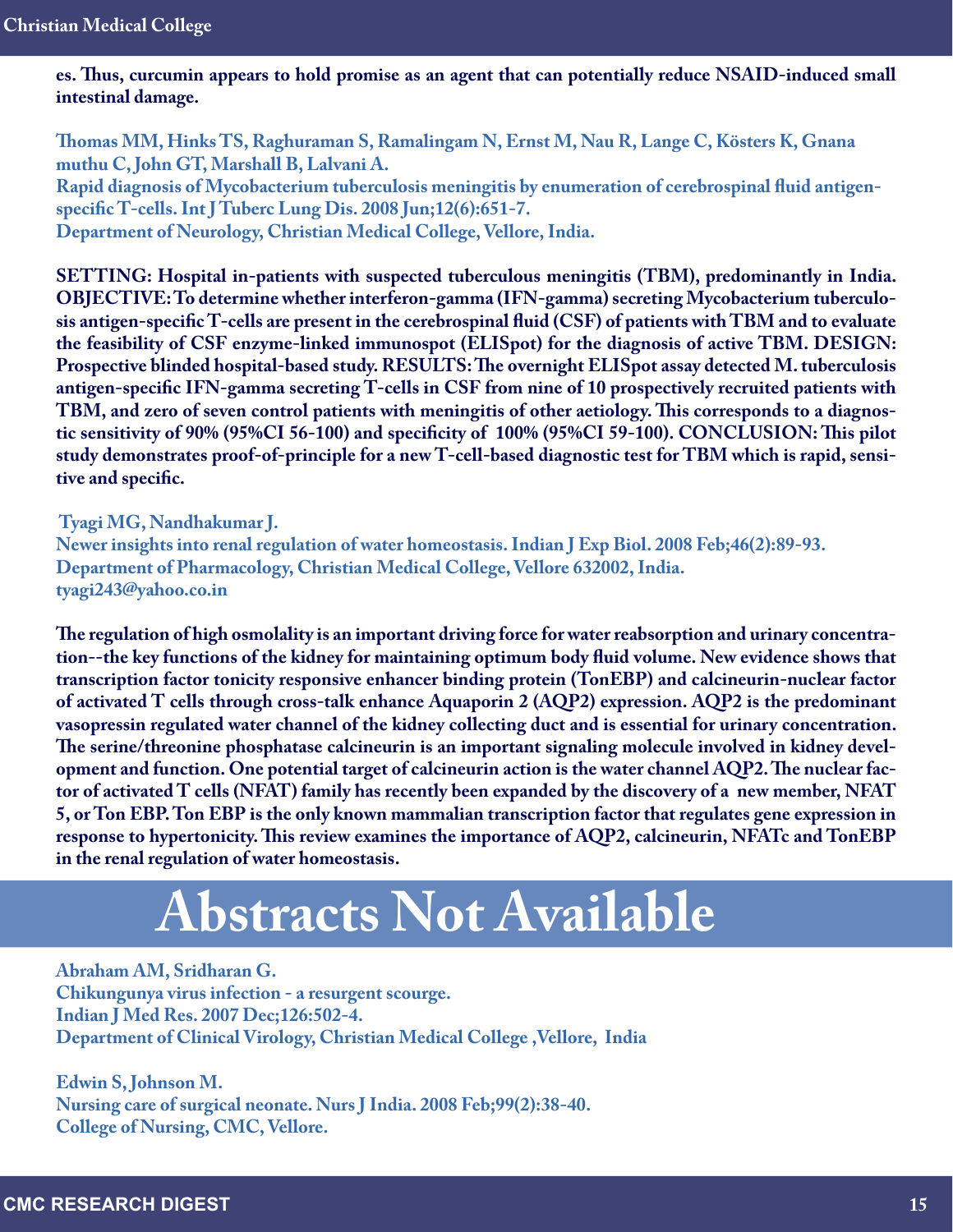**Goyal S, Kannangai R, Abraham AM, Ebenezer DL, Sridharan G. Lack of increased frequency of human immunodeficiency virus infection in individuals with dengue-like illness in South India.Indian J Med Microbiol. 2007 Jul;25(3):300-1. Department of Clinical Virology, Christian Medical College, Vellore .** 

**Mathews MS. Disseminated histoplasmosis - comment 2. Indian J Med Microbiol. 2007 Oct-Dec;25(4):427-8. Department of Clinical Microbiology, Christian Medical College and Hospital, Vellore, India.**

**Peedicayil J. Beyond Genomics: Epigenetics and Epigenomics. Clin Pharmacol Ther. 2008 Feb 27. [Epub ahead of print] 1 Department of Pharmacology and Clinical Pharmacology, Christian Medical College, Vellore, India.**

### **EPIDEMIOLOGY/PUBLIC HEALTH**

**Agnihotri B, Antonisamy B, Priya G, Fall CH, Raghupathy P. Trends in human birth weight across two successive generations. Indian J Pediatr. 2008 Feb;75(2):111-7. Department of Child Health, Christian Medical College, Vellore, India.**

**OBJECTIVE: To determine the correlation between parental and offspring birthweight (BW) in India. METHODS: The study involved two birth cohorts of successive generations. The parental cohort comprised of 472 fathers and 422 mothers from an earlier study. Details of their anthropometry at birth and in adulthood were available. 1525 children born to them comprised the offspring cohort. BW was obtained from hospital records for the offspring cohort. Odds ratios and regression coefficients were calculated to estimate the risks of a low birth weight (LBW) parent producing a LBW baby and quantitate the effects after adjusting for confounders. RESULTS: A LBW mother had a 2.8 times risk (95%CI 1.2-6.4) of delivering a LBW baby (p=0.02) and a LBW father was twice as likely to produce a LBW baby (OR 2.2; 95%CI 1.0 - 4.8; p=0.05). Every 100g increase in maternal BW was associated with an increase in offspring BW of 14 g; the equivalent figure for paternal BW was 18.1g (p< 0.001 for both). Between the generations, the incidence of LBW decreased from 19.7% to 17.2% (p=0.1). Mean BW increased in males (2846 g vs 2861 g; p=0.59) but not in females (2790 g vs 2743 g; p=0.08). CONCLUSION: Both maternal and paternal BW are strong determinants of offspring BW. The effect of mothers' BW on offspring BW is weaker than that seen in developed nations. Stronger intrauterine constraint exhibited by Indian women secondary to a higher prevalence of growth restriction in utero may be responsible. Paternal effects may be governed by paternal genes inherited by the offspring.**

**Banda K, Sarkar R, Gopal S, Govindarajan J, Harijan BB, Jeyakumar MB, Mitta P, Sadanala ME, Selwyn T, Suresh CR, Thomas VA, Devadason P, Kumar R, Selvapandian D, Kang G, Balraj V. Water handling, sanitation and defecation practices in rural southern India: a knowledge, attitudes and practices study. Trans R Soc Trop Med Hyg. 2007 Nov;101(11):1124-30. Epub 2007 Aug 31. Christian Medical College, Vellore, India** 

**Diarrhoea and water-borne diseases are leading causes of mortality in developing countries. To understand the socio-cultural factors impacting on water safety, we documented knowledge, attitudes and practices of water handling and usage, sanitation and defecation in rural Tamilnadu, India, using questionnaires and focus group discussions, in a village divided into an upper caste Main village and a lower caste Harijan colony. Our survey showed that all households stored drinking water in wide-mouthed containers. The quantity of water supplied was less in the Harijan colony, than in the Main village (P<0.001). Residents did not associate unsafe water with diarrhoea, attributing it to 'heat', spicy food, ingesting hair, mud or mosquitoes. Among 97 house**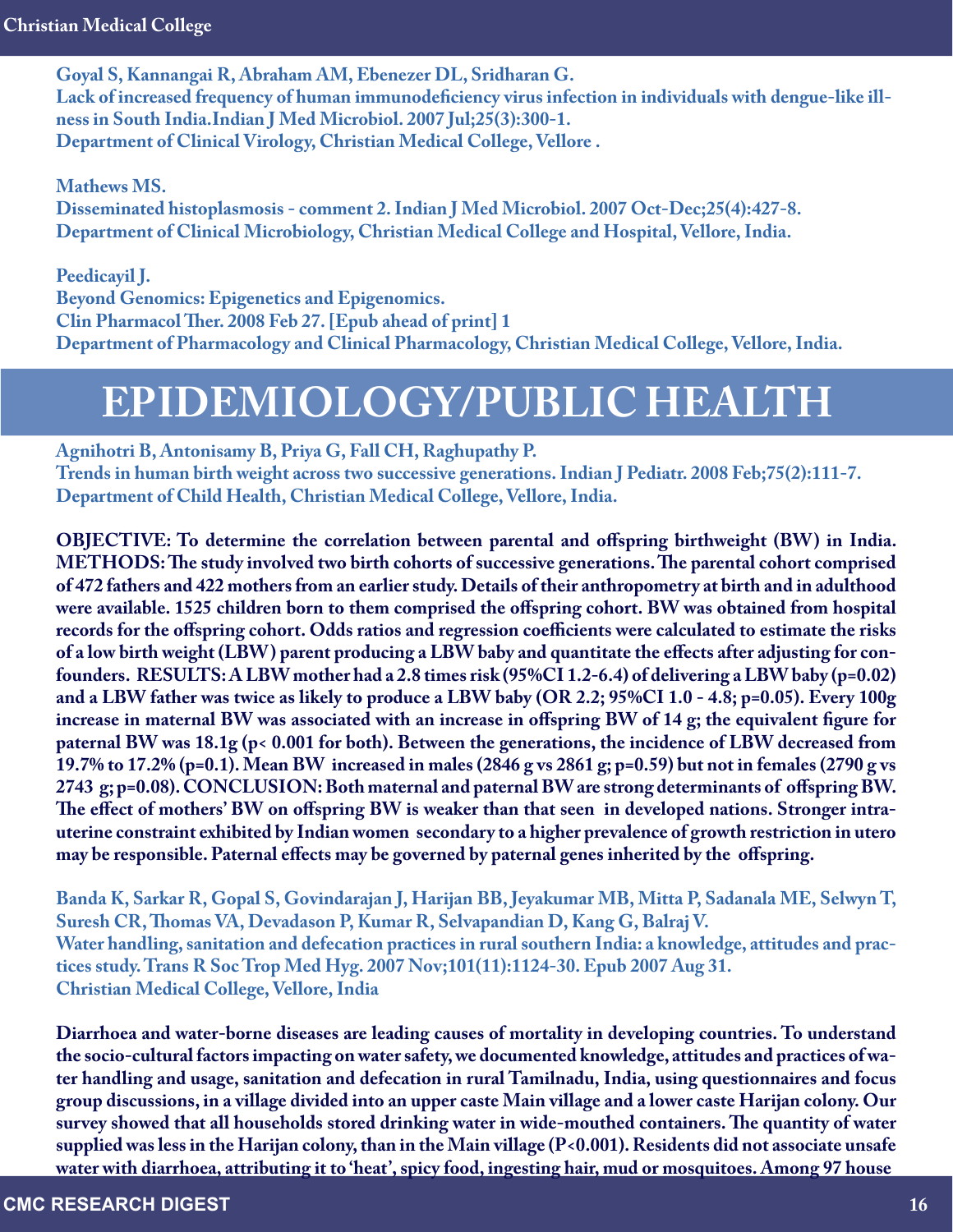**holds interviewed, 30 (30.9%) had toilets but only 25 (83.3%) used them. Seventy-two (74.2%) of respondents defecated in fields, and there was no stigma associated with caste Main village and a lower caste Harijan colony. Our survey showed that all households stored drinkingwater in wide-mouthed containers The quantity of water supplied was less in the Harijan colony, than in the Main village (P<0.001). Residents did not associate unsafe water with diarrhoea, attributing it to 'heat', spicy food, ingesting hair, mud or mosquitoes. Among 97 households interviewed, 30 (30.9%) had toilets but only 25 (83.3%) used them. Seventy-two (74.2%) of respondents defecated in fields, and there was no stigma associated with this traditional practice. Hand washing with soap after defecation and before meals was common only in children under 15 years (86.4%). After adjusting for other factors, perception of quantity of water received (P<0.001), stated causation of diarrhoea (P=0.02) and low socio-economic status (P<0.001) were significantly different between the Main village and the Harijan colony. Traditional practices may pose a significant challenge to programmes aimed at toilet usage and better sanitation.**

**Gladstone BP, Muliyil J, Jaffar S, Wheeler JG, Lefevre AM, Iturriza-Gomara M, Gray JJ, Bose A, Estes MK, Brown DW, \*Kang G. Infant morbidity in an Indian slum birth cohort. Arch Dis Child. 2007 Oct 4 [Epub ahead of print] Department of Community Health, Christian Medical College and Hospital, Vellore , India.**

**Objective To establish incidence rates, clinic referrals, hospitalizations, mortality rates and baseline determinants of morbidities among infants in an Indian slum. Design A community-based birth cohort with twiceweekly surveillance. Setting Vellore, South India. Subjects 452 newborns recruited over 18 months, followed through infancy. Main outcome measures Incidence rates of gastrointestinal illness, respiratory illness, undifferentiated fever, other infections and non infectious morbidity. Rates of community-based diagnoses,clinic visits and hospitalization. Rate ratios of baseline factors for morbidity. Results Infants experienced 12 episodes (95% confidence interval (CI): 11 to 13) of illness; spending about one fifth of their infancy with an illness. Respiratory and gastrointestinal symptoms were most common with incidence rates (95% CI) of 7.4 (6.9 to 7.9) and 3.6 (3.3 to 3.9) episodes per child year. Factors independently associated with a higher incidence of respiratory and gastrointestinal illness were age (3 to 5 months), male sex, cold/wet season and household involved in 'beedi'work. The rate (95% CI) of hospitalization, mainly for respiratory and gastrointestinal illness, was 0.28 (0.22 to 0.35) per child-year. Conclusions The morbidity burden due to respiratory and gastrointestinal illness is high in a south Indian urban slum, with children ill for approximately one-fifth of infancy, mainly with respiratory and gastrointestinal illnesses. The risk factors identified were younger age, male sex, cold/wet season and household involvement in 'beedi'-work.** 

**Isaac R, Helan J, Minz S, Bose A. Community perception of child drowning in South India: a qualitative study. Ann Trop Paediatr. 2007 Sep;27(3):225-9. Rural Unit for Health and Social Affairs, Christian Medical College, Vellore, India.**

**BACKGROUND: World-wide, drowning is one of the leading causes of death in children between 1 and 12 years of age, especially in low- and middle-income countries. AIM: To assess the community's perceptions of the common causes of death in children, the level of awareness of drowning as a major cause and the reasons for the high rate of drowning, and to discuss preventive measures. METHOD: Five focus group discussions were conducted with representatives from five different categories of people in the community. The groups included health aides, extension workers and part-time community health workers in the peripheral health care team of the Department of Community Health, Christian Medical College, Vellore and land owners/village leaders. The data were analysed using content analysis to detect themes and trends. RESULTS: Drowning was not perceived as a major cause of childhood death. Unprotected bodies of water was acknowledged as a reason for the high rate of drowning. The groups suggested some preventive measures including intensive education on the causes of drowning, the introduction of more balwadis (day nurseries) in the villages, and the identifi**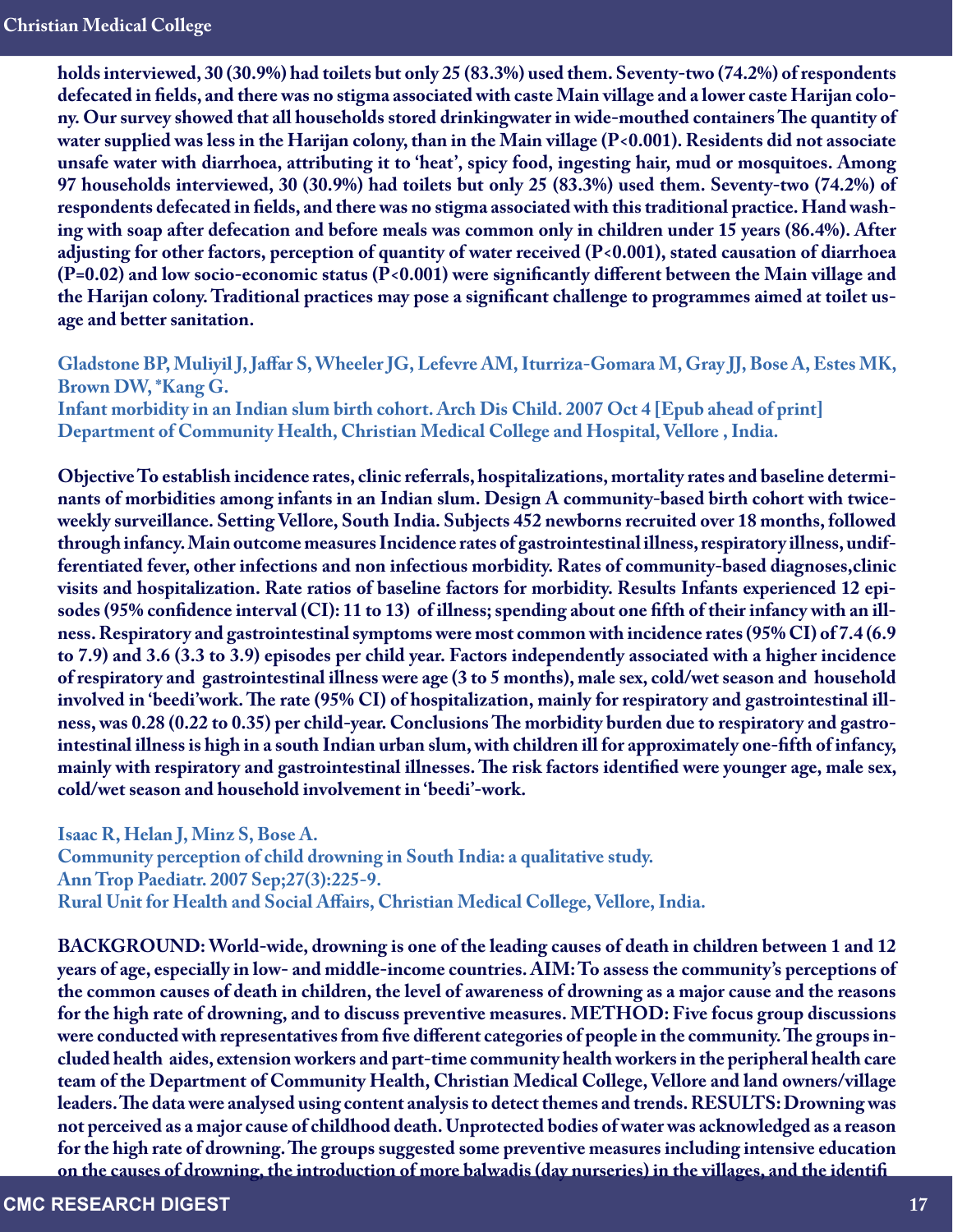**cation of resources to protect open bodies of water. CONCLUSIONS: There is an urgent need among rural communities to create awareness of the high rate of drowning in children and to motivate and facilitate individuals, communities, organisations and government agencies to make the communities safer for children.**

**Jacob KS, Senthil Kumar P, Gayathri K, Abraham S, Prince MJ. Can health workers diagnose dementia in the community? Acta Psychiatr Scand. 2007 Aug;116(2):125-8. Comment in:Acta Psychiatr Scand. 2007 Aug;116(2):155; author reply 155-6. Department of Psychiatry, Christian Medical College, Vellore, India.** 

**OBJECTIVE: This study attempted to evaluate sensitivity, specificity and predictive values of the diagnosis of dementia made by trained community health workers. METHOD: A total of 1,000 subjects over the age of 65 years were recruited for the study. The community health workers identified nine subjects as having dementia. This was compared against an education adjusted diagnosis of dementia made in accordance with the 10/66 dementia research group protocol. RESULTS: The sensitivity and specificity of the community health worker diagnosis was 3.8% and 99.4% respectively. The false positive rate and positive predictive values were 55.6% and 44.4%, respectively. The false negative rate and negative predictive value were 10.3% and 89.7% respectively. Similar values were obtained against a DSM IV diagnosis. Subjects with dementia who were correctly diagnosed by the community health workers and those whose condition was missed did not differ significantly on socio-demographic and clinical variables. CONCLUSION: Informal screening by community health workers resulted in low sensitivity and positive predictive values. Screening strategies in situations of low prevalence are not effective.**

**Jacob KS, Kumar PS, Gayathri K, Abraham S, Prince MJ. The diagnosis of dementia in the community. Int Psychogeriatr. 2007 Aug;19(4):669-78. Epub 2007 Apr 16. Department of Psychiatry, Christian Medical College, Vellore, India.** 

**BACKGROUND: Different interview schedules and diagnostic criteria for dementia have contributed to differing incidence and prevalence rates. AIM: This study aimed to examine the effect of different diagnostic criteria on the prevalence of dementia in the community. METHODS: Some 1000 subjects (>65 years) were recruited in Kaniyambadi Block, Vellore, India, using a one-stage assessment procedure. RESULTS: The prevalence of dementia by Diagnostic and Statistical Manual IV standard, the Community Screening instrument for Dementia DF Score, the education adjusted 10/66 Dementia Research Group criteria, and the Geriatric Mental State was 0.8%, 6.2%, 10.6%, 63.2% respectively. CONCLUSION: Differences in information, interview schedules, diagnostic criteria and settings contribute to variation in identification of people with dementia. Minor variations in criteria have a significant impact on diagnosis. The assessment of the clinical state is influenced by education, level of baseline function, impairment in current functioning, life style and demands on the person, tolerance of impairment and expectation by relatives and by differences between patients attending hospitals and those living in the community. The variation in rates demands a debate on the criteria for dementia in the community in general and for less literate populations in particular.**

**Jeyaseelan L, Kumar S, Neelakantan N, Peedicayil A, Pillai R, Duvvury N.**

**Physical spousal violence against women in India: some risk factors. J Biosoc Sci. 2007 Sep;39(5):657-70. Epub 2007 Mar 9**

**Department of Biostatistics, Christian Medical College, Vellore, India.**

**Domestic spousal violence against women in developing countries like India, is now beginning to be recognized as a widespread health problem impeding development. This study aimed toexplore the risk and protective factors for lifetime spousal physical violence. A cross-sectional household survey was carried out in rural, urban and urban-slum areas across seven sites in India, among women aged 15-49 years, living with a**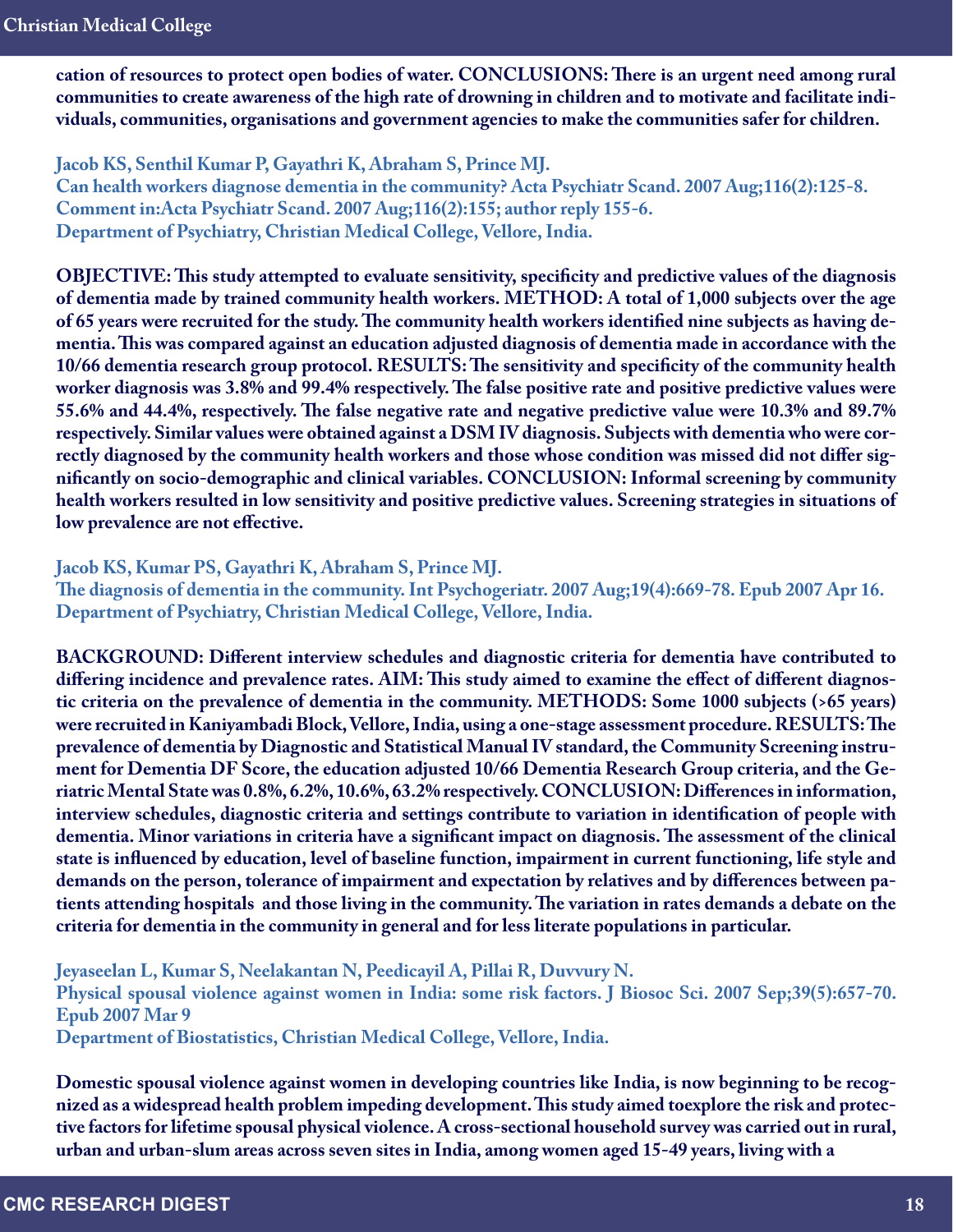**child less than 18 years of age. The sample was selected using the probability proportionate to size method. Trained field workers administered a structured questionnaire to elicit information on spousal physical violence. The main hypothesized variables were social support, witnessed father beating mother and experience of harsh physical violence during childhood, alcohol abuse by spouse and socioeconomic variables. The outcome variables included three physical violence behaviours of hit, kick and beat. Odds ratios were calculated for risk and protective factors of violence using logistic regression. Of 9938 women surveyed, 26% reported experiencing spousal physical violence during the lifetime of their marriage. Adjusted odds ratios calculated using multiple logistic regression analysis suggest that women whose husbands regularly consumed alcohol (OR 5.6; 95% CI 4.7-6.6); who experienced dowry harassment (OR 3.2; 95% CI 2.7-3.8); had reported experiencing harsh physical punishment during childhood (OR 1.6; 95% CI 1.4-1.8) and had witnessed their fathers beat their mothers (OR 1.9; 95% CI 1.6-2.1), were at increased risk of spousal physical violence (beat, hit and kick). Higher socioeconomic status and good social support acted as protective buffers against spousal physical violence. The findings provide compelling evidence of the potential risk factors for spousal physical violence, which in turn could help in planning interventions.**

**Kandathil AJ, Kannangai R, Abraham OC, Sudarsanam TD, Pulimood SA, Sridharan G. Genotypic resistance profile of HIV-1 protease gene: a preliminary report from Vellore, south India. Indian J Med Microbiol. 2008 Apr-Jun;26(2):151-4. Department of Clinical Virology, Christian Medical College, Vellore-632 004, Tamil Nadu, India.**

**HIV-1 subtypes other than B are responsible for most new HIV infections worldwide; virus sequence data for drug resistance is described only from a limited number of non-B subtype HIV-1. This study is on mutations and polymorphisms of HIV-1 protease gene that can predict drug resistance in subtype C. The genotypic resistance assay was carried out on 38 HIV-1 strains with their plasma RNA and in nine, the proviral protease gene was sequenced. The treatment naïve strains showed minor resistance mutations, there were no major resistance mutations in the protease gene. We suggest the use of resistance testing to monitor individuals on therapy and also before initiation of therapy, gathering more sequence information for a data bank of Indian strains.**

**Kuruvilla A, Jacob KS. Poverty, social stress & mental health. Indian J Med Res. 2007 Oct;126(4):273-8. Department of Psychiatry, Christian Medical College, Vellore, India.**

**While there is increasing evidence of an association between poor mental health and the experience of poverty and deprivation, the relationship is complex. We discuss the epidemiological data on mental illness among the different socio-economic groups, look at the cause -effect debate on poverty and mental illness and the nature of mental distress and disorders related to poverty. Issues related to individual versus area-based poverty, relative poverty and the impact of poverty on woman's and child mental health are presented. This review also addresses factors associated with poverty and the difficulties in the measurement of mental health and illness and levels/impact of poverty.Issues related to individual versus area- based poverty, relative poverty and the impact of poverty on woman's and child mental health are presented. This review also addresses factors associated with poverty and the difficulties in the measurement of mental health and illness and levels/impact of poverty** 

**Mathai E, Chandy S, Thomas K, Antoniswamy B, Joseph I, Mathai M, Sorensen TL, Holloway K. Antimicrobial resistance surveillance among commensal Escherichia coli in rural and urban areas in Southern India. Trop Med Int Health. 2008 Jan;13(1):41-5. Department of Clinical Microbiology, Christian Medical College and Hospital, Vellore, India. mathaim@yahoo.com**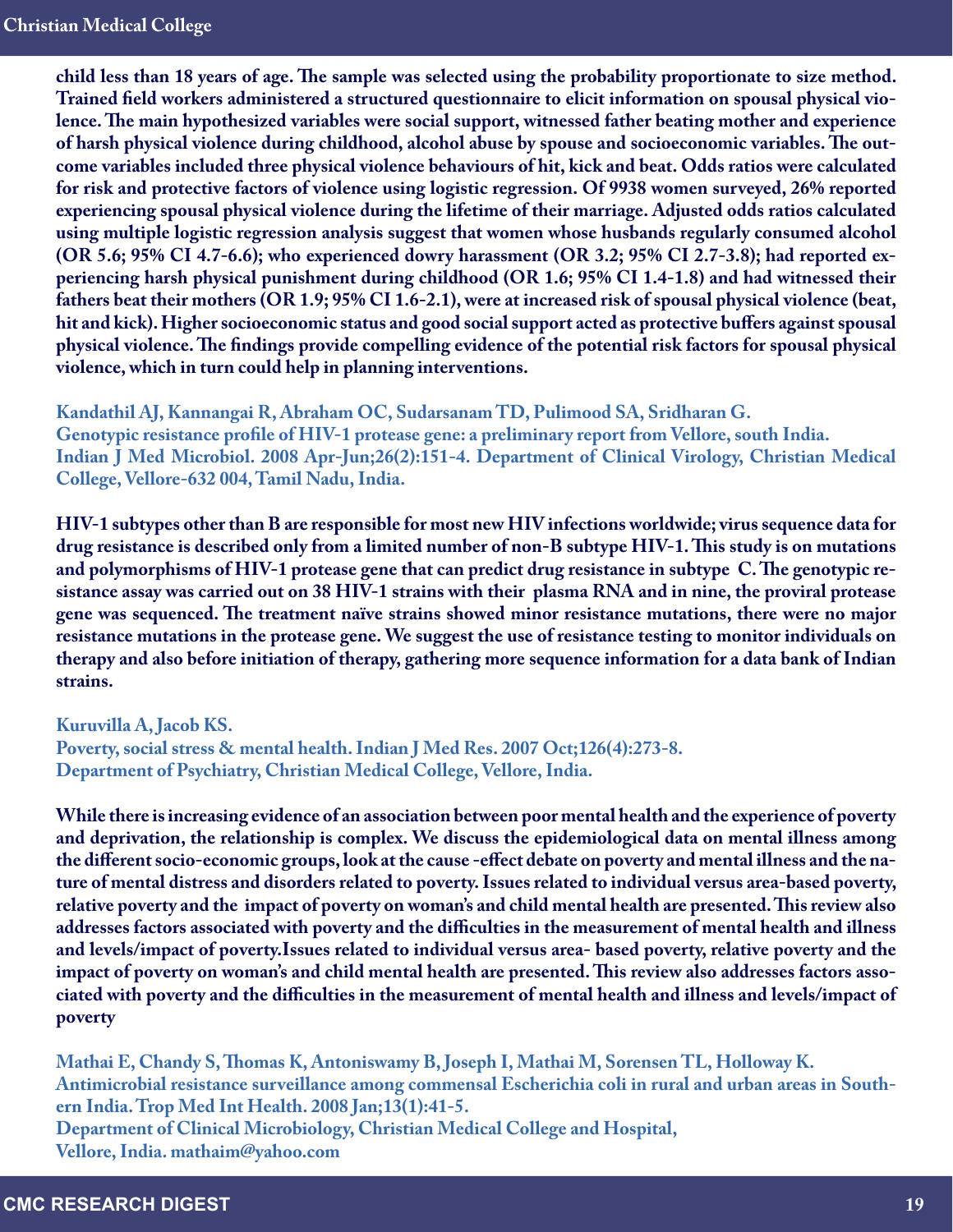**OBJECTIVE: To assess antimicrobial resistance (AMR) in Tamil Nadu, India. METHODS: Data on MR of commensal and uropathogenic Escherichia coli werecollected from one urban (Christian Medical College Hospital, Vellore) and one rural (CMCH Rural Unit for Health and Social Affairs) centre in Tamil Nadu at monthly intervals for 1 year. RESULTS: Forty-two per cent of commensal E. coli was resistant to one or more of the tested antimicrobials. 8.4% were resistant to three drugs commonly used for the treatment of urinary tract infections, namely ampicillin, co-trimoxazole and nalidixic acid. 1.5% of isolates were resistant to nitrofurantoin. There was no significant difference between resistance rates in commensal E. coli collected in rural and urban areas. Resistance was more common in infecting than commensal strains. DISCUSSION: Resistance to most antimicrobials is high both in urban and rural areas. Higher resistance to antimicrobials used widely for the treatment suggests that drug use contributes to it. Hence unnecessary use of antimicrobials must be avoided. Surveillance among commensal E. coli can be used to monitor changes in AMR over time.**

**Mendelsohn AS, Asirvatham JR, Mkaya Mwamburi D, Sowmynarayanan TV, Malik V, Muliyil J, Kang G. Estimates of the economic burden of rotavirus-associated and all-cause diarrhoea in Vellore, India. Trop Med Int Health. 2008 Jul;13(7):934-42. Epub 2008 May 6. Department of Gastrointestinal Sciences, Christian Medical College, Vellore, India.**

**OBJECTIVE: To determine the cost of rotavirus and all-cause diarrhoea in Vellore, India. METHODS: Parents of children <5 years of age accessing clinics, emergency rooms, or hospitals for acute diarrhoea completed a questionnaire detailing healthcare utilisation, medical and non-medical expenditures, and lost income. Faecal samples were screened for rotavirus and medical records were examined. Costs were estimated for inpatient and outpatient resource consumption, stratified by facility. RESULTS: Total societal costs of a hospitalised diarrhoeal episode were Rs 3278.50 (US\$ 80.80) at a large referral hospital and Rs 1648.60 (US\$ 40.60) at a smaller community hospital. Costs for rotavirus positive or negative gastroenteritis were similar. Median household expenditures per diarrhoeal episode at the referral and the community hospitals equalled 5.8% and 2.2% of the annual household income, respectively. CONCLUSIONS: Diarrhoeal disease in children constitutes a considerable economic burden. An appropriately priced and effective rotavirus vaccine may provide significant economic savings for the Indian household and healthcare system.**

**Prabhakaran V, Raghava MV, Rajshekhar V, Muliyil J, Oommen A. Seroprevalence of Taenia solium antibodies in Vellore district, south India. Trans R Soc Trop Med Hyg. 2007 Nov 29 [Epub ahead of print] 2008:102:246-250 Department of Neurological Sciences, Christian Medical College, Vellore , India.**

**Taenia solium neurocysticercosis is the cause of almost one-third of epilepsy in Vellore district, south India, the level of exposure to T. solium in the district is not known. This study determined the seroprevalence of cysticercus antibodies in seizure-free, study subjects aged 2-60 years from urban and rural areas of Vellore district. Cysticercus antibodies, as determined by immunoblots, were noted in 15.9% of 1063 people and were significantly higher in the rural population (17.7%) compared with the urban population (6.0%). Twenty-four percent of the rural population and 12% of the urban population ate pork. One-third of all households in the district had one or more members seropositive for cysticercus antibodies. The high index of exposure to T. solium in south India calls for improved animal husbandry and sanitation.**

**Prabhakaran V, Raghava MV, Rajshekhar V, Muliyil J, Oommen A.**

**Seroprevalence of Taenia solium antibodies in Vellore district, south India. Trans R Soc Trop Med Hyg. 2008 Mar;102(3):246-50. Epub 2007 Dec 3.**

**Department of Neurological Sciences, Christian Medical College, Vellore 632 004, India.**

**Although Taenia solium neurocysticercosis is the cause of almost one-third of epilepsy in Vellore district,**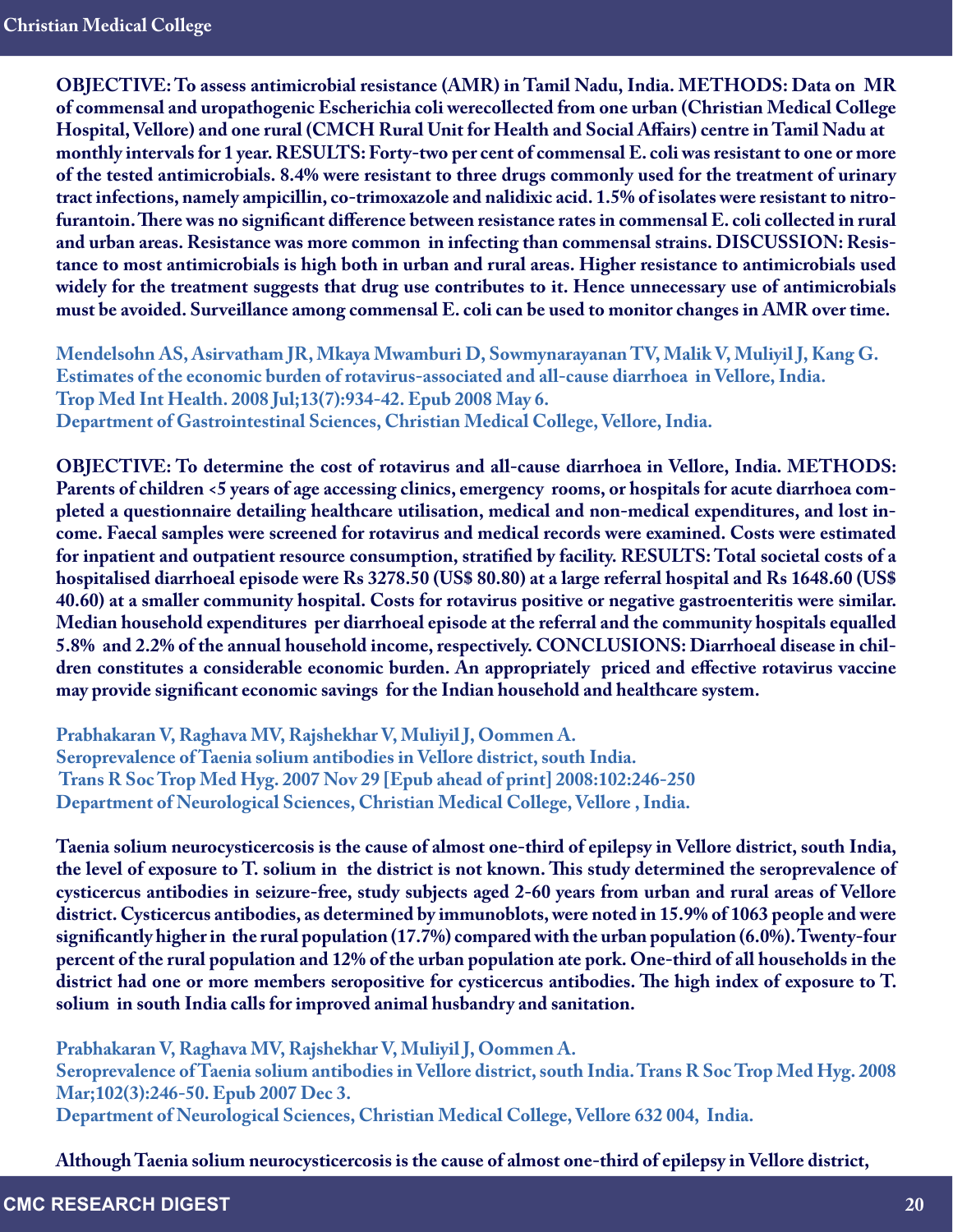**south India, the level of exposure to T. solium in the district is not known. This study determined the seroprevalence of cysticercus antibodies in seizure-free, study subjects aged 2-60 years from urban and rural areas of Vellore district. Cysticercus antibodies, as determined by immunoblots, were noted in 15.9% of 1063 people and were significantly higher in the rural population (17.7%) compared with the urban population (6.0%). Twenty-four percent of the rural population and 12% of the urban population ate pork. One-third of all households in the district had one or more members seropositive for cysticercus antibodies. The high index of exposure to T. solium in south India calls for improved animal husbandry and sanitation.**

**Rajkumar AP, Premkumar TS, Tharyan P.**

**Coping with the Asian tsunami: perspectives from Tamil Nadu, India on the determinants of resilience in the face of adversity. Soc Sci Med. 2008 Sep;67(5):844-53. Epub 2008 Jun 16. Department of Psychiatry, Christian Medical College, Bagayam, Vellore 632002, Tamil Nadu, India. antoprajkumar@cmvellore.ac.in**

**The Asian tsunami of December 26, 2004 wreaked havoc along the southeastern coast of India and resulted in devastating losses. The high rates of long-term mental health consequences in adult survivors predicted immediately after the disaster have not been borne out by recent surveys. This qualitative study explored the psychological impact of the tsunami on survivors with a view to gaining insights into the ethno-cultural coping mechanisms of affected communities and evaluating resilience in the face of incomprehensible adversity. We conducted focus group discussions 9 months after the tsunami with two groups of fishermen, two groups of housewives, a group of village leaders and a group of young men in four affected villages of Nagapattinam district in Tamil Nadu, India. In spite of incomplete reconstruction of their lives, participants reconstructed meaning for the causes and the aftermath of the disaster in their cultural idiom. Qualitative changes in their social structure, processes and attitudes towards different aspects of life were revealed. Survivors valued their unique individual, social and spiritual coping strategies more than formal mental health services. Their stories confirm the assertion that the collective response to massive trauma need not necessarily result in social collapse but also includes positive effects. The results of this study suggest that interventions after disaster should be grounded in ethno-cultural beliefs and practices and should be aimed at strengthening prevailing community coping strategies.**

**Ramani S, Arumugam R, Gopalarathinam N, Mohanty I, Mathew S, Gladstone BP, Jana AK, Kuruvilla KA, Kang G.**

**Investigation of the environment and of mothers in transmission of rotavirus infections in the neonatal nursery. J Med Virol. 2008 Jun;80(6):1099-105.**

**Department of Gastrointestinal Sciences, Christian Medical College, Vellore, India.**

**A distinct feature of neonatal rotavirus infection is the association of unusual strains that appear to be revalent only in neonatal units and persist for long periods of time. The main aims of this study were to determine if rotavirus can be detected on environmental surfaces in the neonatal nursery and whether the infection occurs in mothers of infected and uninfected neonates. Thirty rotavirus positive neonates and an equal number of negative neonates were enrolled in this study. Stool samples from 15 mothers in each group and environmental swabs collected from the bed and surfaces around neonates were tested for rotavirus using single round and nested PCR for the VP6 gene. Rotavirus could be detected in environmental swabs using single round PCR for VP6 gene in 40% of neonates positive for rotavirus antigen by enzyme immunoassay (EIA) and 33.3% of EIA negative neonates. The detection rate was almost 100% using the nested VP6 PCR. Rotavirus was detected in maternal samples only if the nested VP6 PCR was used, with no significant difference between rates of rotavirus detection in maternal fecal samples of infected and uninfected neonates (p-0.4). Sequence analysis of nested VP6 amplicons from two environmental swabs revealed them to be closest in identity to G10P[11], the most common genotype causing infections in neonates in this setting. Interestingly, sequences of amplicons from maternal stool samples did not cluster with G10P[11] or other VP6 subgroup I strains but showed**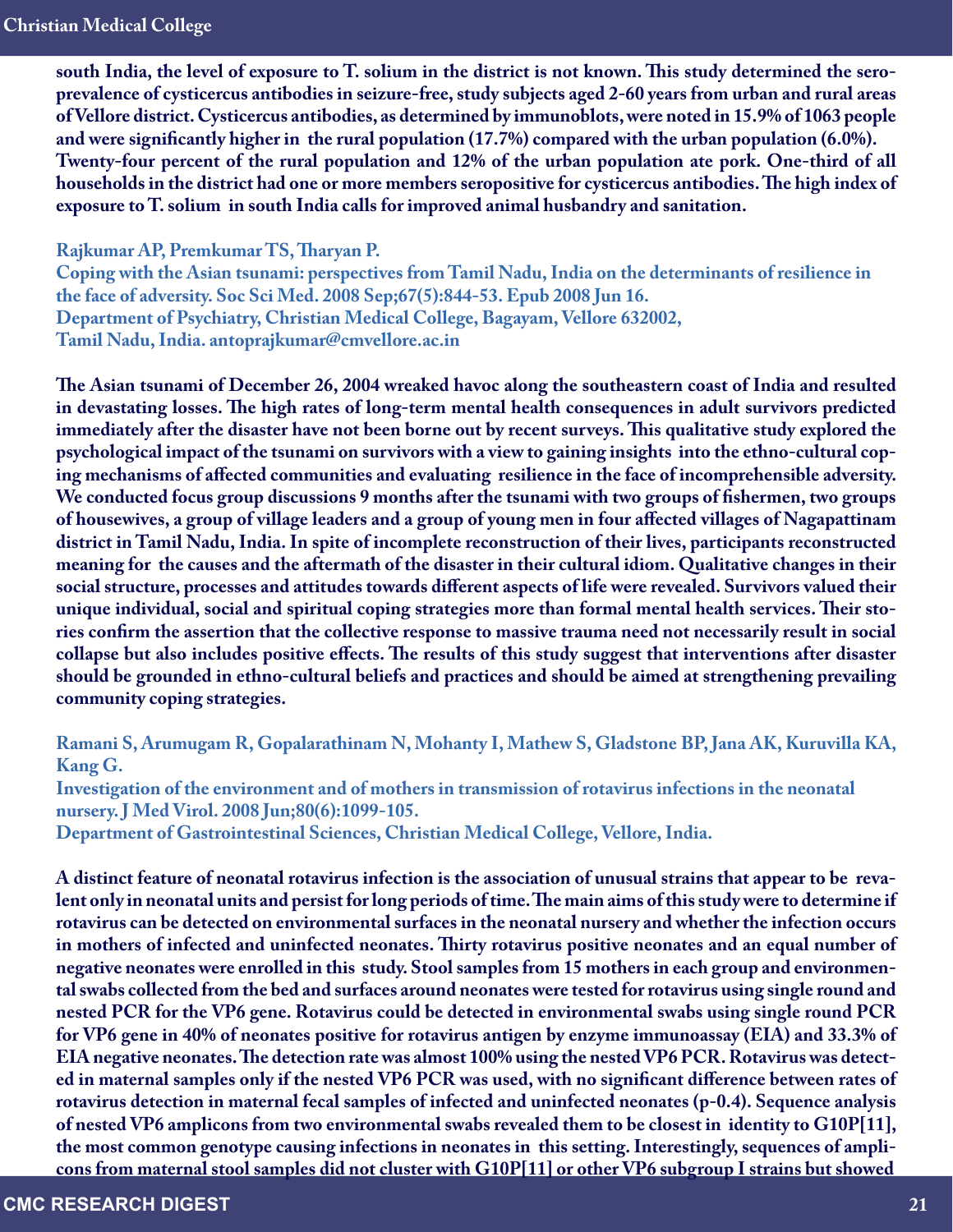#### **clustering with human strains of VP6 subgroup II**

**Saravanan B, Jacob KS, Deepak MG, Prince M, David AS, Bhugra D. Perceptions about psychosis and psychiatric services: a qualitative study from Vellore, India. Soc Psychiatry Psychiatr Epidemiol. 2007 Dec 15 [Epub ahead of print] 2008:43: 231-8 Department of Psychiatry,Christian Medical College, Vellore , India** 

**Each culture influences the perceptions of illness and pathways to health care that its members follow. Nonbiomedical beliefs about psychosis and treatment are reported from the developing world. This study explored people's perceptions on psychosis to understand local perceptions of the condition. Focus group discussions were conducted with people who have relatives with psychosis (in five focus groups), with members of the general public (in four focus groups), and with patients who had recovered from psychosis (one group) in Vellore, South India. These discussions were recorded, transcribed and analyzed. Participants recognized psychosis as an illness category, and viewed indigenous healing methods as complementary to allopathic treatments. Multiple and apparently contradictory beliefs on different aspects of psychosis were often simultaneously held by participants. People in the community were more likely to expressnegative views about mental illness. Relatives of patients with psychosis wanted more support from mental health professionals and community in combating stigmaagainst mental illness. Results of this study reveal the complex nature ofillness perspectives among patients with psychosis, their relatives and community. Bio-medical and indigenous beliefs are simultaneously held by a significant number of people who are simultaneously held by a significant number of people who often seek help from both modern and traditional health systems at the same time. The results indicate the need for better understanding of local perceptions of psychosis of illness perspectives among patients with psychosis, their relatives and community. Bio-medical and indigenous beliefs are simultaneously held by a significant number of people who are simultaneously held by a significant number of people who often seek help from both modern and traditional health systems at the same time. The results indicate the need for better understanding of local perceptions of psychosis.**

**Sudarsanam T, Rupali P, Tharyan P, Abraham OC, Thomas K. Pre-admission antibiotics for suspected cases of meningococcal disease. Cochrane Database Syst Rev. 2008 Jan 23;(1):CD005437. Christian Medical College, Medicine Unit 2, Vellore, Tamil Nadu, India, 632 004. thambu@cmcvellore.ac.in** 

**BACKGROUND: Meningococcal disease begins suddenly and death can follow within hours. Pre-admission antibiotic therapy aims to prevent delay in starting therapy that occurs if bacterial confirmation is sought before instituting therapy. OBJECTIVES: To study the effectiveness and safety of pre-admission antibiotics versus no pre-admission antibiotics or placebo and of different pre-admission antibiotic regimens in decreasing mortality and morbidity in people suspected of meningococcal disease. SEARCH STRATEGY: We searched the Cochrane Central Register of Controlled Trials (CENTRAL) (The Cochrane Library, 2007, Issue 1), MEDLINE (1966 to February 2007) and EMBASE (1980 to February 2007). SELECTION CRITE-RIA: We selected randomised controlled trials (RCTs) or quasi-RCTs, of all people with suspected meningococcal infection. We compared antibiotic treatment versus placebo or no intervention, or different antibiotic treatments administered before admission to hospital or confirmation of the diagnosis. DATA COLLEC-TION AND ANALYSIS: Two author authors independently assessed quality and extracted data from included trials. We calculated the relative risk (RR) and 95% confidence interval (CI) for dichotomous data. As only one trial fulfilled inclusion criteria, data synthesis was not performed. MAIN RESULTS: No RCTs were found that compared pre-admission antibiotics versus no pre-admission antibiotics or placebo. One open-label RCT evaluated a single dose of intramuscular ceftriaxone versus a single dose of intramuscular long acting (oily) chloramphenicol. Interventions did not differ significantly in mortality (RR 1.2, 95% CI 0.5**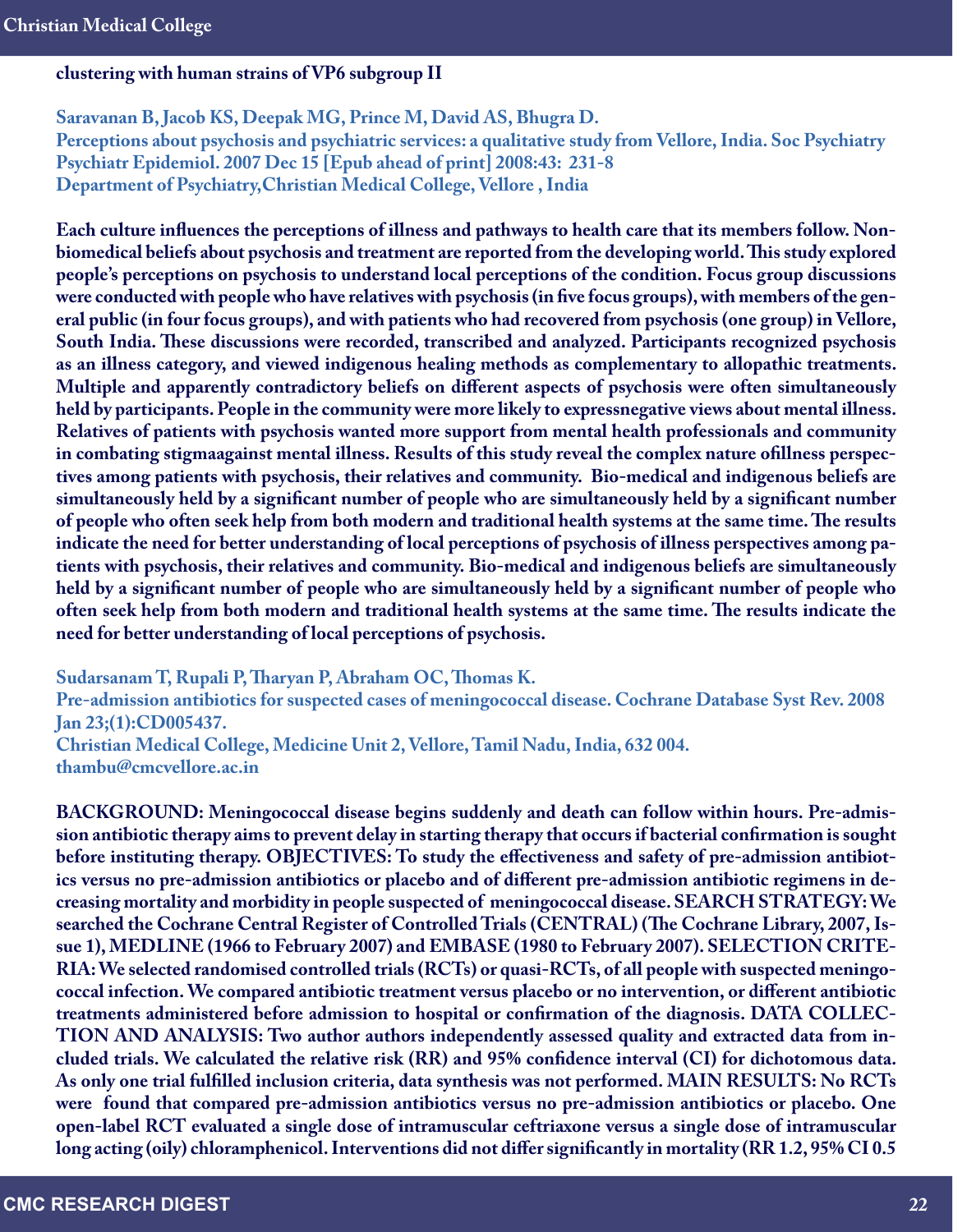**CI 0.5 to 2.6; N = 510; 349 confirmed meningococcal meningitis; 26 deaths), nor in proportions of survivors who developed neurological sequelae (RR 1.2, 95% CI 0.6 to 2.2; N = 488; 36 with neurological sequelae), or that were classified as clinical failures (RR 0.8, 95% CI 0.4 to 1.8; N = 488, 25 clinical failures). No adverse effects of treatment were seen. No data were available for our secondary outcomes. AUTHORS' CONCLU-SIONS: We found no reliable evidence to support or refute the use of pre-admission antibiotics for suspected cases of meningococcal disease. Evidence from one RCT-during an epidemic of meningococcal meningitis, indicated that single intramuscular injections of ceftriaxone and long-acting chloramphenicol were equally effective and safe in preventing mortality and morbidity. The choice between these antibiotics would be based on affordability, availability, and patterns of antibiotic resistance.Further RCTs comparing different pre-admission antibiotics, including penicillin, including participants with severe illness are ethically justifiable and are needed to provide reliable evidence to clinicians in differing clinical settings.**

#### **Tharyan P, Ghersi D.**

**Registering clinical trials in India: a scientific and ethical imperative. Natl Med J India. 2008 Jan-Feb;21(1):31-4.Professor B V Moses Centre for Research and Training in Evidence Based Health Care (ICMR Centre for Advanced Research), Christian Medical College, Vellore 632002, Tamil Nadu, India. prathap@cmcvellore.ac.in** 

**The Clinical Trials Registery-India is an online, primary register of the WHO's International Clinical Trials Registry Platform. It was launched on 20 July 2007, and is now open to the prospective registration of clinical trials of any intervention conducted in India involving human participants. Registration is voluntary and free, and the register is searchable free of charge. Public disclosure of all 20 items in the WHO Trial Registration Data Set is mandatory for a valid registration number to be allocated. This number is required if the results are to be published in journals that endorse the International Committee of Medical Journal Editors' position on prospective trials registration. Trials in the Clinical Trials Registery-India will be included in the central repository of the WHO's International Clinical Trials Registry Platform search portal. In addition to the 20 items, the Clinical Trials Registery-India also requires mandatory disclosure of details of ethics committee and regulatory clearances. Further items pertaining to the methods that improve the internal validity of the trial are optional and serve as a template to improve trial design and the reliability of results. The success of this endeavour depends on the cooperation of the pharmaceutical industry, academic institutions, medical associations, ethics committees and medical journal editors in India. In the absence of legislation, ethics committees and medical journal editors have an important role in ensuring prospective registration of trials.**

### **ARTICLES WITH NO ABSTRACTS**

**Ramkumar J, Kavunkal AM, Cherian VK. Calcified submitral aneurysm. Eur J Cardiothorac Surg. 2007 Sep 1; [Epub ahead of print] 32(5):802 Department of Cardiothoracic Surgery, Christian Medical College, Vellore, -India.**

**Sathish Kumar T, Scott XJ, Simon A, Raghupathy P. Vitamin D deficiency rickets with Lamellar ichthyosis. J Postgrad Med. 2007 Jul-Sep;53(3):215-7. Department of Child Health, Christian Medical College, Vellore , India.**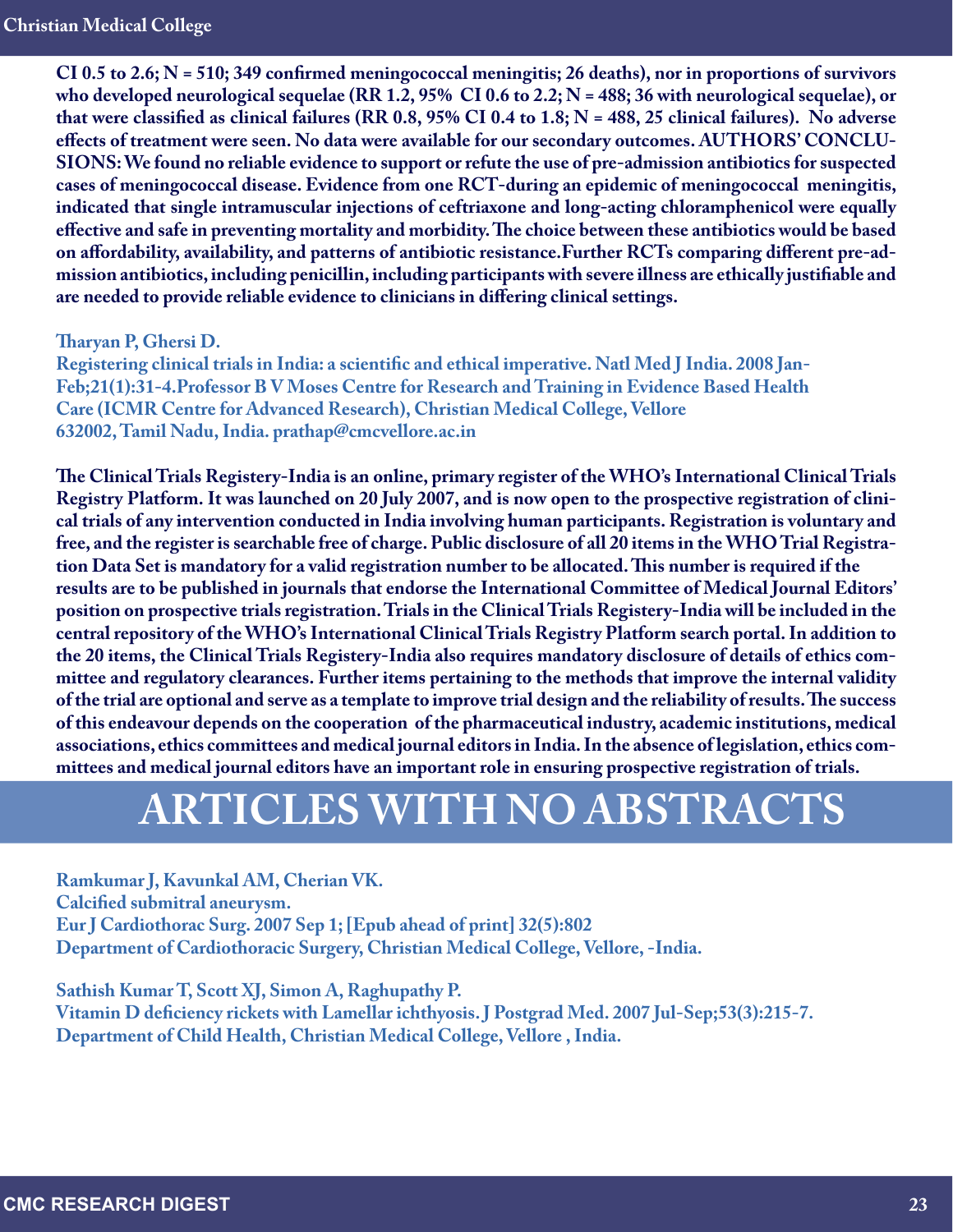### **CLINICAL : OBSERVATIONAL**

**Adhikary SD, Viswaroop SB, Kekre NS, Gopalakrishnan G. Comparative study of graft nephrectomy in pre-cyclosporine and cyclosporine era. Urol Int. 2008;80(1):80-3. Epub 2008 Jan 18. Department of Urology, Christian Medical College, Vellore, India.**

**OBJECTIVE: To assess the incidence and identify the indications for graft nephrectomy (GN) in the cyclosporine (CSA) era as compared to GN in the pre-CSA era. MATERIALS AND METHODS: This is a retrospective study of 1,866 renal transplants done from 1971 to 1999. 675 were transplanted in the pre-CSA era (group 1) and 1,191 in the CSA era (group 2). The published series on experience with GN in the pre-CSA era was compared with that in the CSA era. GN done within 6 months of transplant was defined as early GN and those done after 6 months were included under late GN. The incidence, indication and the implications of GN were studied and compared with our experience in the pre-CSA era. Results were analyzed using the chi(2) test. RESULTS: Of the 675 transplants in group 1, thirty-one had GN compared to 15 of 1,191 in group 2. There was a significant decrease in GN in the CSA era. Of the 31 in group 1, thirty had early GN as compared to 6 of 15 in group 2 (p = 0.003). On the contrary, late GN was significantly higher in group 2 (9/15) as compared to group 1 (1/31). Acute rejections and graft infections were the predominant causes of graft loss in group 1, while late graft loss due to symptomatic chronic rejection was the commonest cause in group 2. Morbidity was equal in both groups while mortality was significantly higher in group 1. CONCLUSION: CSA has significantly reduced the need for GN. By reducing hyper, acute, and irreversible acute rejection, the need for early GN has also been reduced significantly. Though there is an increased incidence of chronic allograft nephropathy, late GN is indicated only when there is refractory hematuria, intractable proteinuria and graft sepsis. With better immunosuppression, graft loss secondary to infection has decreased and mortality due to GN has been minimized. (c) 2008 S. Karger AG, Basel.**

**Alexander S, John GT, Jesudason M, Jacob CK. Infections with atypical mycobacteria in renal transplant recipients. Indian J Pathol Microbiol. 2007 Jul;50(3):482-4.**

**Department of Nephrology, Christian Medical College, Vellore, India .**

**Infections due to atypical mycobacteria are infrequent in renal transplant recipients but they cause serious morbidity. These pathogens are common in patients with acquired immune deficiency syndrome (AIDS). We report four proven cases of infections caused with atypical mycobacteriae from 1997 to 2003, by different organisms namely,M. chelonei, M.fortuitum, M. abcessus and M. terrae in renal transplant recipients. Infection with M. terrae documented here is the first occurrence in a renal transplant patient. Histopathological examination of aspirates or biopsy specimens from involved areas and staining and culture for mycobacteriae are essential for diagnosis. Treatment involves antimycobacterial therapy, reduction in immunosuppression and surgery, if indicated. Atypical mycobacterial infections, though currently uncommon, are significant and could prove to be an emerging pathogen in renal transplant recipients in the context of the AIDS epidemic in India.**

**Amritanand R, Venkatesh K, Cherian R, Shah A, Sundararaj GD.**

**Telangiectatic osteosarcoma of the spine: a case report. Eur Spine J. 2008 Sep;17 Suppl 2:S342-6. Epub 2008 Apr 18.**

**Department of Orthopaedics Unit 1 and Spinal Disorder Services, Christian Medical College, Vellore, 632004, Tamil Nadu, India. rohit@cmcvellore.ac.in**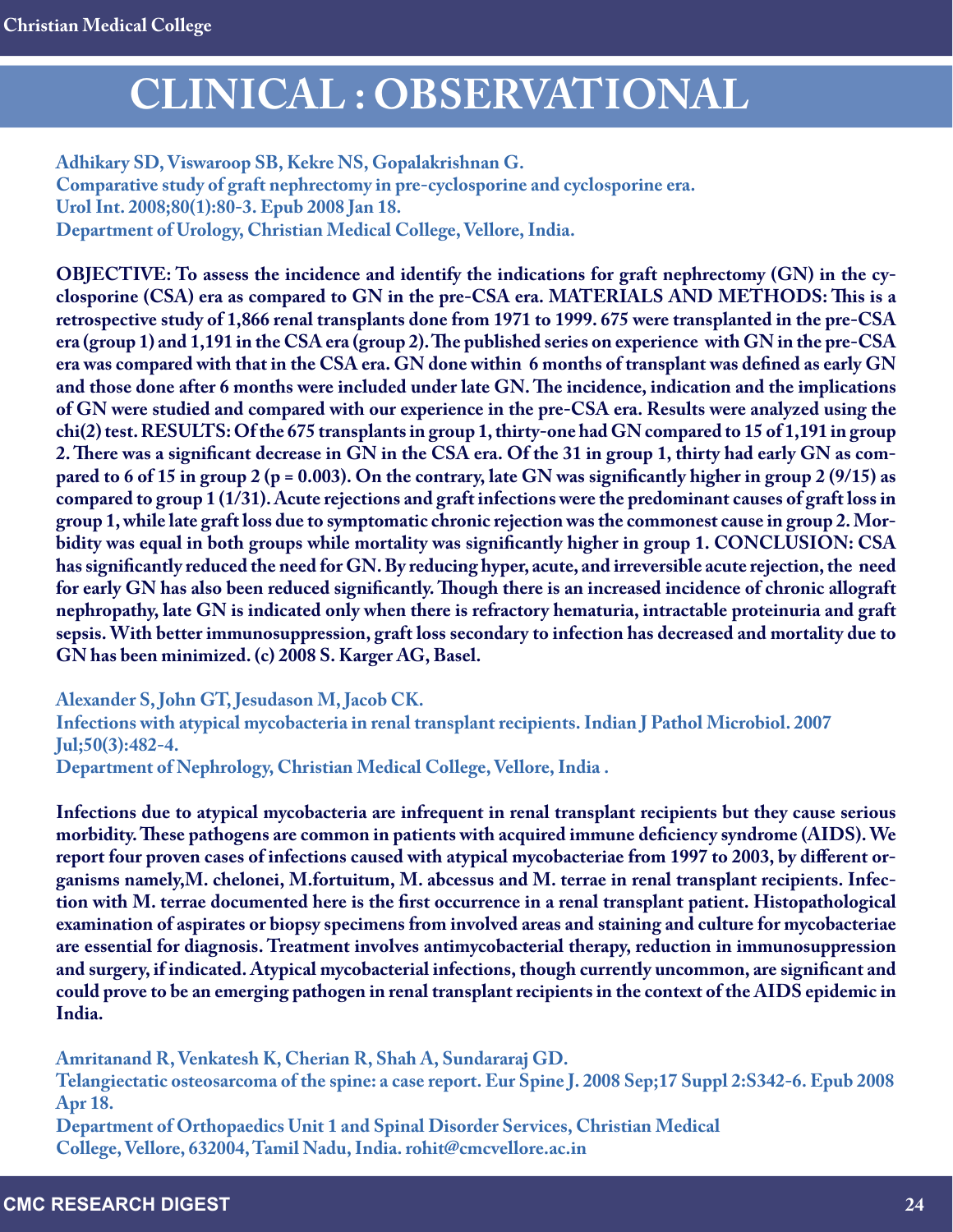**Telangiectatic osteosarcoma (TOS) of the spine is rare accounting for only 0.08% of all primary osteosarcomas. Though a well described radio-pathological entity it is not often thought of as a cause of paraplegia. We describe the clinical, radiological and pathological features and discuss the treatment options of telangiectatic osteosarcoma of the dorsal spine presenting in a young man. The diagnostic pitfalls are discussed emphasising the fact that the diagnosis of TOS of the spine requires not only a multi modal approach of appropriate radiological and pathological tests but also an awareness of this condition.**

**Amritanand R, Nithyananth M, Cherian VM, Venkatesh K, Shah A.**

**Disseminated rhinosporidiosis destroying the talus: a case report. J Orthop Surg (Hong Kong). 2008 Apr;16(1):99-101.**

**Department of Orthopaedics, Christian Medical College and Hospital, Vellore, Tamil Nadu, India. rohit@ cmcvellore.ac.in**

**Rhinosporidiosis is a chronic granulomatous fungal disease caused by Rhinosporidiosis seeberi. It usually affects the mucocutaneous tissue of the nose; bone involvement is rare. We report the clinical features, diagnosis, and management of rhinosporidiosis involving the face, forehead, and right foot. As antimicrobial therapy was ineffective, a below-knee amputation was performed.**

**Aswathaman K, Gopalakrishnan G, Gnanaraj L, Chacko NK, Kekre NS, Devasia A. Emphysematous pyelonephritis: outcome of conservative management. Urology. 2008 Jun;71(6):1007-9. Epub 2008 Apr 18. Department of Urology, Christian Medical College, Vellore, Tamil Nadu, India.**

**OBJECTIVES: To identify the prognostic factors, assess the outcome of conservative management, and modify the existing radiologic classification of emphysematous pyelonephritis. METHODS: Forty-one consecutive patients diagnosed with emphysematous pyelonephritis between January 2001 and February 2007 were studied retrospectively. On the basis of computerized tomographic scan they were grouped into four classes (1 to 4). The management was conservative with antibiotics alone or with a combination of percutaneous drainage and antibiotics. RESULTS: Thirty-eight (93%) of a total of 41 patients were diabetic. Escherichia coli (in 97%) was the predominant pathogen identified in pus culture. With antibiotics alone treatment was successful in 40%, and with a combination of percutaneous drainage and antibiotics the success rate was 80%. None underwent nephrectomy as a primary procedure. The risk factors for mortality were thrombocytopenia, shock, altered sensorium, and hemodialysis. In the absence of risk factors the success rate with conservative management was 100%. The mortality rate was 27%, 75%, and 100% in the presence of one, two, and three risk factors, respectively. The mortality rate in class 1, 2, 3, and 4 was 9%, 13%, 50%, and 33% respectively. The overall success rate was 78%. CONCLUSIONS: A combination of percutaneous drainage with antibiotics offers an effective therapy for emphysematous pyelonephritis.**

**Bahuleyan B, Rao A, Chacko AG, Daniel RT.** 

**Supracerebellar arachnoid cyst - A rare cause of acquired Chiari I malformation. J Clin Neurosci. 2007 Sep;14(9):895-8. Epub 2007 Jun 27. Department of Neurological Sciences, Christian Medical College Vellore, India.**

**Chiari I malformation (CM) associated with a cervico-thoracic syrinx due to supracerebellar arachnoid cyst has not been reported in the literature. We report such a case, managed by fenestration of the arachnoid cyst and foramen magnum decompression (FMD), aiming to reduce the inferiorly directed pressure on the cerebellum and eliminate the craniospinal pressure dissociation respectively. Imaging done post-operatively showed upward displacement of the cerebellar tonsils with a decompressed craniovertebral junction and disappearance of the syrinx.**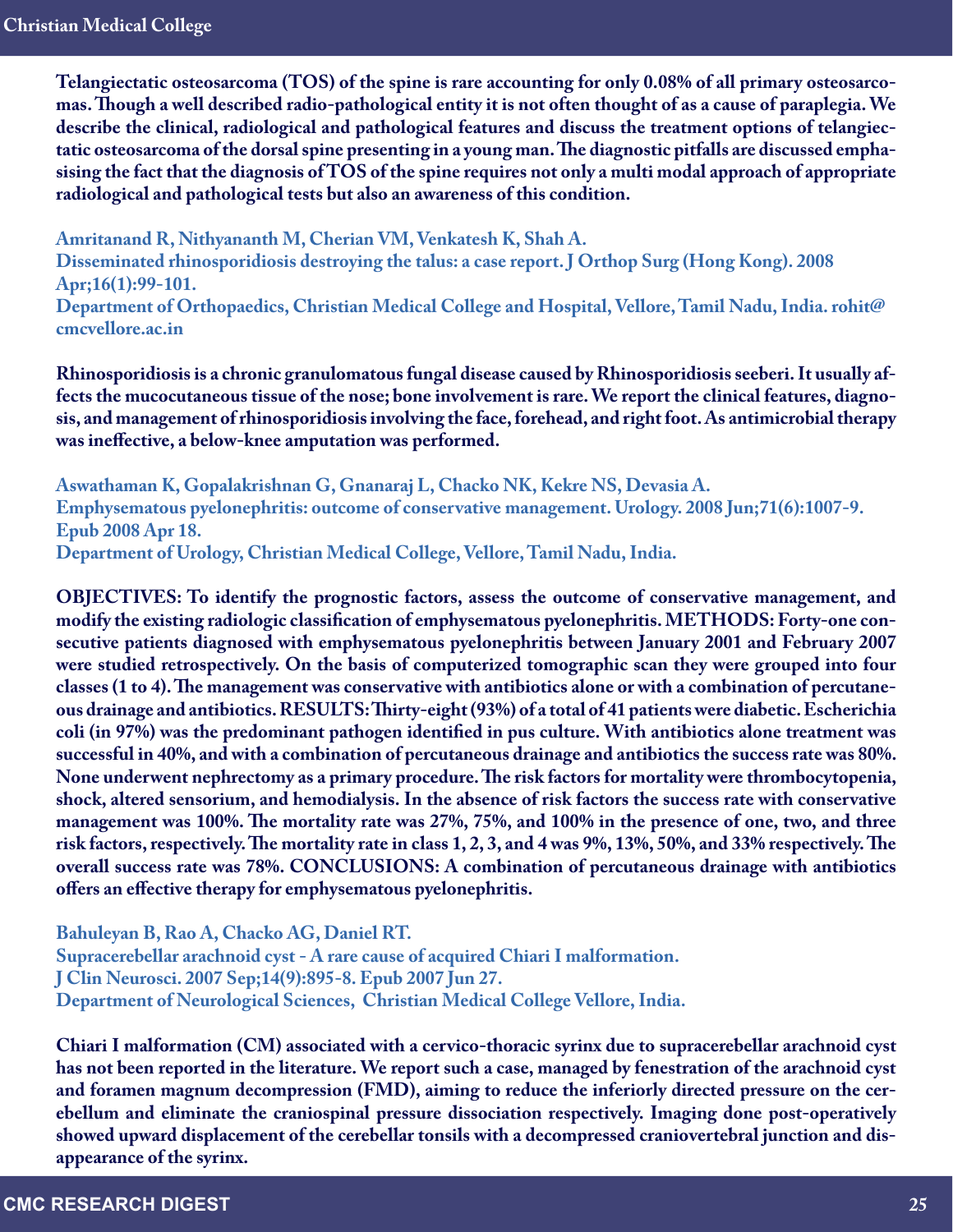**Basker M, Moses PD, Russell S, Russell PS.** 

**The psychometric properties of Beck Depression Inventory for adolescent depression in a primary-care paediatric setting in India. Child Adolesc Psychiatry Ment Health. 2007 Aug 9;1(1):8. Child and Adolescent Psychiatry Unit, Department of Psychiatry, Christian Medical College, Vellore, India** 

**ABSTRACT: BACKGROUND: There is increasing interest in identifying adolescents with depression in primary care settings by paediatricians in India. This article studied the diagnostic accuracy, reliability and validity of Beck Depression Inventory (BDI) while used by paediatricians in a primary care setting in India. METHODS: 181 adolescents attending 3 schools were administered a back translated Tamil version of BDI by a paediatrician to evaluate its psychometric properties along with Children's Depression Rating Scale (CDRS-R) for convergent validity. Clinical diagnosis of depressive disorders, for reference standard, was based on ICD-10 interview by an independent psychiatrist who also administered the Impact of Event Scale (IES) for divergent validity. Appropriate analyses for validity and diagnostic accuracy both at the item and scale levels were conducted. RESULTS: A cut-off score of >/= 5 (Sn = 90.9%, Sp = 17.6 %) for screening and cut-off score of >/= 22 (Sn = 27.3%, Sp = 90%) for diagnostic utility is suggested. The 4 week test - retest reliability was good (r = 0.82). In addition to the adequate face and content validity, BDI has very good internal consistency alpha = 0.96), high convergent validity with CDRS-R (r = 0.72; P = 0.001), and high discriminant validity with IES (r = 0.26; P = 0.23). There was a moderate concordance rate with the reference standard (54.5%) in identifying depression among the adolescents. Factor analysis replicated the 2-factor structure explaining 30.5 % of variance. CONCLUSION: The BDI proved to be a psychometrically sound measure for use by paediatricians in a primary care setting in India. The possibility of screening for depressive disorders through the use of BDI may be helpful in identifying probable cases of the disorder among adolescent.**

**Basu G, Daniel D, Rajagopal A, Neelakantan N, John GT.**

**A model for human leukocyte antigen-matched donor-swap transplantation in India.Transplantation. 2008 Mar 15;85(5):687-92.Comment in: Transplantation. 2008 Mar 15;85(5):673-4. Department of Nephrology, Christian Medical College, Vellore, India.**

**BACKGROUND: In developing countries such as India, extending donor-swap transplantation (DSTx) to human leukocyte antigen (HLA)-mismatched patient-donor pairs would increase well-matched living donor kidney transplantation rates, resulting in use of less immunosuppression and less expenses, lower infective morbidity, and better survival. A model for DSTx based on HLA matching is presented. METHODS: Consecutive HLA class 1 antigen (A, B) tests of prospective renal allograft recipients and their related donors, performed at a single center in India was analyzed retrospectively using an HLA matching program to determine the proportion of prospective recipients with poorly matched related donors who could have benefited by DSTx based on HLA matching. RESULTS: Over the past 17.5 years, 2,129 prospective renal allograft recipients and 2,890 donors were tested for HLA class I (A and B) antigens. Of the prospective recipients, 33% did not have well-matched donors (defined as blood group compatible and sharing > or =2 of 4 HLA class I antigens). Among such recipients, 19.2% could have found a well-matched donor-swap pair within a year at a single center. This number would increase to 38% if four major national centers were involved with a shared HLA registry. CONCLUSIONS: Nearly 40% of prospective recipients without well-matched donors would find a donor-swap pair based on HLA matching within a year, with coordination among four national centers and a shared HLA registry, increasing the well-matched living donor renal transplant rates and improving transplant outcomes. This finding is relevant in the context of Indian government amending the Transplantation of Human Organs Act to encourage DSTx.**

**Bhagat SK, Kekre NS, Gopalakrishnan G, Balaji V, Mathews MS. Changing profile of prostatic abscess.Int Braz J Urol. 2008 Mar-Apr;34(2):164-70. Department of Urology, Christian Medical College, Vellore, India.**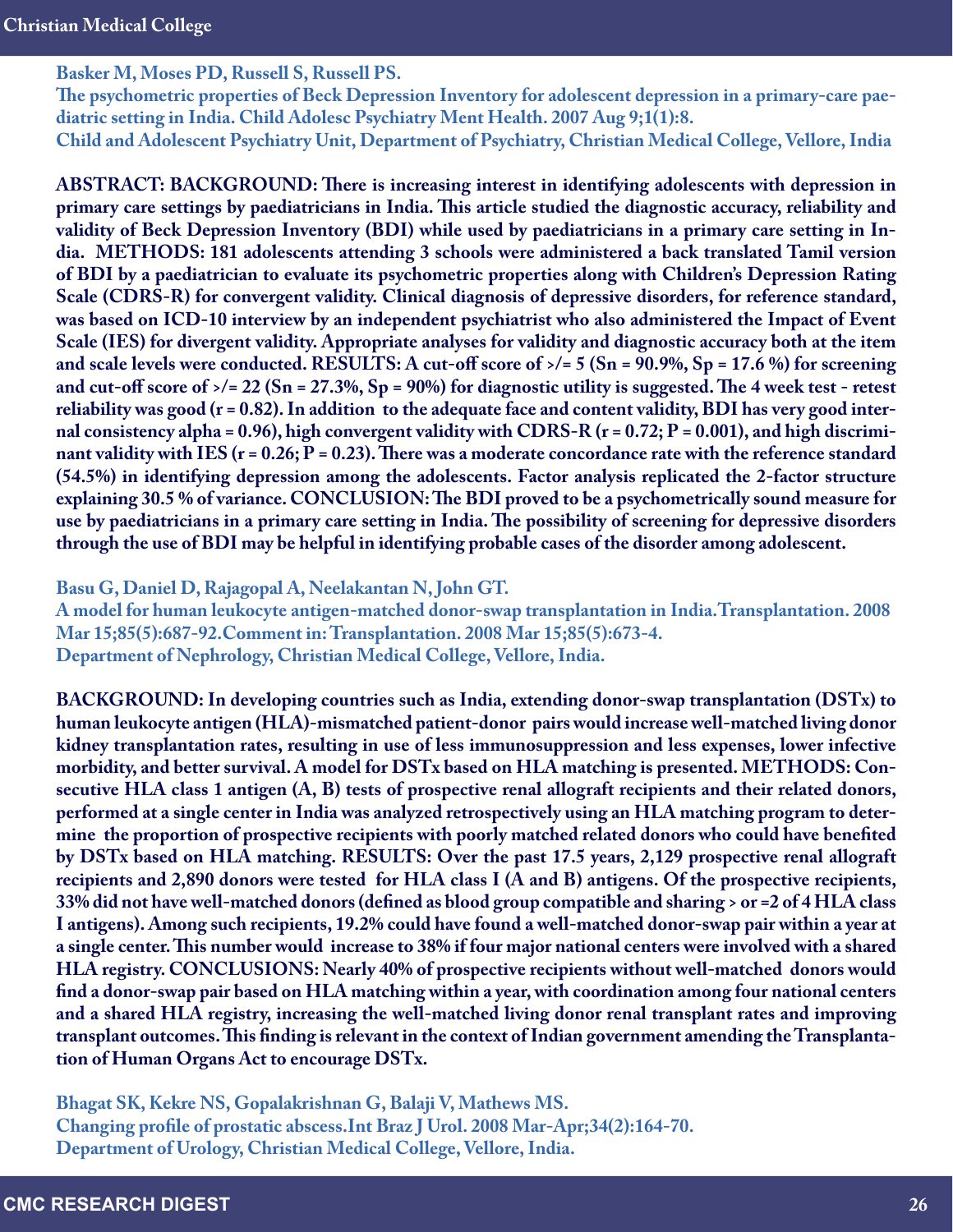**Purpose: To compare the clinical presentation of prostatic abscess and treatment outcome in two different time frames with regards to etiologies, co-morbid factors and the impact of multidrug resistant organism. Materials and Methods: We retrospectively assessed the charts of 48 patients with the diagnosis of prostatic abscess from 1991 to 2005. The period was divided arbitrarily into two different time frames; phase I (1991- 1997) and phase II (1998-2005). Factors analyzed included presenting features, predisposing factors, imaging, bacteriological and antibiotic susceptibility profile, treatment and its outcome. Results: The mean patient age in phase I (n = 18) and phase II (n = 30) were 59.22 +/- 11.02 yrs and 49.14 +/- 15.67 respectively (p = 0.013). Diabetes mellitus was most common predisposing factor in both phases. Eleven patients in phase II had no co-morbid factor, of which nine were in the younger age group (22 - 44 years). Of these eleven patients, five presented with pyrexia of unknown origin and had no lower urinary tract symptoms LUTS. Two patients with HIV had tuberculous prostatic abscess along with cryptococcal abscess in one in phase II. Two patients had melioidotic prostatic abscess in phase II. The organisms cultured were predominantly susceptible to first line antibiotics in phase I whereas second or third line in phase II. Conclusion: The incidence of prostatic abscess is increasing in younger patients without co-morbid factors. The bacteriological profile remained generally unchanged, but recently multi drug resistant organisms have emerged. A worrying trend of HIV infection with tuberculous prostatic abscess and other rare organism is also emerging.**

#### **Bhaskar IP, Chacko AG, Daniel RT.**

**Brainstem compression from a trigeminal schwannoma presenting with pathological crying. J Clin Neurosci. 2008 Mar;15(3):322-4. Epub 2008 Jan 11.**

**Department of Neurological Sciences, Christian Medical College, Ida Scudder Road, Vellore, Tamil Nadu, 632004, India. ivanpaul69@yahoo.com** 

**Patients with pathological laughter and crying have episodes of uncontrollable laughter, crying or both. Pathological laughter is a well-described entity secondary to various conditions such as multiple sclerosis, pseudobulbar palsy, cerebello-pontine angle tumours, clival chordomas and brainstem gliomas. Pathological crying is rare and there have been no previous reports of brainstem compression causing this entity. We report a patient who presented with pathological crying caused by a trigeminal schwannoma with a tumor-associated cyst indenting the pons. This case report confirms the involvement of the cortico-ponto-cerebellar pathways in the pathogenesis of pathological crying.**

**Charles H, Manoranjitham SD, Jacob KS.**

**Stigma and explanatory models among people with schizophrenia and their relatives in Vellore, south India. Int J Soc Psychiatry. 2007 Jul;53(4):325-32. College of Nursing, Christian Medical College, Vellore, India.**

**BACKGROUND: Stigma associated with mental illness affects patients and their families. Diverse beliefs about the cause and treatment of schizophrenia are common among patients and their relatives. AIM: To study the association between stigma and beliefs about illness in patients and their relatives. METHOD: Standard instruments were used to assess beliefs about illness and about stigma among patients with schizophrenia and relatives in Vellore, south India. RESULTS: The majority of the patients and their relatives simultaneously held multiple and contradictory models of illness and its treatment. Stigma among patients with schizophrenia and their relatives is associated with specific beliefs about causes of mental illness. CONCLUSIONS: Beliefs may play a role in mitigating or may aggravate the effects of stigma. The cross-sectional study design precludes definitive conclusions on direction of the causal association.**

**Chacko J, Karl S, Sen S, Eapen A, Mathai J.** 

**Bilateral cystic adrenal neuroblastoma with cystic metastasis in the liver. J Pediatr Surg. 2007 Aug;42(8):E11-3.Department of Paediatric Surgery, Christian Medical College, Vellore, South India**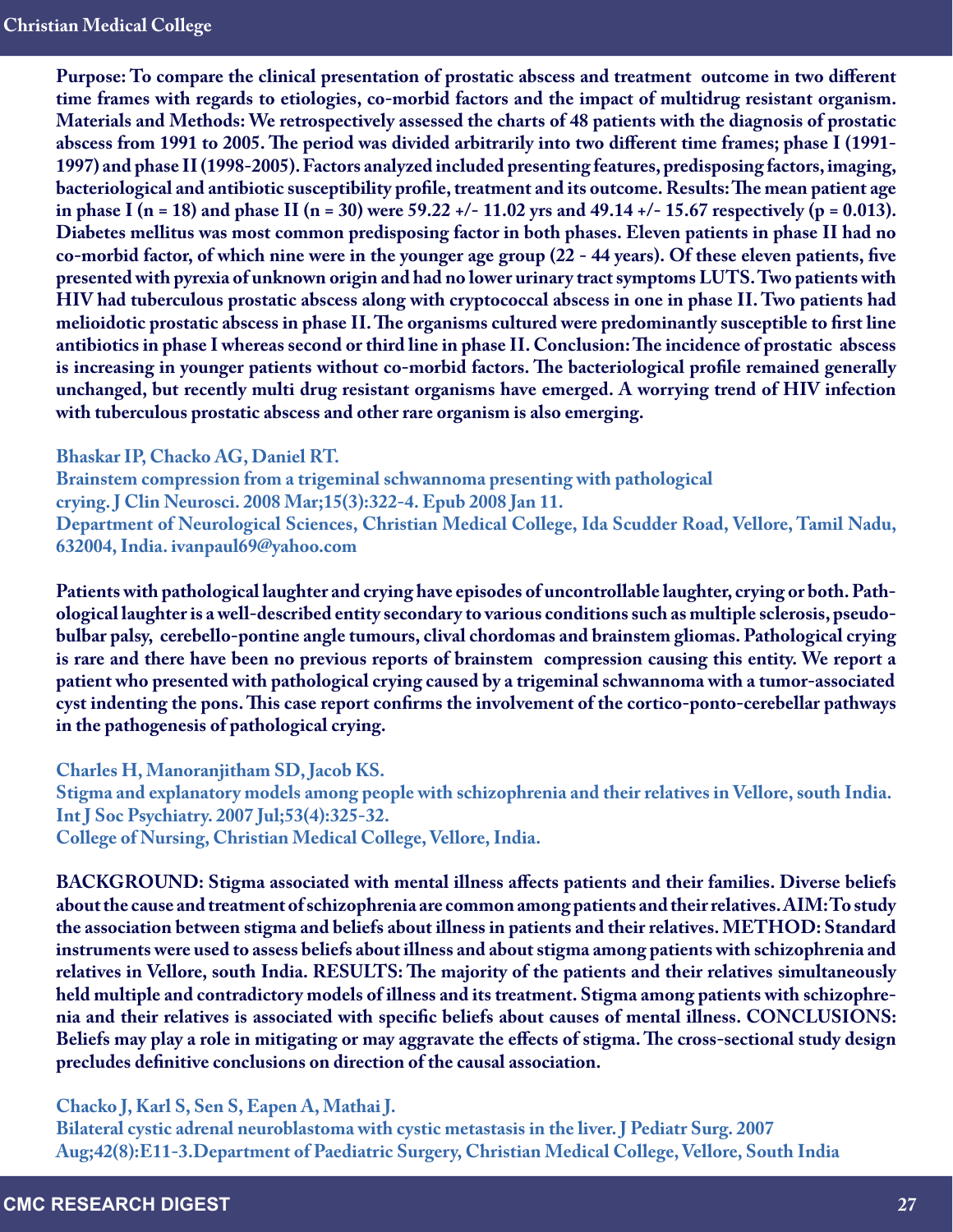**A 2 1/2-month-old infant presented with a massive hepatomegaly. Ultrasound and computerized tomography showed a large cystic lesion in the right adrenal, small cysts in the left adrenal, and multiple cystic liver metastases. The right adrenal cyst, on excision, turned out to be a cystic neuroblastoma with hemorrhage. On follow-up, the cysts in the left adrenal and the liver metastases are regressing .**

**Chacko G, Chacko AG, Dunham CP, Judkins AR, Biegel JA, Perry A.**

**Atypical teratoid/rhabdoid tumor arising in the setting of a pleomorphic xanthoastrocytoma. J Neurooncol. 2007 Sep;84(2):217-22. Epub 2007 Apr 13.**

**Division of Neuropathology, Department of Neurological Sciences, Christian Medical College, Vellore, India.**

**We present a case of a 23-year-old man with a tumor containing glial and rhabdoid elements where the former had features of a pleomorphic xanthoastrocytoma (PXA) and the latter had the immunophenotype and genetic profile of an atypical rhabdoid/teratoid tumor. The patient presented with a short history of raised intracranial pressure with rapid deterioration in sensorium. He had a poor outcome despite surgery and radiotherapy. We report this case because of its unusual presentation in adulthood and its occurrence in association with a PXA. We speculate that the PXA was a quiescent tumor and that the secondary genetic alterations, including inactivation of the INI1 gene led to clinical progression.**

**Danda D, Mathew AJ, Mathew J. Wegener's granulomatosis-a rare presentation. Clin Rheumatol. 2007 Nov 15 [Epub ahead of print] 2008;27:273-5 Department of Clinical Immunology and Rheumatology, Christian Medical College and Hospital, Vellore 632 004,India** 

**Wegener's granulomatosis (WG) is a necrotizing granulomatous vasculitis involving the nose, paranasal sinuses, lungs, and kidneys. There are two types of WG-systemic, which is characterized by focal segmental necrotizing glomerulonephritis and limited in which the kidneys are spared. Without proper immunosuppression, WG can be aggressive and often fatal. There are very few reports on WG presenting as parotitis and lacrimal gland involvement. We report a lady who presented recurrent parotitis, focal segmental glomerulosclerosis, and orbital cellulitis, in whom the final diagnosis was revealed after an open lung biopsy.**

#### **Danda D, Mathew AJ, Mathew J.**

**Wegener's granulomatosis: a rare presentation. Clin Rheumatol. 2008 Feb;27(2):273-5. Epub 2007 Nov 15. Department of Clinical Immunology and Rheumatology, Christian Medical College and Hospital, Vellore, Tamil Nadu, India. debashish.danda@cmcvellore.ac.in** 

**Wegener's granulomatosis (WG) is a necrotizing granulomatous vasculitis involving the nose, paranasal sinuses, lungs, and kidneys. There are two types of WG-systemic, which is characterized by focal segmental necrotizing glomerulonephritis and limited in which the kidneys are spared. Without proper immunosuppression, WG can be aggressive and often fatal. There are very few reports on WG presenting as parotitis and lacrimal gland involvement. We report a lady who presented recurrent parotitis, focal segmental glomerulosclerosis, and orbital cellulitis, in whom the final diagnosis was revealed after an open lung biopsy.**

**Deepti AN, Madhuri V, Walter NM, Cherian RA.**

**Lipofibromatosis: report of a rare paediatric soft tissue tumour. Skeletal Radiol. 2008 Jun;37(6):555-8. Department of General Pathology, Christian Medical College, Vellore, Tamil Nadu, India.**

**The clinical, radiological and pathological features of a case of lipofibromatosis, a rare paediatric soft tissue**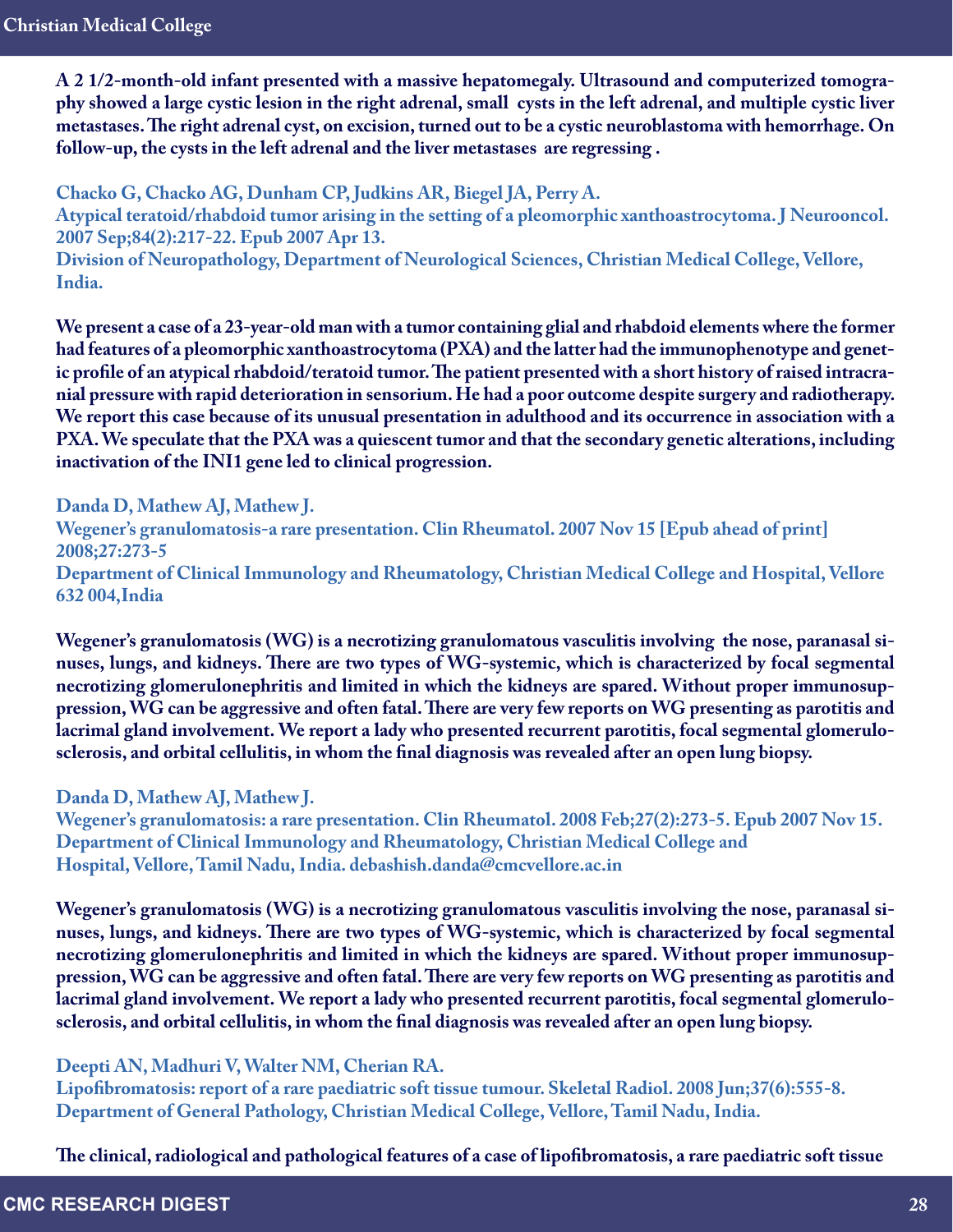**neoplasm, are described. The tumour involved the foot of a male infant and was present at birth. Magnetic resonance imaging showed a lipomatous mass, with splaying of muscles of the sole by lobules of fat. Histopathological examination revealed typical findings of an admixture of mature adipose tissue and fibroblastic elements. The radiological and pathological features helpful in differentiating this entity from other fibrofatty paediatric soft tissue tumours is discussed, and the relevant literature is briefly reviewed.**

**David SS, Vasnaik M, T V R. Emergency medicine in India: why are we unable to 'walk the talk'? Emerg Med Australas. 2007 Aug;19(4):289-95. Accident and Emergency Medicine, Christian Medical College Hospital, Vellore, India** 

**The largest democracy on earth, the second most populous country and one of the most progressive countries in the globe, India, has advanced tremendously in most conventional fields of Medicine. However, emergency medicine (EM) is a nascent specialty and is yet to receive an identity. Today, it is mostly practised by inadequately trained clinicians in poorly equipped emergency departments (EDs), with no networking. Multiple factors such as the size of the population, variation in standards of medical education, lack of pre-hospital medical systems and non-availability of health insurance schemes are some of the salient causes for this tardy response. The Indian medical system is governed by a central, regulatory body which is responsible for the introduction and monitoring of all specialties--the Medical Council of India (MCI). This organisation has not recognized EM as a distinct specialty, despite a decade of dogged attempts. Bright young clinicians who once demonstrated a keen interest in EM have eventually migrated to other conventional branches of medicine, due to the lack of MCI recognition and the lack of specialty status. The Government of India has launched a nationwide network of transport vehicles and first aid stations along the national highways to expedite the transfer of patients from a crash site. However, this system cannot be expected to decrease morbidity and mortality, unless there is a concurrent development of EDs. The present article intends to highlight factors that continue to challenge the handful of dedicated, full time emergency physicians who have tenaciously pursued the cause for the past decade. A three-pronged synchronous development strategy is recommended: (i) recognise the specialty of EM as a distinct and independent basic specialty; (ii) initiate postgraduate training in EM, thus enabling EDs in all hospitals to be staffed by trained Emergency physicians; and (iii) ensure that EMs are staffed by trained ambulance officers. The time is ripe for a paradigm shift, since the country is aware that emergency care is the felt need of the hour and it is the right of the citizen.**

**Dincy CV, George R, Jacob M, Mathai E, Pulimood S, Eapen EP.**

**Clinicopathologic profile of normocomplementemic and hypocomplementemic urticarial vasculitis: a study from South India. J Eur Acad Dermatol Venereol. 2008 Mar 7. [Epub ahead of print] Department of Dermatology, Christian Medical College, Vellore, India.**

**Background This study aims to study the clinical and histopathological characteristics of hypocomplementemic and normocomplementemic urticarial vasculitis (HUVS and NUV) among dermatology clinic attendees in a tertiary care hospital in South India. Patients and methods A prospective study was conducted in the dermatology department from February 2003 to May 2004. Seventy-five patients met the inclusion criteria for UV. Sixty-eight patients in whom complement levels were available were classified into either NUV or HUVS groups. Clinical features, laboratory parameters and histological features were compared, and the significance of differences was established using Pearson's Chi-squared test. Results There was a female preponderance among patients with HUVS. Wheals > 24 h were seen in 90% of patients, and in 54.4% of patients, the wheals were partially blanching or non-blanching. Angioedema was more prevalent in patients with NUV than HUVS (44.4% vs. 21.4%). Systemic involvement was seen in 64.3% of patients with HUVS and 44.4% of patients with NUV. Fever, ANA positivity and systemic lupus erythematosus (SLE) were significantly associated with HUVS. In most cases of UV, a provoking factor could not be identified. Neutrophilic small vessel**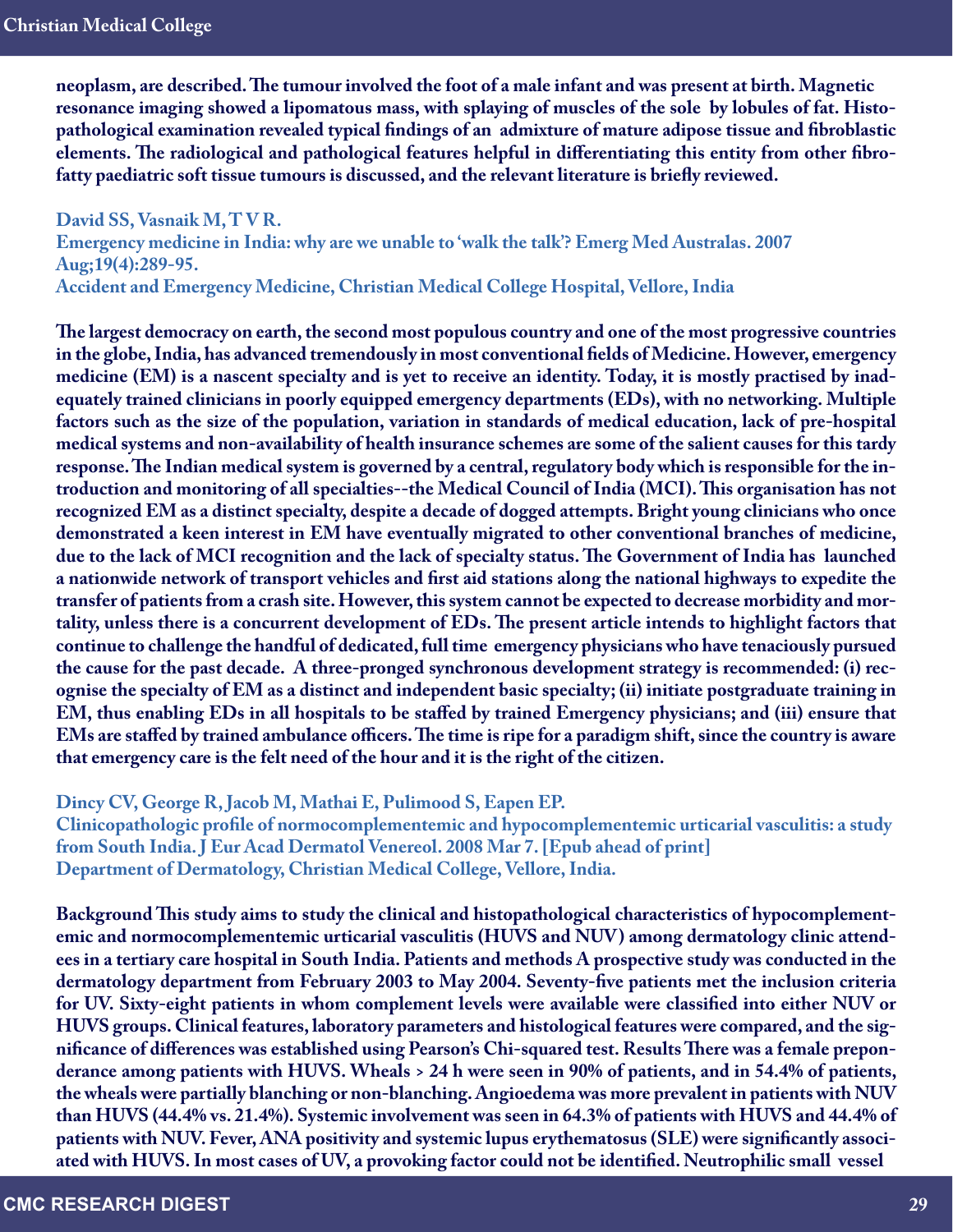**vasculitis was seen in 42.9% of patients with HUVS and 16.6% patients with NUV. Direct immunofluorescence test showing immunoreactants at the dermo-epidermal junction were present in 60% of patients with HUVS and 33.3% patients with NUV. Conclusion The clinical features of Indian patients with UV were similar to those reported from the West. Fever, ANA positivity and SLE were significantly associated with HUVS.**

**Ebenezer J, Adhikari DD, Mathew GC, Chacko RK.**

**An unusual injury from a toothbrush: A case report. J Indian Soc Pedod Prev Dent. 2007 Oct-Dec;25(4):200-2.**

**Department of Dental and Oral Surgery, Christian Medical College, Vellore 632 004, India** 

**The use of toothbrushes has significantly improved oral hygiene. However, if brushing of the teeth is not done judiciously, it could result in severe trauma to the soft tissues of the oral cavity. This is particularly true in the young age group, since children tend to be very playful while brushing their teeth. This article describes the case report of a child who sustained a penetrating injury while brushing his teeth. A detailed plan for the management of such injuries is also presented.**

**George IA, John G, John P, Peter JV, Christopher S.**

**An evaluation of the role of noninvasive positive pressure ventilation in the management of acute respiratory failure in a developing country.**

**Indian J Med Sci. 2007 Sep;61(9):495-504.**

**Department of Medicine, Christian Medical College and Hospital, Vellore, India.** 

**OBJECTIVE: Noninvasive positive pressure ventilation (NIPPV) has been shown to decrease the need for invasive mechanical ventilation (MV) in patients presenting with acute respiratory failure (ARF). We conducted a prospective study to assess if NIPPV use, in a developing country, was associated with clinical and physiological improvements. DESIGN: Prospective observational study. MATERIALS AND METHODS: Forty patients admitted to a medical intensive care unit during a 2-year period who fulfilled criteria for inclusion formed the study cohort to receive NIPPV. FINDINGS: Baseline (mean +/- SD) pH, PaCO 2 and PaO 2 were 7.25 +/- 0.08, 76.6 +/- 20.9 and 79.18 +/- 40.56 mmHg respectively. The primary indication for NIPPV was hypercapnic respiratory failure (n = 36, 90%). The success rate with NIPPV was 85%, with 34 of 40 patients weaned successfully. Significant improvements were observed at 1 hour following institution of NIPPV in pH (7.31 +/- 0.09, P 2 (65 +/- 17.9, P 2 54.7 +/- 20) and maintained (within 12 h) post weaning from the ventilator (pH 7.39 +/- 0.08, PaCO 2 51.9 +/- 12.4). No significant change in the PaO 2 was observed during NIPPV; PaO 2 after 1 h, prior to weaning and after weaning was 90.53 +/- 42.85, 84.80 +/- 33.76, 78.71 +/- 43.81 respectively. significant change in the PaO 2 was observed during NIPPV; PaO 2 after 1 h, prior to weaning and after weaning was 90.53 +/- 42.85, 84.80 +/- 33.76, 78.71 +/- 43.81 respectively. CONCLUSION: This study has demonstrated benefits of NIPPV in avoiding the need for invasive MV in patients presenting with ARF of diverse etiology, with results comparable to developed nations. Increased use of NIPPV in ARF is likely to impact favorably in nations with limited resources**

**George IA, Sudarsanam TD, Pulimood AB, Mathews MS. Acute abdomen: an unusual presentation of disseminated Penicillium marneffei infection. Indian J Med Microbiol. 2008 Apr-Jun;26(2):180-2. Department of Medicine, Christian Medical College and Hospital, Vellore-632 004, Tamil Nadu, India. igepreeta@cmcvellore.ac.in**

**Varied clinical presentations of Penicillium marneffei, an opportunistic pathogen in HIV disease has been rarely described in literature. We report a patient with advanced AIDS who presented to us with prolonged fever and had features of an acute abdomen. On radiologic imaging he had features of intestinal obstruction**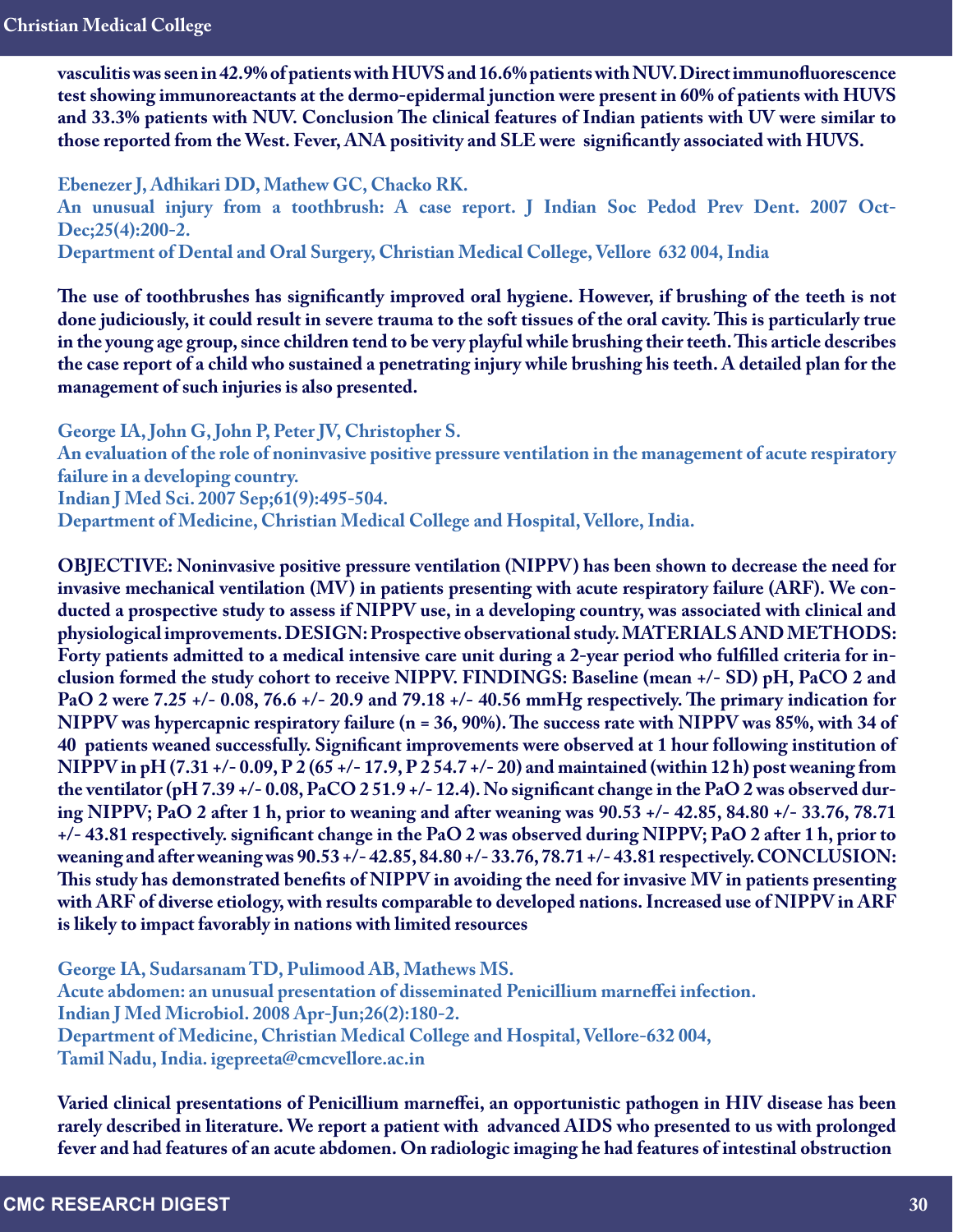**and mesenteric lymphadenitis. A diagnosis was made possible by endoscopic biopsies of the small bowel and bone marrow culture which grew P. marneffei. He was treated with intravenous amphotericin for 2 weeks followed by oral itraconazole. This case is reported for its rarity and unusual presentation and to sensitise clinicians and microbiologists to consider this as an aetiology in patients with advanced HIV/AIDS who present with acute abdomen, more so in patients from a distinct geographic region--South-East Asia.**

**Jacob KS, Sharan P, Mirza I, Garrido-Cumbrera M, Seedat S, Mari JJ, Sreenivas V, Saxena S. Mental health systems in countries: where are we now? Lancet. 2007 Sep 22;370(9592):1061-77. Department of Psychiatry, Christian Medical College, Vellore, India.**

**More than 85% of the world's population lives in 153 low-income and middle-income countries (LAMICs). Although country-level information on mental health systems has recently become available, it still has substantial gaps and inconsistencies. Most of these countries allocate veryscarce financial resources and have grossly inadequate manpower and infrastructure for mental health. Many LAMICs also lack mental health policy and legislation to direct their mental health programmes and services, which is of particular concern in Africa and South East Asia. Different components of mental health systems seem to vary greatly, even in the same-income categories, with some countries having developed their mental health system despite their low-income levels. These examples need careful scrutiny to derive useful lessons. Furthermore, mental health resources in countries seem to be related as much to measures of general health as to economic and developmental indicators, arguing for improved prioritisation for mental health even in low-resource settings. Increased emphasis on mental health, improved resources, and enhanced monitoring of the situation in countries is called for to advance global mental health** 

**Jacob SS, Jacob JJ, Paul TV.**

**Foreign body aspiration in a boy with Prader-Willi Syndrome. Singapore Med J. 2008 Jan;49(1):e12-4. Department of Endocrinology, Christian Medical College, Vellore 632004, Tamil Nadu, India.**

**A five-year-old boy presented with progressive weight gain with effort intolerance and nocturnal symptoms suggesting obstructive sleep apnoea. A clinical diagnosis of Prader-Willi Syndrome was made. As the initial radiography and computed tomography suggested a foreign body, bronchoscopy was done under general anaesthesia and impacted peanuts were removed from the left main bronchus. His symptoms resolved instantly and the patient was asymptomatic at six months follow-up. This report highlights the need to consider foreign body aspiration as a cause for dyspnoea in children with Prader-Willi Syndrome. The report also focuses on the need to adopt strategies that prevent foreign body aspiration and choking in patients with Prader- Willi Syndrome.**

**John MJ, Rajasekhar R, Mathews V. Autoimmune lymphoproliferative syndrome (ALPS): a rare cause of immune cytopenia. Indian Pediatr. 2008 Feb;45(2):148-50.**

**Department of Hematology, Christian Medical College, Vellore, India.**

**Autoimmune Lymphoproliferative syndrome (ALPS) is an inherited disorder manifesting with autoimmune cytopenia, lymphadenopathy and splenomegaly. The differential diagnosis includes infections, autoimmune disorders or malignancies. The disease is characterized by accumulation of double negative (CD3+ CD4- CD8-) T cells (DNT) in the peripheral blood. We describe a case and review the literature.**

**John SS, Horo S, Braganza AD, Kuriakose T.**

**Bilateral choroidal metastasis from carcinoma of the submandibular gland.Indian J Ophthalmol. 2008 Jan-Feb;56(1):75-6.Department of Ophthalmology, Christian Medical College, Vellore, India.**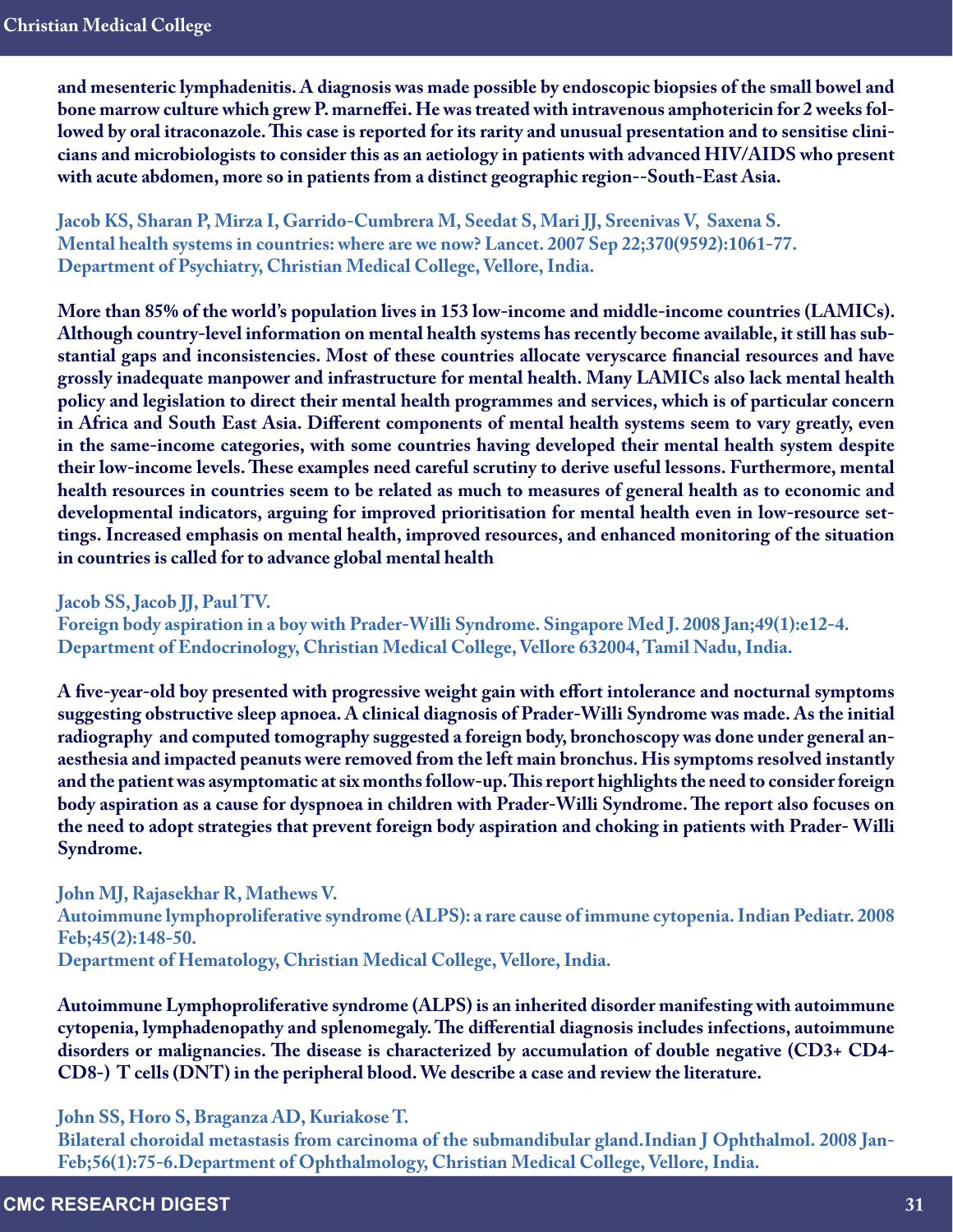**Christian Medical College, Vellore, India. sheejajohn@rediffmail.com.** 

**Metastatic tumor is the most common uveal malignancy. However, choroidal metastasis from a salivary gland neoplasm is extremely rare. We report a case of bilateral, multifocal choroidal metastasis from carcinoma of the submandibular gland.**

**Jeyabalan S, Kuruvilla A, Prasad J, Abraham S, \*Jacob KS. A risk score to diagnose depression in general practice. Aust Fam Physician. 2007 Nov;36(11):969-72. Department of Psychiatry, Christian Medical College and Hospital, Vellore, India. India.**

**BACKGROUND: Depression is a common mental health problem often seen in primary care. This study sought to etermine the accuracy of five screening questions for diagnosing common mental disorders in a general practice clinic and to develop a risk score. METHODS: Three hundred and fifty patients not taking psychotropic drugs were evaluated using a combination of screening and confirmatory questions, a total symptom score, and a points system (employing multivariate statistical models) to quantify the ability of each question to detect a common mental disorder. RESULTS: Different screening and confirmatory questions, a total symptom score and a points system (employing multivariate statistical models) to quantify the ability of each question to detect a common mentaldisorder. RESULTS: Different screening and confirmatory strategies resulted in different sensitivities and specificities There was good agreement between the risk estimate produced by the point system and that produced directly by the multivariate models. DISCUSSION: The point system developed to diagnose depression in the primary care setting is an alternative approach to currently available screening methods. It is easy to use but requires changes to the physician's approach to diagnostic certainty. The study needs to be eplicated and the approach refined.** 

**Jonathan A, Rajshekhar V, Chacko G.**

**Chondromyxoid fibroma of the seventh cervical vertebra. Neurol India. 2008 Jan-Mar;56(1):84-7. Department of Neurological Sciences, Christian Medical College and Hospital, Vellore, India. rajshekhar@cmcvellore.ac.in.** 

**Chondromyxoid fibroma is a rare benign bone tumor representing less than 0.5% of all bone tumors. It commonly involves the long tubular bones. Involvement of the spine is rare. A 35-year-old man presented with history of neck pain, restriction of neck movements, pain and numbness along the medial aspect of the left forearm and weakness with wasting of the left hand. A presumptive diagnosis of a bony tumor such as an aneurysmal bone cyst or a giant cell tumor involving the seventh vertebral body was made on plain X-rays, MRI and bone scan. He underwent C7 central corpectomy, incomplete intralesional curettage with iliac bone grafting and C6 to T1 interspinous wiring. The histological diagnosis was chondromyxoid fibroma. On eight years' follow-up, CT scan showed no progression of the tumor with good alignment and fusion of the graft at the site of the corpectomy. The authors conclude that corpectomy and iliac bone grafting for chondromyxoid fibroma has a good outcome on long-term follow-up.**

**Jose L, Binila C, Chandy SJ, Mathews JE, Mathews KP.**

**Acenocoumarol and phenytoin toxicity in the presence of CYP2C9 mutation. J Assoc Physicians India. 2008 Apr;56:250-2.**

**Department of Pharmacology, Christian Medical College, Vellore, Tamil Nadu.**

**This case report describes a rare interaction between therapeutic doses of phenytoin and acenocoumarol re**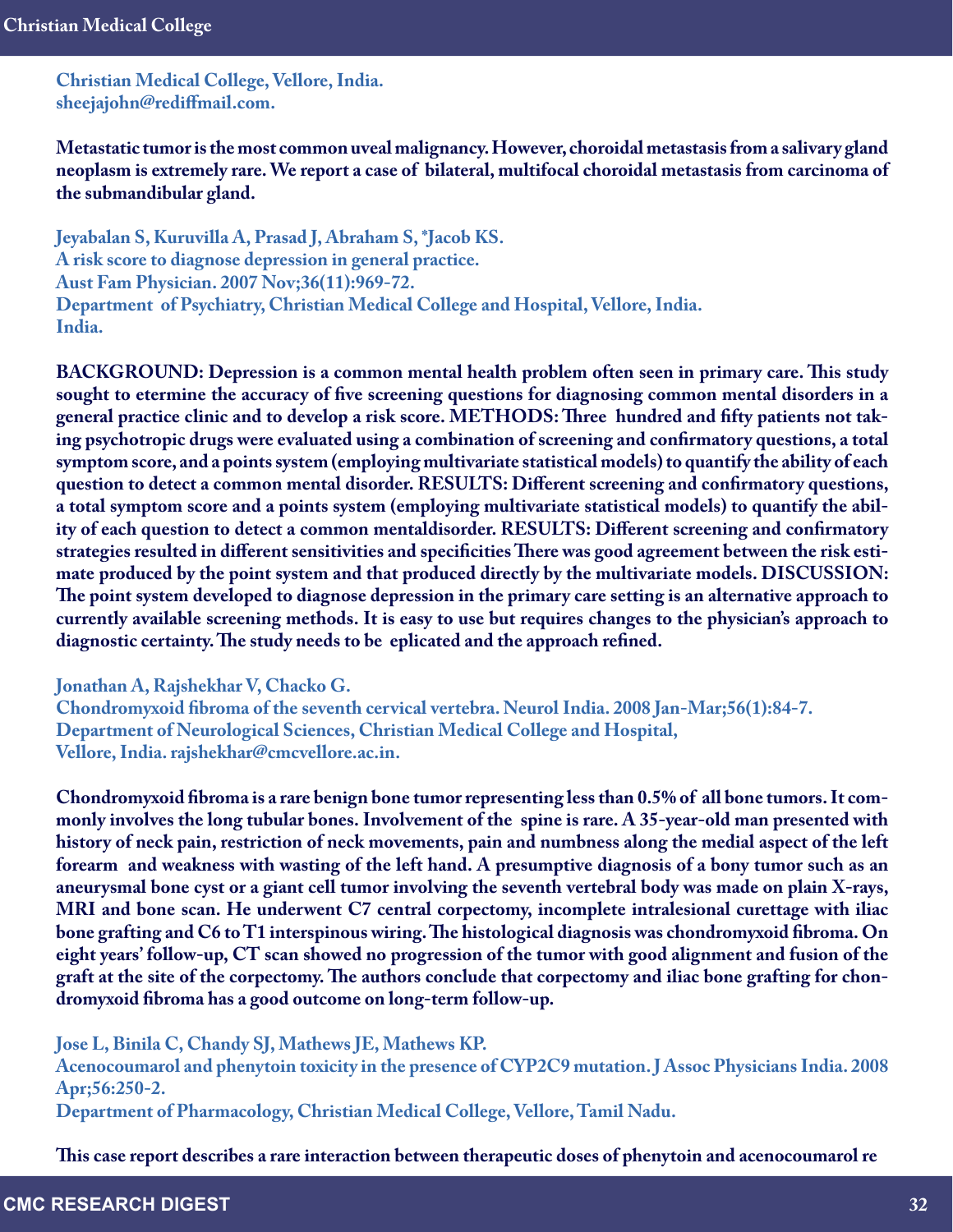**sulting in both acute phenytoin toxicity and increased international normalized ratio (INR). Interactions between these drugs are due to the pharmacokinetics and the common metabolising pathway by hepatic cytochrome P450 isoenzyme-CYP2C9. Our patient was detected to be homozygous for CYP2C9\*3 by PCR-RFLP analysis resulting in markedly decreased metabolism of both the drugs. Given that these two drugs are often given concomitantly in the medical out patient department, and that CYP2C9 polymorphisms are not uncommon, clinicians should be aware of this interaction and suspect this in patients with toxicity to these drugs.**

**Joseph R, Chacko B, Manipadam MT, Sureka J, Cherian VK, John GT. Pulmonary lymphomatoid granulomatosis in a renal allograft recipient. Transpl Infect Dis. 2008 Feb;10(1):52-5. Epub 2007 May 19. Department of Nephrology, Christian Medical College, Vellore, India.**

**Lymphomatoid granulomatosis (LYG) is a rare multisystemic angiocentric lymphoproliferative disease, which can masquerade as necrotic tissue. There is a paucity of reports of LYG in renal transplant recipients. Herein, we describe LYG in a 56-year-old renal allograft recipient 11 years after transplantation, on azathioprine and prednisolone maintenance immunosuppression, presenting to us with fever, weight loss, and nodular and patchy opacities in both lung fields. Initial percutaneous samples showed necrotic tissue while open biopsy revealed characteristic histopathology with evidence of Epstein-Barr virus. We have reviewed the radiological and pathological findings, and discussed clinical features, differential diagnosis, and treatment of LYG.**

**Karl S, Sen S, Chacko J, Thomas G. Neurogenic bladder decompressing via a spontaneous colovesical fistula--a case report. J Pediatr Surg. 2007 Oct;42(10):E29-30. Department of Pediatric Surgery, Christian Medical Collge and Hospital,Vellore,India**

**A 3-year-old girl with operated meningomyelocele and urinary incontinence presented with recurrent attacks of watery diarrhea and anuria, which were relieved by urethral catheterization. Investigations revealed a poorly compliant neurogenic bladder that periodically decompressed via a spontaneously developed colovesical fistula. The fistula was repaired with concomitant bladder augmentation. To our knowledge, this is the only report of such a complication from neurogenic bladder in childhood catheterization. Investigations revealed a poorly compliant neurogenic bladder that periodically decompressed via a spontaneously developed colovesical fistula. The fistula was repaired with concomitant bladder augmentation. To our knowledge, this is the only report of such a complication from neurogenic bladder in childhood.**

**Kaul S, Brahmadathan KN, Jagannati M, Sudarsanam TD, Pitchamuthu K, Abraham OC, John G. One year trends in the gram-negative bacterial antibiotic susceptibility patterns in a medical intensive care unit in South India. Indian J Med Microbiol. 2007 Jul;25(3):230-5. Department of Medicine, Christian Medical College, Vellore , India.**

**PURPOSE: To describe the changes in antibiotic susceptibility patterns of common intensive care unit pathogens with time from the medical intensive care unit of a tertiary care hospital . METHODS: A prospective observational study was conducted in the medical intensive care unit (MICU) of a 2100 bed tertiary care hospital in South India. All data regarding patient characteristics, disease characteristics, infective agents, identified along with their antibiotic sensitivity patterns and patient outcomes were prospectively recorded in MICU data base. Various bacterial pathogen antibiotic sensitivity patterns from August 2004 to May 2005 were prospectively documented. During this period 491 patients were admitted to the MICU. Data were analyzed using excel spreadsheets. RESULTS: Ceftazidime resistance reduced in Klebsiella spp. while cefotaxime resistance increased. In E. coli however, ceftazidime and cefotaxime resistance increased. Klebsiella**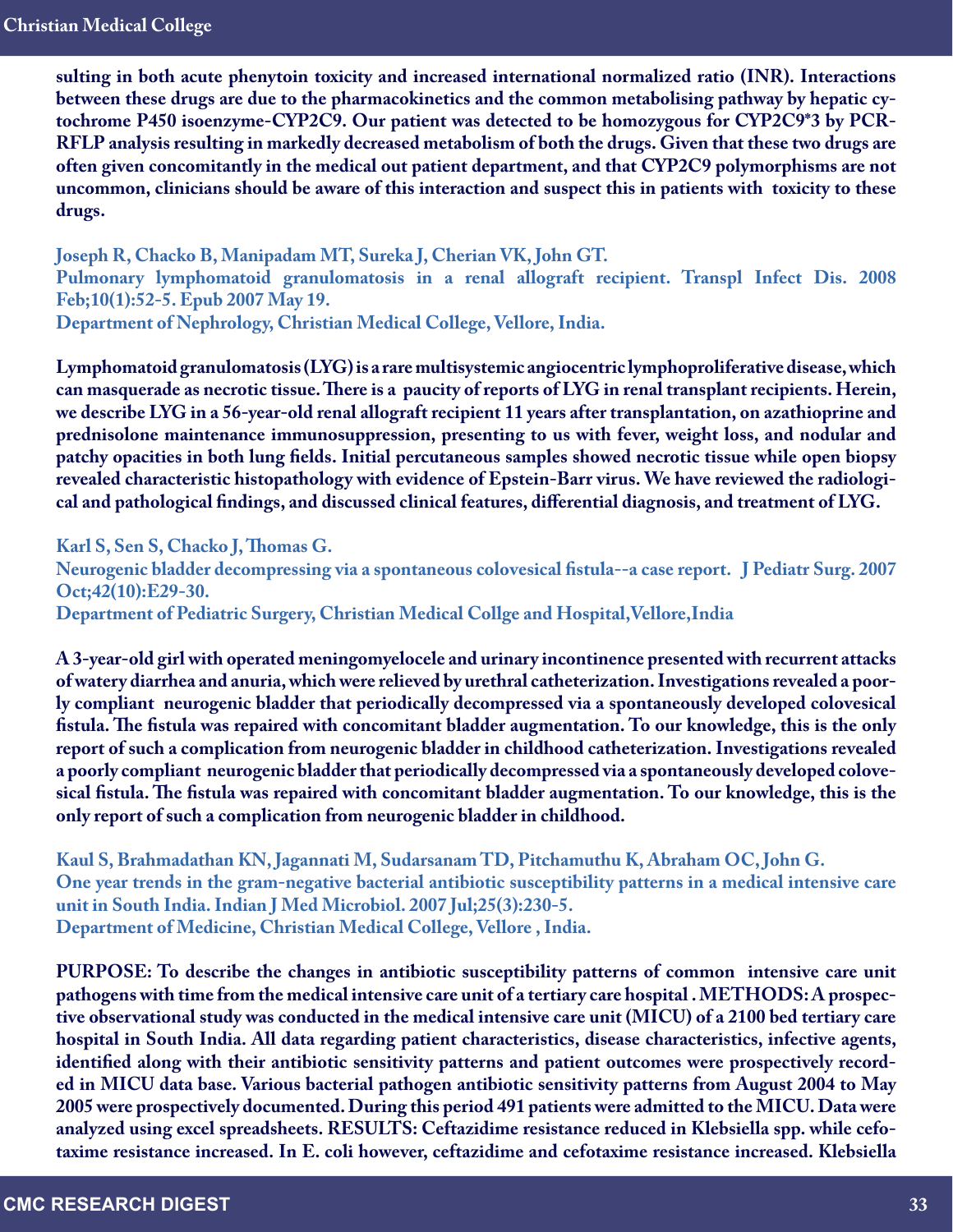**to cefotaxime and ceftazidime ranged from 25-50% and 14-91%, while E. coli resistance to these antibiotics ranged from 50-70% and 50 to 80% respectively. In Pseudomonas and the non-fermenting gram-negative bacteria (NFGNB) ceftazidime resistance decreased. Third generation cephalosporin resistance seemed to be reducing in the NFGNB, however, carbapenem resistance appeared to be increasing, possibly due to their increasing use. CONCLUSIONS: This study demonstrates the trend in antibiotic susceptibility pattern (AST) of common gram negative infections seen in intensive care units. It demonstrates the changes seen especially after a change in the protocol antibiotic. Changes in the AST patterns of Klebsiella, E. coli, Pseudomonas and non-fermenting gram negative bacteria were seen. The data on the changing antibiotic susceptibility trends we believe is an important pillar in our efforts at infection control, especially in intensive care settings.**

**Kavunkal AM, Ramkumar J, Gangahanumaiah S, Cherian VK**

**Isolated cystic lymphangioma of the mediastinum Indian J Thorac Cardiovasc Surg 2007 Oct-Dec;23(4):278- 280**

**Department of Cardio Thoracic Surgery, Christian Medical College and Hospital, Vellore , India.**

**Cystic lymphangiomas are relatively uncommon benign tumours of the lymphatic system. These lesions frequently are apparent at birth and more than 90% are detected before the end of the second year of life. More commonly cystic lymphangioma presents as a soft tissue mass in the neck and only rarely does it extend into the mediastinum. Isolated mediastinal lymphangiomas are exceedingly rare and have been reported infrequently. Herein we have reported two cases of mediastinal cystic lymphangioma, one in a child and the other in an adult patient, who were treated successfully by complete surgical excision.** 

**Korah S, Braganza A, Jacob P, Balaji V. An "epidemic" of post cataract surgery endophthalmitis by a new organism. Indian J Ophthalmol. 2007 Nov-Dec;55(6):464-6. Department of Ophthalmology, Christian Medical College and Hospital, Vellore,India.**

**KaWe report a case series of endophthalmitis by an organism hitherto not reported in the eye. Nineteen of 63 cataract patients operated in a high-volume setup were urgently referred to us with acute onset of decreased vision one to two days following cataract surgery. All patients had clinical evidence of acute endophthalmitis with severe anterior chamber exudative reaction. Vitreous tap was done in three representative patients and repeated intravitreal injections were given as per established protocol. The vitreous sample from all three patients grew Enterobacter amnigenus Biogroup II, a gram-negative bacillus which, to the best of our knowledge, has never been reported in the eye. With prompt and accurate microbiological support, it was possible to salvage 17 of these eyes without performing vitrectomy. Six eyes regained 6/200 or better vision.**

**Koshy G, Danda S, Thomas N, Mathews V, Viswanathan V.**

**Three siblings with Woodhouse-Sakati syndrome in an Indian family. Clin Dysmorphol. 2008 Jan;17(1):57- 60.**

**Department of Endocrinology, Christian Medical College, Vellore, India.**

**Woodhouse-Sakati syndrome consists of alopecia, hypogonadism, diabetes mellitus, mild mental retardation, sensorineural deafness and ECG abnormalities. The proband described here has the above-mentioned features and presented with idiopathic thrombocytopenic purpura not reported before. Phenotypic variability is present in the three affected siblings. The two sisters have hypergonadotropic hypogonadism and the brother has hypogonadotropic hypogonadism. Camptodactyly of fourth and fifth fingers is seen in proband and her brother. We report for the first time three affected siblings of Woodhouse-Sakati syndrome in an Indian family.**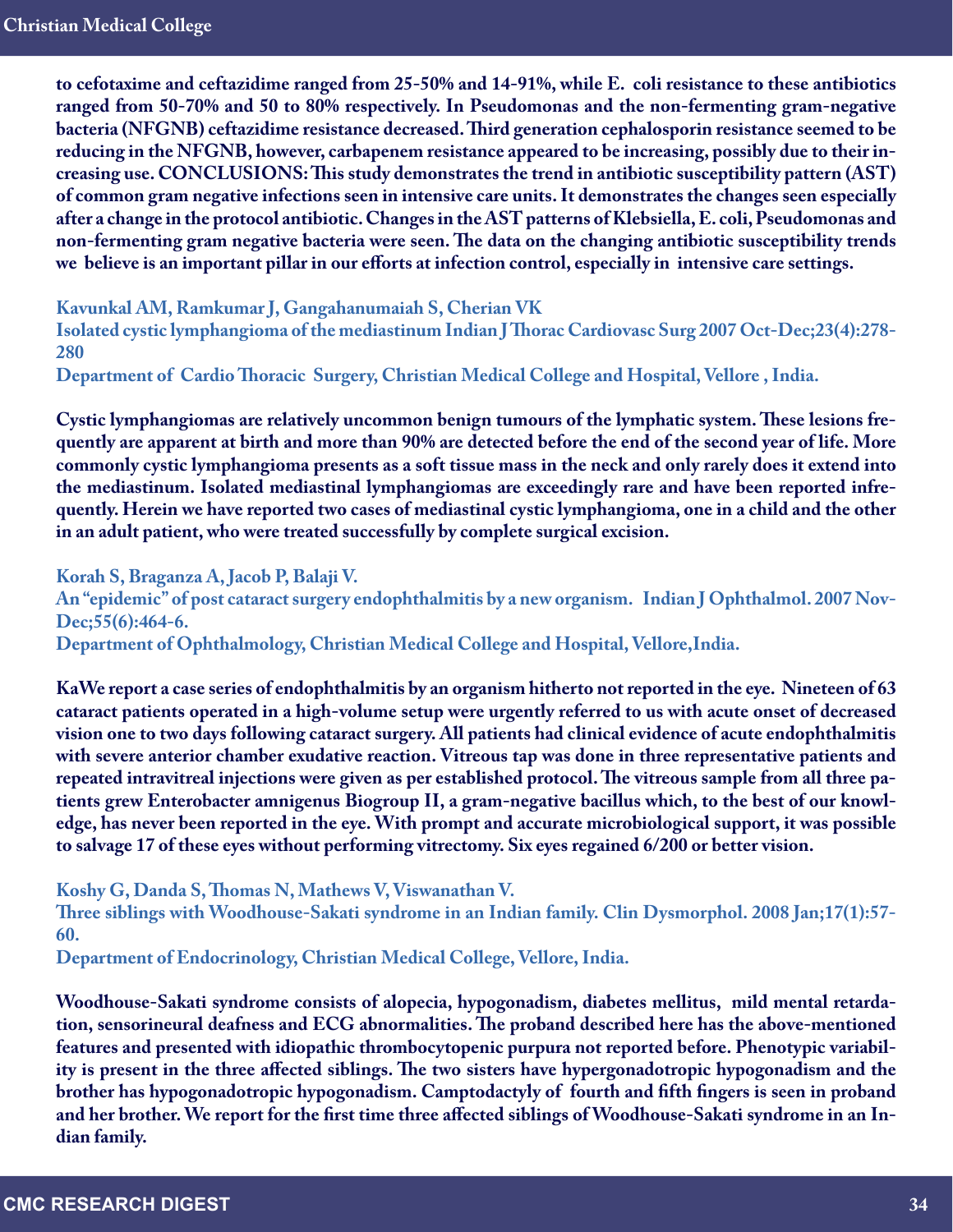**Kumar GS, Raj PM, Chacko G, Lalitha MK, Chacko AG, Rajshekhar V. Cranial melioidosis presenting as a mass lesion or osteomyelitis. J Neurosurg. 2008 Feb;108(2):243-7. Department of Neurological Sciences, Christian Medical College, Vellore, India.**

**OBJECT: Melioidosis is caused by Burkholderia pseudomallei and causes multiple abscesses in different organs of the body. Cranial melioidosis, although uncommon, is sometimes confused with tuberculosis and is therefore under-recognized. The authors report on 6 cases of cranial infections caused by Burkholderia pseudomallei, presenting as mass lesions or cranial osteomyelitis, and review the literature. METHODS: The authors performed a retrospective review of the records of patients with cranial melioidosis treated at their institution between 1998 and 2005 to determine the presentation, management, and outcome of patients with this infection. RESULTS: Of the 6 patients diagnosed with cranial melioidosis during this period, 4 had brain abscesses and 2 had cranial osteomyelitis. All patients were treated surgically, and a diagnosis was made on the basis of histopathological studies. All patients were started on antibiotic therapy following surgery and this was continued for 6 months. One patient died soon after stereotactic aspiration of a brain abscess, and the other 5 patients had good outcomes. CONCLUSIONS: Cranial melioidosis is probably more prevalent than has been previously reported. A high index of suspicion, early diagnosis, initiation of appropriate antibiotic therapy and treatment for an adequate period are essential for assuring good outcome in patients with cranial melioidosis. The authors recommend surgery followed by intravenous ceftazidime treatment for 6 weeks and oral cotrimoxazole for 6 months thereafter in patients with cranial melioidosis.**

**Kumar TS, Scott JX, Mathew LG.**

**Caffey disease with raised immunoglobulin levels and thrombocytosis. Indian J Pediatr. 2008 Feb;75(2):181-2.**

**Child Health Unit 1, Christian Medical College, Vellore, India.**

**Infantile cortical hyperostosis (Caffey disease) is characterized by radiological evidence of cortical hyperostosis, soft tissue swellings, fever and irritability. We report a case of Caffey disease highlighting its presentation with thrombocytosis and high serum immunoglobulin level to alert physicians to use steroids cautiously in view of the known thrombocythemic effect of the drug. Raised Immunoglobulin also suggests that this syndrome could be infectious in origin.**

**Lee VN, Srivastava A, Nithyananth M, Kumar P, Cherian VM, Viswabandya A, Mathews V, George B, Venkatesh K, Nair SC, Chandy M, Sundararaj GD. Fracture neck of femur in haemophilia A - experience from a cohort of 11 patients from a tertiary centre in India. Haemophilia. 2007 Jul;13(4):391-4. Department of Orthopaedics, Unit One, Christian Medical College, Vellore, India.** 

**We describe here the management of eleven patients with fracture neck of femur. Excepting one patient all had severe haemophilia A. Nine patients were less than 50 years of age. Eight out of eleven patients had fracture after trivial trauma. Nine patients had closed reduction and one patient open reduction. The patient with non union had a Valgus osteotomy. All fractures united. The average time to union was 11 weeks (range:8-16). We followed either a low dose intermittent or a low dose continuous infusion factor support protocol for the management of these patients. The median dose of factor support was 252 u/kg (range: 136-580). The average duration of factor support was 9 days (range: 7-10). Two patients had aggravation of pre existing knee stiffness following post operative immobilisation. No other major complication was observed in this cohort of patients. To conclude, management of fracture neck of femur in patients with haemophilia is no different from general population if an adequate haemostasis is achieved.**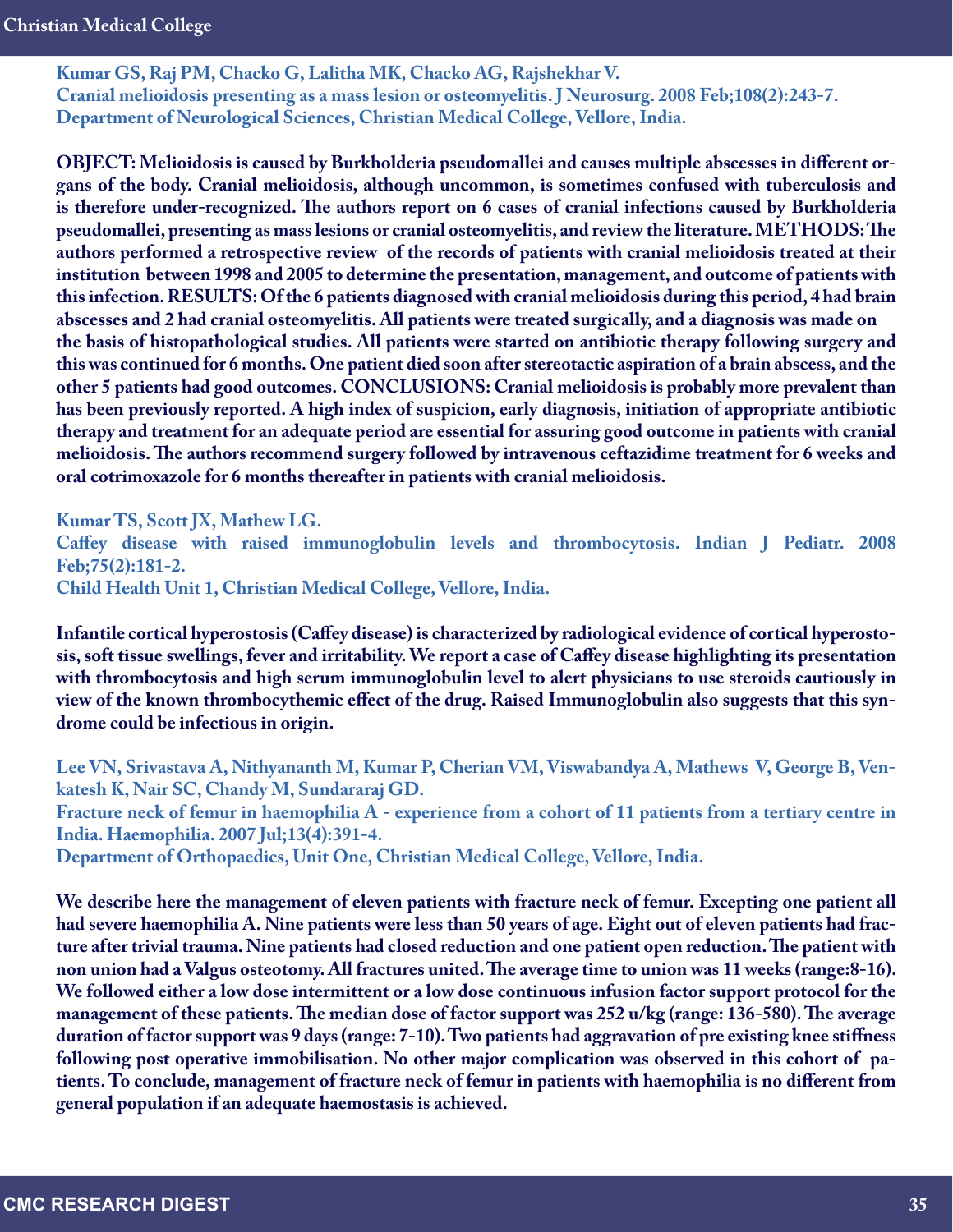**Madhavi C, Madhuri V, George VM, Antonisamy B. South Indian calcaneal talar facet configurations and osteoarthritic changes. Clin Anat. 2008 Sep;21(6):581-6. Department of Anatomy; Christian Medical College, Vellore, India.**

**The purpose of this study was to determine the talar facet configuration of South Indian calcanei, measure the angle between the anterior and middle facet planes of these calcanei, and assess the relation between the above parameters and the degenerative changes in the subtalar joints. The angle between the anterior and middle talar facets was measured in 222 South Indian adult calcanei. The degree of sclerosis was measured on radiographs of the calcanei. Lipping and osteophytes around the joints were recorded by visual inspection. The facet patterns observed were fused anterior and middle facets (Type I), three separate facets (Type II), absence of the anterior facet (Type III), three merged facets (Type IV), and a new pattern of absent anterior and fused middle and posterior facets (Type V). An anterolateral impression was present in nine calcanei. Type I was the predominant pattern (72%). Type II configuration had the least mean angle (125 degrees ) and had less number of calcanei with significant osteoarthritic changes. A wider angle was observed in Type I and Type III calcanei. Type IV and Type V were observed in only three and one calcanei, respectively. Lipping and osteophytes were observed in Type I to IV configurations. There was no correlation between the facet configuration and the radiological subchondral sclerosis in the posterior talar facet of the calcanei. This study reveals that the talar facet configuration of calcanei and the angle between the anterior and middle facets influence the stability of the subtalar joints and development of osteoarthritis. Clin. Anat. 21:581-586, 2008. (c) 2008 Wiley-Liss, Inc.**

 **Mammen T, Joseph P, Sitaram V, Moses V.**

**Acute parent artery dissection as a complication of mesenteric endovascular coil embolisation for pancreatic pseudoaneurysm.Br J Radiol. 2008 Jan;81(961):e7-e10.**

**Department of Radiology, Christian Medical College and Hospital, Vellore, Tamil Nadu, India. \tom\_ mammen@yahoo.co.in**

**We wish to highlight arterial dissection as an unusual complication during endovascular coiling of a pancreatic pseudoaneurysm. Immediate recognition and prompt corrective measures prevented progression of this serious condition. In our patient, angioplasty prevented further propagation of the dissection and preserved coeliac artery patency.**

**Manipadam MT, Mistry YM, Ramakrishna B.**

**Primary pleural thymoma with coexistent incidental small hepatocellular carcinoma - An autopsy case report with brief review of literature. Pathol Res Pract. 2007;203(12):885-9. Epub 2007 Oct 29. Department of General Pathology, Christian Medical College and Hospital, Vellore , India.**

**Primary pleural thymomas are rare tumors often mistaken for malignant mesothelioma clinically and radiologically. An autopsy case report of primary pleural thymoma associated with a coincidental small hepatocellular carcinoma is presented. This case is reported because of the rarity of pleural thymoma and the coincidental finding of a small hepatocellular carcinoma in a non-cirrhotic background. The literature on these two tumors has been reviewed.**

**Manipadam MT, Singh R, Vijay A. Dedifferentiated liposarcoma presenting as jejunal polyp. Case report. APMIS. 2007 Dec;115(12):1450-3. Department of General Pathology, Christian Medical College, Vellore, India.**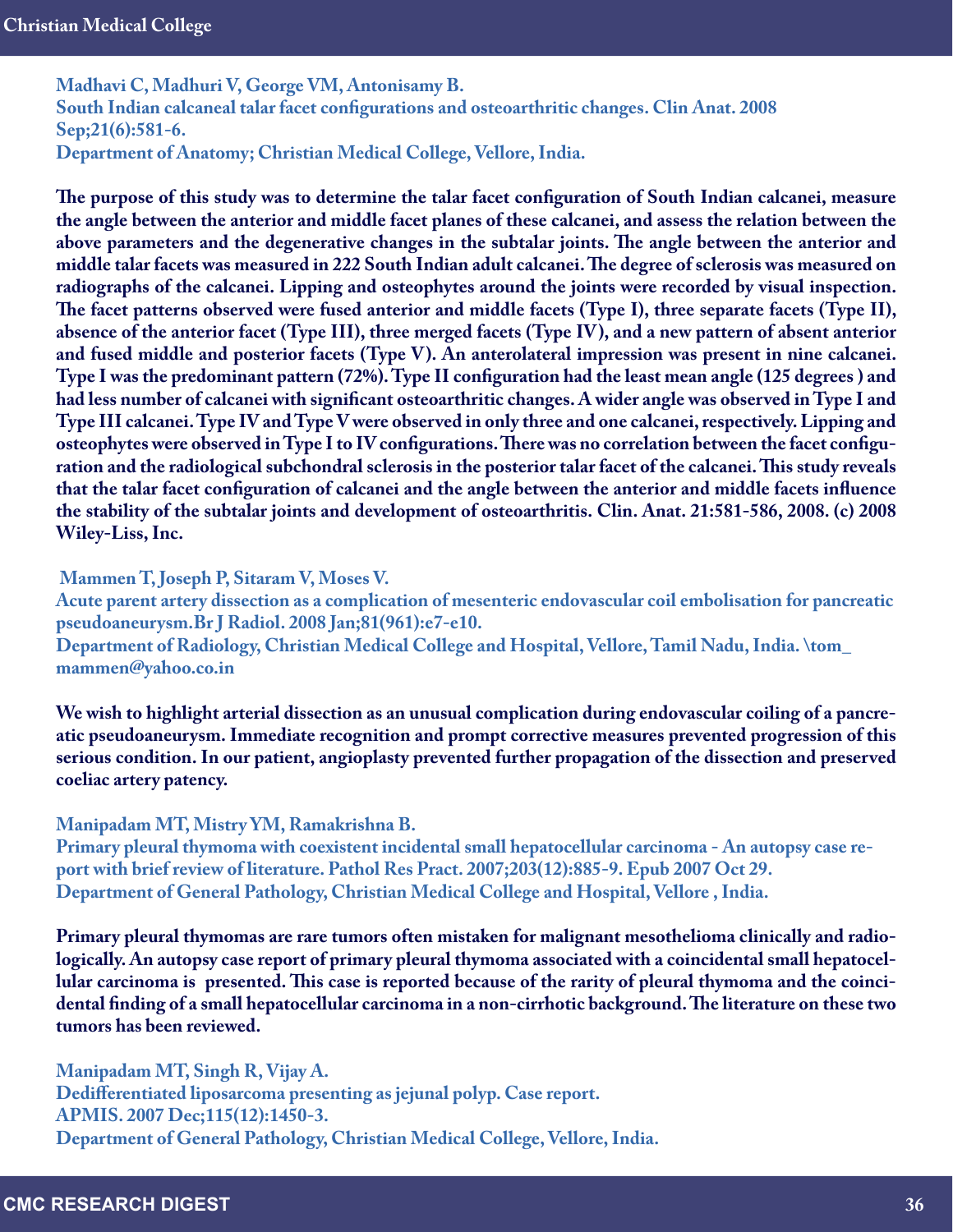**We report a case of primary jejunal dedifferentiated liposarcoma presenting as a submucosal polyp mimicking a benign neoplasm. This is an extremely rare presentation. The histological feature of interest was the spindle cell lipoma-like appearance of the well-differentiated component. The use of MDM2 immunostaining in differentiating benign lipomatous tumours from well-differentiated liposarcomas is mentioned, which is of value especially in lipomatous tumours of the gut where ulcerated benign tumours can show varying degrees of atypia.**

**Manipadam MT, Walter NM, Selvamani B. Lobular carcinoma metastasis to endometrial polyp unrelated to tamoxifen. Report of a case and review of the literature. APMIS. 2008 Jun;116(6):538-40. Department of General Pathology, Christian Medical College, Vellore, India. mtm2005@cmcvellore.ac.in**

**Endometrial polyps are rare sites for metastatic breast carcinoma. Such cases have mostly been reported in tamoxifen-related polyps. We report a case of lobular carcinoma with metastasis to an endometrial polyp in a patient with no history of tamoxifen therapy. The histological features of the polyp in our case closely mimicked those of tamoxifen-related polyps, emphasizing the fact that although characteristic-these features are not specific for tamoxifen. This case also reiterates the need for careful evaluation of endometrial polyps, since inconspicuous deposits of lobular carcinoma can easily be missed.**

**Mathews V, Thomas M, Srivastava VM, George B, Srivastava A, Chandy M. Impact of FLT3 mutations and secondary cytogenetic changes on the outcome of patients with newly diagnosed acute promyelocytic leukemia treated with a single agent arsenic trioxide regimen. Haematologica. 2007 Jul;92(7):994-5. Department of Haematology, Christian Medical College, Vellore, India** 

**Ninety-eight newly diagnosed cases of PML-RARalpha positive APL were treated with a regimen of single agent ATO. FLT3 activating mutations were seen in 33% and an additional cytogenetic Finding was noted in 23.2%. FLT3 activating mutations were significantly associated with a bcr3 PML-RARalpha isoform (p=0.012) and a delay in achieving a molecular remission (p=0.022). Neither FLT3 activating mutations nor secondary cytogenetic changes had an impact on clinical outcome.**

**Mathews V, George B, Deotare U, Lakshmi KM, Viswabandya A, Daniel D, Chandy M, Srivastava A. A new stratification strategy that identifies a subset of class III patients with an adverse prognosis among children with beta thalassemia major undergoing a matched related allogeneic stem cell transplantation. Biol Blood Marrow Transplant. 2007 Aug;13(8):889-94. Epub 2007 Jun 22. Department of Haematology, Christian Medical College and Hospital, Vellore, India** 

**One hundred ninety patients underwent 197 HLA-matched related allogeneic stem cell transplantation for a diagnosis of beta thalassemia major at our center. The median age (+/-SD) was 7+/-4.1 years, and there were 129 (68%) males. Age and liver size as continuous variables were significantly associated with an adverse outcome. Using a receiver operator characteristics curve plot analysis, cutoff values of 7 years and 5 cm for age and liver size, respectively, were associated with the highest likelihood ratio of an adverse impact. On a multivariate analysis age>or=7 years and liver size>or=5 cm had a significant impact on event free survival (EFS) (relative risk 2.2 and 2.7, P values .014 and .000,respectively). Using these 2 variables, patients were categorized as high risk if they were >or=7 years and had a liver size>or=5 cm (n=41; all belonged to Class III). The 5-year EFS and overall survival (OS) in this high-risk group was 23.93+/-6.88 and 39.01+/-7.96, whereas in the remaining Class III patients (n=64)it was 70.3+/-6.06 and 78.3+/-5.5, respectively. This risk stratification identifies a significant subset (39%) of patients among those in Class III who have a poor outcome with a with a con**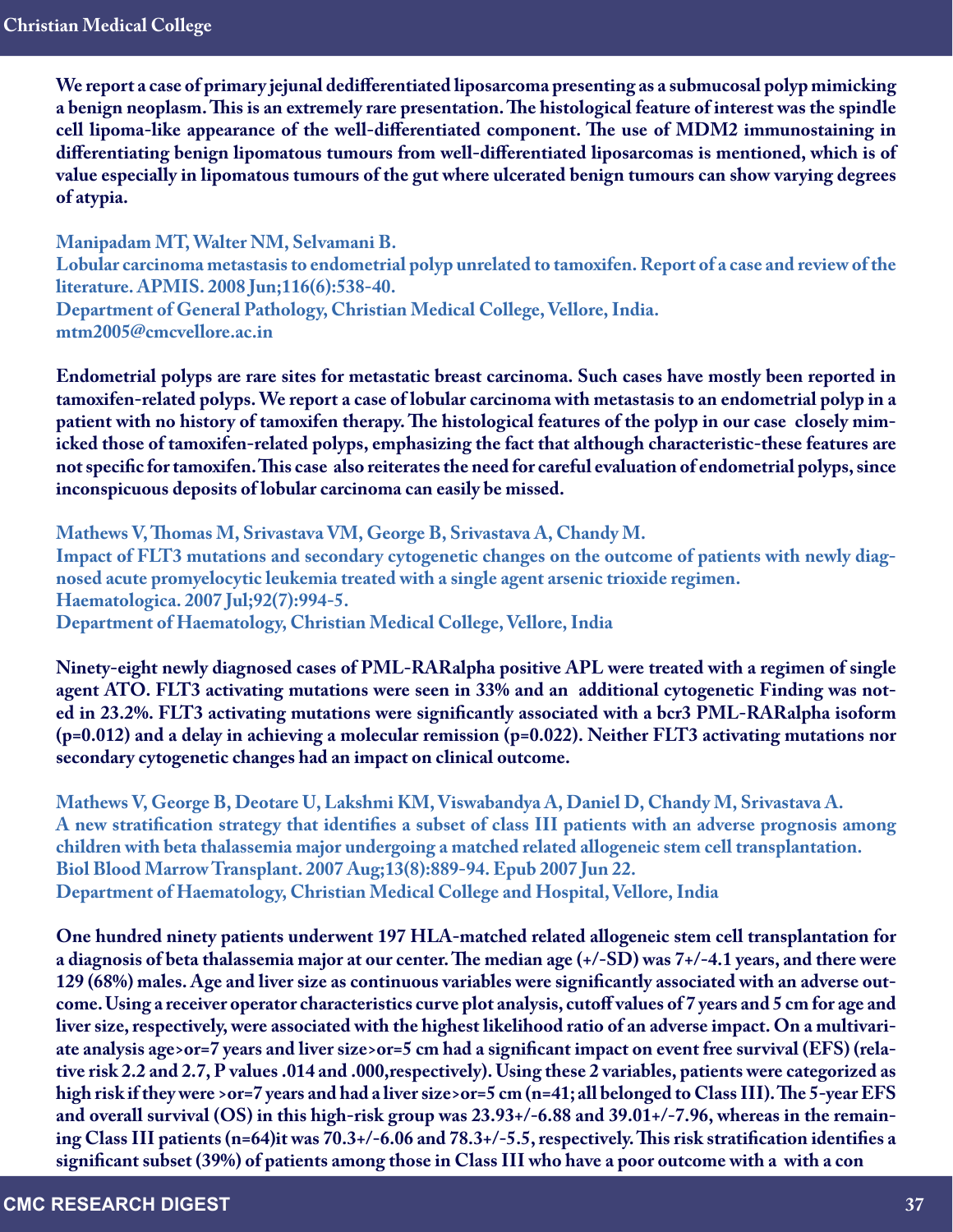**ventional myeloablative allogeneic stem cell transplantation. Patients in this high-risk group would probably benefit from novel therapeutic approaches.**

**Nath J, Wigley C, Keighley M, Perakath B. Rectal cancer in young adults; a series of 102 patients at a tertiary care centre in India. Colorectal Dis. 2008 Jun 24. [Epub ahead of print] Christian Medical College, Vellore, India, Department of Colorectal Surgery (Unit 5).**

**Objective Rectal cancer in young patients is uncommon. There is little information on rectal cancer in young adults in India. The aim of this study was to determine the relative incidence of rectal cancer in young patients in India and identify any differences in histological grade and pathological stage between younger and older cohorts. Methods All adult patients presenting at a tertiary colorectal unit with primary rectal adenocarcinoma between Sept 2003 and Aug 2007 were included. Patients were divided into two groups; 40 years and younger, and older than 40 years. Details regarding patient demographics, preoperative assessment, management and tumour grade and stage were obtained from a prospectively maintained database. Results One hundred and two of 287 patients (35.5%) were 40 or under at presentation. Younger patients were more likely to present with less favourable histological features (52.0% vs. 20.5% (p<0.001)) and low rectal tumours (63.0% vs. 50.0%) (p=0.043) but were equally likely to undergo curative surgery compared to the older group (p=0.629). Younger patients undergoing surgery had a higher pathological T stage (T0-2 18.9%, T3 62.3%, T4 19.7% vs. 34.5%, 56.0%, 9.5%) (p=0.027) and more advanced pathological N stage (N0 31.1%, N1 41.0%, N2 27.9% vs. 53.4%, 26.7%, 17.2%) (p=0.014). Conclusion The relative number of young patients with rectal cancer in this Indian series is higher than figures reported in western populations. The reasons for this are not clear. The histopathological features of rectal tumours in young patients in this study are consistent with similar studies in Western populations.**

**Nithyananth M, Cherian VM, Amritanand R, Venkatesh K, Lee VN, Sundararaj GD. Childhood nonunion of ulna presenting with wrist deformity in an adult: a case report. Arch Orthop Trauma Surg. 2008 Jul;128(7):717-22. Epub 2008 Apr 30. Department of Orthopaedics and Accident Surgery Unit I and Spinal Disorders Unit, Christian Medical College, Ida Scudder Road, Vellore, 632 004, India, manasseh@cmcvellore.ac.in.**

**We describe an adult patient with traumatic, nonunion of ulna sustained at 11 years of age who presented with wrist deformity. The possible pathogenesis, differential diagnoses and its successful management are described. A 23-year- old right hand dominant male presented with a progressive wrist deformity of his right upper limb. At 11 years of age, he sustained an isolated open fracture of the right forearm. He had nonoperative treatment. He had 60 degrees of ulnar deviation at wrist. He had no pain in the wrist or elbow. He was able to do all activities using his right upper limb. Radiograph revealed a nonunion of ulna in mid-shaft. The radius was bowed. Radiographs at the time of injury revealed a displaced both bones forearm fracture in mid-shaft. He underwent open reduction, internal fixation of ulna with bone grafting and a corrective osteotomy of the radius. The contracted Extensor carpi ulnaris was Z lengthened. Seven months postoperative, both the nonunion of ulna and radius osteotomy were consolidated. The wrist had no deformity. He had returned to preoperative activity level. Though nonunion is rare in pediatric forearm fractures, asymmetric bone and soft tissue growth can lead to deformities even in the absence of physeal injury. In addition to the standard treatment of nonunion, maintenance of the relative lengths of radius and ulna is essential, to obtain optimum function.**

**Palocaren T, Walter NM, Madhuri V, Gibikote S.**

**Schwannoma of the fibula. J Bone Joint Surg Br. 2008 Jun;90(6):803-5. Department of Paediatric Orthopaedics, Christian Medical College, Vellore, Tamil Nadu, India.**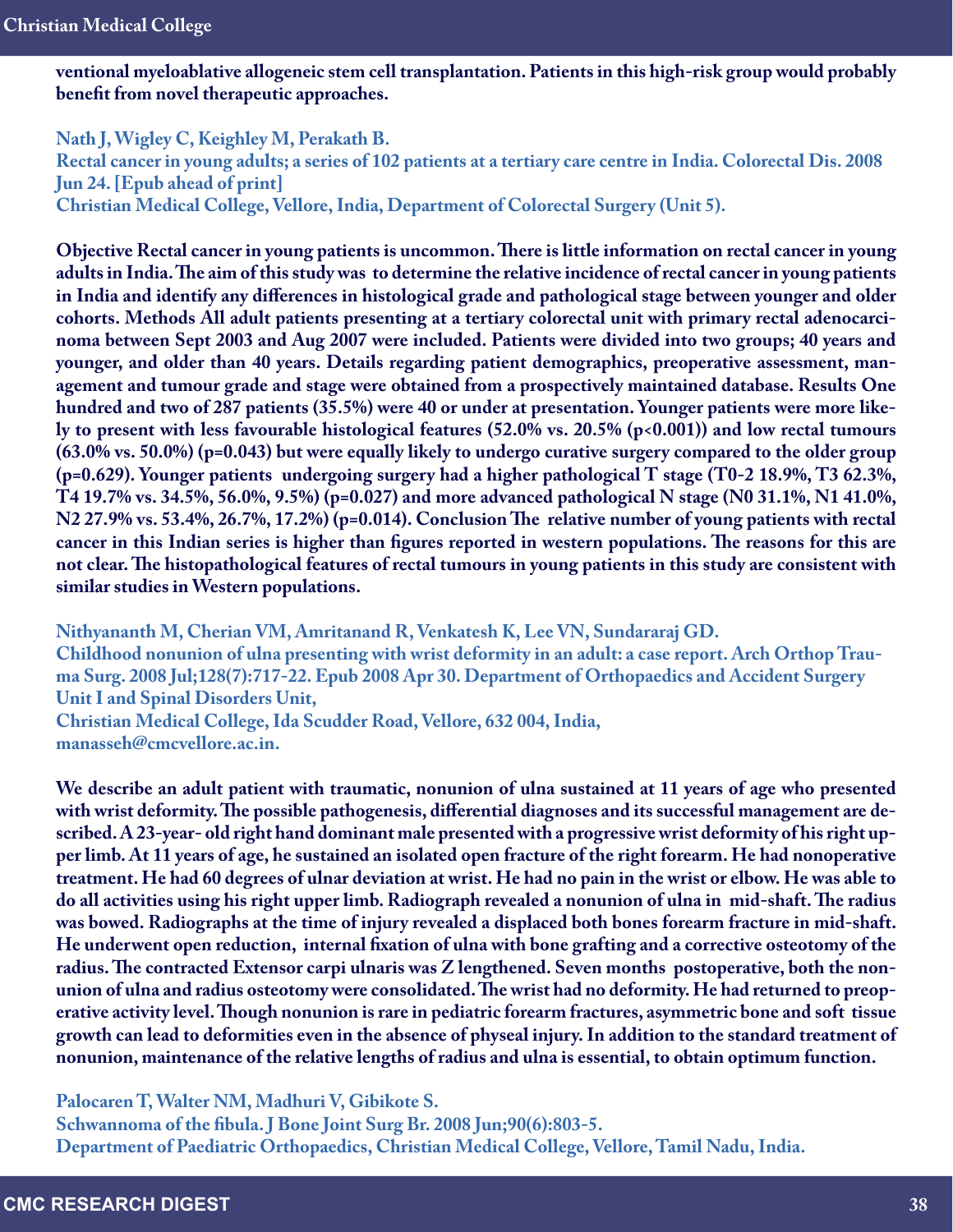**We describe a schwannoma located in the mid-diaphyseal region of the fibula of a 14-year-old boy. Radiologically this was an expansile, lytic, globular and trabeculated lesion. MRI showed a narrow transition zone with a break in the cortex and adjacent tissue oedema. Differential diagnosis included schwannoma, fibrous dysplasia, giant cell tumour and aneurysmal bone cyst. The tumour was excised en bloc, with marginal resection limits, and there has been no recurrence two years after surgery. Histopathological examination confirmed the diagnosis of classic schwannoma. There were typical hypercellular Antoni A zones, less cellular Antoni B zones, and diffuse immunoreactivity to S100 protein. This is the first report of schwannoma involving a long bone in a child.**

**Pandiyan MS, Kavunkal AM, Cherian VK An unusual cause for mediastinal mass Indian J Thorac Cardiovasc Surg 2007 Oct-Dec Department of Thoracic and Cardiovascular Surgery, Christian Medical College and Hospital, Vellore, India.**

**Unusual tumors of the mediastinum constitute less than 10% of all mediastinal masses. The majority of these are mesenchymal in origin. Rarely tumors of the spine such as aneurysmal bone cyst may gain entry into the thoracic cavity and grow exuberantly, thus mimicking a malignant mediastinal mass. The relative lack of resistance and the negative intrathoracic pressure favor the expansile growth characteristic of such a tumor. Preoperative recognition is essential for correct surgical decision making.** 

**Paul TV, Dinakar J, Thomas N, Mathews SS, Shanthly N, Nair A.**

**A case of Turner syndrome with hyperparathyroidism in an adult. Ear Nose Throat J. 2008 Feb;87(2):110-2. Department of Endocrinology, Christian Medical College, Vellore, India.**

**Turner syndrome is a hereditary chromosomal anomaly that affects girls and women. A result of gonadal dysgenesis, its primary characteristics are short stature, osteoporosis, neck webbing, and cardiac defects. Turner syndrome may also involve the auditory system and kidneys. We report the case of a woman with Turner syndrome who presented late in adulthood with severe osteoporosis and hypercalcemia. She was subsequently diagnosed with primary hyperparathyroidism secondary to a parathyroid adenoma. After excision of the adenoma, the woman's serum calcium level normalized. To the best of our knowledge, only 4 other cases of Turner syndrome with hyperparathyroidism have been reported in the literature.**

**Paul N, Mathai E, Abraham OC, Michael JS, Mathai D.**

**Factors associated with candiduria and related mortality.J Infect. 2007 Aug 14; [Epub ahead of print] 55(5):450- 5Department of Medicine 1 and Infectious Diseases, Christian Medical College, Vellore, India; Department of Medicine, Bridgeport Hospital, Yale-New Haven Health, Bridgeport, CT, USA.**

**BACKGROUND: Although candiduria and bacteriuria have many attributes in common, little data is available regarding factors associated specifically with candiduria. Despite the high mortality in subjects with candiduria, factors associated with such mortality have not been studied. METHODS: We undertook a singlecenter case-control study to evaluate factors associated with candiduria over a 10.5month period. Cases and controls were prospectively recruited from hospitalized subjects with candiduria and bacteriuria, respectively. A subgroup analysis was performed to identify factors associated with mortality following candiduria. RE-SULTS: Among 145 subjects with candiduria, Candida tropicalis (30.5%) and other non-albicans species accounted for 71% of isolates. Among them, clinical characteristics and associations were studied among 80 hospitalized subjects. Prior antimicrobial use was documented in 92% with candiduria, with cephalosporins used most commonly. Independent associations with candiduria were demonstrated for use of antimicrobial agents in the preceding 30days (odds ratio (OR) 8.1; 95% confidence interval (CI) 2.1-31.9) and plasma glucose >180mg/dL (OR 3.1; 95% CI 1.1-9.1). Death occurred among 21 (26.2%) subjects with candiduria. Fac**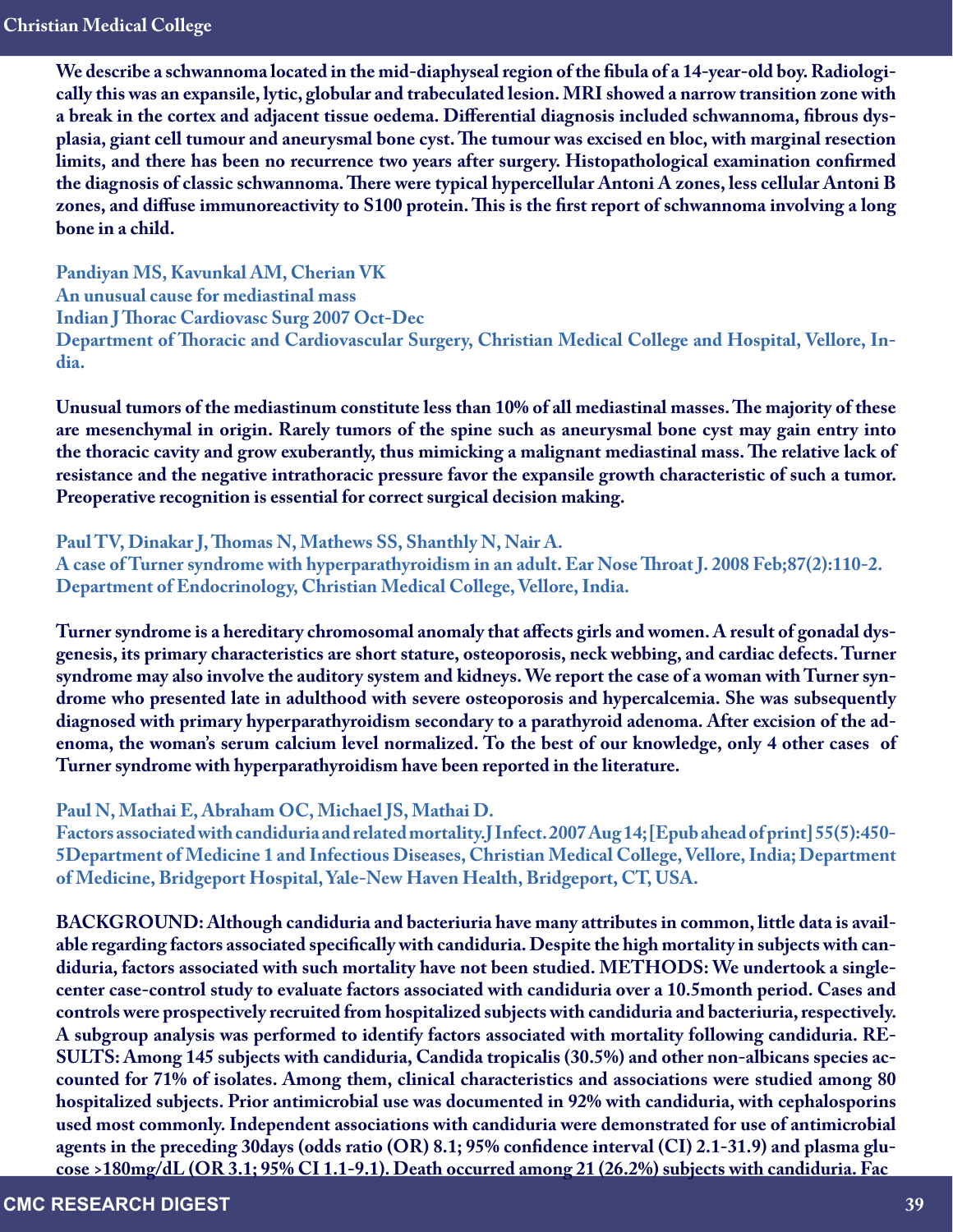**tors associated with death included use of urinary diversion devices (OR 8.8; 95% CI 1.1-70.5), >/=2 classes of antimicrobials (OR 4.1; 95% CI 1.2-13.9), intensive care (OR 3.3; 95% CI 1.1-9.3), and renal failure OR 2.9; 95% CI 1.1-8.2). CONCLUSIONS: Many risk factors traditionally linked to candiduria may be associated with urinary tract infections in general. Factors which predicted occurrenceof candiduria, as opposed to bacteriuria, included prior use of antimicrobial agents and elevated (plasma glucose. Since factors found to have associations with death in candiduria were those expected in seriously ill patients, the high mortality may be a function of the severity of underlying diseases.** 

**Peter JV, Moran JL, Graham PL. Advances in the management of organophosphate poisoning. Expert Opin Pharmacother. 2007 Jul;8(10):1451-64. Christian Medical College & Hospital, Department of Medical Intensive Care, Vellore, India.** 

**Organophosphate (OP) poisoning is commonly encountered in agricultural communities. The mainstay of therapy in OP poisoning is the use of atropine. However, several other therapies have been evaluated. Although oxime has been the most studied antidote, results in humans have been disappointing and limited by the lack of well-designed, prospective, randomised controlled trials. The key factor in determining outcomes in OP poisoning appears to be the timing of antidote administration. Other adjuvants, such as magnesium, fresh frozen plasma and haemoperfusion appear promising, and need to be explored further. A multi-faceted approach may be the answer to improving outcomes in OP poisoning. This review evaluates the advances in OP management over the last 20 years.**

**Peter JV, Prabhakar AT, Pichamuthu K.**

**Delayed-onset encephalopathy and coma in acute organophosphate poisoning in humans.**

**Neurotoxicology. 2008 Mar;29(2):335-42. Epub 2008 Jan 21.**

**Department of Medical Intensive Care, Christian Medical College & Hospital, Ida Scudder Road, Vellore 632 004, Tamil Nadu, India. peterjohnvictor@yahoo.com.au** 

**The objective of the study was to describe the clinical characteristics and course of delayed-onset organophosphate (OP) poisoning. In our clinical experience, we have noticed patients with onset of deep coma 4-7 days after hospital admission, clinical features that have not been previously described. We set up a prospective observational study over 1 year to formally characterize this observation. Thirty-five patients admitted to the intensive care unit (ICU) with severe OP poisoning and treated with atropine and supportive therapy were followed up. Oximes were not administered. Three patients developed delayed-onset coma after presenting with normal or near normal Glasgow coma score (GCS). They developed altered conscious state rapidly progressing to deep coma, 5.0+/-1.0 (mean+/-S.D.) days after OP ingestion. The GCS persisted at 2T for 4.3+/- 2.1 days despite the cessation of sedative drugs at the onset of coma. During this period, the patients had miosed non-reacting pupils and no clinically detectable cortical or brainstem activity. Computed tomography of the brain and cerebrospinal fluid analysis were normal. Electroencephalogram showed bihemispheric slow wave disturbances. Two patients required atropine during this period to maintain heart rate and reduce secretions. In all three patients, no metabolic, infective or non-infective cause of altered conscious state was identified. With supportive therapy the GCS improved to 10T in 8.0+/-2.0 days. All patients survived to hospital discharge. Three other patients who developed a reduction in GCS (3T-7T) by 4.7+/-1.2 days but not progressing to coma and recovering (GCS 10T) in 3.3+/-0.6 days may have manifested delayed-onset encephalopathy. Delayed-onset coma appears to have a distinct clinical profile and course with complete resolution of symptoms with supportive therapy. Although persistent cholinesterase inhibition is likely to have contributed to the manifestations, the mechanism of coma and encephalopathy need to be explored in further trials. The good outcomes in these patients suggest that therapy should not be limited in OP-poisoned patients developing profound coma or encephalopathy during hospitalization.**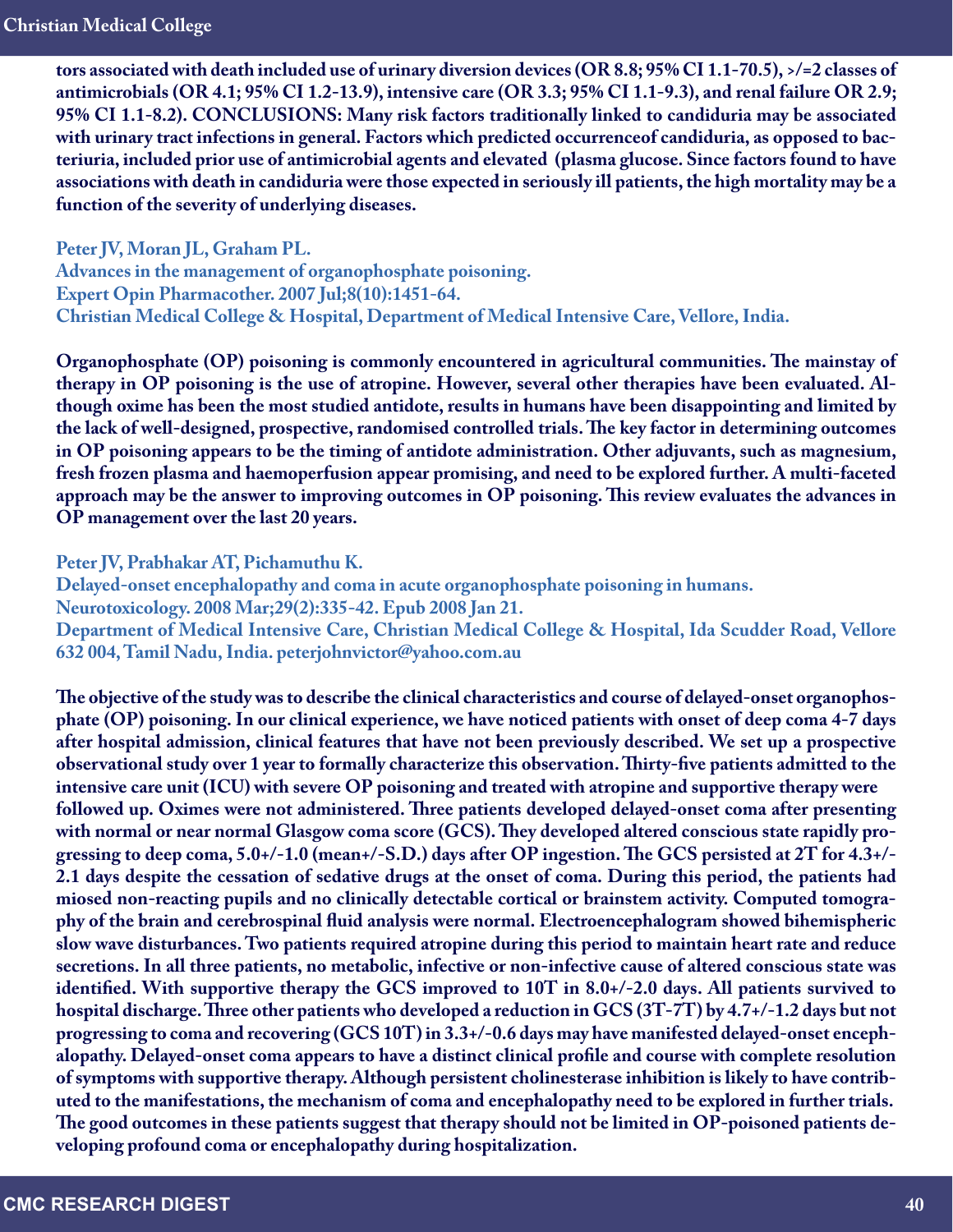**Poonnoose PM, Thomas R, Keshava SN, Cherian RS, Padankatti S, Pazani D, Kavitha ML, Devadarasini M, Bhattacharji S, Viswabandya A, John JA, Macaden AS, Mathews V, Srivastava A. Psychometric analysis of the Functional Independence Score in Haemophilia (FISH). Haemophilia. 2007 Sep;13(5):620-6. Christian Medical College & Hospital, Department of Medical Intensive Care, Vellore, India. Department of Orthopaedics, Christian Medical College, Vellore 632004, India.** 

**Joint morbidity in haemophilia has traditionally been measured using clinical and radiological scores. There have been no reliable, validated tools for the assessment of functional independence in persons with haemophilia till recently. The Functional Independence Score in Haemophilia (FISH) has been developed as a performance based assessment tool to address this need. The FISH is designed to measure the patient's independence in performing activities of daily living (grooming and eating, bathing and dressing), transfers (chair and floor), and mobility (walking, step climbing and running). On assessment of its psychometric properties in 63 patients with haemophilia (mean age 14 years), FISH was found to have good internal consistency (Cronbach's alpha of 0.85). It had moderate correlation with the World Federation of Hemophilia clinical score (r = -0.61), and a correlation with the Pettersson score of -0.38. It had good correlation with other self-rated functional scores, such as the Stanford Health Assessment Questionnaire (r = -0.75); the Western Ontario and McMaster Universities Osteoarthritis Index (r = -0.66) and the Haemophilia Activities List (HAL) (r = -0.66). It had good reliability with a pooled intra class correlation of 0.98. On assessing responsiveness following treatment of flexion deformities of the knee in 12 patients, the FISH showed significant changes in the score with a standardized responsiveness mean of -1.93. In conclusion, the FISH was found to be a reliable and valid tool with good internal consistency and responsiveness to therapy, for the assessment of functional independence in persons with haemophilia.**

**Rajasekar R, Mathews V, Lakshmi KM, Sellathamby S, George B, Viswabandya A, Daniel D, Chandy M, Srivastava A.**

**Biol Blood Marrow Transplant. 2008 Mar;14(3):344-50. Plasmacytoid dendritic cell count on day 28 in HLA-matched related allogeneic peripheral blood stem cell transplant predicts the incidence of acute and chronic GVHD.**

**Department of Hematology, Christian Medical College, Vellore, India.**

**Dendritic cells (DC) are antigen-presenting cells involved in induction and regulation of immune responses. We investigated the impact of the number of infused and day 28 dendritic cells on the development of acute and chronic GVHD (aGVHD, cGVHD). Monocytoid (MC) and plasmacytoid (PC) dendritic cells were characterized as lin(-)HLA-DR(+)CD11c(+) and lin(-)HLA-DR(+)CD123(+), respectively. Sixty-eight consecutive patients who underwent HLA matched related granuloyte-colony stimulating factor (G-CSF) mobilized allogeneic PBSCT, from February 2005 to May 2006, were included in the analysis. Twenty-three patients developed aGVHD (grade II-IV) and 21 patients had cGVHD. On a univariate analysis the day 28 total DC and the day 28 MC and PC dendritic cells as continuous variables were significantly associated with development of aGVHD and cGVHD. Using an ROC plot analysis a cutoff value for total DC = 10.7/microL, MC = 9.7/microL, and PC = 4.5/microL on day 28 gave the highest likelihood ratios for aGVHD (2.7, 2.14, and 3.29, respectively). On a multivariate analysis, a low day 28 PC (<or=4.5/microL) together with patient age retained their risk for aGVHD (hazard ratio [HR] = 65.1 and 1.0, P-values .000 and .036, respectively), whereas for cGVHD only a low day 28 PC remained significant (HR = 11.8, P = .008). These results suggest that the PC dendritic cell count in the peripheral blood on day 28 is a strong predictor for development of GVHD in recipients of an allogeneic matched related PBSCT.**

#### **Rajkumar AP, Jebaraj P.**

**Chronic psychosis associated with vitamin B12 deficiency.J Assoc Physicians India. 2008 Feb;56:115-6.**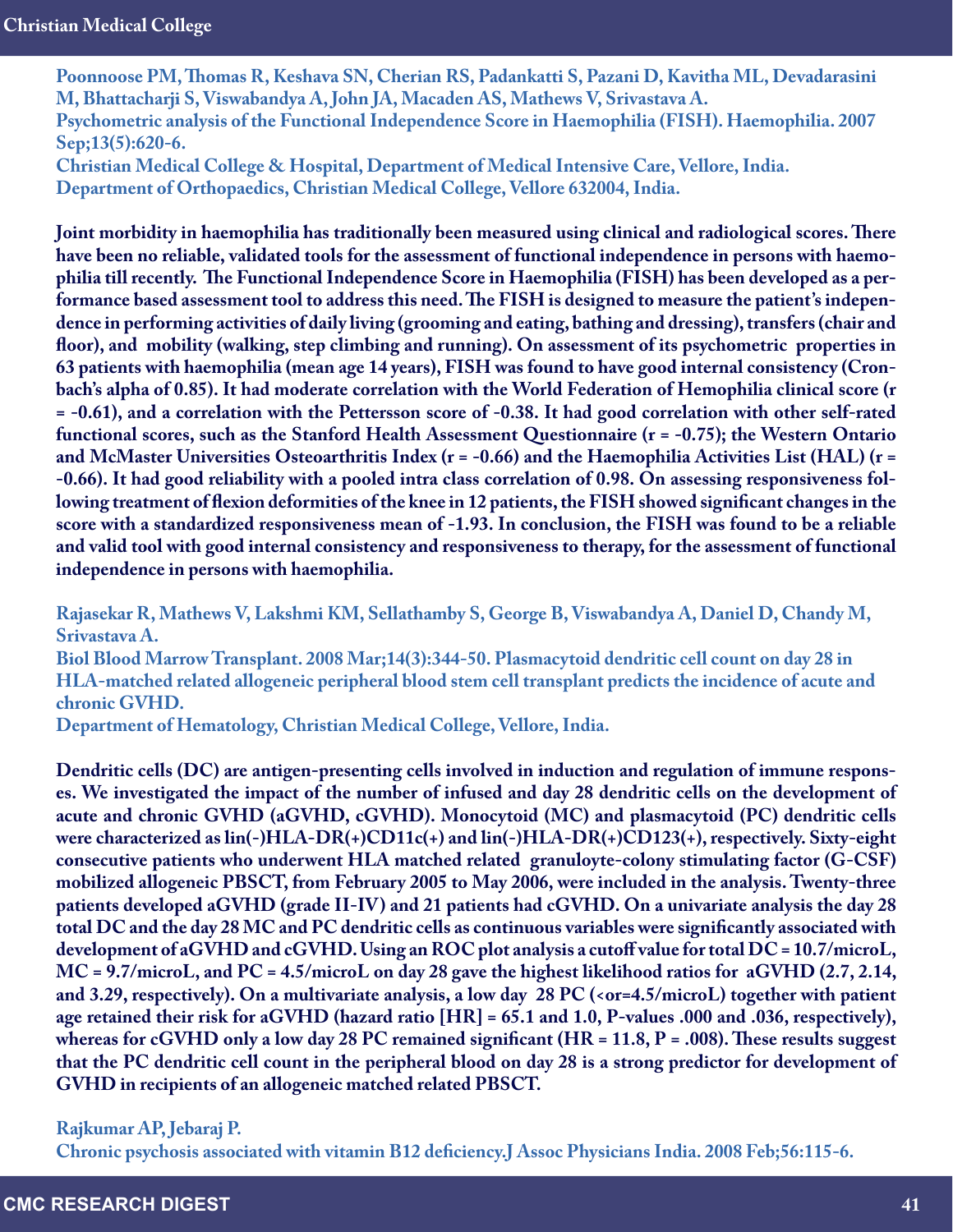**Department of Psychiatry, Christian Medical College, Vellore-632002, Tamil Nadu, India.**

**B12 deficiency is widely prevalent and usually presents with haematologic and neuropsychiatric manifestations. Psychiatric symptoms seldom precede anaemia and present as the principal manifestation of B12 deficiency. A report an unusual presentation of long standing psychotic symptoms without anaemia in a 31 year old male, who presented to a tertiary care psychiatric facility. His physical examination revealed hyper pigmentation of extremities and posterior column involvement. Laboratory investigations confirmed normal haemoglobin and low serum B12 levels. He recovered dramatically with short term anti psychotic medication and intramuscular cobalamin supplementation. He remained asymptomatic and functionally independent at two years follow up.**

**Raghupathy P, Antonisamy B, Fall CH, Geethanjali FS, Leary SD, Saperia J, Priya G, Rajaratnam A, Richard J.**

**High prevalence of glucose intolerance even among young adults in south India. Diabetes Res Clin Pract. 2007 Aug;77(2):269-79. Epub 2007 Jan 16.**

**Department of Child Health, Christian Medical College, Vellore, India** 

**India is experiencing an epidemic of Type 2 diabetes mellitus (DM) in young adults. This study reports the prevalence of glucose intolerance, and insulin profiles, and their relationship to lifestyle factors in 2218 young adults (aged 26-32 years; 997 urban, 1221 rural) in south India They were drawn from a cohort of 10,691 individuals born during 1969-1973 in Vellore and nearby villages. Family history, socio-economic status, physical activity and tobacco and alcohol use were recorded. Oral glucose tolerance tests were performed for diagnosis (WHO recommendations). Insulin resistance and secretion were derived from plasma insulin concentrations. Median BMI was 20.0kg/m(2). The prevalence of Type 2 DM and impaired glucose tolerance (IGT) was higher in urban than in rural subjects (3.7% versus 2.1%, p=0.02; 18.9% versus 14.3%, p=0.002, respectively), while prevalence of impaired fasting glycaemia (IFG) was similar in urban and rural populations (3.8% versus 3.4%, p=0.04). Type 2 DM, IGT, IFG or higher insulin resistance and increment were associated with higher socio-economic status (more household possessions) and higher percentage body fat, body mass index and waist/hip ratio. Insulin increment was lower in men with higher alcohol consumption. Our data suggest high levels of glucose intolerance in young rural and urban adults highlighting an urgent need for preventive action to avert a public health catastrophe in India.**

**Rajshekhar V, Muliyil J.**

**Patient perceived outcome after central corpectomy for cervical spondylotic myelopathy. Surg Neurol. 2007 Aug;68(2):185-90; discussion 190-1 Department of Neurological Sciences, Christian Medical College, Vellore, India.** 

**BACKGROUND: Patient perception of outcome after decompressive surgery for CSM is infrequently reported. We evaluated a simple, quantitative patient-reported assessment of outcome after CC for CSM by comparing it with the NGRR. METHODS: In a prospective study between 1994 and 2004, patients who underwent CC for CSM were asked to quantify the out come (relative to their preoperative status) on a scale of 0 to 100. Patient perceived outcome previously published series of subacute hepatic failure. Liver biopsy is useful to differentiate from hepatitis E virus superinfection on underlying chronic disease. Poor prognostic factors were female sex, younger age, encephalopathy and persistent renal failure. These patients should be considered for liver transplantation.**

**Ramachandran J, Ramakrishna B, Eapen CE, Abraham P, Zachariah UG, Jayram A,Mathews M, Kurian G, Mukopadhya A, Chandy G.**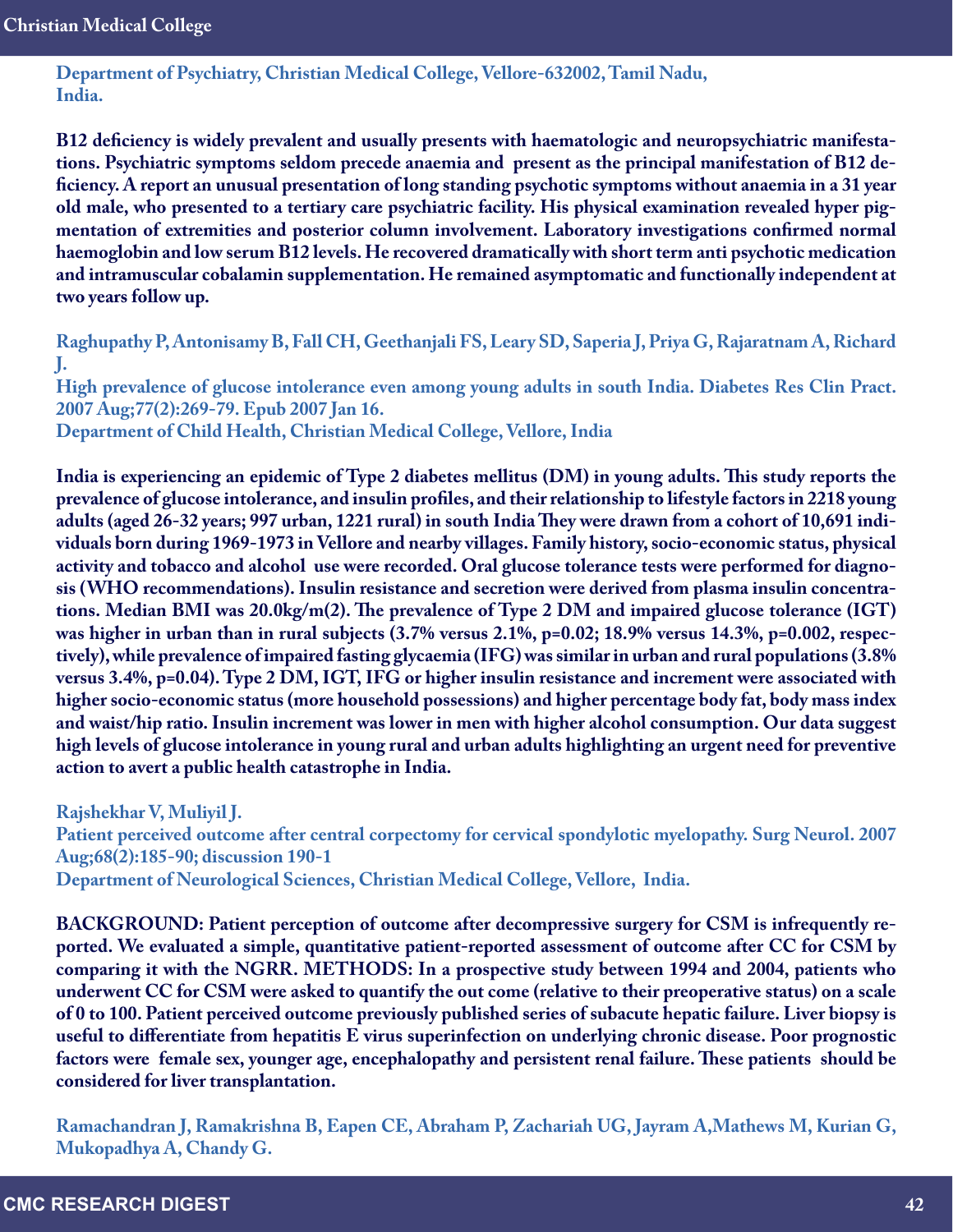**Subacute hepatic failure due to hepatitis E. J Gastroenterol Hepatol. 2008 Jun;23(6):879-82. Epub 2007 Nov 7.**

**Departments of GI Sciences, Christian Medical College, Vellore, South India. jeyapati@yahoo.com**

**BACKGROUND AND AIM: The data available on subacute hepatic failure due to hepatitis E virus is scarce. The aim of this study is to analyze the clinical spectrum and outcome of this condition. METHODS: This is a retrospective hospital-based study of patients with acute hepatitis E and subacute hepatic failure from January 2001 to June 2006. RESULTS: We encountered 12 patients with this condition during the study period. There were four females and eight males (age 39 +/- 16). Jaundice and ascites were present in all. The model for end stage liver disease (MELD) score was 25 +/- 8. All of them had normal-sized liver on ultrasonogram. Transjugular liver biopsies were done in nine patients and revealed extensive bridging, submassive necrosis and cholestasis. Complications included spontaneous bacterial peritonitis (four) and urinary tract infections (two), renal failure (three) and encephalopathy (three). The in-hospital mortality was 25% (3/12). The remaining nine patients left the hospital alive with normalization of liver functions in eight of them over the next few months. CONCLUSION: Subacute hepatic failure caused by hepatitis E is a distinct entity with a better prognosis compared with the previously published series of subacute hepatic failure. Liver biopsy is useful to differentiate from hepatitis E virus superinfection on underlying chronic disease. Poor prognostic factors were female sex, younger age, encephalopathy and persistent renal failure. These patients should be considered for liver transplantation.** 

**Rao Ajjampur SS, Asirvatham JR, Muthusamy D, Gladstone BP, Abraham OC, Mathai D, Ward H, Wanke C, Kang G. Clinical features & risk factors associated with cryptosporidiosis in HIV infected adults in India.**

**Indian J Med Res. 2007 Dec;126:553-7.**

**Departments of Gastrointestinal Sciences, Christian Medical College, Vellore ,India** 

**BACKGROUND & OBJECTIVE: Cryptosporidiosis is a leading cause of protracted, life threatening diarrhoea in HIV infected patients. Although data on prevalence are available for Indian patients, no information on risk factors for transmission exists. We therefore undertook this study to identify risk factors for transmission of cryptosporidiosis in HIV infected adults. METHODS: Both symptomatic (diarrhoeal) and asymptomatic HIV infected patients were screened for cryptosporidiosis. All Cryptosporidium spp. positive cases were enrolled in the study and interviewed to record socio-demographic information, water supply and animal contact. Data were analysed to study clinical features and potential association with species and genotype. RESULTS: Of the 28 cryptosporidial infections identified on screening 111 HIV positive patients with diarrhoea, 10 (35.7%) had chronic diarrhoea, 14 (50%) had associated fever and 8 (28.6%) had nausea. Symptomatic patients had a significantly higher number of co-infections with other enteric parasites (P=0.04) than 20 asymptomatics of 423 HIV positive individuals screened. Eleven of 17 (64%) patients with potentially zoonotic infections had diarrhoea. Patients with zoonotic species (64%) also tended to have fever more frequently than those infected with C. hominis (58%). Association between area of residence, rural or urban, water source and contact with animals and acquisition of cryptosporidiosis was not statistically significant. INTERPRETATION & CONCLUSION: Cryptosporidiosis is an important cause of morbidity in HIV infected individuals in India, resulting in chronic diarrhoea. Risk factors for potentially zoonotic transmission of cryptosporidiosis were described in this study, but larger studies need to be done for a clearer understanding of the transmission dynamics of different cryptosporidial species in developing countries.**

**Rehman TA, Mammen T, Thaj J, Cherian RS.**

**Is pneumorrhachis a poor prognostic sign in acute gangrenous abdominal emergencies? Emerg Radiol. 2008 Mar 20. [Epub ahead of print]**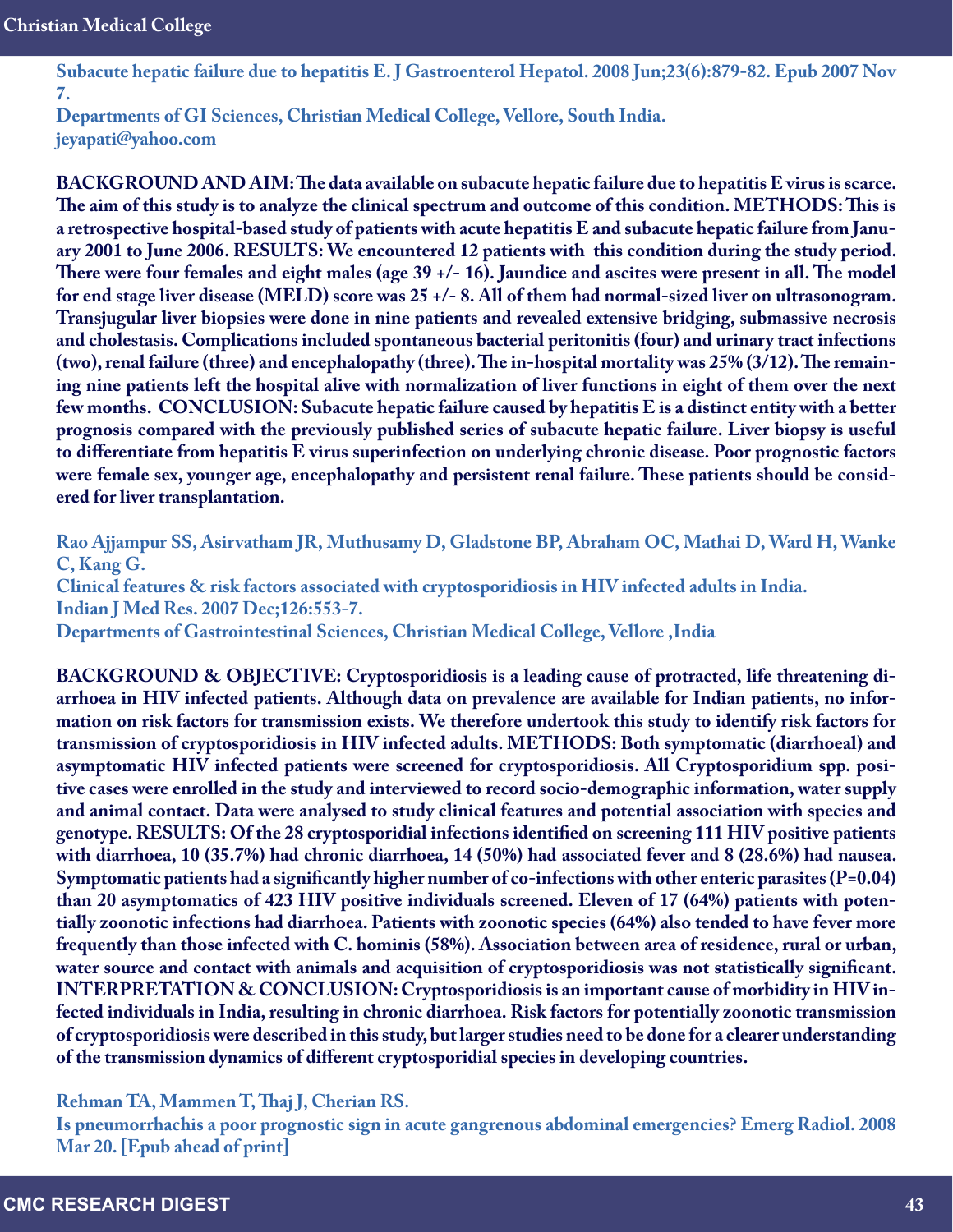#### **Christian Medical College and Hospital, Vellore, India, taj\_ar@yahoo.com.**

**Pneumorrhachis (air in the spinal canal) is an uncommon radiological finding. Its detection in gangrenous abdominal emergencies is rarer with uncertain prognostic significance. We illustrate the computed tomography features and assess the patient outcomes in two cases of pneumorrhachis identified in gangrenous pathologies of the abdomen (emphysematous pyelonephritis and bowel gangrene). Patient outcome was poor in the current and previously reported cases. Pneumorrhachis could be an additional imaging sign of poor prognosis in acute gangrenous abdominal emergencies.**

**Russell S, Subramanian B, Russell PS.**

**Psychopathology and functional impairment among patients attending an adolescent health clinic: Implications for healthcare model reform. Osteopath Med Prim Care. 2008 Feb 8;2:3. Child and Adolescent Psychiatry Unit, Department of Psychiatry, Christian Medical College, Vellore 632 002, India. sushila.russell@cmcvellore.ac.in.** 

**ABSTRACT: BACKGROUND: In developing countries, primary health care facilities, such as adolescent health clinics, are frequently the first contact for an adolescent with a health professional for a myriad of health problems including mental health issues. Psychopathology is prevalent among adolescents, and causes significant educational, occupational and social impairment. The presence of psychopathology with impairment requires the development of treatment models to address both of these components. We studied the psychopathology and associated impairment in patients at an adolescent health clinic as an indicator for healthcare model reform. METHODS: Psychopathology and functional impairment were assessed in 100 patients at an adolescent health clinic in the city of Chennai, Southern India. The patients had initially visited the clinic for various medical disorders. Adolescents were diagnostically classified for psychopathology using the Child Behaviour Checklist (CBCL) and the International Classification of Disease: 10th Edition (ICD-10). Functional impairment was assessed with the Child Global Assessment Scale (CGAS). Data were analysed using bivariate and multivariate methods. RESULTS: Eight percent had a diagnosable psychopathology, and they also satisfied at least one ICD-10 diagnosis. Adolescents screened had significant impairment as indicated by low CGAS scores, whether or not they presented with psychopathology. Adolescents with psychopathology**  were more functionally impaired both in the bivariate  $(Z = -3.1; P = 0.002)$  and multivariate analyses (beta(SE) **= 1.09(0.3), t = 3.9, 95% confidence interval = 0.5, 1.6; P = 0.001). Impairment in adolescents without psychopathology is primarily attributed to the medical disorders they presented with. CONCLUSION:Patients attending adolescent health clinics should be screened for psychopathology and functional impairment. Documented psychopathology and impairment necessitates the use of a combined treatment model to address the short and long-term problems these adolescents face.** 

**Santhanam S, Venkatraman A, Ramakrishna BS.**

**Impairment of mitochondrial acetoacetyl CoA thiolase activity in the colonic mucosa of patients with ulcerative colitis. Gut. 2007 Nov;56(11):154 3-9. Epub 2007 May 4.**

**Wellcome Trust Research Laboratory, Department of Gastrointestinal Sciences,Christian Medical College, Vellore, India.**

**BACKGROUND AND AIMS: Butyrate oxidation by colonocytes is impaired in ulcerative colitis. This study examined the activity of enzymes involved in butyrateoxidation in ulcerative colitis. METHODS: Activities of mitochondrial acetoacetylcoenzyme A (CoA) thiolase, crotonase and beta-hydroxy butyryl CoA dehydrogenase were estimated spectrophotometrically in rectosigmoid mucosal biopsies from patients with ulcerative colitis and Crohn's colitis, and control subjects undergoing colonoscopy for colon cancer or rectal bleeding. RESULTS: The activity of mitochondrial acetoacetyl CoA thiolase was decreased by 80% in ulcerative colitis (3.4 (0.58) mumol/min/g wet weight, n = 30) compared with control (16.9 (3.5), n = 18) and with Crohn's colitis (17.6 (3.1), n = 12) (p<0.0001). The activity of two other mitochondrial butyrate oxidation enzymes-**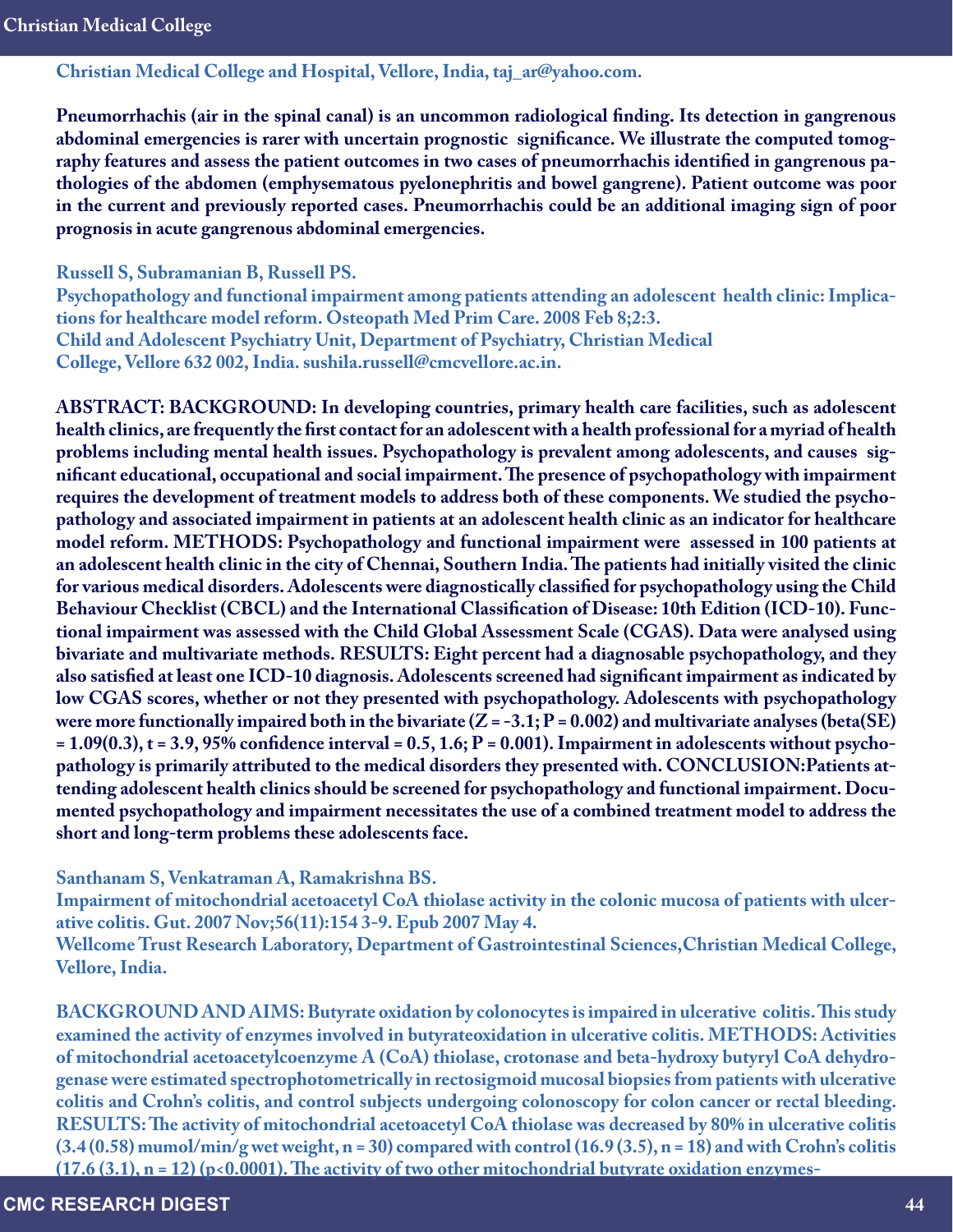**-crotonase and beta-hydroxy butyryl CoA dehydrogenase--as well as of cytoplasmic thiolase was normal in ulcerative colitis. Mitochondrial thiolase activity in ulcerative colitis did not correlate with clinical, endoscopic or histological indices of disease severity. Mitochondrial thiolase activity was reduced in the normal right colon mucosa of patients with left-sided ulcerative colitis. Enzyme kinetic studies revealed a lowered V(max), suggesting inhibition at a site distinct from the catalytic site. Reduced thiolase activity in ulcerative colitis was returned to normal by exposure to 0.3 mM beta-mercaptoethanol, a reductant. Using normal colon mucosal biopsies, redox modulation of thiolase activity by hydrogen peroxide, a mitochondrial oxidant, could be shown. A significant increase in hydrogen peroxide formation was observed in ulcerative colitis biopsies. CONCLUSION: A defect of mitochondrial acetoacetyl CoA thiolase occurs in ulcerative colitis. Increased reactive oxygen species generation in mitochondria .**

**Saravanan B, Jacob KS, Deepak MG, Prince M, David AS, Bhugra D. Perceptions about psychosis and psychiatric services: a qualitative study from Vellore, India. Soc Psychiatry Psychiatr Epidemiol. 2008 Mar;43(3):231-8. Epub 2007 Dec 15. Christian Medical College, Vellore, India.**

**Each culture influences the perceptions of illness and pathways to health care that its members follow. Nonbiomedical beliefs about psychosis and treatment are reported from the developing world. This study explored people's perceptions on psychosis to understand local perceptions of the condition. Focus group discussions were conducted with people who have relatives with psychosis (in five focus groups), with members of the general public (in four focus groups), and with patients who had recovered from psychosis (one group) in Vellore, South India. These discussions were recorded, transcribed and analyzed. Participants recognized psychosis as an illness category, and viewed indigenous healing methods as complementary to allopathic treatments. Multiple and apparently contradictory beliefs on different aspects of psychosis were often simultaneously held by participants. People in the community were more likely to express negative views about mental illness. Relatives of patients with psychosis wanted more support from mental health professionals and community in combating stigma against mental illness. Results of this study reveal the complex nature of illness perspectives among patients with psychosis, their relatives and community. Bio-medical and indigenous beliefs are simultaneously held by a significant number of people who often seek help from both modern and traditional health systems at the same time. The results indicate the need for better understanding of local perceptions of psychosis.**

**Seshadri P, Dev AV, Viggeswarpu S, Sathyendra S, Peter JV. Acute pancreatitis and subdural haematoma in a patient with severe falciparum malaria: case report and review of literature. Malar J. 2008 May 30;7:97. Medical Intensive Care Unit, Christian Medical College & Hospital, Vellore 632004, India. pratibha\_seshadri@yahoo.co.in**

**Plasmodium falciparum infection is known to be associated with a spectrum of systemic complications ranging from mild and self-limiting to life-threatening. This case report illustrates a patient who had a protracted course in hospital due to several rare complications of falciparum malaria. A 21-year old man presented with a five-day history of high-grade fever, jaundice and abdominal pain and a two-day history of altered conscious state. A diagnosis of severe falciparum malaria was made based on the clinical presentation and a positive blood smear with parasitaemia of 45%. Despite adequate anti-malarial therapy with artesunate, the patient had persistent and worsening abdominal pain. Investigations suggested a diagnosis of acute pancreatitis, a rare association with falciparum malaria. However, in spite of supportive therapy for acute pancreatitis and a 10 day course of intravenous artesunate and oral doxycycline at recommended doses, he continued to be febrile with peripheral blood smear showing persistence of ring forms. Antimalarial therapy was, therefore, changed to quinine on the suspicion of possible artesunate resistance. On the 17th day of stay in hospital, the patient developed generalized tonic-clonic seizures. Computerized tomography of the brain showed bilateral**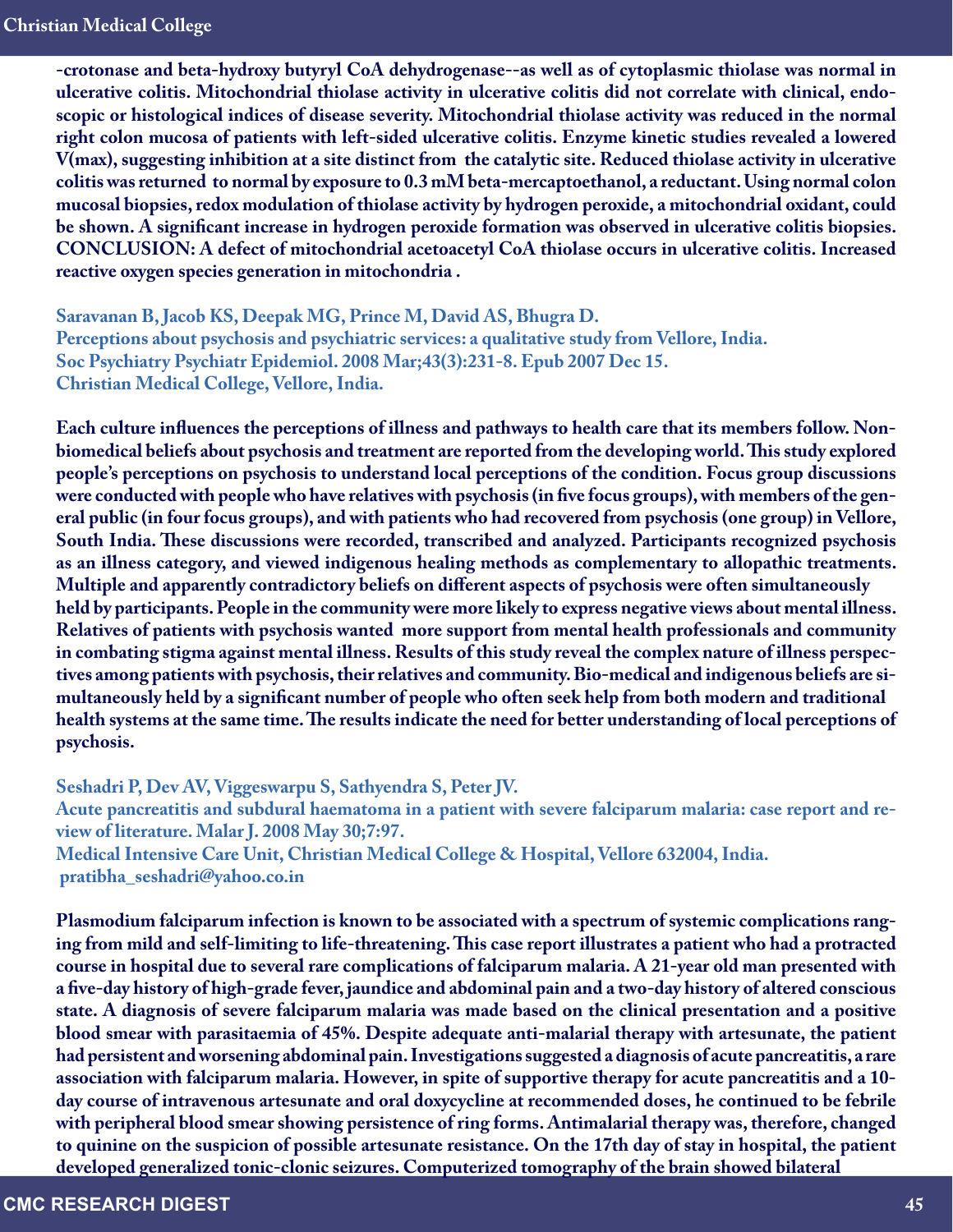**fronto-parietal subdural haematomas that were surgically drained. His fever persisted beyond 30-days despite broad-spectrum antibiotics, quinine therapy and negative malarial smears. A possibility of drug fever was considered and all drugs were ceased. He subsequently became afebrile and was discharged on the 38th hospital admission day. Recognition of complications and appropriate management at each stage facilitated successful outcome. This report has been presented to highlight the occurrence of several rare complications of falciparum malaria in the same patient.**

**Stephen E, Nayak S, Salins SR. Thyroidectomy under local anaesthesia in India. Trop Doct. 2008 Jan;38(1):20-1. Rural Unit for Health and Social Affairs, Christian Medical College, Vellore 632209, India. ruhsadepartment@gmail.com** 

#### **Thyroid surgery under local anaesthetic seems to be a forgotten skill. We share our experience and suggest that it is a safe and economical option with negligible morbidity**

**Stephen E, Sridhar R, Pradhan NR, Thomas SV, Narayan RL, Agarwal S. Tuberculous aneurysm of extracranial carotid artery. Eur J Vasc Endovasc Surg. 2008 Jan;35(1):9-10. Epub 2007 Nov 1. Department of General Surgery,Christian Medical College and Hospital,Vellore , India**

**Incidence of extracranial carotid aneurysm is rare and represents a challenge to treatment strategy. Two patients presented to us a couple of years apart with pulsatile neck swellings. We propose that the extracranial carotid artery pseudoaneurysm was as a result of direct extension from tuberculous lymphadenitis and discuss the management of these patients.**

**Stephen T, Thankachen R, Madhu AP, Neelakantan N, Shukla V, Korula RJ. Surgical results in bronchiectasis: analysis of 149 patients. Asian Cardiovasc Thorac Ann. 2007 Aug;15(4):290-6.**

**Department of Cardiothoracic Surgery, Christian Medical College, Vellore , India.** 

**Bronchiectasis remains a serious problem in developing countries. We reviewed the morbidity mortality, and functional outcome of surgical treatment for bronchiectasis in our institution. Between tween 1992 and 2003, 149 patients (105 males, 44 females) underwent pulmonary resection for bronchiectasis. Their mean age was 33.7 years (range, 5-66 years). The indications for surgery were failure of conservative treatment in 59 (40%) patients, recurrent hemoptysis in 53 (36%), bronchial obstruction by a tumor in 9 (6%), and destroyed lung in 28 (19%). Bilateral disease was seen in 24 (16%) patients. Surgical treatment included pneumonectomy in 55 (37%) patients, lobectomy in 55 (37%), bilobectomy in 37 (25%), and lobectomy and/or segmentectomy in 2 (1%). There was one operative death (mortality, 0.67%) and morbidity occurred in 22 (14.8%) patients. Follow-up was complete in 94 patients, for a mean of 4.8 years (range, 3 months to 12 years). After surgery, 51 (34%) patients were asymptomatic. Surgical treatment for bronchiectasis can achieve good results with acceptable morbidity and mortality, not only in localized disease but also in extensive disease, if complete resection can be achieved.**

**Surendrababu NR, Cherian SR, Janakiraman R, Walter N.**

**Large retroperitoneal schwannoma mimicking a cystic ovarian mass in a patient with Hansen's disease. J Clin Ultrasound. 2008 Jun;36(5):318-20.**

**Department of Radiodiagnosis, Christian Medical College and Hospital, Vellore 632004, Tamil Nadu, India.**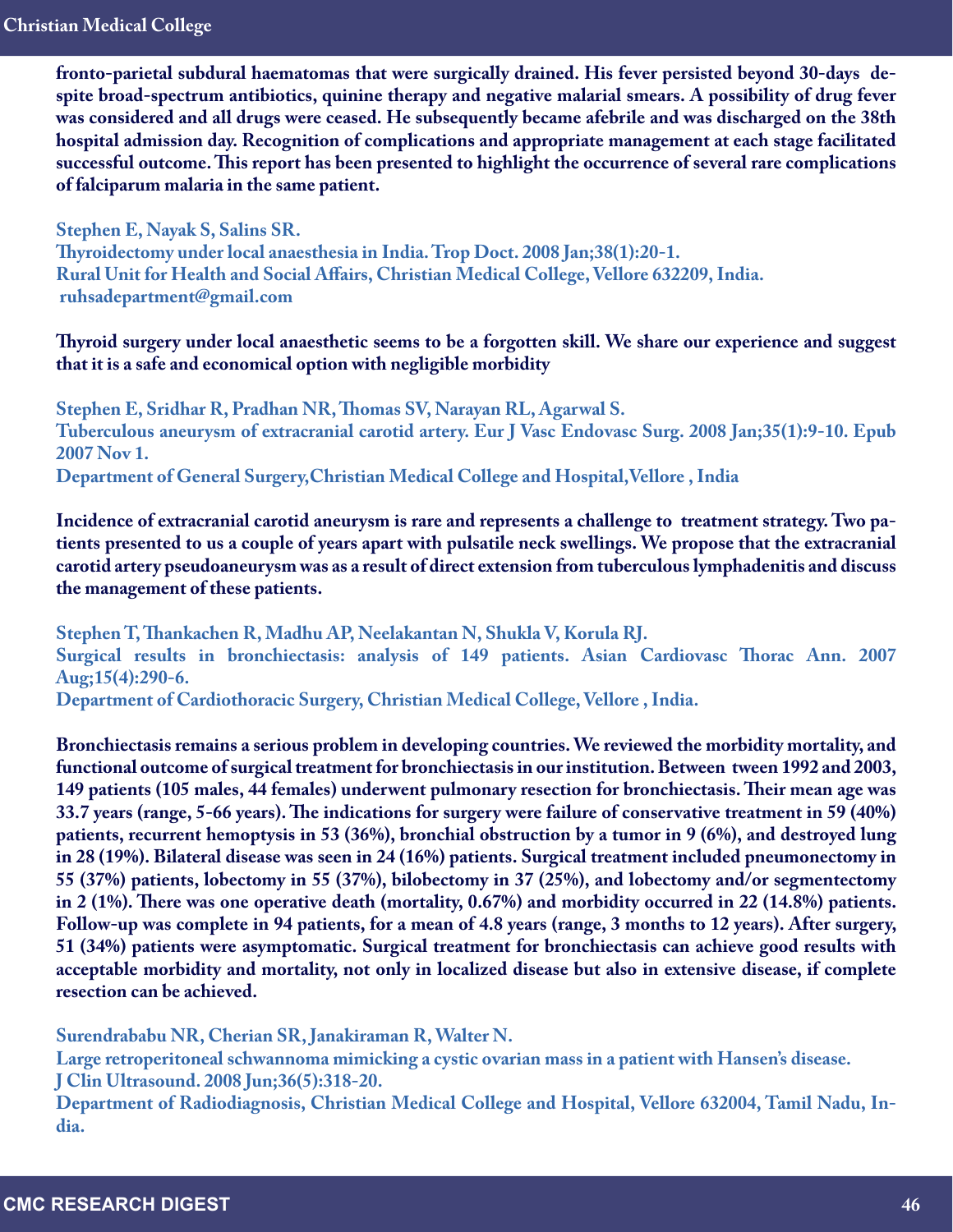**We present a rare case of retroperitoneal cystic schwannoma of the pelvis in a patient with Hansen's disease that mimicked an ovarian cyst. Due to economic constraints and because the lesion was assumed to be of ovarian origin, the patient did not undergo any cross-sectional imaging other than sonography. Sonographically guided fine needle aspiration of the cystic lesion was inconclusive. A cystic schwannoma was diagnosed at laparotomy.**

**Viswabandya A, Mathews V, George B, Nair SC, Baidya S, Mammen JJ, Chandy M, Srivastava A. Successful surgical haemostasis in patients with von Willebrand disease with Koate((R))DVI. Haemophilia. 2008 Apr 27. [Epub ahead of print]**

**Department of Haematology, Christian Medical College, Vellore, Tamil Nadu, India.**

**This report describes our experience with Koate((R))DVI, a factor VIII (FVIII) concentrate containing von Willebrand factor (VWF) for surgery in patients with von Willebrand's disease (VWD). Twenty-one patients underwent 26 procedures, 10 of which were major and 16 were minor. The median age was 27 years (3-55) and the mean weight was 52 kg (16-88). Among the ten patients (type 2-5; type 3-5) who underwent major procedures, the pre-operative dose was 35 IU kg(-1) of FVIII followed by 10-20 IU kg(-1) once daily depending on FVIII:C levels. The mean total dose of FVIII used per procedures was 106 IU kg(-1) (30-190) over a mean duration of 7 days (3-11). In this group, pre-infusion FVIII:C, VWF:Ag and VWF:ristocetin cofactor (RCoF) level that were 19.5% (1-64), 20 U dL(-1) (0-96) and 12% (0-66) increased to 72% (54-198), 131 U dL(-1) (68- 206) and 68% (27-108) postinfusion, respectively. Sixteen minor procedures were performed in 11 patients (type 1-3, type 2-6, type 3-2). The preparative dose of FVIII was 10-20 IU kg(-1). The average duration of factor support was 2 days (1-3) for a mean total dose of 23 IU kg(-1) (9-60). The pre-infusion levels of FVIII:C, VWF:Ag and VWF:ristocetin cofactor (RCo) which were 31% (22-64), 25.5 U dL(-1) (0-63) and 21% (0-76), respectively, increased to 76% (27-111), 73 U dL(-1) (30-137) and 45% (2-106) postinfusion. Whereas surgical haemostasis was achieved in all patients, minor postoperative bleeding occurred after one procedure in each group. Both were controlled with additional doses of factor replacement. We conclude that Koate((R))DVI in modest doses provide adequate haemostasis for surgery in patients with VWD.**

**Varughese S, John GT, Alexander S, Deborah MN, Nithya N, Ahamed I, Ramilarasi V, Jacob CK. Pre-tertiary hospital care of patients with chronic kidney disease in India. Indian J Med Res. 2007 Jul;126(1):28- 33.**

**Departments of Nephrology, Christian Medical College, Vellore, India.**

**BACKGROUND & OBJECTIVE: There is paucity of data available on how chronic kidney disease (CKD) is treated before referral to a tertiary hospital. This study was conducted to assess pre-tertiary hospital care of patients with CKD 5 at their presentation to nephrology services at a tertiary care hospital. METHODS: Over a period of 8 months, consecutive patients with CKD 5 presenting at the Nephrology services at Christian Medical College, Vellore, Tamil Nadu, and their relatives were interviewed to assess the pre-tertiary hospital care and knowledge about CKD 5 and its treatment. RESULTS: A total of 561 patients with CKD 5 were enrolled. The mean duration (months) of known CKD was 12.4 +/- 23.1 and known CKD 5 was 3.2 +/- 3.5. Of these, 369 patients (65.8%) had been under the care of a nephrologist; 305 patients had CKD5 as the initial presentation of renal illness. Vaccination against hepatitis B had been initiated in only 133 patients (23.7%). Only 172 patients(38%) had an adequately controlled blood pressure. Care under a nephrologist was more likely to result in appropriate investigation, treatment and patient education though blood pressure control did not differ INTERPRETATION & CONCLUSION: Paucity of symptoms in the initial stages of certain forms of CKD probably led to 50 per cent of patients presenting with CKD 5 as the initial presentation of renal disease. Inadequate vaccination against hepatitis B infection highlights the need for appropriate vaccination. Prevention of CKD and its progression are important targets which requires physician awareness at all levels. Early referral to a nephrologist's care is more likely to result in appropriate investigations and treatment.**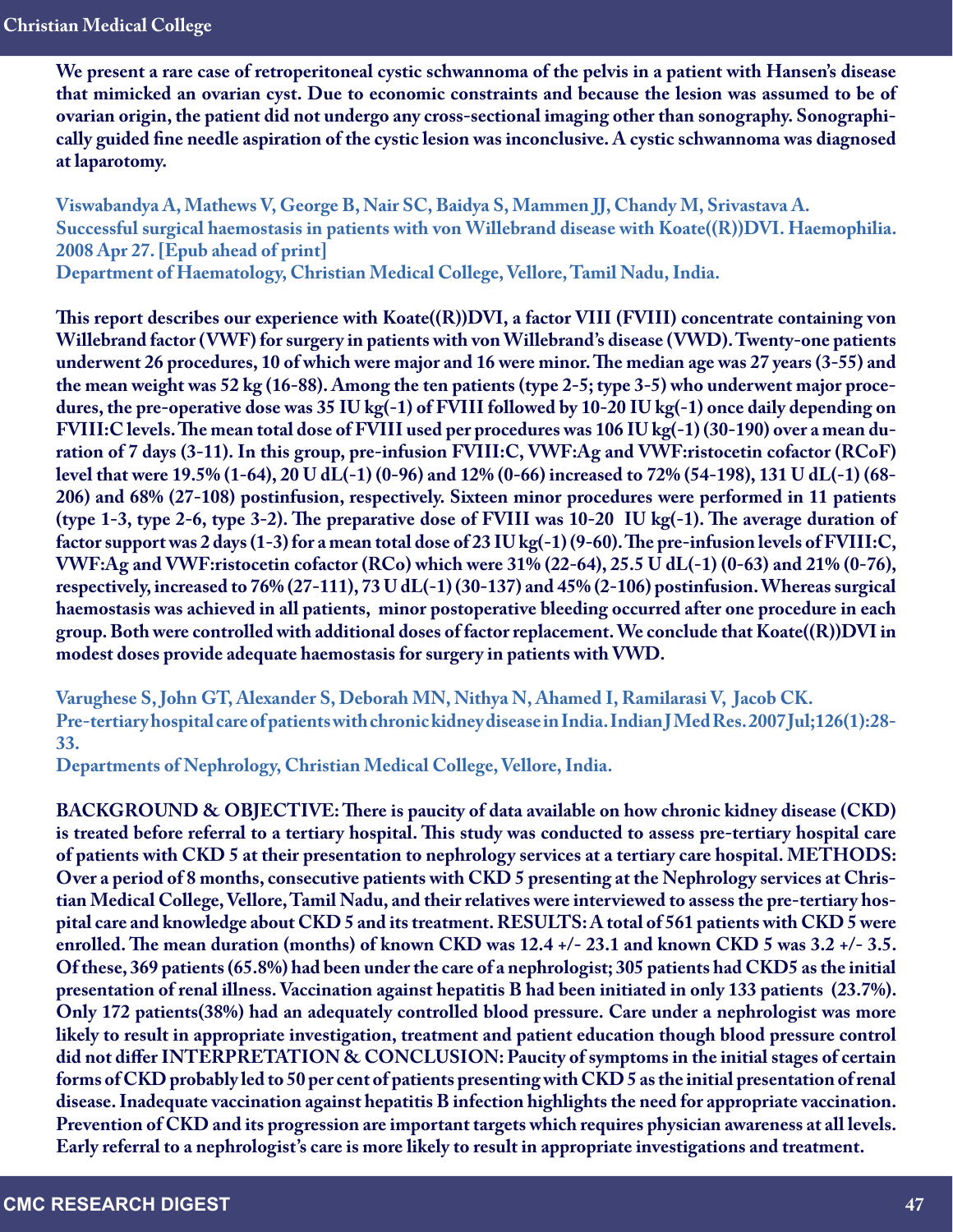**Warbah L, Sathiyaseelan M, Vijayakumar C, Vasantharaj B, Russell S, Jacob KS. Psychological distress, personality, and adjustment among nursing students. Nurse Educ Today. 2007 Aug;27(6):597-601. Epub 2006 Nov 1. College of Nursing, Christian Medical College, Vellore, India.**

**Psychological distress and poor adjustment among a significant number of nursing students is an important issue facing nursing education. The concerns need to be studied in detail and solutions need to be built into the nursing course in order to help students with such difficulty. This study used a cross-sectional survey design to study psychological distress, personality and adjustment among nursing students attending the College of Nursing, Christian Medical College, and Vellore, India. One hundred and forty five nursing students were assessed using the General Health Questionnaire 12, the Eysenck Personality Questionnaire, and the Bell's Adjustment Inventory to investigate psychological distress, personality profile and adjustment, respectively. Thirty participants (20.7%) of the 145 students assessed reported high scores on the General Health Questionnaire. Psychological distress was significantly associated with having neurotic personality and adjustment difficulties in different areas of functioning.**

### **Abstracts Not Available**

**Abraham S. Practicing and teaching family medicine in India. Fam Med. 2007 Oct;39(9):671-2. Department of LCECU, Christian Medical College and Hospital, Vellore, India.** 

**Aswathaman K, Devasia A. Osteuria. Urology. 2008 Mar;71(3):546.e13. Department of Urology, Christian Medical College, Vellore, Tamil Nadu, India.**

**Allen C, Clarke M, Tharyan P International Activity in The Cochrane Collaboration with particular reference to India. Nat Med J India 2007 Sep/Oct; 20 (5): 250-255 Prof.Bhooshanam V.Moses Center for Clinical Trials and Evidence Based Medicine, South Asian Cochrane Network, Christian Medical College & Hospital, Vellore 004,India.**

**Bhargava P. Survival in rhinocerebral mucormycosis: Is iron the key? Neurol India. 2007 Oct-Dec;55(4):416. Department of Medicine, Christian Medical College and Hospital, Vellore India 632004, Tamil Nadu, India.** 

**Bhargava P.**

**Drug compliance after stroke and myocardial infarction: Is complementary medicine an issue? Neurol India. 2008 Jan-Mar;56(1):93. Department of Medicine, Christian Medical College and Hospital, Vellore - 632004, Tamil Nadu, India. pavan\_bhargava@rediffmail.com.**

**Bhargava P. Paraphenylene diamine-induced acute renal failure: Prevention is the key.J Postgrad Med. 2008 Jan-Mar;54(1):60-1. Department of Medicine 1, Christian Medical College and Hospital, Vellore, India. pavan\_bhargava@rediffmail.com.**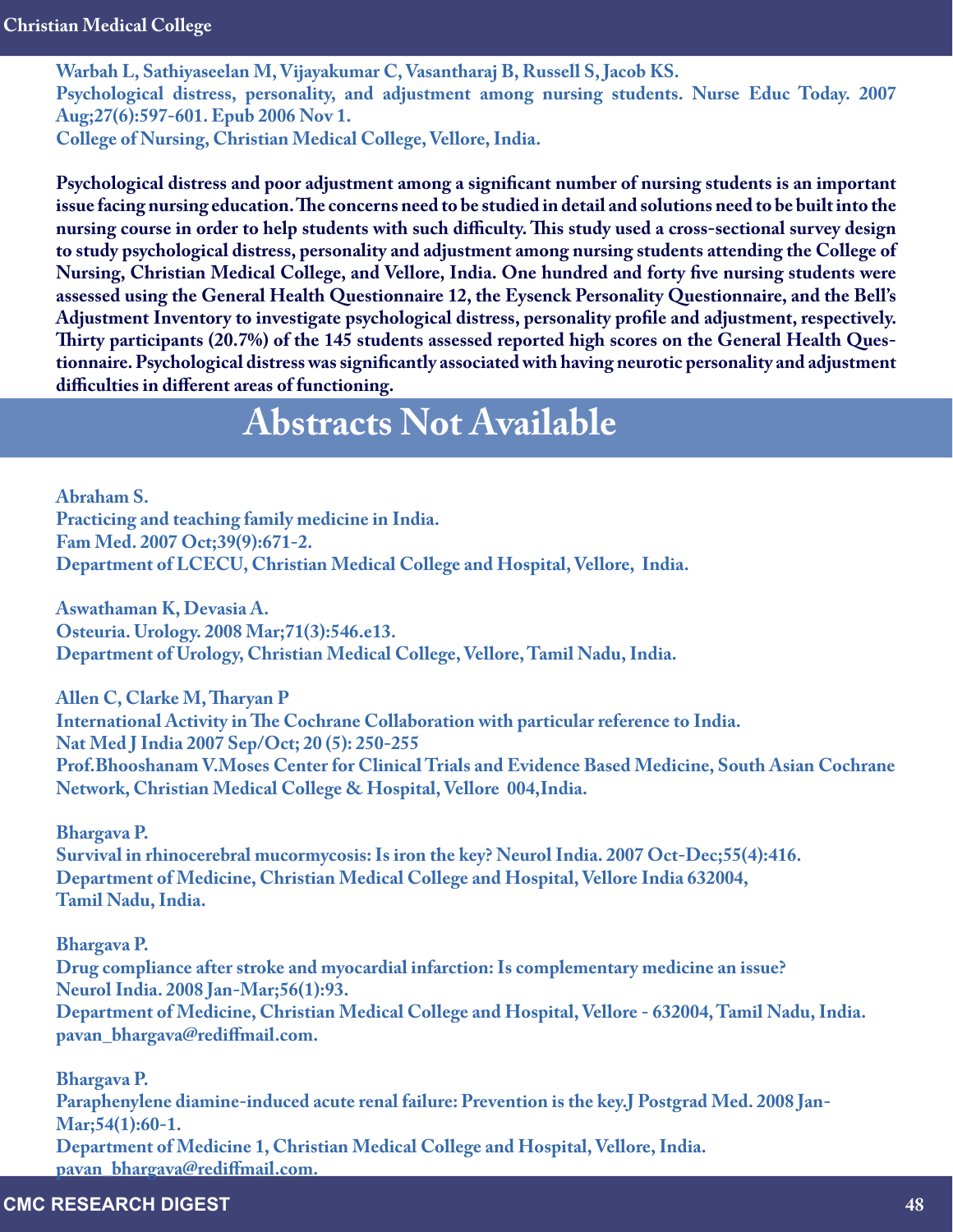**Biji B, Moorthy RK, Rajshekhar V.**

**Posterior longitudinal ligament cyst as a rare cause of lumbosacral radiculopathy with positive straight leg raising test.Neurol India. 2008 Jan-Mar;56(1):96-7.**

**Department of Neurological Sciences, Christian Medical College, Vellore - 632004, Tamil Nadu, India. rajshekhar@cmcvellore.ac.in.**

**Dincy PC, Karthik RK, Korula A, John D. Fabry's disease. J Assoc Physicians India. 2008 Apr;56:242. Department of Dermatology, Venerology and Leprosy, Christian Medical College and Hospital, Vellore.**

**Finny P, Jacob JJ, Thomas N. Primary hyperparathyroidism presenting as redness of eyes. Eur J Intern Med. 2007 Dec;18(8):608. Epub 2007 Jul 12. Department of Endocrinology, Christian Medical College and Hospital,Vellore ,** 

**Gangahanumaiah S, Raju V, Jayavelan RK, Kavunkal AM, Cherian VK, Danda D, Bashi VV. Rare presentation of Takayasu's aortoarteritis after double valve replacement. J Thorac Cardiovasc Surg. 2008 Feb;135(2):440-1. Department of Cardiothoracic Surgery, Christian Medical College and Hospital, Vellore, India. cardiothoracic1@cmcvellore.ac.in** 

**George IA, Mathews JE, Mathews KP. Postpartum Group B streptococcal meningitis.J Postgrad Med. 2008 Jan-Mar;54(1):65-6. Department of Medicine, Christian Medical College, Vellore - 632 004, Tamil Nadu, India. igepreeta@cmcvellore.ac.in.**

**Gurdasani D, Surendrababu NR, Paul TV. An interesting case of hypogonadism.Hong Kong Med J. 2008 Jun;14(3):244-5. Department of Medicine, Christian Medical College and Hospital, Vellore, Tamil Nadu, India.**

**Kavunkal AM, Ramkumar J, Gangahanumaiah S, Parimelazhagan KN, Cherian VK. Isolated mediastinal cystic lymphangioma in a child. J Thorac Cardiovasc Surg. 2007 Dec;134(6):1596-7. Department of Cardiothoracic Surgery, Christian Medical College & Hospital, Vellore India.**

**Kingsly Paul M, Dhanraj P, Gupta A. Recovery after spinal cord injury due to high tension electrical burns: A 5-year experience. Burns. 2007 Sep 27; [Epub ahead of print] 2008-34(6)888-90 Department of Plastic Surgery, Christian Medical College, Vellore 632004, Tamil Nadu,** 

**Madhuri V, Manipadam MT, Walter NM, Cherian RA. Intracortical lipoma of bone: report of the first case in a child. J Pediatr Orthop B. 2007 Sep;16(5):327-9. Department of Orthopaedics, Christian Medical College, Vellore, India.**

**Nambi GI, Gupta AK, Koshy S, Kumaran S. Horrifying giant basal cell carcinoma of the face - A case report. J Plast Reconstr Aesthet Surg. 2008 Oct;61(10):1248-9. Epub 2008 Jun 19. Department of Plastic and Reconstructive Surgery, Christian Medical College, Vellore, Tamilnadu, India.**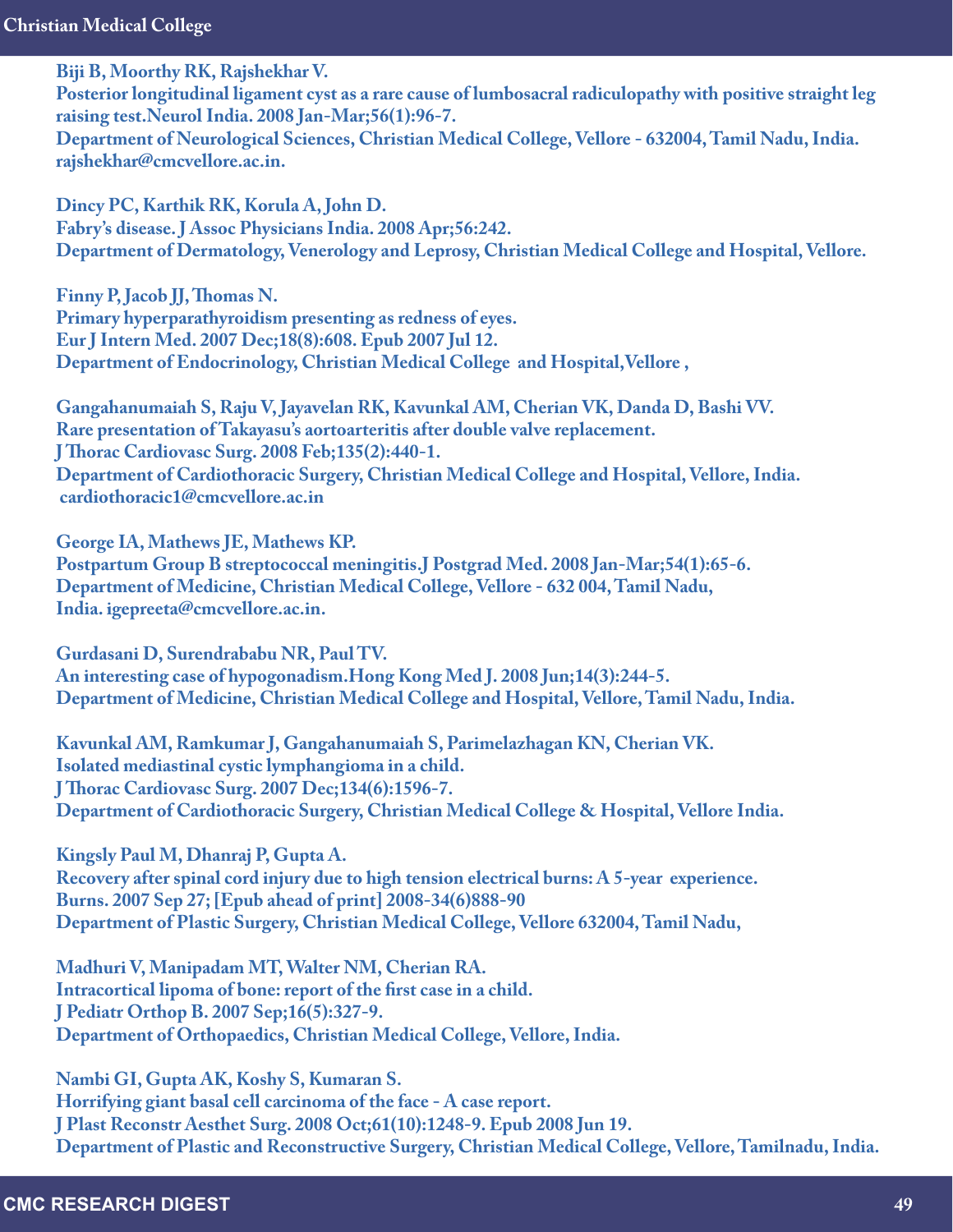**Paul TV, Gurdasani D, Spurgeon R.**

**Visual vignette. Paget disease of bone.Endocr Pract. 2008 Mar;14(2):255. Department of Endocrinology, Christian Medical College and Hospital, Vellore, Tamil Nadu, India.**

**Paul TV, Spurgeon R, Jebasingh F. Visual vignette. Postherpetic neuralgia and galactorrhea. Endocr Pract. 2008 Apr;14(3):392. Department of Endocrinology, Christian Medical College and Hospital, Vellore, Tamil, Nadu, India.**

**Peter JV, Prabhakar AT, Pichamuthu K. In-laws, insecticide--and a mimic of brain death. Lancet. 2008 Feb 16;371(9612):622. Department of Medical Intensive Care, Christian Medical College & Hospital, Vellore, Tamil Nadu, India. peterjohnvictor@yahoo.com.au**

**Prabhu S, Jacob JJ, Thomas N. Medical image. Dense bones and brain stones. Carbonic anhydrase-II (CA-II) deficiency.N Z Med J. 2007 Sep 21;120(1262):U2731. Department of Endocrinology, Christian Medical College, Vellore, Tamil Nadu, India.**

**Prabhu S, Jacob JJ, Thomas N, Oommen R. Visual vignette. Solitary sacral metastasis from a malignant paraganglioma. Endocr Pract. 2008 Jan-Feb;14(1):131. Department of Endocrinology, Christian Medical College and Hospital, Vellore, India.**

**Prasanth Kumar KP, Ebenezer K, Agarwal I. Deodorants--need for caution. Indian J Pediatr. 2007 Sep;74(9):876. Department of Child Health, Christian Medical College, Vellore , India.** 

**Peedicayil J. "Psychosocial factors may act via epigenetic mechanisms in the pathogenesis of mental disorders". Med Hypotheses. 2007 Aug 24; [Epub ahead of print] 2008:70(3):700-1 Department of Pharmacology, Christian Medical College, Vellore , India.**

**Rajinikanth J, Gaikwad P, Raj JP, Tirkey AJ, Muthusami JC. Angiosarcoma of the scalp. Otolaryngol Head Neck Surg. 2008 Feb;138(2):255-6. Department of General Surgery, Unit I, Head and Neck Oncosurgery, Christian Medical College, Vellore-632 004, Tamil Nadu, India. sur1@cmcvellore.ac.in sur1@cmcvellore.ac.in**

**Rao A, Abraham RG, Rajshekhar V. Osteochondroma of rib with neural foraminal extension and cord compression. Neurol India. 2007 Oct-Dec;55(4):428-9. Department of Radiodiagnosis, Christian Medical College and Hospital, Vellore, India. 632 004, India.**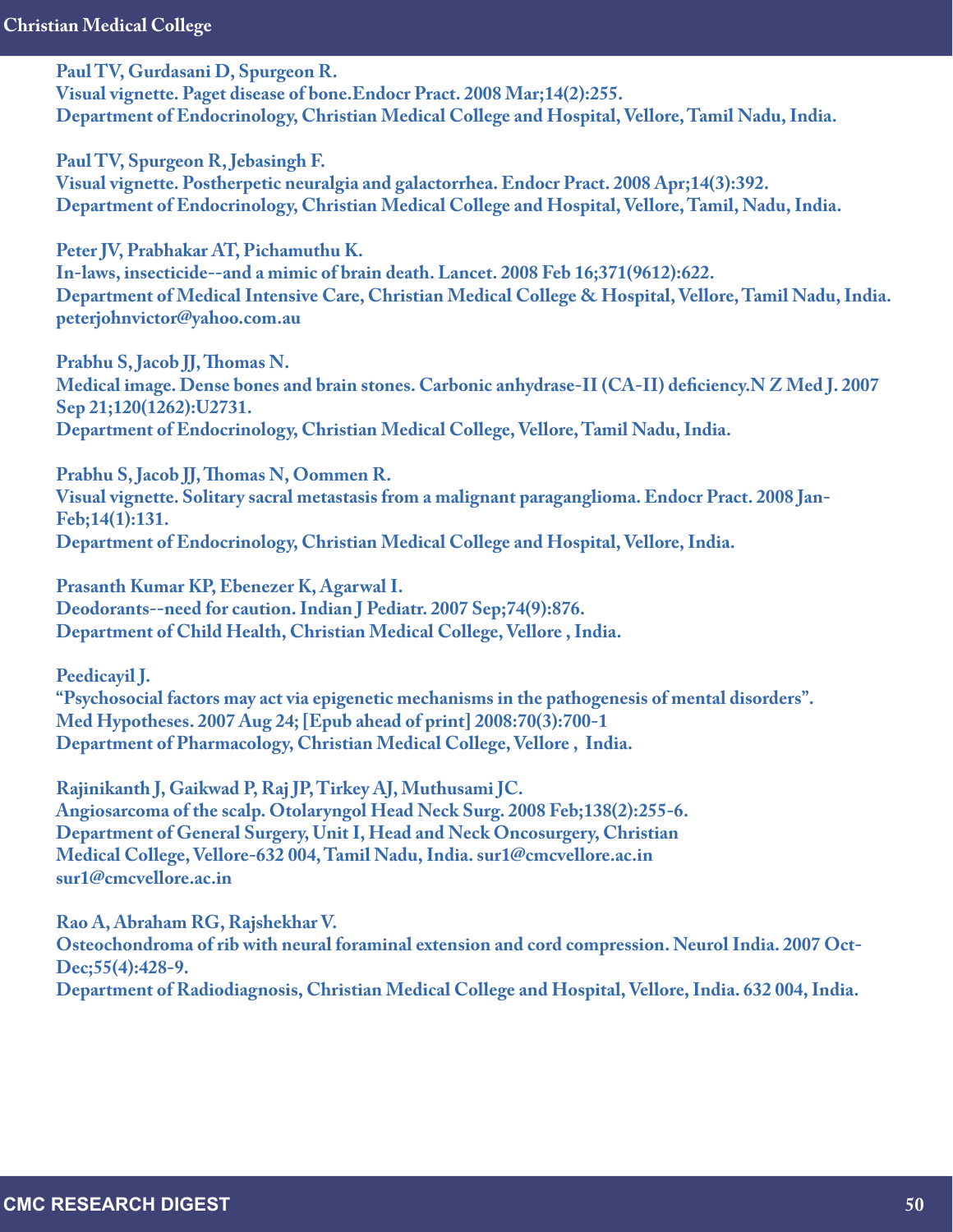### **CLINICAL—INTERVENTIONS**

#### **Ali A, Kurien M, Selvaraj KG.**

**Correlation of the ethmoid infundibulum to the medial orbital wall in maxillary sinus hypoplasia: "infundibular lateralization" a diagnostic CT finding. Ear Nose Throat J. 2007 Dec;86(12):744-7. Department of ENT, Christian Medical College and Hospital, Vellore, Tamilnadu,India 632 002. India.**

**In patients with chronic rhinosinusitis, the presence of maxillary sinus hypoplasia (MSH) may be obscured by extensive mucosal disease or nasal polyposis. Recognition of MSH and its effect on adjacent anatomic structures is of utmost clinical significance in endoscopic sinus surgery. Failure to recognize the impact that MSH has on the position of the ethmoid infundibulum relative to the medial orbital wall could lead to inadvertent damage to the wall during surgery. We conducted a prospective study of 75 patients with clinically and endoscopically proven chronic rhinosinusitis to evaluate the prevalence of MSH. We found that MSH was present in 12 patients (16.0%); 7 of the 75 patients (9.3%) had bilateral disease, and 5 (6.7%) had unilateral disease. We then correlated the relationship of the ethmoid infundibulum to the medial orbital wall as determined by computed tomography in patients with and without MSH. We found that in most cases of MSH, the ethmoid infundibulum was displaced lateral to the medial wall of the orbit; the correlation between MSH status and displacement was statistically significant (p < 0.05). We propose the term "infundibular lateralization" to describe this consistent radiological finding in MSH.**

**Babu AS, Mathew E, Danda D, Prakash H.**

**Management of patients with fibromyalgia using biofeedback: A randomized control trial. Indian J Med Sci. 2007 Aug;61(8):455-61. Department of Physiotherapy, Christian Medical College, Vellore, India.** 

**OBJECTIVE: Fibromyalgia syndrome (FMS) is a chronic rheumatological condition which could be characterized by generalized pain and fatigue. Cognitive and behavioral therapy has been found to be a suitable technique in the management of FMS. This study intends to evaluate the efficacy of electromyography (EMG) biofeedback to reduce pain in patients with FMS. MATERIALS AND METHODS: A randomized controlled trial involving two groups of FMS patients, one receiving EMG biofeedback and the other a sham biofeedback, was carried out. The assessment tools included in the study were fibromyalgia impact questionnaire (FIQ), visual analogue scale (VAS), six-minute walk test (SMWT) and number of tender points; and tenderness of each tender point was done for both the groups. STATISTICS: A Student's 't' test was used to study the test for significance. RESULTS: After using biofeedback, the mean VAS scores and the mean number of tender points were found to be 3 out of 10 and 6 out of 18 respectively. Subjective analysis from both groups showed improvement in physical and psychological realms. Statistical significance. CONCLUSION: Biofeedback as a treatment modality reduces pain in patients with FMS, along with improvements in FIQ, SMWT and the number of tender points.**

**Boopalan PR, Daniel AJ, Chittaranjan SB. Managing Skin Necrosis and Prosthesis Subluxation After Total Knee Arthroplasty. J Arthroplasty. 2008 Jun 12. [Epub ahead of print] Department of Orthopedics Unit III, Christian Medical College, Vellore, Tamil Nadu, India.**

**Skin necrosis and prosthetic subluxation are dreaded complications after total knee arthroplasty. It can result in deep infection with subsequent failure of prosthesis. The incidence of infection in patients with rheumatoid arthritis who undergo knee arthroplasty is high when compared to patients with primaryosteoarthritis. The gastrocnemius muscle flap has been described for cover of proximal tibia and tendon loss**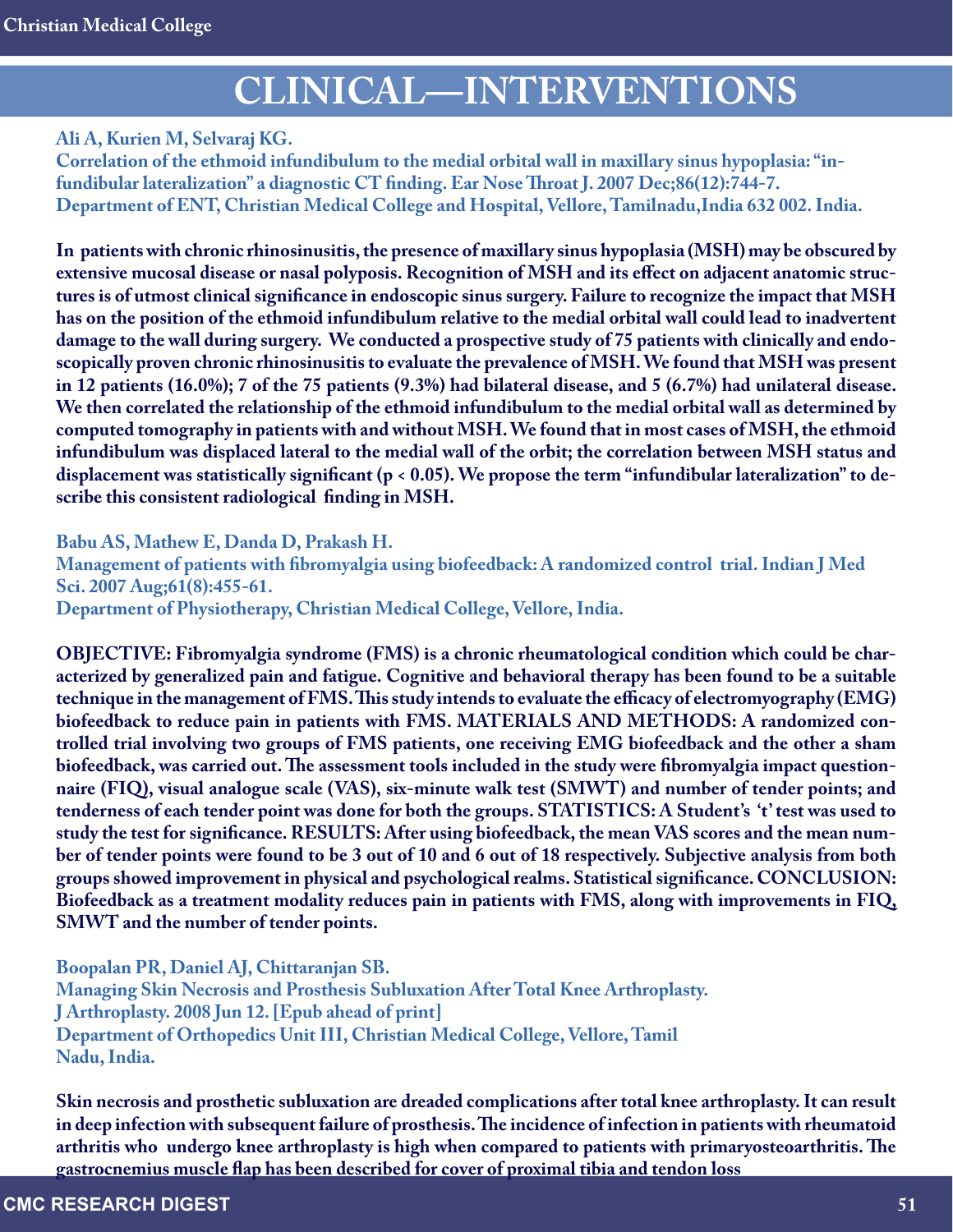**because of malignancy and has been used as a bridge graft in trauma patients with patellar tendon loss. We describe a patient with total knee arthroplasty with anterior knee skin necrosis and prosthesis subluxation because of attenuation and loss of continuity of patellar tendon. This was managed by using gastrocnemius bridge grafting. Here, the gastrocnemius bridge graft was used as a soft tissue cover as well as a dynamic anterior stabilizer for the prosthesis.**

**Chacko AG, Daniel RT.** 

**Multilevel cervical oblique corpectomy in the treatment of ossified posterior longitudinal ligament in the presence of ossified anterior longitudinal ligament. Spine. 2007 Sep 15;32(20):E575-80. Section of Neurosurgery, Department of Neurological Sciences, Christian Medical College, Vellore, India** 

**STUDY DESIGN: Clinical study. OBJECTIVE: To highlight the value of the oblique corpectomy in managing patients with cervical myelopathy caused by extensive ossified posterior longitudinal ligament (OPLL) who also have a coexisting ossified anterior longitudinal ligament (OALL). SUMMARY OF BACK-GROUND DATA: OPLL OALL, and diffuse idiopathic skeletal hyperostosis (DISH) may coexist, and the surgical treatment is varied. Patients with cervical myelopathy who are asymptomatic for the OALL may be managed by either anterior or posterior approaches, while those with dysphagia are best managed by an anterior approach that can deal with both pathologies simultaneously. OALL resection is indicated only if symptomatic. The central corpectomy, while a good option for anterior decompression, requires complex reconstruction procedures. The oblique corpectomy preserves the ventral half of the vertebral body and does not require stabilization. METHODS: In a series of 135 patients undergoing multilevel oblique corpectomy for cervical myelopathy, 3 had OPLL with massive OALL that was asymptomatic. The OPLL was removed using microdrills while preserving the OALL. Preoperative and postoperative MR imaging assessed cord compression and spinal alignment, whereas dynamic plain roentgenography assessed stability. Patients were assessed clinically for signs of dysphagia and dysphonia. RESULTS: The cervical myelopathy improved in all 3 patients at a follow-up of 3 years, 1 year, and 6 months, respectively, with no development of dysphagia. One patient had a Horner's syndrome that improved by 6 months and another had a C5 radiculopathy that was improving by 6 months. Imaging showed good decompression of the spinal cord, with no kyphosis or instability. CONCLUSION: The oblique corpectomy is a surgical option in patients with asymptomatic OALL in the setting of progressive myelopathy due to OPLL with intrinsic stability as a result of their OALL. This technique avoids a multilevel central corpectomy that is associated with significant instability often requiring reconstructive procedures.**

**Chacko B, Rajamanickam T, Neelakantan N, Tamilarasi V, John GT.**

**Pediatric renal transplantation--a single center experience of 15 yr from India. Pediatr Transplant. 2007 Dec;11(8):844-9.**

**Department of Nephrology, Christian Medical College and Hospital, Vellore , India.**

**Renal transplantation is the optimal treatment for children with ESRD. We undertook this study to establish the outcome of pediatric renal transplants in a resource-constrained environment in a developing country. A retrospective analysis on 90 pediatric renal transplants (age at transplant </=18 yr) done at our center over a 15 yr period was analyzed. The mean age of the recipients was 15 yr (range 6-18 yr) accounting for 6.1% of all the renal transplants done at our center (90/1472). Ninety-six percent of patients received kidneys from live-related donors. The major causes of ESRD were glomerulonephritis (28%) and urological abnormalities (17%), while the etiology was unknown in 50%. Immunosuppression was based on a triple drug regimen consisting of prednisolone, CsA and azathioprine in 98% of children. Amongst complications, any acute rejection episodes (46.7%), UTI (26.7%) and CMV disease (16.7%) predominated. The mean duration of follow-up was 42 +/- 33 month (range 3-159 month). Graft loss occurred in nine (10%) children at a mean duration of 25 +/- 22 month (range 6-70 month). Overall 1-, 5-, and 10-yr graft survival was 98%, 84% and 76%. Overall 1-, 5-, and 10-yr patient survival was 95%, 87%, and 79%. The significant predictors of graft loss were CMV disease**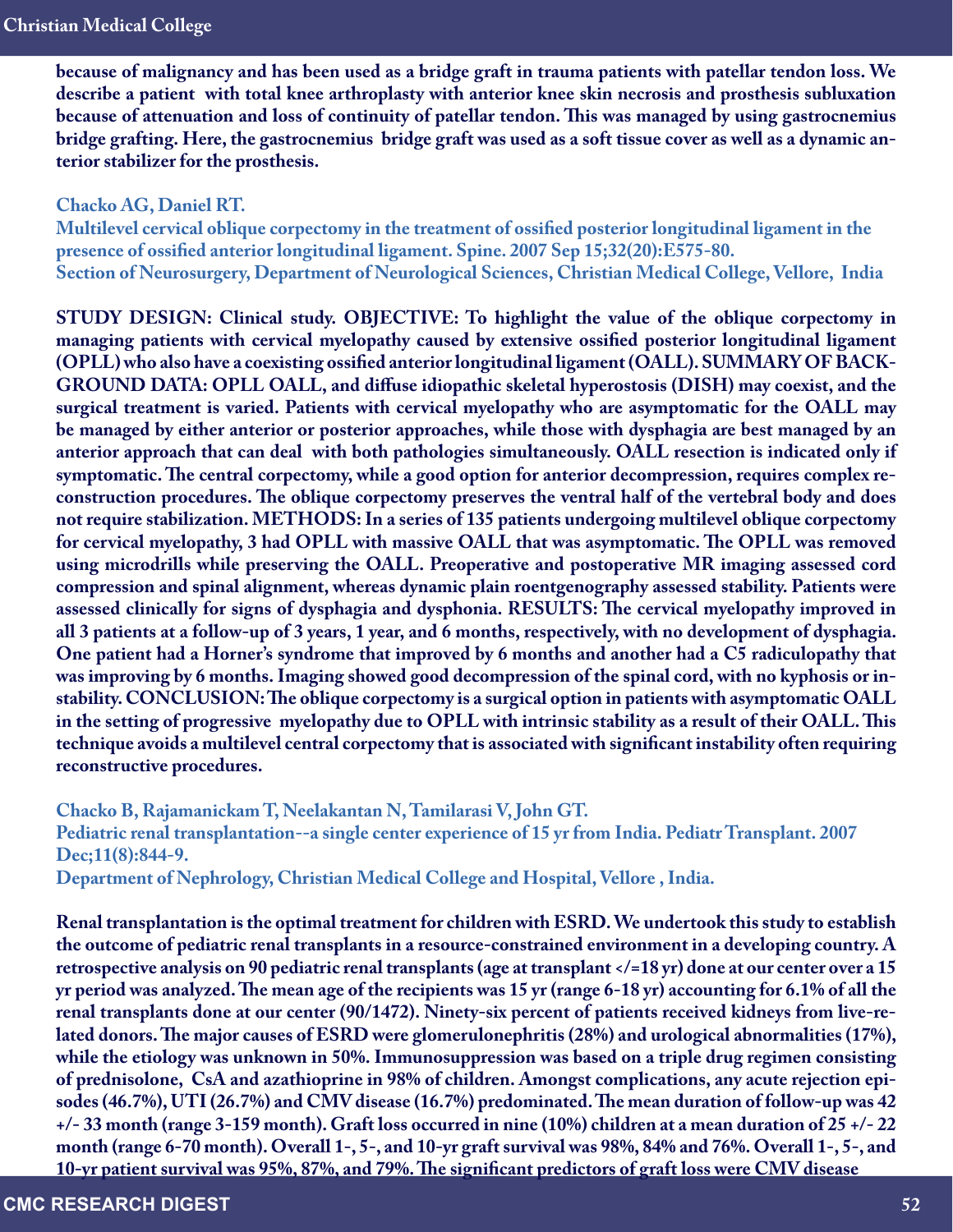$(p = 0.018)$  and  $>2$  rejection episodes  $(p = 0.05)$ , while sepsis  $(p = 0.01)$  was the most important contributor to **patient loss. Pediatric renal transplantation in India can be accomplished successfully. The graft and patient survival in our study, the largest from India, is comparable to those published from developed countries and is encouraging giventhe limited resources.** 

**Chacko AG, Daniel RT, Chacko G, Babu KS.**

**Pial and arachnoid welding for restoration of normal cord anatomy after excision of intramedullary spinal cord tumors. J Clin Neurosci. 2007 Aug;14(8):764-9. Epub 2007 May 25. Section of Neurosurgery, Department of Neurological Sciences, Christian Medical College, Vellore , India** 

**A significant postoperative problem in patients undergoing excision of intramedullary tumors is painful dysesthesiae, attributed to various causes, including edema, arachnoid scarring and cord tethering. The authors describe a technique of welding the pia and arachnoid after the excision of intramedullary spinal cord tumors used in seven cases. Using a fine bipolar forcep and a low current, the pial edges of the myelotomy were brought together and welded under saline irrigation. A similar method was used for closing the arachnoid while the dura was closed with a running 5-0 vicryl suture. Closing the pia and arachnoid restores normal cord anatomy after tumore excision and may reduce the incidence of postoperative painful dysesthesiae.** 

**Daniel RT, Meagher-Villemure K, Farmer JP, Andermann F, Villemure JG. Posterior quadrantic epilepsy surgery: technical variants, surgical anatomy, and case series. Epilepsia. 2007 Aug;48(8):1429-37. Epub 2007 Apr 18. Department of Neurosurgery, Christian Medical College, Vellore , India.** 

**OBJECTIVE: Patients with intractable epilepsy due to extensive lesions involving the posterior quadrant (temporal, parietal, and occipital lobes) form a small subset of epilepsy surgery. This study was done with a view to analyze our experience with this group of patients and to define the changes in the surgical technique over the last 15 years. We also describe the microsurgical technique of the different surgical variants used, along with their functional neuroanatomy. METHODS: In this series there were 13 patients with a median age of 17 years. All patients had extensive presurgical evaluation that provided concordant evidence localizing the lesion and seizure focus to the posterior quadrant. The objective of the surgery was to eliminate the effect of the epileptogenic tissue and preserve motor and sensory functions. RESULTS: During the course of this study period of 15 years, the surgical procedure performed evolved toward incorporating more techniques of disconnection and minimizing resection. Three technical variants were thus utilized in this series, namely, (i) anatomical posterior quadrantectomy (APQ), (ii) functional posterior quadrantectomy (FPQ), and (iii) periinsular posterior quadrantectomy (PIPQ). After a median follow-up period of 6 years, 12/13 patients had Engel's Class I seizure outcome. CONCLUSION: The results of surgery for posterior quadrantic epilepsy have yielded excellent seizure outcomes in 92% of the patients in the series with no mortality or major morbidity. The incorporation of disconnective techniques in multi lobar surgery has maintained the excellent results obtained earlier with resective surgery.**

**George B, Mathews V, Viswabandya A, Kavitha ML, Srivastava A, Chandy M. Fludarabine and cyclophosphamide based reduced intensity conditioning (RIC) regimens reduce rejection and improve outcome in Indian patients undergoing allogeneic stem cell transplantation for severe aplastic anemia. Bone Marrow Transplant. 2007 Jul;40(1):13-8. Epub 2007 Apr 23. Department of Haematology, Christian Medical College, Vellore, India** 

**Thirty-five patients (25 men and 10 women) with a median age of 20 years with severe aplastic anaemia (SAA) underwent HLA identical stem cell transplantation (HSCT) using a combination of fludarabine and cyclophosphamide +/- anti-thymocyte globulin between 2004 and 2006. Cyclosporine and mini methotrexate were used as GVHD prophylaxis. Graft source included peripheral blood stem cells (28) or G-CSF stimulated**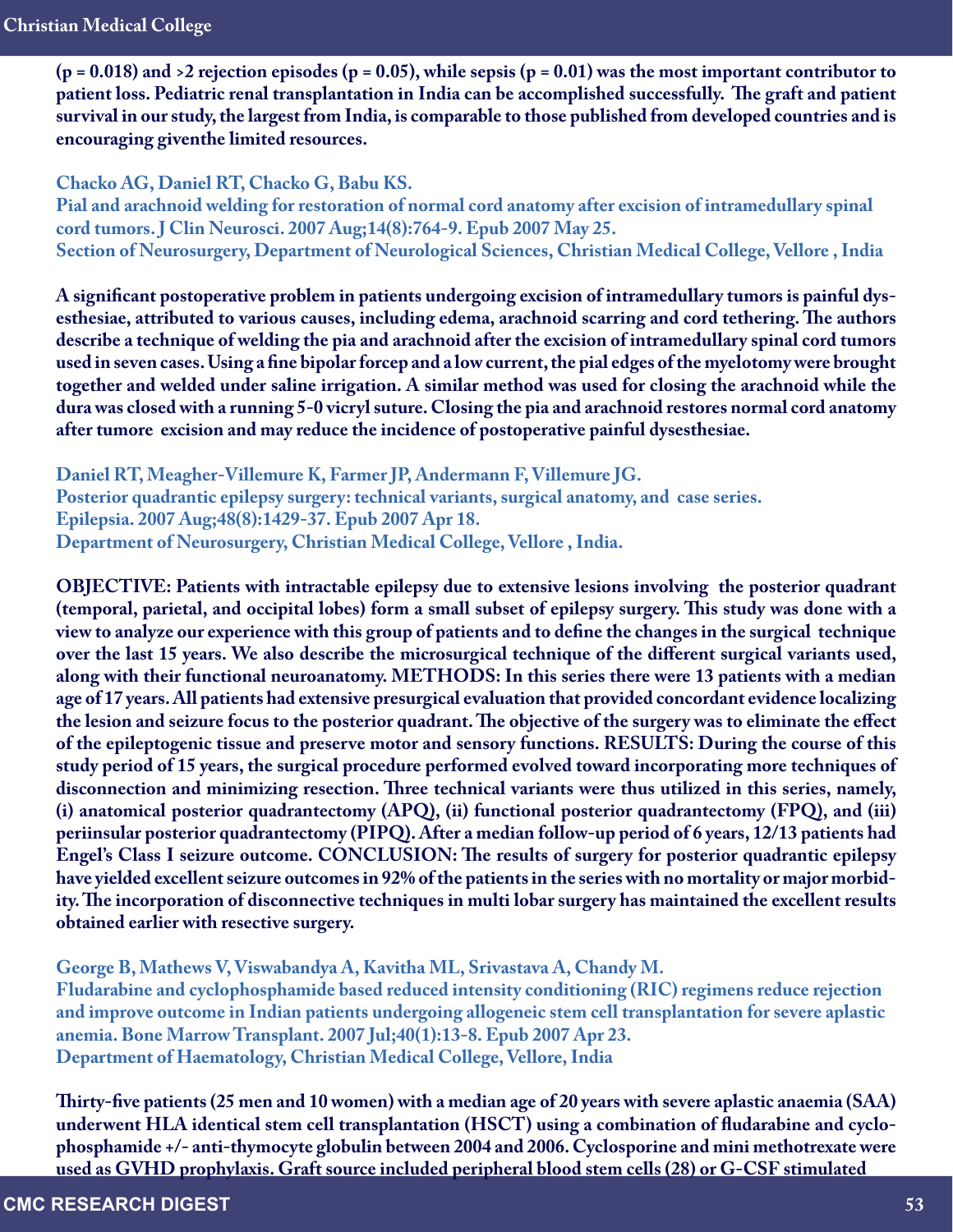**bone marrow (7). Two patients expired < 7 days post-HSCT while 32 (91.5%) patients engrafted with a median neutrophil and platelet engraftment time of 12 days each. Three patients (8.5%) developed veno-occlusive disease while acute GVHD occurred in 29% of evaluable patients, with chronic GVHD in 32%. At a mean follow-up of 22 months, 29 (82.8%) are alive and well. When compared with 26 patients previously transplanted using Cy200/antilymphocyte globulin, there was faster neutrophil engraftment (12 vs 16 days; P = 0.002) with significantly lower rejection rates (2.9 vs 30.7%; P = 0.003) and a superior event-free (82.8 vs 38.4%; P = 0.001) and overall survival (82.8 vs 46.1%; P = 0.005). A combination of fludarabine with cyclophosphamide +/- anti-thymocyte globulin reduces rejection and improves overall and event-free survival in Indian patients undergoing HSCT for severe aplastic anaemia.**

**George B, Mathews V, Viswabandya A, Kavitha ML, Srivastava A, Chandy M. Fludarabine based reduced intensity conditioning regimens in children undergoing allogeneic stem cell transplantation for severe aplastic anemia. Pediatr Transplant. 2007 Dec 14 [Epub ahead of print] 2008;12:14-9 Department of Haematology, Christian Medical College and Hospital, Vellore, India.** 

**Fourteen children with a median age of 9.8 yr with SAA (10 males, four females) underwent related HLA identical allogeneic stem cell transplantation using Flu, Cy +/- ATG between 2004 and 2006. GVHD prophylaxis consisted of cyclosporine +/- mini methotrexate. Graft source included PBSCs (seven) or BM (seven). One patient expired <7 days post-transplant, while 12 (85.7%) patients engrafted with median neutrophil and platelet engraftment times of 13.8 and 14.5 days each. One patient had primary graft failure and expired on Day +27. Acute GVHD was seen in 25% of evaluable patients while limited chronic GVHD was seen in 33%. At a mean follow-up of 18 months, 12 patients (85.7%) are alive and well. Compared with a historical cohort of 12 children transplanted using Cy/ATG, there was faster engraftment (13.8 vs. 16.4 days; p = 0.002) with lower rejection rates (7.1 vs. 36.3%; p = 0.133) and improved event free (85.7 vs. 54.5%; p = 0.177) and overall survival (85.7 vs. 63.6%; p = 0.350). Flu with Cy +/- ATG reduces rejection and improves overall and event free survival in children with aplastic anemia.**

**George B, Mathews V, Viswabandya A, Kavitha ML, Srivastava A, Chandy M. Fludarabine based reduced intensity conditioning regimens in children undergoing allogeneic stem cell transplantation for severe aplastic anemia. Pediatr Transplant. 2008 Feb;12(1):14-9. Epub 2007 Dec 14. Department of Haematology, Christian Medical College, Vellore, Tamil Nadu, India. biju@cmcvellore.ac.in** 

**Fourteen children with a median age of 9.8 yr with SAA (10 males, four females) underwent related HLA identical allogeneic stem cell transplantation using Flu, Cy +/- ATG between 2004 and 2006. GVHD prophylaxis consisted of cyclosporine +/- mini methotrexate. Graft source included PBSCs (seven) or BM (seven). One patient expired <7 days post-transplant, while 12 (85.7%) patients engrafted with median neutrophil and platelet engraftment times of 13.8 and 14.5 days each. One patient had primary graft failure and expired on Day +27. Acute GVHD was seen in 25% of evaluable patients while limited chronic GVHD was seen in 33%. At a mean follow-up of 18 months, 12 patients (85.7%) are alive and well. Compared with a historical cohort of 12 children transplanted using Cy/ATG, there was faster engraftment (13.8 vs. 16.4 days; p = 0.002) with lower rejection rates (7.1 vs. 36.3%; p = 0.133) and improved event free (85.7 vs. 54.5%; p = 0.177) and overall survival (85.7 vs. 63.6%; p = 0.350). Flu with Cy +/- ATG reduces rejection and improves overall and event free survival in children with aplastic anemia.**

**George L, Sachithanandam K, Gupta A, Pulimood S.**

**Frontal rhytidectomy as surgical treatment for pachydermoperiostosis: a case report.**

**J Dermatolog Treat. 2008;19(1):61-3.** 

**Department of Dermatology, Christian Medical College, Vellore, Tamilnadu, India. lens\_grg@yahoo.com**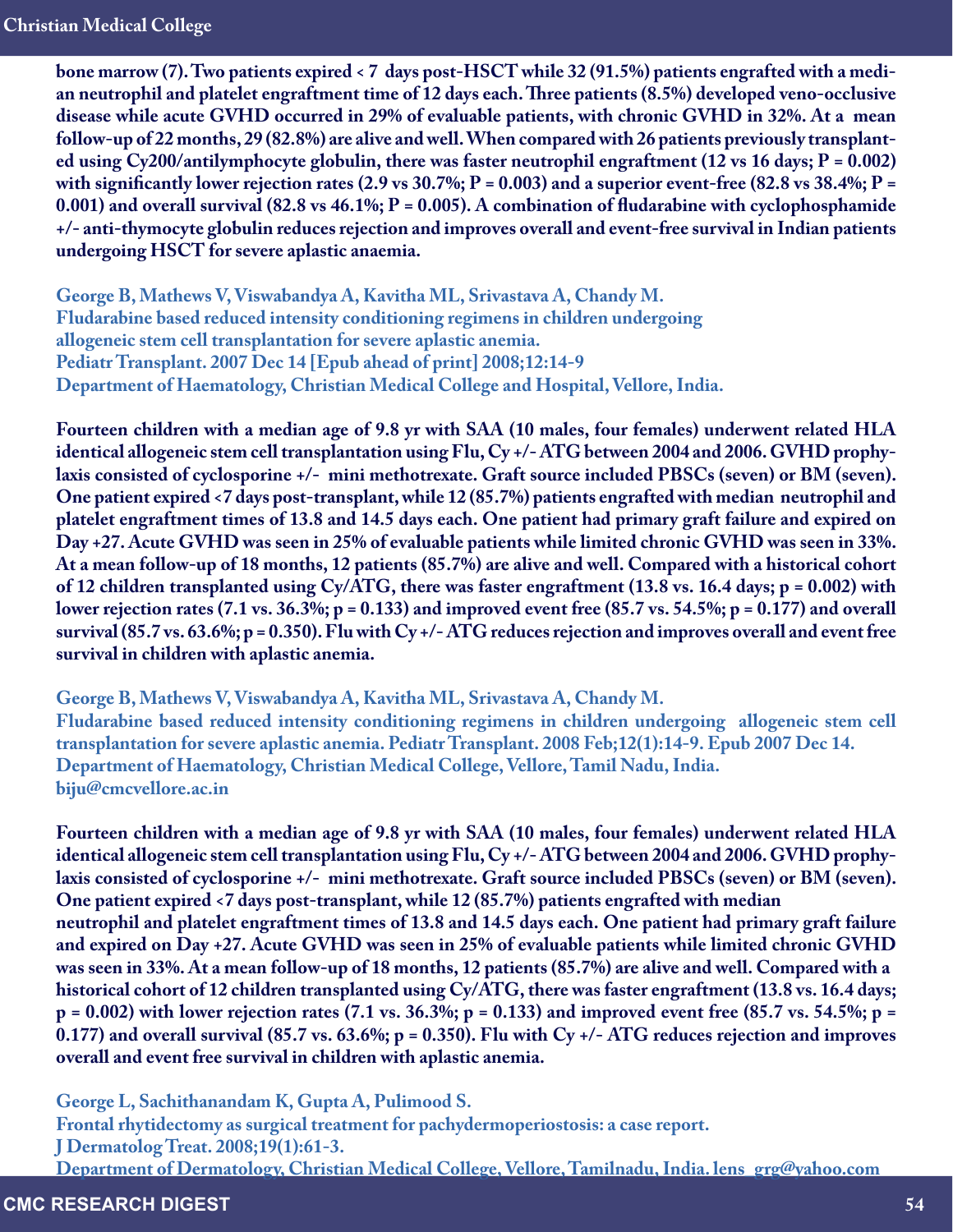**The thickened folded skin of Touraine-Solente-Golé syndrome can result in cosmetic and functional deformities. The treatment of pachydermoperiostosis is usually centered around improving the cosmetic appearance through plastic surgery. We describe the case of a 27-year-old male who had pachydermoperiostosis with a leonine facies that was managed with frontal rhytidectomy. A greatly improved cosmetic appearance was achieved with this procedure.**

**George J, Tharion G, Richard J, Macaden AS, Thomas R, Bhattacharji S. The effectiveness of intravesical oxybutynin, propantheline, and capsaicin in the management of neuropathic bladder following spinal cord injury. ScientificWorldJournal. 2007 Oct 22;7:1683-90. Department of Physical Medicine and Rehabilitation, Christian Medical College, Vellore 632 004, India.**

**The objective of this study was to compare the therapeutic response of intravesical oxybutynin, propantheline, and capsaicin in the treatment of neurogenic detrusor overactivity. Carried out in the Department of Physical Medicine and Rehabilitation at a university teaching hospital in India, patients acted as their own controls. Oxybutynin 5 mg in solution or propantheline 15 mg in solution and capsaicin were instilled intravesically in each patient. Urodynamic studies were done before and after the intravesical instillation of each drug. The nonparametric tests were used for statistical analysis. The efficacy of intravesical capsaicin in the treatment of neurogenic detrusor overactivity was statistically significant for reflex volume (RV) (p = 0.018),cystometric capacity (CC) (p = 0.0440 ), leak volume (LV) (p = 0.000), and leak frequency (LF) (p = 0.009). The Kruskal-Wallis test for paired sample comparing pre- and post-LV and LF for intravesical capsaicin was significant at 2nd week (p = 0.002 and 0.054, respectively). There was a significant difference in therapeutic response between intravesical oxybutynin, propantheline, and capsaicin in the treatment of detrusor overactivity for LV and LF at 2nd week (p = 0.017 and 0.003, respectively). When comparing responses of oxybutynin and propantheline, more subjects demonstrated improvement with intravesical propantheline than oxybutynin for RV, detrusor leak point pressure (LPP), clean intermittent catheterization volume (CICV), and LV. This study suggests that intravesical agents may be used as effective adjuvants in the management of incontinence due to neurogenic detrusor overactivity following spinal cord injury.**

**Gupta G, Kumar S, Kekre NS, Gopalakrishnan G. Surgical management of rectourethral fistula. Urology. 2008 Feb;71(2):267-71. Department of Urology, Christian Medical College, Vellore, Tamil Nadu, India.**

**OBJECTIVES: To present our experience and outcomes with the challenging problem of rectourethral fistula (RUF) using the perineal approach. RUF is a rare occurrence. METHODS: This was a retrospective study of patients treated from January 1999 to December 2006. Fifteen patients (aged 16 to 64 years, mean 38) were studied, and their outcomes were assessed after surgical repair. The etiology was iatrogenic in 7, congenital in 5, and traumatic in 3. All patients presented with the passage of urine through the rectum and underwent micturating cystourethrography with retrograde urethrography, followed by preliminary cystoscopy and examination under anesthesia. All patients were treated using the perineal approach and gracilis muscle flap interposition. Six patients had associated urethral pathologic features that were managed simultaneously with RUF repair. Preoperatively, bowel diversion was done at the time of the cystourethroscopy and examination under anesthesia, if not done earlier, and the definitive repair was deferred for at least 12 weeks after bowel diversion. RESULTS: RUF closure was successful in all the patients. Postoperatively, 2 patients had minimal urinary leakage through the perineum that resolved after repeat catheterization for 8 weeks. One stricture at the anastomotic site was managed with optical internal urethrotomy. One patient had extrusion of the gracilis flap, for which the muscle was repositioned. CONCLUSIONS: The results of our study have shown that RUF closure using the perineal approach with pedicled gracilis muscle interposition is associated with low morbidity and a high success rate (100%). It is the method of choice for urologists because of their familiarity with the approach and because urethral pathologic features can be corrected simultaneously. We emphasize the need for bowel diversion before attempting reconstruction.**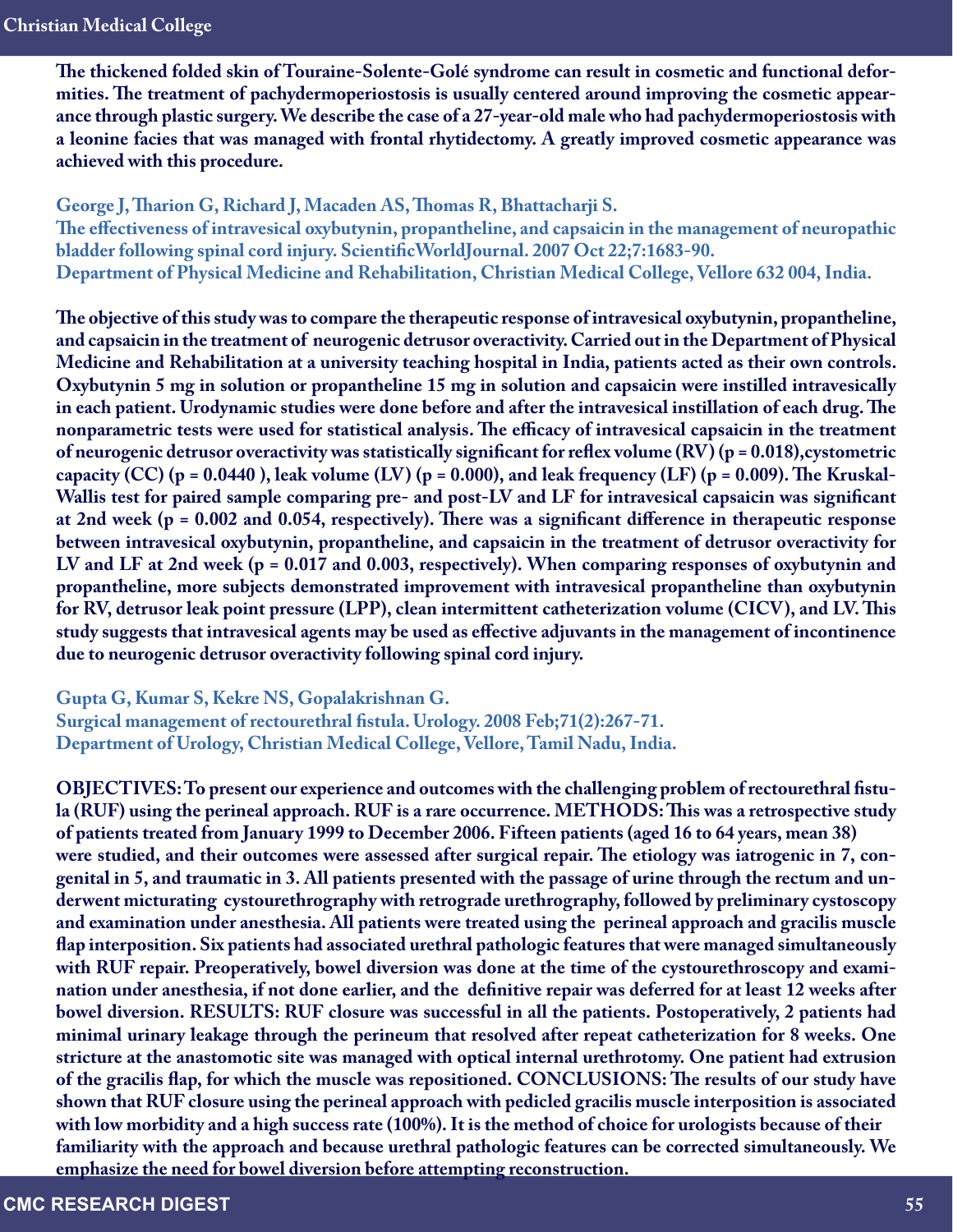**Jacob JJ, Paul TV, Mathews SS, Thomas N. Perrault syndrome with Marfanoid habitus in two siblings. J Pediatr Adolesc Gynecol. 2007 Oct;20(5):305-8. Department of Endocrinology, Christian Medical College and Hospital, Vellore, India.**

**BACKGROUND: Familial pure gonadal dysgenesis with 46 XX karyotype and sensorineural deafness constitutes a rare autosomal recessive syndrome described initially by Perrault in 1951. The spectrum of the disease remains undetermined. Families with additional newer findings are regularly reported. CASE: We report two siblings with gonadal dysgenesis, progressive sensorineural deafness, Marfanoid body proportions and skeletal features, and a normal female karyotype. The diagnosis of Perrault syndrome was made. Abnormal body proportions including a longer arm span, shorter trunk, high arched palate, long slender fingers and positive thumb and wrist sign were observed. The siblings did not have any cardiac or ocular features of Marfan's syndrome. CONCLUSION: The report of the siblings adds to the expanding spectrum of findings in Perrault syndrome.** 

**Kavunkal AM, Vijayakumar R, Ramkumar J, Cherian VK Mycobacterium fortuitum sternal wound infection following mitral valve replacement Indian J Thorac Cardiovasc Surg 2007 Oct-Dec; 23(4):269-271 Department of Thoracic and Cardiovascular Surgery,Christian Medical College and Hospital, Vellore, India.**

**Mycobacterium fortuitum infection of the sternum following cardiac surgery is a rare occurrence. It is usually diagnosed late and has a considerable mortality. We present a female patient with Mycobacterium fortuitum sternal wound infection following mitral valve replacement, who was successfully managed with radical surgical debridement combined with multidrug antibiotics. Multi-drug antibiotic therapy is essential because of the emergence of resistant strains.**

**Kekre NS, Kumar S. Optimizing the fragmentation and clearance after shock wave lithotripsy. Curr Opin Urol. 2008 Mar;18(2):205-9. Department of Urology, Christian Medical College, Tamilnadu, India. nitinkekre@hotmail.com** 

**PURPOSE OF REVIEW: Shock wave lithotripsy is the treatment of choice for small renal and upper ureteric stones. This review examines the factors that improve fragmentation and clearance of stones, and recent advances in this area. RECENT FINDINGS: Several randomized trials published recently have demonstrated the role of tamsulosin in helping the clearance of ureteric fragments after shock wave lithotripsy. The role of slow shock wave delivery rate has been well established. Percussion, diuresis and inversion have been used to improve results in lower calyceal stones. Few clinical studies have explored the role of position during treatment. The effects of progressive increase of lithotripter output have been demonstrated only in experimental studies. SUMMARY: Tamsulosin can be used to increase clearance, and reduce episodes of ureteric colic and the need for analgesics after shock wave lithotripsy. Shock waves at slow rate improve both the safety and efficacy of shock wave lithotripsy. Percussion, diuresis and inversion augments clearance of lower calyceal fragments.**

**Kontoyiannis DP, Lewis RE, Lortholary O, Alexander BD, Dromer F, Gupta KL, John GT, Del Busto R, Klintmalm GB, Somani J, Lyon GM, Pursell K, Stosor V, Munoz P, Limaye AP, Kalil AC, Pruett TL, Garcia-Diaz J, Humar A, Houston S, House AA, Wray D, Orloff S, Dowdy LA, Fisher RA, Heitman J, Albert ND, Wagener MM, Singh N.**

**Calcineurin-inhibitor agents interact synergistically with antifungal agents invitro against Cryptococcus neoformans isolates: correlation with outcome in solid organ transplant recipients with cryptococcosis.**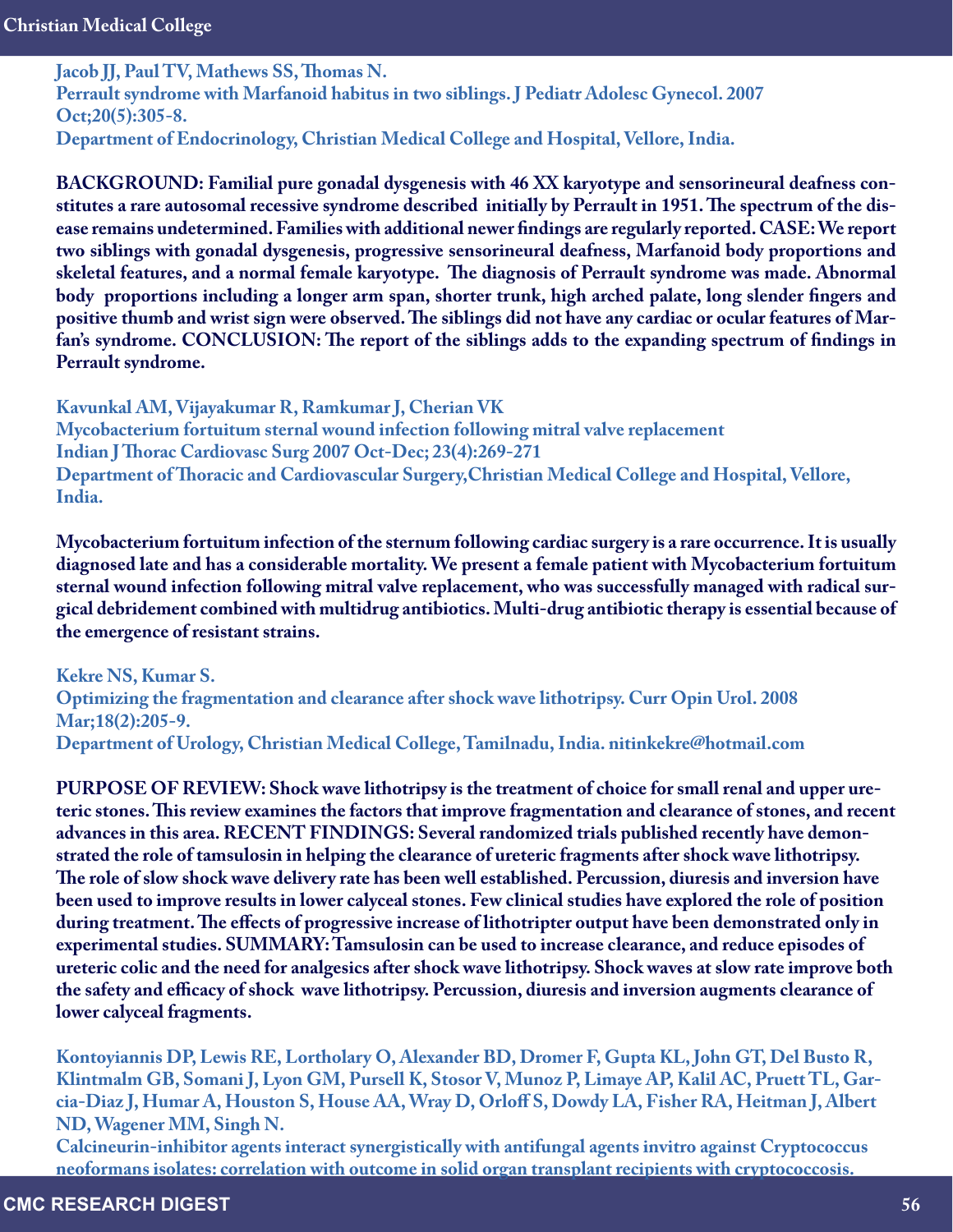**Antimicrob Agents Chemother. 2007 Dec 10 [Epub ahead of print]University of Texas, MD Anderson Cancer Center, Houston, TX; Institut Pasteur and Faculté de Médecine Paris Descartes, Hôpital Necker-Enfants malades, Paris, France; Duke University Medical Center, Durham, NC, Institut Pasteur, Paris, France; Postgraduate Institute of Medical Education and Research, Chandigarh, India; Christian Medical College Hospital, Vellore, India; Henry Ford Hospital, Detroit, MI, Baylor University Medical Center, Dallas, TX; Emory University,Atlanta, GA; University of Chicago, Chicago, IL; Northwestern University, Chicago, IL; Hospital General Universitario Gregorio Maraón, Madrid, Spain; University of Washington, Seattle, WA; University of Nebraska, Omaha, NE; University of Virginia, Charlottesville, VA; Ochsner Clinic, New Orleans, LA; University Health Network, Toronto General Hospital, Toronto, ON, Canada; University of South Florida, Tampa FL; University of Western Ontario, London, ON, Canada; Medical University of South Carolina, Charleston, SC; Oregon Health Sciences University, Portland, OR; University of Miami, Miami, FL; and Virginia Commonwealth University, Richmond, VA, VA Medical Center and University of Pittsburgh, Pittsburgh, PA.**

**Synergistic interactions were observed between CIs and antifungal agents against 53/59 (90%) of the C.neoformans isolates from solid organ transplant recipients with cryptococcosis and may account for better outcomes in patients with cryptococcosis receiving these immunosuppressive agents.** 

**Lee VN, Nithyananth M, Cherian VM, Amritanand R, Venkatesh K, Sundararaj GD,**

**Raghuram LN.**

**Preoperative embolisation in benign bone tumour excision. J Orthop Surg (Hong Kong). 2008 Apr;16(1):80-3.**

**Department of Orthopaedics and Accident Surgery, Christian Medical College, Vellore, India. vlee@cmcvellore.ac.in**

**PURPOSE: To assess the role of preoperative embolisation in benign bone tumour excision. METHODS: 3 men and 3 women aged 19 to 35 (mean 23) years with either a giant cell tumour or an aneurysmal bone cyst in limb girdle sites underwent preoperative embolisation a day prior to wide local excision by the same surgeon. Tumour size, blood loss, wound healing, infection, and tumour recurrence were assessed. RESULTS: The mean total blood loss was 391 (range, 100-980) ml. No blood transfusion was needed. No patient had any surgery- or embolisation-associated complication. No tumour recurred within a minimum 5-year follow-up. All patients had satisfactory limb function. CONCLUSION: Preoperative embolisation is useful in the management of vascular and aggressive bone tumours located at limb girdle sites where a tourniquet cannot be used.**

 **Mammen T, Keshava SN, Eapen CE, Raghuram L, Moses V, Gopi K, Babu NS, Ramachandran J, Kurien G.**

**Transjugular liver biopsy: a retrospective analysis of 601 cases. J Vasc Interv Radiol. 2008 Mar;19(3):351-8. Department of Radiology, Christian Medical College Hospital, Vellore, India. tom\_mammen@yahoo.co.in** 

**PURPOSE: To perform a retrospective analysis of all transjugular liver biopsies (TJLBs) performed during a 77-month period. The authors discuss the technical modifications adopted to achieve better procedural success and histopathologic yield apart from the safety profile of this procedure during the study period. MATE-RIALS AND METHODS: Six hundred one consecutive patients underwent TJLB at the authors' institution during the study period. TJLB was performed when percutaneous biopsy was precluded, being judged unsafe. The left internal jugular vein (IJV) was accessed only when it was not possible to cannulate the right IJV, which was the routine access for this procedure. Biopsy samples were obtained from the right lobe after right hepatic vein cannulation. Left lobe biopsy was done only in select cases. In patients with shrunken liver and unfavorable hepatic veins for cannulation and in those with hepatic veno-occlusive disease, biopsy was performed with a transcaval approach under ultrasonographic (US) guidance, improving our technical suc**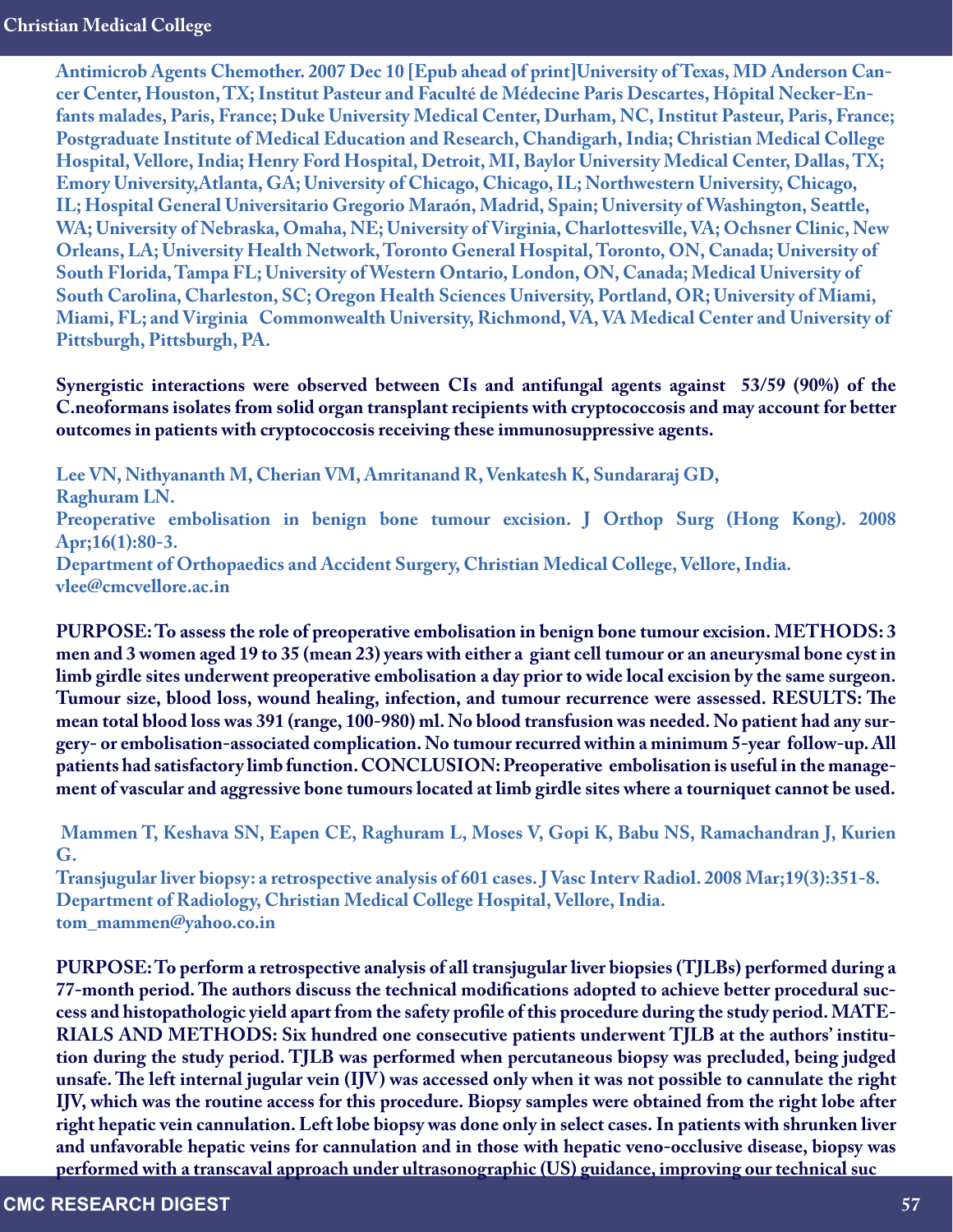**cess for this procedure over the years. RESULTS: The overall technical success rate for the procedure was 98.8 % (594/601), the histopathologic positivity was 97% (576/594), and the overall complication rate was 2.5% (15/601). CONCLUSIONS: With technical modifications such as transcaval liver biopsy and with access to US in the angiography suite, interventionalist can achieve higher technical success rates for this procedure. The authors' institutional experience with this procedure reiterates its high histopathologic positivity and safety profile both in adult and pediatric patients.**

**Mathews V, George B, Lakshmi KM, Viswabandya A, John JM, Sitaram U, Daniel D, Chandy M, Srivastava A.**

**Impact of pretransplant splenectomy on patients with beta-thalassemia major undergoing a matched-related allogeneic stem cell transplantation. Pediatr Transplant. 2008 May 14. [Epub ahead of print] Department of Haematology, Christian Medical College and Hospital, Vellore 632004, India.**

**Impact of pretransplant splenectomy in patients with beta-thalassemia major undergoing an allogeneic SCT has never been addressed. Twenty-seven class III patients (29 transplants) had a pretransplant splenectomy. The outcome of these 29 transplants was compared with 76 transplants in class III who did not have a splenectomy. Patients in the splenectomy group were older (11.7 +/- 5.0 vs. 8.5 +/- 3.5 yr; p = 0.003) and had a larger liver size (5.7 +/- 1.8 vs. 4.4 +/- 1.6 cm; p = 0.000). Splenectomized patients had a significantly faster time to ANC >500/mm(3) (15.4 +/- 5.9 vs. 17.5 +/- 4 days; p = 0.002) and platelet >20 000/mm(3) (22.5 +/- 6.7 vs. 32.5 +/- 13.6 days; p = 0.000). The splenectomized group had a significantly reduced requirement of blood transfusion in the first 100 days post-transplant (5.5 +/- 5.1 vs. 7.2 +/- 5.4 units; p = 0.017). There were significantly more deaths related to peri-transplant infections in the post-splenectomy group (24% vs. 5.3%; p = 0.0001). The graft rejections were comparable between the two groups (20.7% vs. 14.5%; p = 0.55). The incidence of acute and chronic GVHD, late infections, and deaths from RRT was not significantly different between the two groups. The five-yr EFS (31.0 +/- 8.6 vs. 60.8 +/- 5.98; p = 0.003) and OS (39.7 +/- 9.3 vs. 71.8 +/- 5.5; p = 0.002) was significantly worse in the splenectomized group. In conclusion, pretransplant splenectomy among patients with beta-thalassemia major was associated with faster engraftment, reduced transfusion support, a higher incidence of peri-transplant infection related deaths, and a reduced EFS and OS.**

**Moorthy RK, Rajshekhar V. Management of brain abscess: an overview. Neurosurg Focus. 2008;24(6):E3. Department of Neurological Sciences, Christian Medical College, Vellore, Tamilnadu, India.**

**Recent advances in neuroimaging have resulted in a marked decrease in morbidity and death due to brain abscesses. The advent of computed tomography-guided stereotaxy has reduced morbidity in patients with deepseated abscesses. Empirical therapy is best avoided in the present era, particularly given the availability of stereotactic techniques for aspiration and confirmation of diagnosis. Despite these advances, management of abscesses in patients with cyanotic heart disease and in immunosuppressed patients remains a formidable challenge. Unusual as well as more recently recognized pathogens are being isolated from abscesses in immunosuppressed patients. The authors provide an overview of the management of brain abscesses, highlighting their experience in managing these lesions in patients with cyanotic heart disease, stereotactic management of brain abscesses, and management of abscesses in immunosuppressed patients.**

**Parikh R, Parikh S, Das S, Thomas R. Choroidal drainage in the management of acute angle closure after topiramate toxicity. J Glaucoma. 2007 Dec;16(8):691-3. Department of Ophthalmology, Christian Medical College and Hospital, Vellore, India.**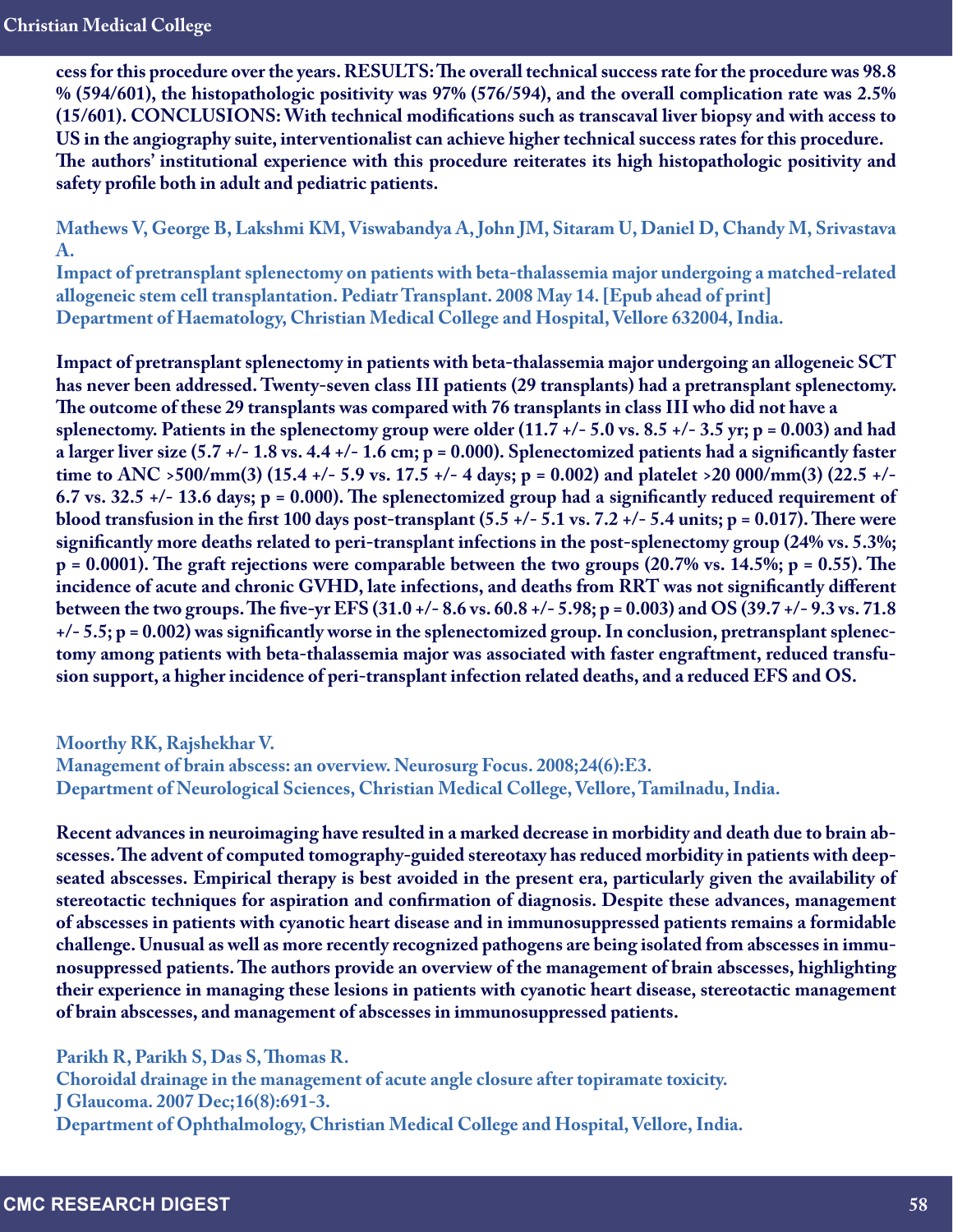**PURPOSE: To report the role of choroidal drainage in patient with acute bilateral angle closure secondary to cilio-choroidal effusion with Topiramate. DESIGN: Interventional case report. METHODS: Two weeks after commencing tablet Topiramate (Sulfamate derivative) for management of epilepsy, a patient developed bilateral acute angle closure secondary to cilio-choroidal effusion with lenticulo-corneal touches for which choroidal drainage was performed in 1 eye. RESULTS: After choroidal drainage, anterior chamber deepened, corneal edema resolved, choroidals started resolving, and intraocular pressure was controlled without medication. CONCLUSIONS: In patients presenting with acute angle closure secondary to To piramate toxicity, choroidal drainage if indicated, is a safe and effective interventional procedure.**

**Paul TV, Jacob JJ, Vasan SK, Thomas N, Rajarathnam S, Selvan B, Paul MJ, Abraham D, Nair A, Seshadri MS.**

**Management of insulinomas: analysis from a tertiary care referral center in India. World J Surg. 2008 Apr;32(4):576-82.**

**Department of Endocrinology, Christian Medical College and Hospital, Vellore 632004, India. thomasvpaul@yahoo.com.**

**The aim of this study was to describe the localization and management of patients with pancreatic insulinomas and determine the most effective localization and surgical techniques in the presence of significant financial constraints in the patient population. We retrospectively reviewed the case records of 18 patients with insulinomas treated at our institution over a period of 10 years. The medical records were reviewed for demographic data, clinical presentation, biochemistry, details of localization studies, intraoperative findings, postoperative outcome, and long-term follow-up. The sensitivities of the various localization procedures were calculated using the intraoperative findings as the gold standard. There were 10 men and 8 women in the study, with a median age of 43 years. All patients underwent a supervised 72-hour fast and developed symptomatic hypoglycemia within 48 hours. An average of 1.9 localization procedures was performed per patient. Computed tomography (CT) had a sensitivity of 62% and specificity of 100%. Magnetic resonance imaging and digital subtraction angiography had specificities of 85% and 100%, respectively, with a specificity of 66% and 50%, respectively. Fourteen patients underwent surgery. Intraoperatively the excised tumor was palpable in nine patients, and all patients had postoperative euglycemia. In five patients the tumor was not palpable during the time of surgery; three of these patients underwent blind distal pancreactomy, with two patients having persistent hypoglycemia during the postoperative period. Two patients had a negative exploratory laparotomy. Patients with a surgical cure were followed up for a mean period of 24 months. On the background of financial constraints in connection with patient care, CT scanning is a cost-effective option with good specificity. Intraoperative palpation of the tumor and enucleation is the most effective technique for surgical cure. Blind distal pancreactomy is not advocated for tumors that are not localized intraoperatively.**

**Pavamani SP, Surendrababu NR, Ram TS, Thomas M, Viswanathan PN, Viswanathan FR. Capillary haemangioma involving the middle and external ear: radiotherapy as a treatment method. Australas Radiol. 2007 Aug;51(4):394-7. Department of Radiation Oncology, Christian Medical College, Vellore, India** 

**Capillary haemangiomas rarely occur in the auditory canal and have mainly been managed with surgical excision or kept on close follow up for development of symptoms. Radiotherapy, as a treatment method, has not been reported previously in the published work. We describe a study of a capillary haemangioma in the auditory canal of a 26-year-old woman who presented with bleeding. She was treated with radiotherapy, after the lesion was found to be unsuitable for surgery and embolization. The patient remains well 5 years after completion of treatment.**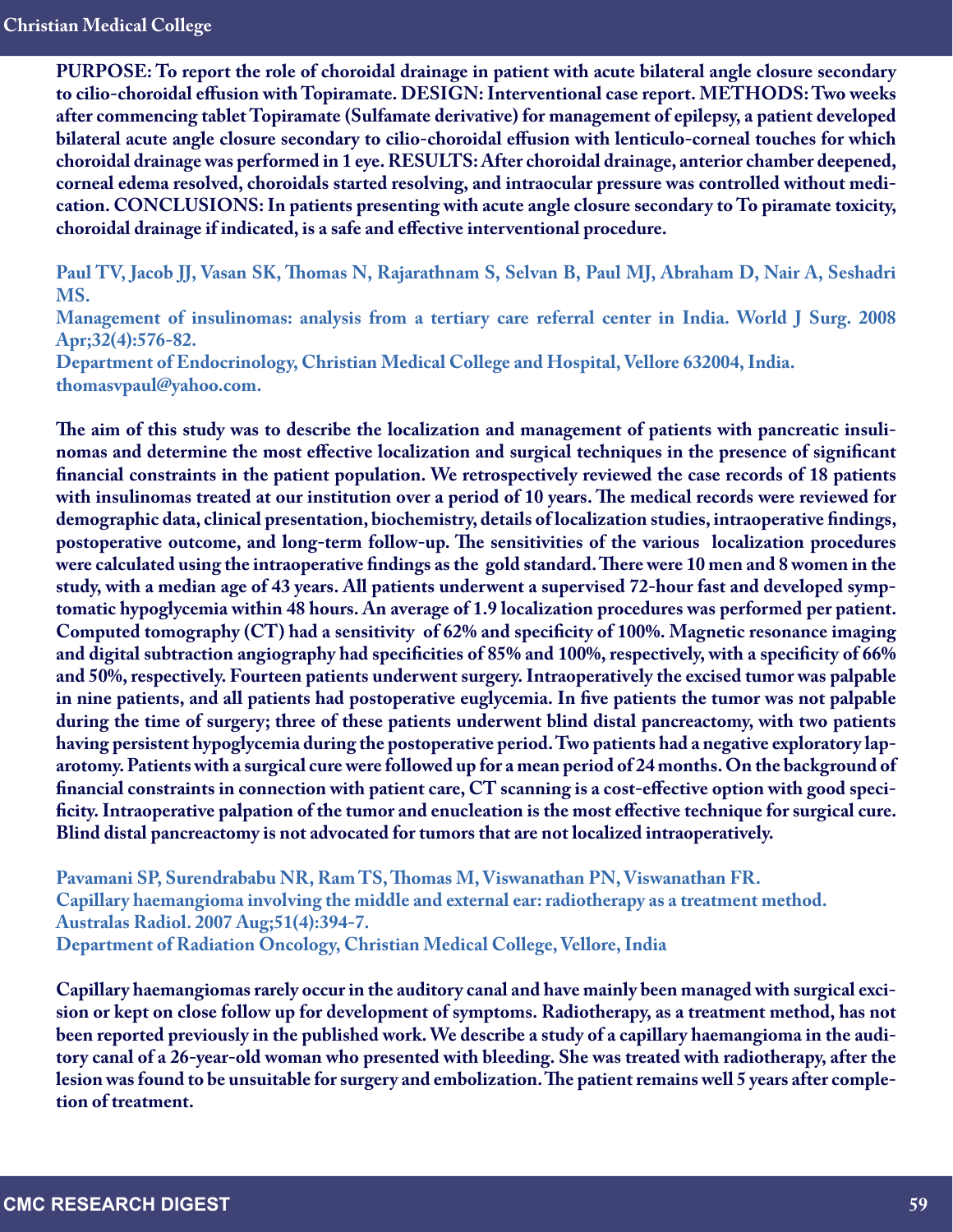#### **Prathap T**

**Evaluating systematic reviews in urology: A practical guide Indian Journal of Urology 2007; 23(3): 224-233 Department of Psychiatry, South Asian Cochrane Network, Prof. BV Moses Centre for Clinical Trials and Evidence-Based Medicine, Christian Medical College, Vellore, India**

**Systematic reviews of good quality randomized controlled trials that have little heterogeneity (variability) are considered to provide the best source of evidence for the efficacy of interventions in healthcare. With the recent national provision for access to The Cochrane Library to all residents in India, urologists and other clinicians now have access to this reliable source of regularly updated systematic reviews. This article uses six systematic reviews relevant to urologists from The Cochrane Library produced by different collaborative review groups in The Cochrane Collaboration to illustrate the methods used to minimize bias, improve transparency and provide reliable estimates of treatment effects. Issues in evaluating results, especially when subsequent trials produce discrepant results, are discussed.**

#### **Peter JV, John P, Graham PL, Moran JL, George IA, Bersten A.**

**Corticosteroids in the prevention and treatment of acute respiratory distress syndrome (ARDS) in adults: meta-analysis. bMJ. 2008 May 3;336(7651):1006-9. Epub 2008 Apr 23. comment in: BMJ. 2008 May 3;336(7651):969-70.**

**Department of Medical Intensive Care, Christian Medical College and Hospital, Vellore, India 632 004.**

**OBJECTIVE: To systematically review the efficacy of steroids in the prevention of acute respiratory distress syndrome (ARDS) in critically ill adults, and treatment for established ARDS. DATA SOURCES: Search of randomised controlled trials (1966-April 2007) of PubMed, Cochrane central register of controlled trials, Cochrane database of systematic reviews, American College of Physicians Journal Club, health technology assessment database, and database of abstracts of reviews of effects. DATA EXTRACTION: Two investigators independently assessed trials for inclusion and extracted data into standardised forms; differences were resolved by consensus. DATA SYNTHESIS: Steroid efficacy was assessed through a Bayesian hierarchical model for comparing the odds of developing ARDS and mortality (both expressed as odds ratio with 95% credible interval) and duration of ventilator free days, assessed as mean difference. Bayesian outcome probabilities were calculated as the probability that the odds ratio would be > or =1 or the probability that the mean difference would be > or =0. Nine randomised trials using variable dose and duration of steroids were identified. Preventive steroids (four studies) were associated with a trend to increase both the odds of patients developing ARDS (odds ratio 1.55, 95% credible interval 0.58 to 4.05; P(odds ratio > or =1)=86.6%), and the risk of mortality in those who subsequently developed ARDS (three studies, odds ratio 1.52, 95% credible interval 0.30 to 5.94; P(odds ratio > or =1)=72.8%). Steroid administration after onset of ARDS (five studies) was associated with a trend towards reduction in mortality (odds ratio 0.62, 95% credible interval 0.23 to 1.26; P(odds ratio > or =1)=6.8%). Steroid therapy increased the number of ventilator free days compared with controls (three studies, mean difference 4.05 days, 95% credible interval 0.22 to 8.71; P(mean difference > or =0)=97.9%). Steroids were not associated with increase in risk of infection. CONCLUSIONS: A definitive role of corticosteroids in the treatment of ARDS in adults is not established. A possibility of reduced mortality and increased ventilator free days with steroids started after the onset of ARDS was suggested. Preventive steroids possibly increase the incidence of ARDS in critically ill adults.**

**Peter JV, Moran JL, Pichamuthu K, Chacko B.**

**Adjuncts and alternatives to oxime therapy in organophosphate poisoning--is there evidence of benefit in human poisoning? A review.**

**Anaesth Intensive Care. 2008 May;36(3):339-50.**

**Department of Medical Intensive Care, Christian Medical College and Hospital, Vellore, India.**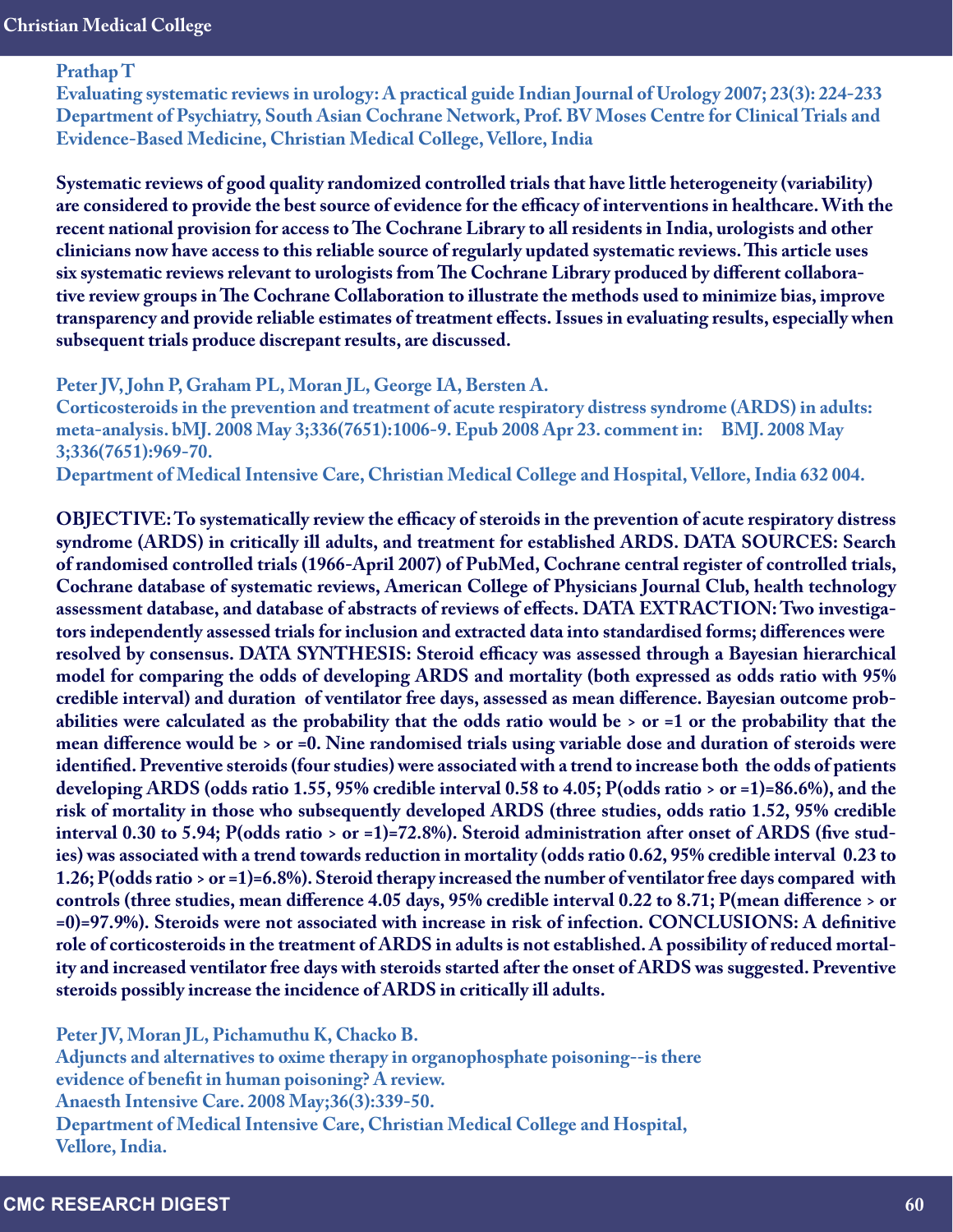**Organophosphate poisoning is common in developing countries. The morbidity and mortality with organophosphate poisoning is relatively high despite the use of atropine as specific antidotal therapy and oximes to reactivate acetylcholinesterase. Several adjunct and alternative therapies have been explored in animal and human studies. We reviewed the literature to ascertain if there was evidence of benefit of such therapies. Adjunct and alternative therapies included treatments to reduce poison absorption by topical application of creams, enhance toxin elimination by haemoperfusion or bioremediation and neutralise the poison by scavenging free organophosphate with cholinesterase-rich human plasma. In addition, magnesium, clonidine, diazepam, N-acetyl cysteine and adenosine receptor agonists have also been used to counteract poison effects. Detailed assessment was limited by the paucity of trials on adjunct/alternative therapies. The limited evidence from the review process suggested potential benefit from the use of human plasma infusion, early initiation of haemoperfusion and intravenous magnesium, in addition to standard therapy with atropine and pralidoxime. There appeared to be no additional benefit with alkalinisation or use of glycopyrrolate instead of atropine in human trials. Diazepam administration has been advocated by military authorities if symptoms developed following exposure to organophosphate. Bioremediation, clonidine, N-acetyl cysteine and adenosine receptor agonists have been evaluated only in animal models. The impact of adjunct and alternate therapies on outcomes in human poisoning needs to be further explored before implementation as standard treatment.**

**Ramkumar J, Kavunkal AM, Gangahanumaiah S, Cherian VK**

**Vascular primary pulmonary leiomyosarcoma Indian J Thorac Cardiovasc Surg 2007 Oct-Dec;23(4):281-282 Department of Thoracic and Cardiovascular Surgery , Christian Medical College and Hospital, Vellore , India**

**Pulmonary leiomyosarcomas can be highly vascular tumours which provide a challenge in their management. Computerized Tomography (CT) scan of a 27 year old gentleman demonstrated a vascular 12 x 10 cm tumour in the region of middle lobe. We proceeded with a right pneumonectomy after embolization of the major feeder vessels to the tumour.** 

**Rajkumar AP, Saravanan B, Jacob K S. Voices of people who have received ECT Indian J Med Ethics 2007 Oct-Dec; 4 (4): 154-7., Department of Psychiatry, Christian Medical College and Hospital, Vellore ,India.**

**Electroconvulsive therapy (ECT) is controversial but widely practiced in India. We elicited perspectives, using qualitative interviews, from patients who received ECT and their relatives. Ethical issues related to personal autonomy, right to information, competence, informed consent and consent by proxy are discussed. We suggest strategies to ensure a basic minimum standard for obtaining informed consent for ECT in India.**

**Ramakrishna BS, Subramanian V, Mohan V, Sebastian BK, Young GP, Farthing MJ, Binder HJ. A randomized controlled trial of glucose versus amylase resistant starch hypo-osmolar oral rehydration solution for adult acute dehydrating diarrhea. PLoS ONE. 2008 Feb 13;3(2):e1587. Wellcome Trust Research Laboratory, Christian Medical College, Vellore, India. rama@cmcvellore.ac.in**

**BACKGROUND: Reduction of gross diarrhea rate in excess of that seen over time with intravenous therapy and appropriate antibiotics is not usually achieved by oral glucose-electrolyte rehydration therapy for cholera and cholera-like diarrheas. METHODOLOGY AND PRINCIPAL FINDINGS: This prospective randomized clinical trial at a tertiary referral hospital in southern India was undertaken to determine whether amylase resistant starch, substituting for glucose in hypo-osmolar oral rehydration solution, would reduce diarrhea duration and weight in adults with acute severe dehydrating diarrhea. 50 adult males with severe watery diarrhea of less than three days' duration and moderate to severe dehydration were randomized**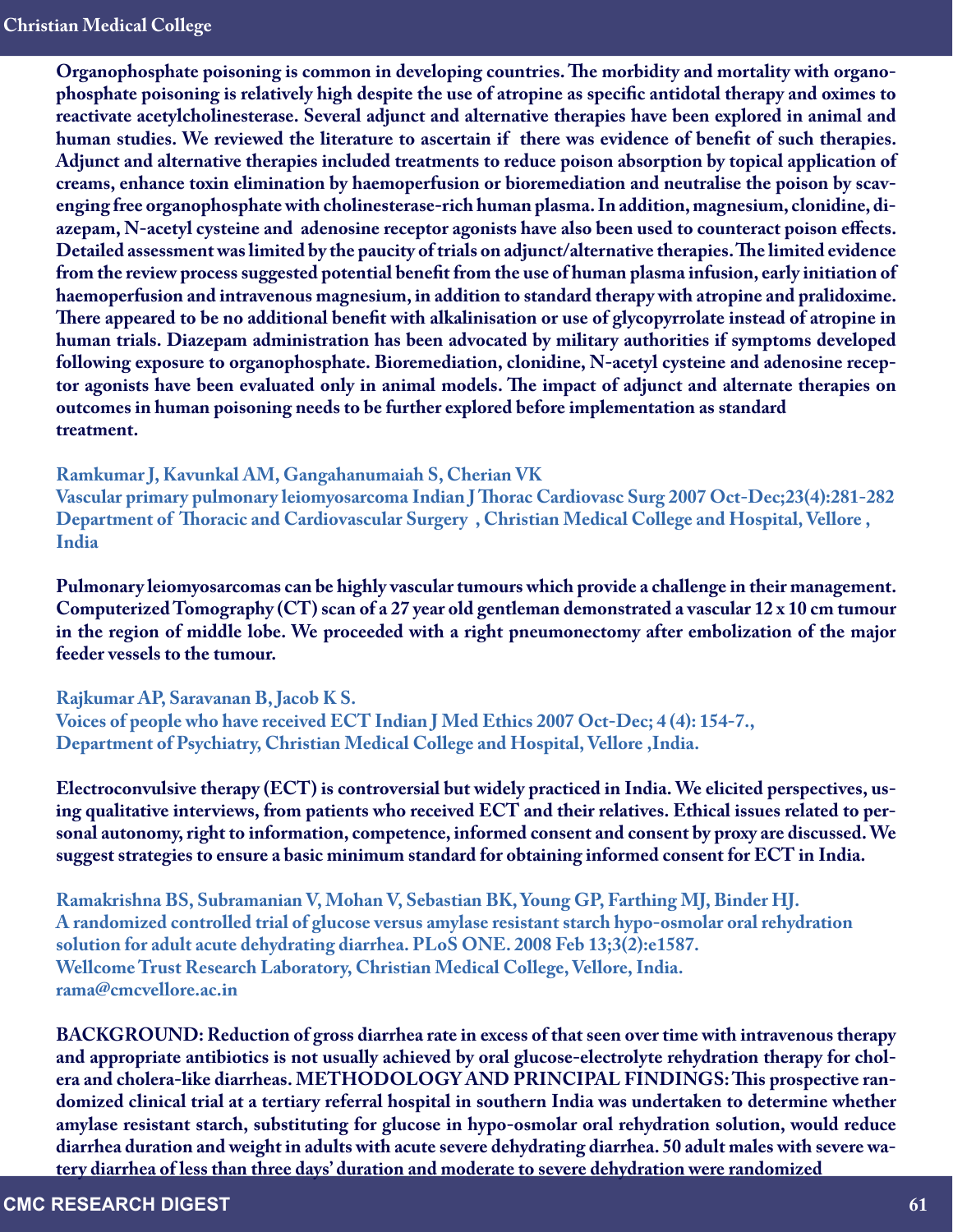**to receive hypo-osmolar ORS (HO-ORS) or HO-ORS in which amylase resistant high amylose maize starch 50g/L substituted for glucose (HAMS-ORS). All remaining therapy followed standard protocol. Duration of diarrhea (ORS commencement to first formed stool) in hours was significantly shorter with HAMS-ORS (median 19, IQR 10-28) compared to HO-ORS (median 42, IQR 24-50) (Bonferroni adjusted P, P(adj)<0.001). Survival analysis (Kaplan-Meier) showed faster recovery from diarrhea in the HAMS-ORS group (P<0.001, log rank test). Total diarrhea fecal weight in grams (median, IQR) was not significantly lower in the HAMS-ORS group (2190, 1160-5635) compared to HO-ORS (5210, 2095-12190) (P(adj) = 0.08). However, stool weight at 13-24 hours (280, 0-965 vs. 1360, 405-2985) and 25-48 hours (0, 0-360 vs. 1080, 55-3485) were significantly lower in HAMS-ORS compared to HO-ORS group (P(adj) = 0.048 and P = 0.012, respectively). ORS intake after first 24 hours was lower in the HAMS-ORS group. Subgroup analysis of patients with culture isolates of Vibrio cholerae indicated similar significant differences between the treatment groups. CONCLU-SIONS: Compared to HO-ORS, HAMS-ORS reduced diarrhea duration by 55% and significantly reduced fecal weight after the first 12 hours of ORS therapy in adults with cholera-like diarrhea. TRIAL REGISTRA-TION: Current Controlled Trials ISRCTN72841333.**

**Raveendran NS, Tharyan P, Alexander J, Adams CE; TREC-India II Collaborative Group. Rapid tranquillisation in psychiatric emergency settings in India: pragmatic randomised controlled trial of intramuscular olanzapine versus intramuscular haloperidol plus promethazine. BMJ. 2007 Oct 27;335(7625):865. Epub 2007 Oct 22. Comment in: BMJ. 2007 Oct 27;335(7625):835-6. Department of Psychiatry, Christian Medical College, Vellore , India.**

**OBJECTIVE: To compare the effect of intramuscular olanzapine with intramuscular haloperidol plus promethazine on rapid tranquillisation of agitated or violent people with mental illness. DESIGN: Pragmatic, allocation concealed, randomised controlled trial. SETTING: Emergency services of a general hospital psychiatry department in Vellore, south India. PARTICIPANTS: 300 adults with agitated or violent behaviour as a result of mental illness; 150 randomised to intramuscular olanzapine and 150 randomised to intramuscular haloperidol plus promethazine. INTERVENTIONS: Open treatment with intramuscular olanzapine or intramuscular haloperidol plus promethazine. MAIN OUTCOME MEASURES: Primary outcome was proportion of patients who were tranquil or asleep at 15 minutes and 240 minutes. Secondary outcomes were proportion of patients who were tranquil, asleep, restrained, at 15, 30, 60, 120, and 240 minutes; additional medical interventions and adverse effects over four hours; and compliance with oral drugs and adverse effects over two weeks. RESULTS: Of 300 people randomised to receive either intramuscular olanzapine or intramuscular haloperidol plus promethazine, follow-up data were available for primary outcomes for 298 (99%). Both treatments resulted in similar proportions of people being tranquil or asleep at 15 minutes (olanzapine 131/150 (87%), haloperidol plus promethazine 136/150 (91%); relative risk 0.96, 95% confidence interval 0.34 to 1.47) and 240 minutes (olanzapine 144/150 (96%), haloperidol plus promethazine 145/150 (97%); relative risk 0.99, 0.95 to 1.03). However, more people given olanzapine than those given haloperidol plus promethazine required additional drugs over four hours (65/150 (43%) v 31/150 (21%); relative risk 2.07, 1.43 to 2.97). Adverse effects were uncommon with both treatments. CONCLUSIONS: Intramuscular olanzapine and intramuscular haloperidol plus promethazine were effective at rapidly tranquillising or sedating agitated or violent patients with mental illness but the combination resulted in fewer additional medical interventions within four hours of intervention.**

**Subbanna PK, Margaret Shanti FX, George J, Tharion G, Neelakantan N, Durai S, Chandy SJ, Mathew BS, Suresh R.**

**Topical phenytoin solution for treating pressure ulcers: a prospective, randomized, double-blind clinical trial. Spinal Cord. 2007 Nov;45(11):739-43. Epub 2007 Feb 6.**

**Department of Pharmacology & Clinical Pharmacology, Christian Medical College, Vellore, India.**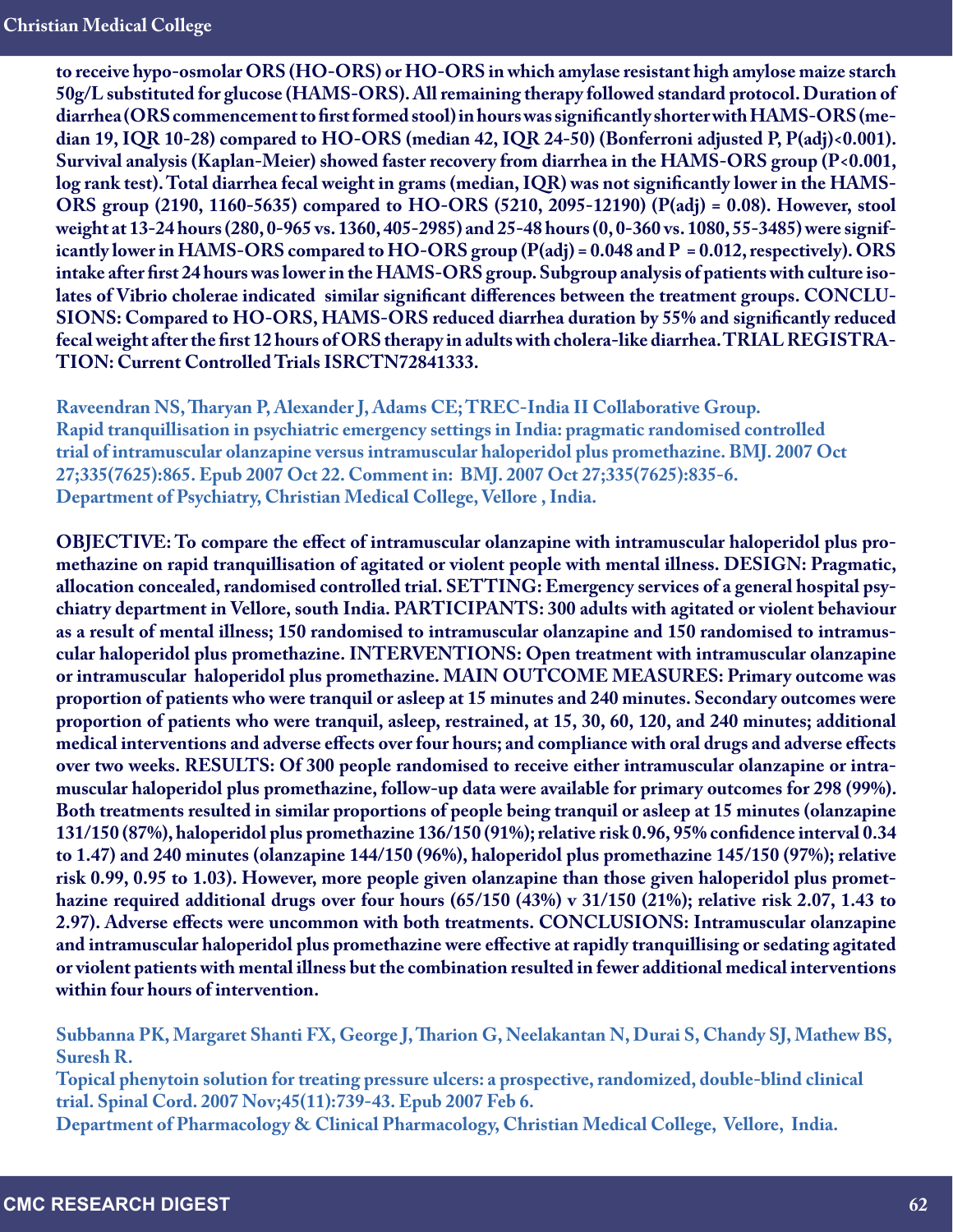**STUDY DESIGN: Prospective, randomized, double-blind clinical trial.Objectives:To evaluate the efficacy of topical phenytoin solution in treating pressure ulcers among patients with spinal cord disorders and to evaluate the systemic absorption of topical phenytoin. SETTING: Physical Medicine and Rehabilitation Unit, Christian Medical College, Vellore, India. METHODS: Twenty-eight patients with stage 2 pressure ulcers were randomized to receive either phenytoin solution (5 mg/ml) or normal saline dressing on their ulcers once daily for 15 days. Efficacyof the treatment was determined by assessing the reduction in Pressure Ulcer Scores for Healing (PUSH 3.0), ulcer volume and ulcer size as on day 16. Serum phenytoin concentrations were estimated to determine the systemic absorption of topical phenytoin. RESULTS: Statistically insignificant but marginally higher reduction in PUSH 3.0 scores and ulcer size were seen with topical phenytoin treatment. Systemic absorption of topical phenytoin was negligible. No adverse drug events were detected during the study.CONCLUSIONS: Phenytoin solution is a safe topical agent that accelerates healing of pressure ulcers. However, its efficacy is only slightly more than normal saline treatment.** 

**Thankachen R, George B, Shukla V, Korula RJ. Aortic and mitral valve replacement in a patient with hemophilia B. Asian Cardiovasc Thorac Ann. Dec;15(6):526-7. Department of Thoracic and Cardiovascular Surgery, Christian Medical College Hospital, Vellore 632 004, India.** 

**A 25-year-old man with factor IX deficiency had an aortic and mitral valve replacement using a 2M Starr Edwards valve in the mitral position and a 22 Medtronic valve in the aortic position under cover of factor IX concentrate. The surgical procedure and the immediate postoperative period were uneventful except for a pericardial effusion which required a pericardiostomy. He was anticoagulated with heparin in the immediate postoperative period while the factor IX concentrate was being administered. Oral anticoagulation with acenocoumarol (Acitrom((R))) was started, maintaining the international normalized ratio between 1.5 and 2. He was doing well at follow-up 9 months later.**

**Thomas, Rajesh, Christopher Devasahayam J, Thangakunam Balamugesh, Gupta, Rocha Suture as an Endobronchial Foreign Body Causing Segmental Atelectasis After Mitral Valve Replacement SurgeryJournal of Bronchology. 2007 Oct; 14(4): 281-3 Department of Pulmonary Medicine Christian Medical College and Hospital, Vellore, India.**

**Foreign body aspiration is a common problem necessitating prompt recognition and early treatment. Very rarely, foreign bodies left in situ after surgical interventions in the lung or other sites can migrate into the bronchial tree and cause symptoms. We report a case of chronic cough and hemoptysis 7 years after mitral valve replacement in whom bronchoscopy revealed an endobronchial suture, which presumably migrated from its original site in the heart. Removal of the suture was followed by prompt resolution of symptoms.**

**Tharyan P.**

**Ethics Committees and clinical trials registration in India: opportunities, obligations, challenges and solutions . Indian J Med Ethics 2007 Oct-Dec; 4: 168-9.**

**Department of Psychiatry, South Asian Cochrane Network, Prof. BV Moses Centre for Clinical Trials and Evidence-Based Medicine, Christian Medical College, Vellore, India**

**Registering clinical trials is considered an ethical and moral imperative. The launch of the Clinical Trials Registry-India provides opportunities to all in India to fulfill this imperative. The CTRI requires prospective registration, disclosure of all 20 items in the WHO Trial Registration Data Set and proof of ethics and regulatory clearances. Registration in the CTRI is voluntary. However, institutional research ethics committees have obligations. This article reviews these obligations and provides an example of how this can be achieved. The ongoing worldwide saga of prospective registration of clinical trials entered a new chapter this**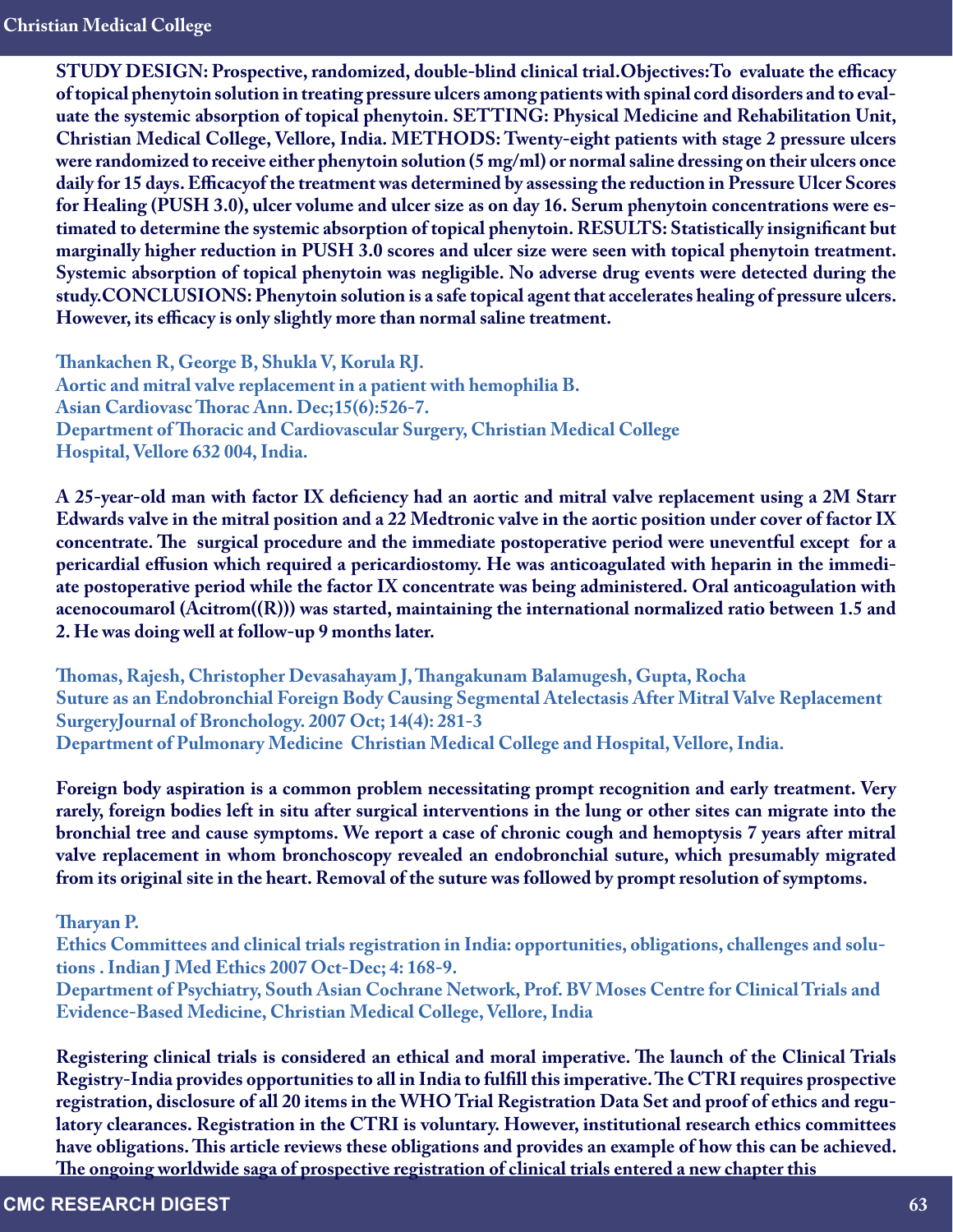**year with the launch of the World Health Organization's International Clinical Trials Registry Platform (WHO ICTRP) search portal in May (http://www.who.int/trialsearch/). This search portal will display the 20-item WHO trials registration dataset of trials registered in primary registers of the WHO ICTRP network of registers. The Clinical Trials Registry-India (CTRI), launched on July 20, 2007, forms one of the primary registers in this network. Data from the CTRI will be included in the WHO search portal (1). These two events herald opportunities and challenges.**

**Venkatesan T, Pillai R, Subramani K. Postlaryngectomy hypertensive crisis: a manifestation of perioperative acute baroreflex failure? J Clin Anesth. 2007 Nov;19(7):539-42. Department of Anaesthesia, Christian Medical College Hospital, Vellore,India**

**Hemodynamic instability as a result of altered baroreflex mechanism is common in surgeries involving manipulation around the carotid sheath. We report a case in which hypertensive crisis was associated with laryngectomy during general anesthesia. Perioperative use of vasoactive agents such as alpha(2) agonists may help in maintaining hemodynamic stability in such procedures.**

### **ARTICLES WITH NO ABSTRACT**

**Bagel A, George B, Mathews V, Viswabandya A, Kavitha ML, Srivastava A, Chandy M. Adult ALL: treatment outcome and prognostic factors in an Indian population using a modified German ALL (GMALL) protocol.Department of Radiotherapy,Christian Medical College. Leukemia. 2007 Oct;21(10):2230-3. Epub 2007 Jun 7. Department of Radiotherapy,Christian Medical College and Hospital,Vellore,India.** 

**Ebenezer K, Bose A, Carl S.**

**Neonatal gastric perforation following inadvertent connection of oxygen to the nasogastric feeding tube. Arch Dis Child Fetal Neonatal Ed. 2007 Sep;92(5):F407. Department of Child Health, Christian Medical College, Vellore, India.** 

**George R, Hephzibah J. Letter to the editor: Does pamidronate enhance the analgesic effect of radiotherapy? A randomized trail. Palliat Med. 2007 Dec;21(8):719-20. Department of Radiotherapy,Christian Medical College and Hospital,Vellore, India.** 

**Gopalakrishnan G.**

**Re: Guido Barbagli. History and Evolution of Transpubic Urethroplasty: A Lesson for Young Urologists in Training. Eur Urol 2007;52:1290-2. Eur Urol. 2007 Nov 20 [Epub ahead of print] 2008 53:862-3 Department of Urology and Renal Transplantation, Christian Medical College and Hospital, Vellore, India**

**Kurian S.**

**Gastrointestinal stromal tumor - paradigm for successful targeted therapy. Indian J Gastroenterol. 2007 Sep-Oct;26(5):207-8. Department of Pathology, Christian Medical College, Vellore, India.**